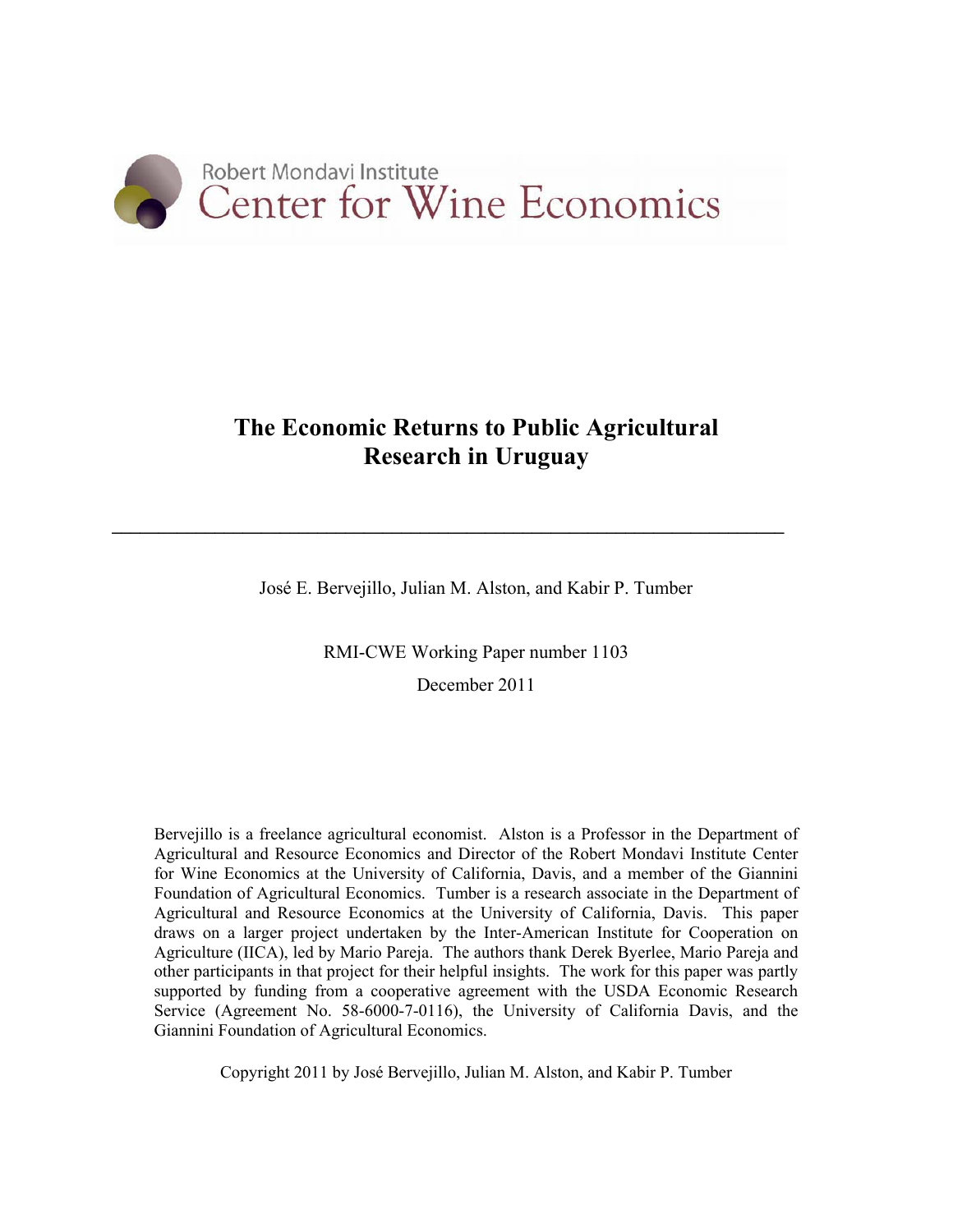### **The Economic Returns to Public Agricultural Research in Uruguay**

*ABSTRACT.* We use newly constructed data to model and measure agricultural productivity growth and the returns to public agricultural research conducted in Uruguay over the period 1961–2010. We pay attention specifically to the role of levy-based funding under INIA, which was established in 1990. Our results indicate that the creation of INIA was associated with a revitalization of funding for agricultural R&D in Uruguay, which spurred sustained growth in agricultural productivity during the past two decades when productivity growth was stagnating in many other countries. The econometric results were somewhat sensitive to specification choices. The preferred model includes two other variables with common trends, a time-trend variable and a proxy for private research impacts, as well as a variable representing the stock of public agricultural knowledge that entailed a lag distribution with a peak impact at year 24 of the 25 year lag. It implies a marginal benefit-cost ratio of 48.2, using a real discount rate of 5 percent per annum and a modified internal rate of return of 24% per annum. The benefit-cost ratio varied significantly across models with different lag structures or that omitted the trend or the private research variable, but across the same models the modified internal rate of return was very stable, ranging from 23% per annum to 27% per annum. These results suggest that the revitalized investment in research spending under INIA has been very profitable for Uruguay, and that a greater rate of investment would have been justified.

**Key Words:** Public agricultural R&D; levy-based funding; Uruguay; agricultural productivity; rates of return; spillovers; knowledge stocks; R&D lags.

**JEL Codes**: C52, Q16, Q18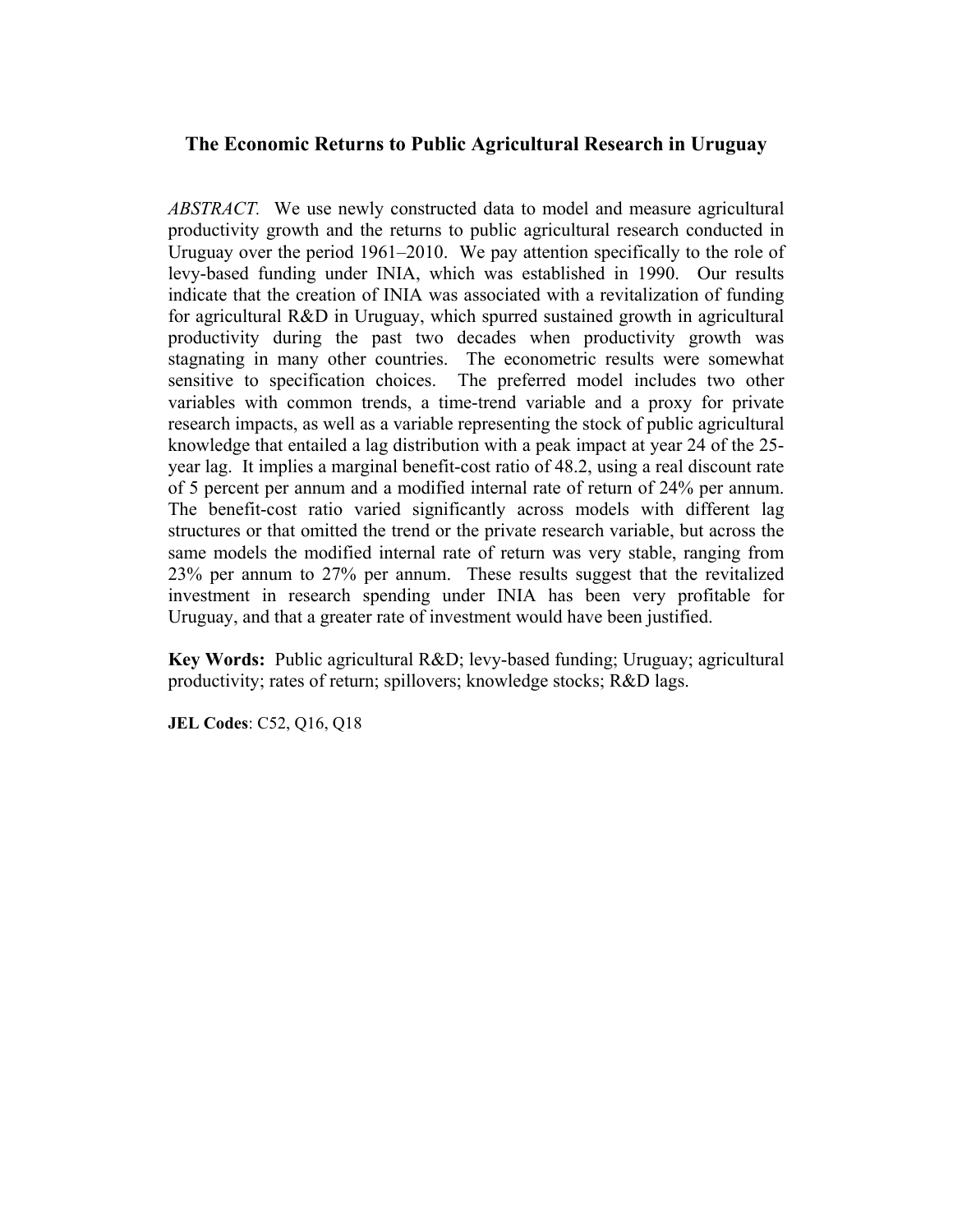#### **1. Introduction**

Around the world, public support for investments in agricultural R&D continues to wane in spite of both consistently high reported rates of return to agricultural R&D and emerging evidence of slowing rates of agricultural productivity growth (Pardey and Alston, 2010). One approach for economists, to address this persistent paradox, is to provide more complete and more compelling evidence about the economic implications of alternative agricultural science policies. Formal studies of national agricultural research systems (NARSs), agricultural productivity patterns, and the returns to national agricultural R&D investments, have mostly been undertaken for high-income countries for which relatively good data sources and other resources are available, or for the large middle-income countries, such as China and Brazil (Alston et al., 2000). Relatively little is known about the performance of the NARSs in the vast number of countries that do not belong in either of these categories.

Uruguay is an example: as well as being of interest in its own right, and as an example of a small middle-income country, the NARS of Uruguay has some interesting characteristics that make it worthy of study as a potential source of more general lessons. In Uruguay, public agricultural research was transformed in 1990, with the introduction of a new institution, INIA (the National Institute for Agricultural Research), to be supported substantially using funds generated by a levy on agricultural production. In 2010, a review of INIA was undertaken, to evaluate its accomplishments in its first 20 years (Pareja et al. 2011). Information gathered in the process of performing that review provides the foundation for the work in this article.

We begin by describing the main changes in Uruguayan agriculture during the past 30–40 years. This provides some context for a formal analysis of growth in agricultural inputs, outputs, and productivity, which is presented next. The indexes of multifactor productivity (MFP) are Fisher Ideal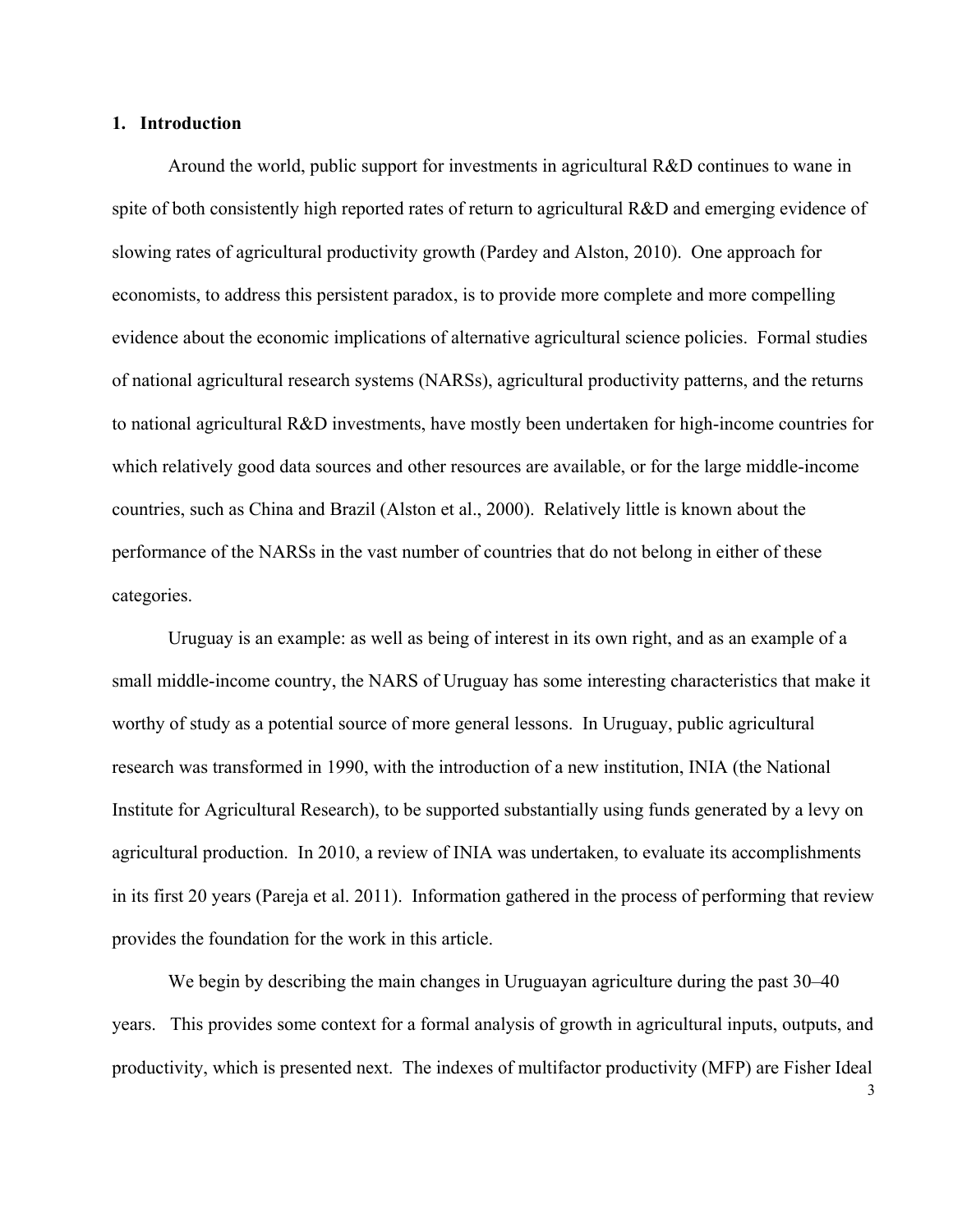discrete approximations to Divisia indexes that reflect a careful effort to account for variation over time in the composition of the aggregates of inputs and outputs, and thereby minimize the role of index number problems. Then we describe the economic history of agricultural research institutions and investments in Uruguay. These elements are combined in an econometric model of multi-factor productivity (MFP) in Uruguayan agriculture over the period 1980–2010, as a function of public investments in agricultural R&D over the years 1960–2010, using an approach that parallels closely that of Alston, Andersen, James, and Pardey (2010). The results are expressed as benefit-cost ratios and *modified* internal rates of return, as suggested by Alston, Andersen, James, and Pardey (2011).

As argued by Alston and Pardey (2001), accurate attribution is always a challenge in this kind of work, whether we are attempting to attribute benefits to Uruguayan public agricultural research investments, versus other sources, or to identify impacts from the creation of INIA. The general attribution problem may be more pronounced for a small country, such as Uruguay, which is likely to benefit substantially from international agricultural research and technology spillovers from its large near neighbors, Brazil and Argentina, as well as other general sources of agricultural technology such as the United States and the international agricultural research system (including the CGIAR centers). In the penultimate section of the paper we discuss the interpretation of our results. To illustrate the role of fundamental factors, we compare the resulting estimates with simple approximations that abstract from the detail of the temporal aspects and apply alternative attribution rules. We also look informally for evidence of an acceleration or slowdown of productivity growth that might be attributable to the creation of INIA. The paper ends with a brief conclusion, which summarizes our main findings and their implications.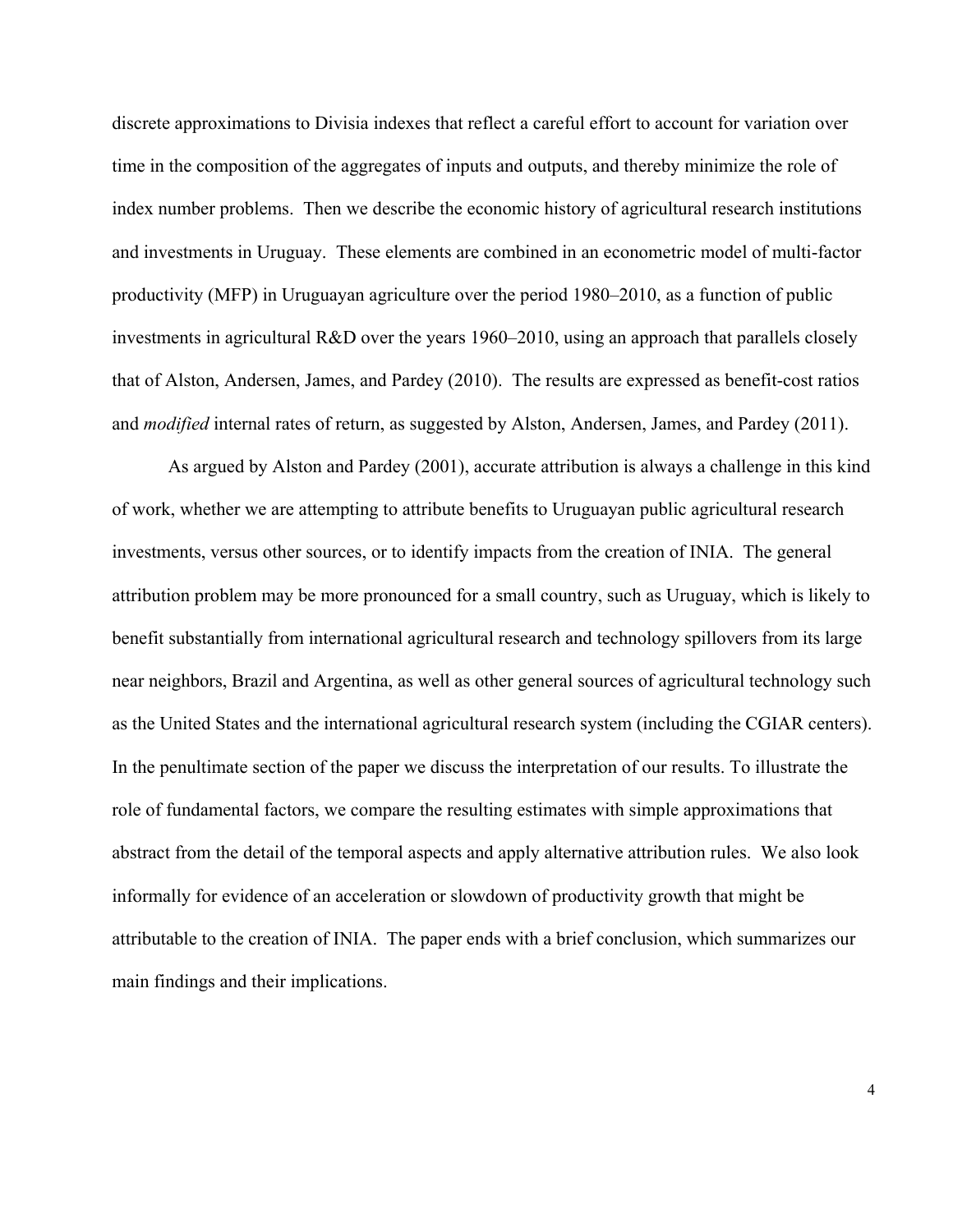#### **2. Agricultural Production Patterns**

Uruguay (or, more formally, the Eastern Republic of Uruguay) is one of the most economically developed countries in South America, with a GDP per capita of \$12,000 in 2010. It is a relatively urbanized nation in which 92% of its 3.5 inhabitants live in urban areas; more than half live in the capital, Montevideo and its metropolitan area. Uruguay has about 15 million hectares of agricultural land of which, at present, 1.8 million hectares are cropland, 1 million hectares are forest land, 1 million hectares are cultivated pastures, and the rest, 11.2 million hectares are natural grasslands, improved pastures (i.e., natural grasslands to which clover seed and fertilizers have been applied), and natural forests (Table 2-1). Bordered by Brazil to the north, Argentina to the south and west, and the Atlantic Ocean to the east, Uruguay is spread across a latitude of 30 to 35 degrees south (a range comparable to that of New South Wales), and its agriculture is based primarily on a mixture of dry-land cropping and grazing that is similar in many ways to that of southern Australia.

[Table 2-1: *Uruguay's Agriculture in Brief (2010)*]

#### *Agriculture in the Economy*

In 1985, the economically active population in agriculture totaled 182.5 thousand people, including farmers and rural workers, living in the farms as well as in small towns. In 2009, according to the Social Security records, there were 192 thousand farmers and rural workers, which accounted for 12% of the country's economically active population. Agriculture continues to contribute significantly to the national economy but, reflecting relatively rapid growth in the rest of the economy, Ag-GDP as a share of total GDP shrank from 13–14% in the 1980s to 8.2% in 2009. After two decades of relatively stagnant economic performance, with Ag-GDP growing at an annual rate of 0.4% in the period 1970–1990, we have seen two decades of strong growth with Ag-GDP growing at an annual rate of 2.5% in the period 1990–2010 (Figure 2-1). The relatively strong recent economic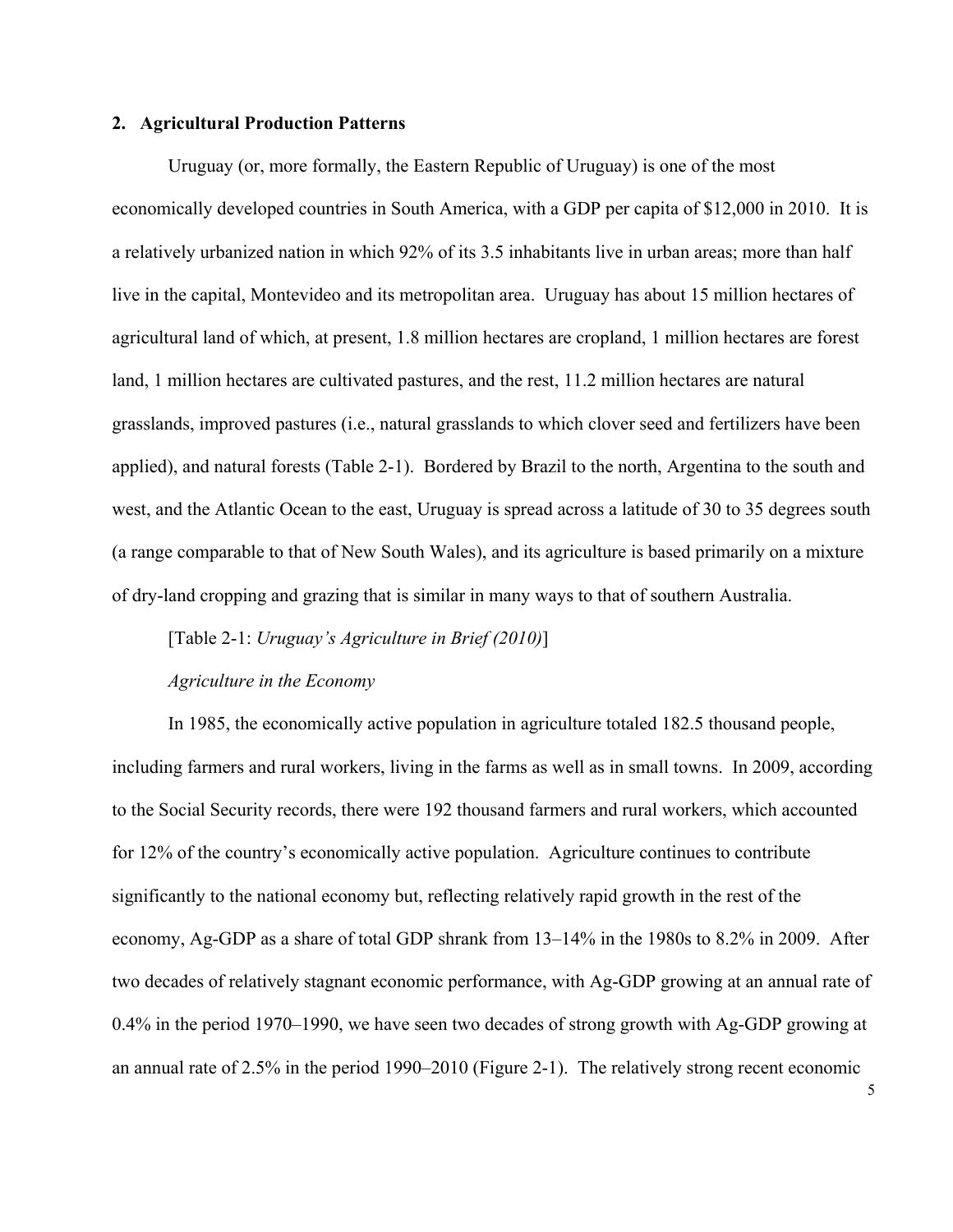performance of the agricultural sector, combined with a weakening U.S. dollar, is reflected in a very significant jump in farmland prices since 2000, driven in particular by the expansion of forestry plantations and soybeans (Figure 2-2).

[Figure 2-1: *Growth in Real Agricultural Value Added*, *1983–2010*] [Figure 2-2: *Real Farmland Values in Uruguay*, *1970–2010*] *Policy Changes and Other Influences*

Developments in Uruguay's agriculture during the past 40–50 years have reflected changes in national policies and political regimes, along with broader developments in the global economy and the markets for agricultural products. Many of these changes will have contributed substantially to changes in agricultural production and productivity, with impacts that are difficult to identify and separate from those attributable to technological innovation derived from investments in research and extension, especially in view of the fact that the roles of innovation and other factors are synergistic.

During the 1970s, and especially after 1978, a process of deregulation of markets and exports took place. A state-owned slaughterhouse was closed and the state monopoly on the Montevideo beef market was ended. Domestic prices of beef and hides were liberalized, and an import tariff of 30% was set for agricultural products. Import tariffs of capital goods and intermediate inputs were eliminated. Export taxes were reduced or eliminated. Subsidies on fertilizers were eliminated. The government-facilitated, industry-funded export promotion by providing institutional support and tax incentives, especially for barley, citrus, rice and dairy.

In 1987 the Forestry Law was passed, which entailed large subsidies and tax exemptions for forestry plantations. The industry developed quickly, with large foreign investments, first in plantations and second, in pulp processing mills (one plant opened in 2007, construction of a second one is about to begin). The diversion of land to forestry production has come mainly at the expense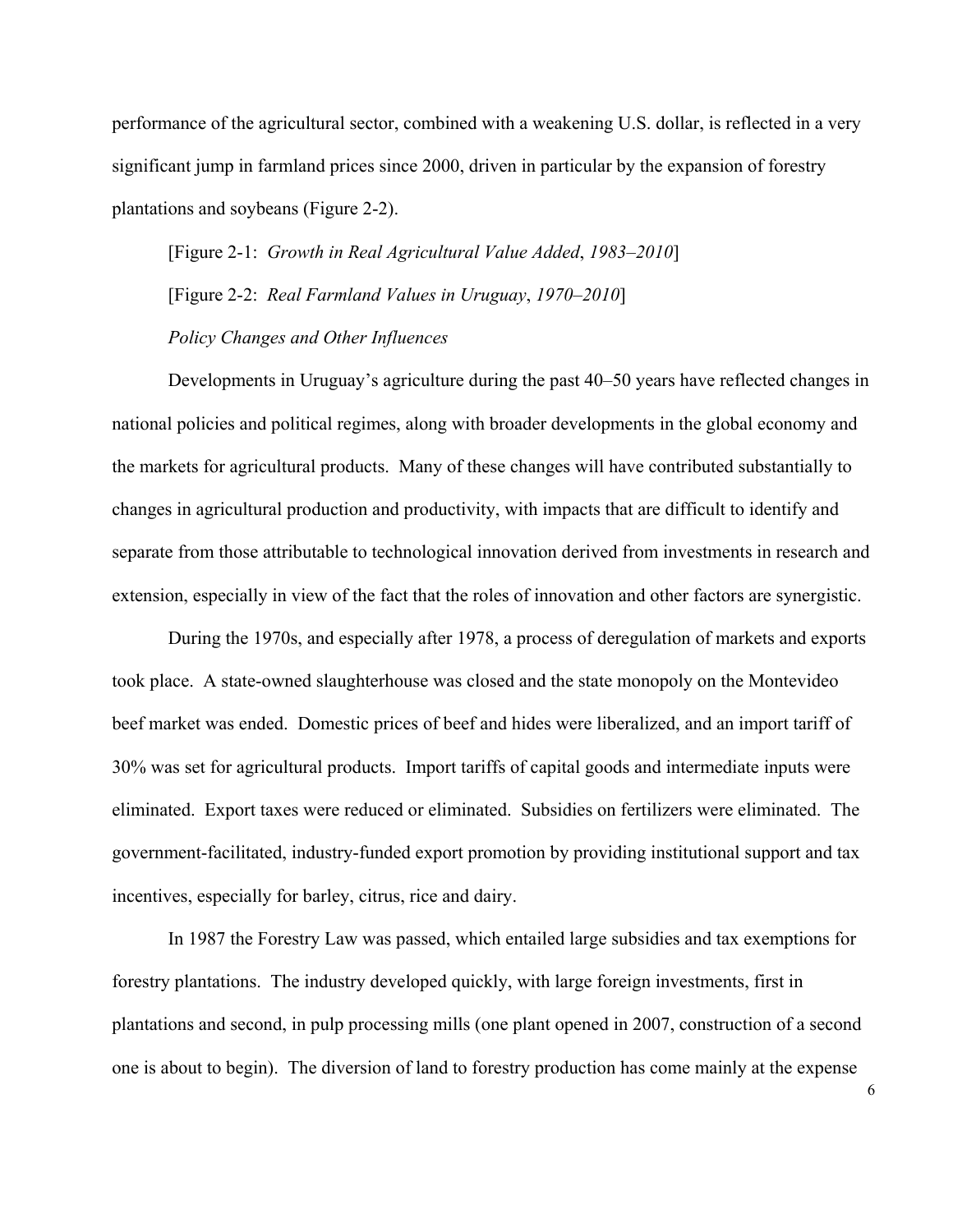of the grazing industry.

In 1991 the Treaty of Asunción launched the MERCOSUR customs union among Argentina, Brazil, Paraguay and Uruguay. New agricultural policies were set in place: live cattle exports were allowed; government-owned stocks of frozen beef (used for price regulation) were eliminated; the processing industry was deregulated even more, which resulted in increased competition within the industry and a process of modernization of the slaughter plants.

#### *Structure of Agriculture*

The number of farms decreased by nearly 25% in the past 30 years, mainly by reducing the number of very small holdings. In 1980, 69% of the farms (i.e., those with less than 100 ha each) occupied 7% of the total area of agricultural land, while in 2010 those farms with less than 100 ha represented 55% of the total number, and occupied 6% of the land (Table 2-2).

[Table 2-2: *Farm Size Distribution in Uruguay*, *1980–2010*

Agricultural exports accounted for around 60–63% of total exports up until 2005. Since then agriculture's share of exports has consistently grown, and in 2010 they accounted for 72% of the national total. The structure of agricultural exports has changed, too. In the early 1980s, wool, meats (particularly beef) and cereals accounted for 82% of all agricultural exports. Wool exports became less important after the severe decline in wool prices in the early 1990s, but exports of timber products, cereals and oilseeds have grown rapidly: in 2009, beef, cereals and oilseeds (particularly soybeans), dairy, and timber products accounted for 84% of agricultural exports (Figure 2-3).

[Figure 2-3: *Changing Structure of Agricultural Exports*, *1980–2009*]

These changes in the balance of export earnings are mirrored in the balance among sources of farm income (Figure 2-4), which reflect a combination of the influence of price changes and changes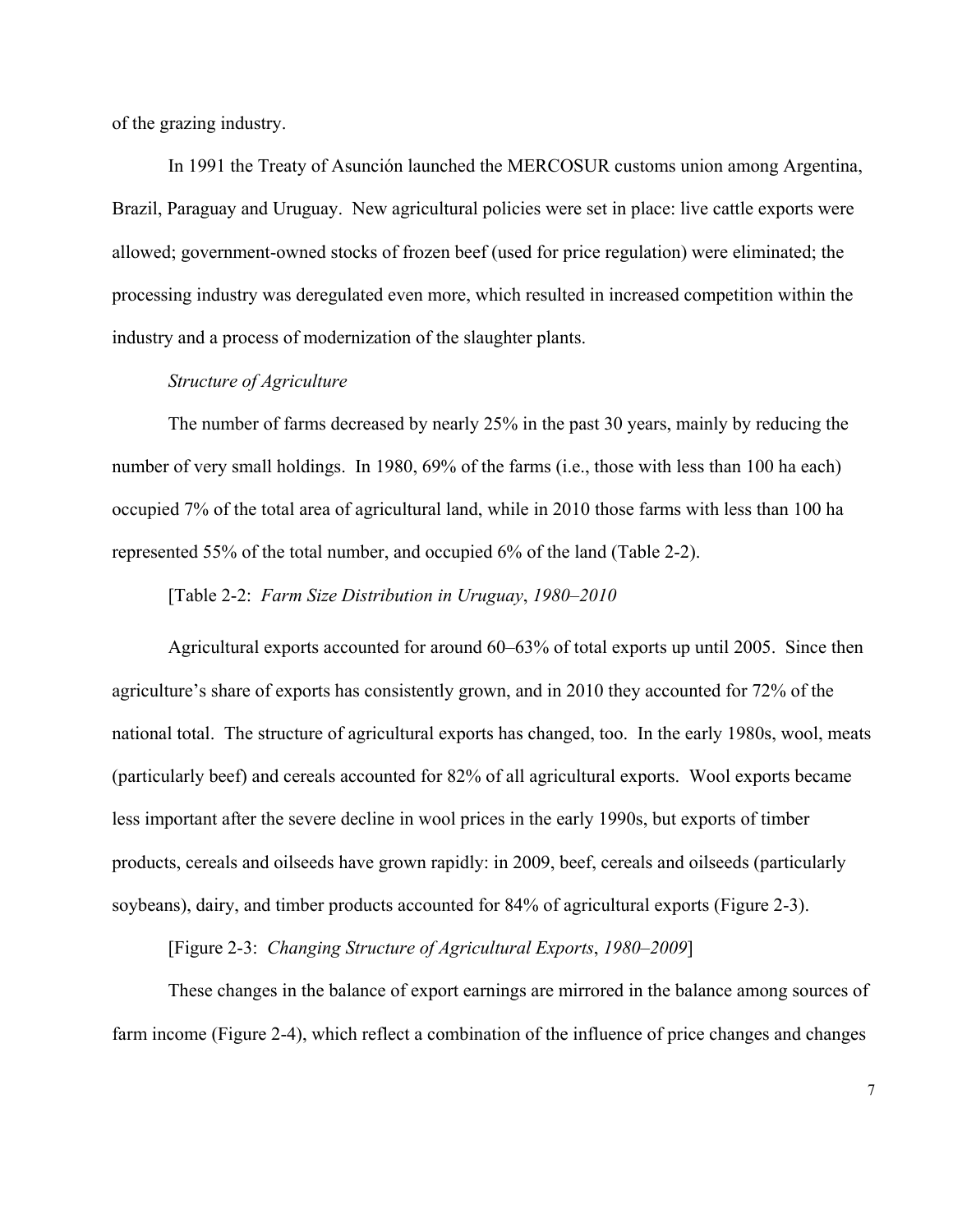in production in response to those changes, as illustrated dramatically by changes in the area planted to crops (Figure 2-5). The area planted to crops trended down during the last quarter of the  $20<sup>th</sup>$ century, but that trend was recently reversed. In the early 2000s, the total area of winter crops increased from 217 thousand hectares to 466 thousand hectares. The area of summer crops increased even more, from 310 thousand hectares to 1,679 thousand hectares. The main summer crop is soybeans with almost 1 million hectares planted in 2010, but we have also seen a large expansion of sorghum, used mostly for silage or direct grazing.

[Figure 2-4: *Changing Structure of Farm Income*, *1980–2009*] [Figure 2-5: *Changing Structure of Crop Production*, *1980–2010*] *Innovations and Productivity*

In the 2000s, several factors contributed to the expansion of rain-fed agriculture, including: (a) large-scale Argentine firms investing in land or renting large areas, and bringing with them capital, management, and technology; (b) the introduction of a new business paradigm based on "plantingpools systems," allowing economies of scale;<sup>1</sup> (c) widespread (almost 100%) adoption of zero tillage techniques and genetically modified crop varieties and production systems for soybeans and corn, (c) increased use of fertilizers, herbicides, and fungicides, encouraged, in the last two cases, by lower relative prices; and (d) increased demand for forage reserves (silage, hay) and grain in beef and dairy production.

The introduction and generalization of zero tillage techniques has had a significant effect on production. It diminished the costs of production (reduced costs of machinery operations), it increased scope for greater convenience and effectiveness of operations (timing), and increased land-

 $\overline{a}$ 

<sup>&</sup>lt;sup>1</sup> The "planting pools systems" refer to corporate farming structures whereby new farm business were established, typically involving multiple owners with relatively abundant working capital, often renting rather than owning the land they farmed, and operating relative large farming units.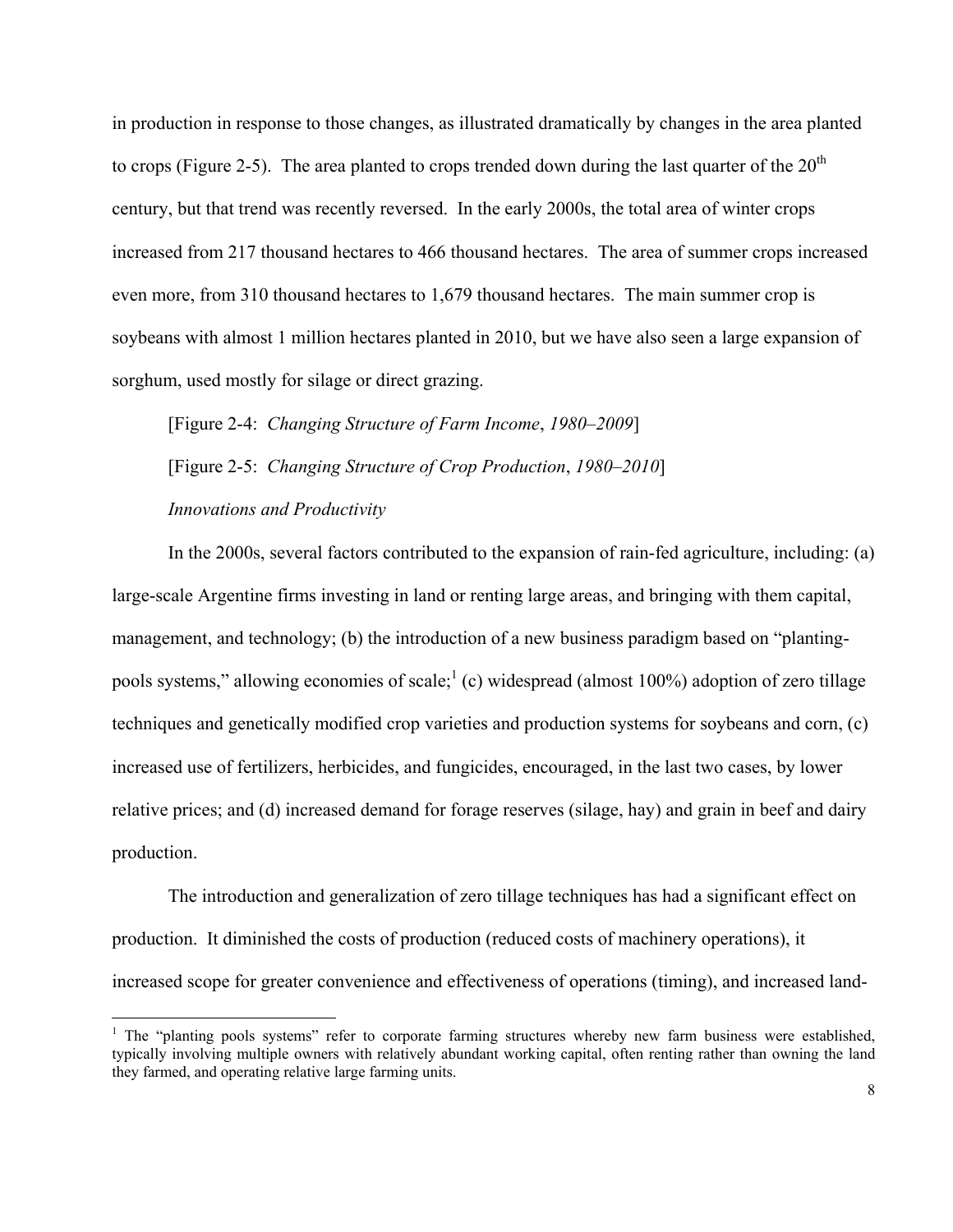use intensity (double cropping). Consequently, as elsewhere in the world, zero tillage was rapidly adopted by Uruguayan farmers. In 2000, 11.3% of crop producers had already adopted the technique and, of these, 13% were in their fifth year of applying zero tillage practices (MGAP/DIEA, 2001). In 2009, almost 90% of the rain-fed crops area was under zero tillage. Land-use intensity jumped from 1.06 crops per year in 1990 to 1.56 in 2010 (MGAP/DIEA, 2010).

In terms of partial productivity, among the extensive crops, maize and sorghum show the fastest growth in yields, while soybean yields have grown modestly. On average, rain-fed crop yields have grown by 3.5% per year in the past 20 years (Table 2-3). These average figures reflect some significant variation among decades and among crops.

#### [Table 2-3: *Partial Factor Productivity Growth in Uruguayan Agriculture, 1980-2010*]

In livestock production, sheep-meat has shown more-sustained long-run productivity growth, compared to beef and dairy cattle. Sheep-meat productivity has increased thanks to a change in the production system, which is now more oriented to meat production and less to wool. Today, Uruguay produces 3.4 times more sheep/lamb meat per head than in 1980. Beef productivity has grown more rapidly in the past 10 years, while dairy productivity increased steadily during the past 20 years: in 1980, average productivity was 2,500 liters/cow, in 2009 it was 4,300 liters/cow, 72% higher (Table 2-3). In beef, the rate of off-take (i.e., total slaughtered per head) has trended up in the past two decades, though annual variation is still important. The long-run rate has increased from a typical value of 13-14% in the 1970-80s, to an average of 18% presently. This is even more pronounced for steers than for cows. At the beginning of the 1980s, the off-take rate for steers was 30%, and now is 45%. On average, 20 years ago steers were slaughtered at 4.2 years of age, but nowadays, the average age is 3.5 years. Contrasting trends are seen between finishing operations and cow-calf operations: productivity per hectare among finishing operations, has increased 45% since 1980, while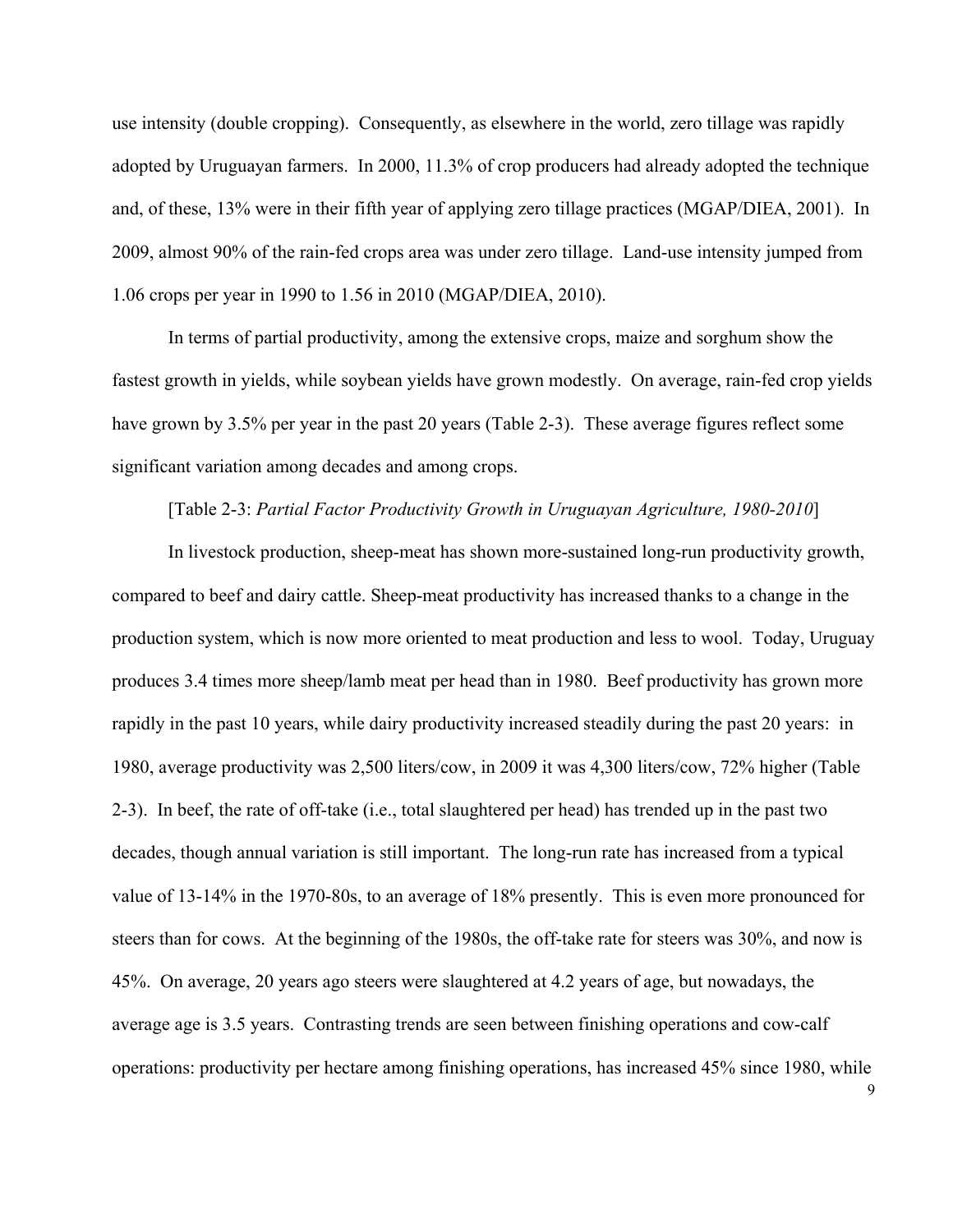cow-calf operations, are still producing almost the same number of calves per 100 cows as in 1980. At the same time, the area of cultivated pastures has decreased 10% since 1996, and the stocking rate increased 7%.

#### *Role of INIA*

The main innovation in the agricultural sector in the past 20 years has been the almost complete adoption of zero-tillage, which has been facilitated by changes in relative prices of herbicides and fungicides, and the availability of machinery. INIA has played various roles in this and other elements of the innovations involved in the transformation of Uruguayan agriculture in the past 20 years. INIA has continued building up the stock of technological knowledge developed by its predecessor (CIAAB), particularly in crop systems and soil management, dairy, wheat and barley breeding, fertilization and plant protection, animal nutrition, and integrated pest management for fruits and vegetables. In dairy systems, the diffusion and adoption of pasture management and livestock nutrition techniques developed initially by CIAAB, has consistently grown during the past 25 years. In rice-beef production systems, INIA has played a key role in facilitating farmers to adjust fertilization techniques, water management, and crop rotation with cultivated pastures. In crop systems and soil management, INIA has sustained a research program that has accumulated 40 years of data and has given support to other research programs. Through the Fund for Agricultural Technology Promotion (FPTA), INIA has contributed with other research institutions, especially the University, by funding research programs in areas where INIA itself has no comparative advantage.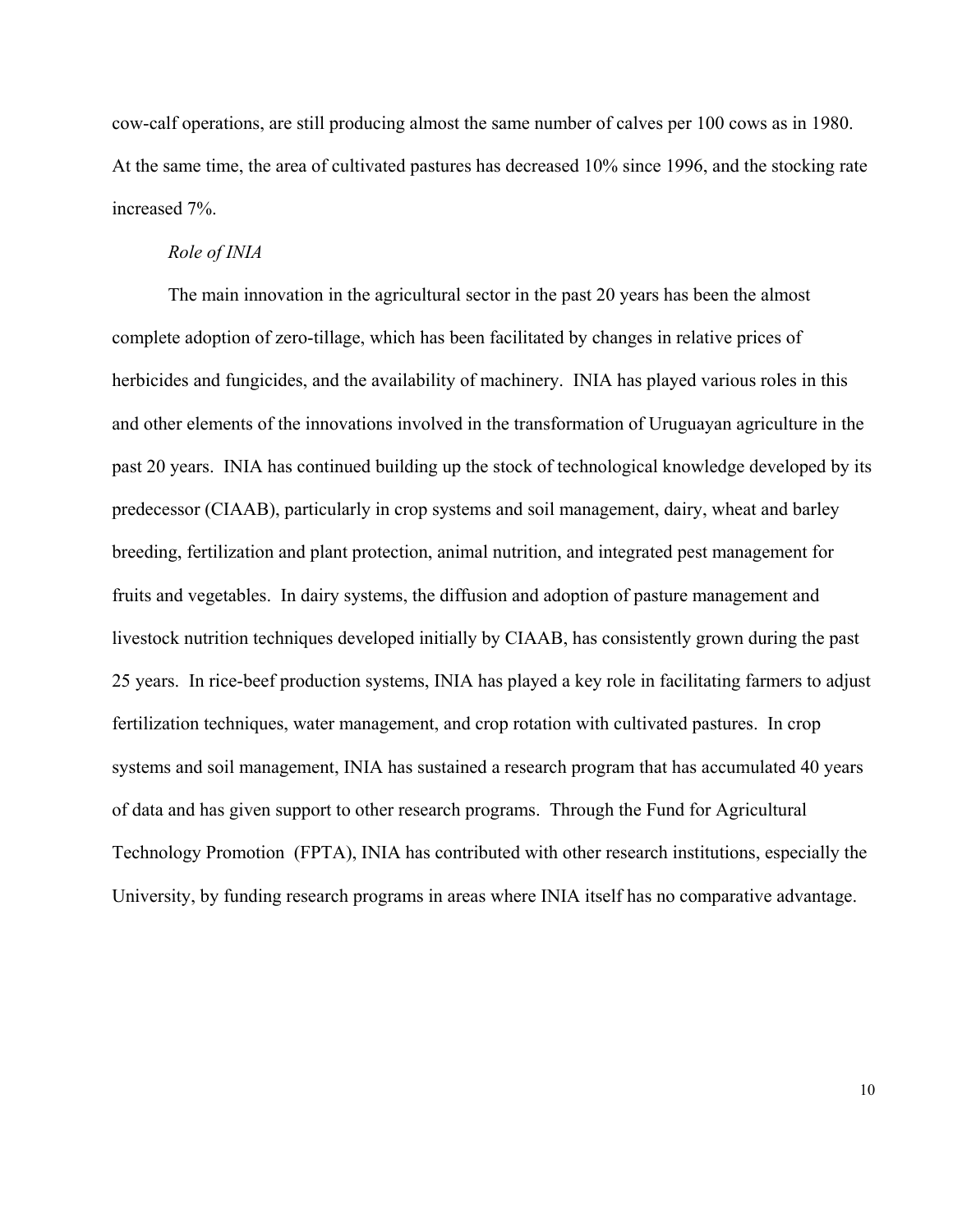#### **3. Aggregate Inputs, Outputs, and Multifactor Productivity**

Multifactor productivity (MFP) in Uruguay's agriculture was estimated using chained Fisher indices of quantities of outputs and inputs used in production. MFP is defined as the ratio of the Fisher index of the aggregate quantity of output to the Fisher index of the aggregate quantity of inputs. This study makes use of relatively detailed data on 39 categories of outputs and 24 categories of inputs over the 30-year period, 1980–2010. Few studies of agricultural production and productivity have had access to such detailed data in long time series. The use of detailed, disaggregated data of this nature, combined with the use of a discrete approximation of a Divisia index, can be expected to minimize index number biases. However, as is always true, the data were incomplete or less than ideal in some aspects, and simplifying assumptions must be made to address such deficiencies. In some cases it was necessary to interpolate between census years to complete series with missing observations. Conventional approaches were used to derive measures of capital and capital service flows and the like. Appendix A provides details on these approaches and procedures adopted to deal with missing observations, and complete tables of the measures of prices and quantities of inputs and outputs and productivity. Table 3-1 summarizes the growth rates of the three series—output, input, and MFP—over the three decades, and Figure 3-1 plots the indexes of quantities of inputs, outputs and productivity.

[Table 3-1:*Growth of Aggregate Output, Input, and Productivity, 1980–2010*] [Figure 3-1:*Indexes of Aggregate Output, Input, and Productivity, 1980–2010*] *Outputs* 

Over the 30 years from 1980 to 2010, the index of output from Uruguayan agriculture increased from a base of 100 to 243.8, at an annual average rate of 3.0%. The crop sector (including forestry) grew relatively quickly, by 4.7% per year, reflecting in particular the growth in output of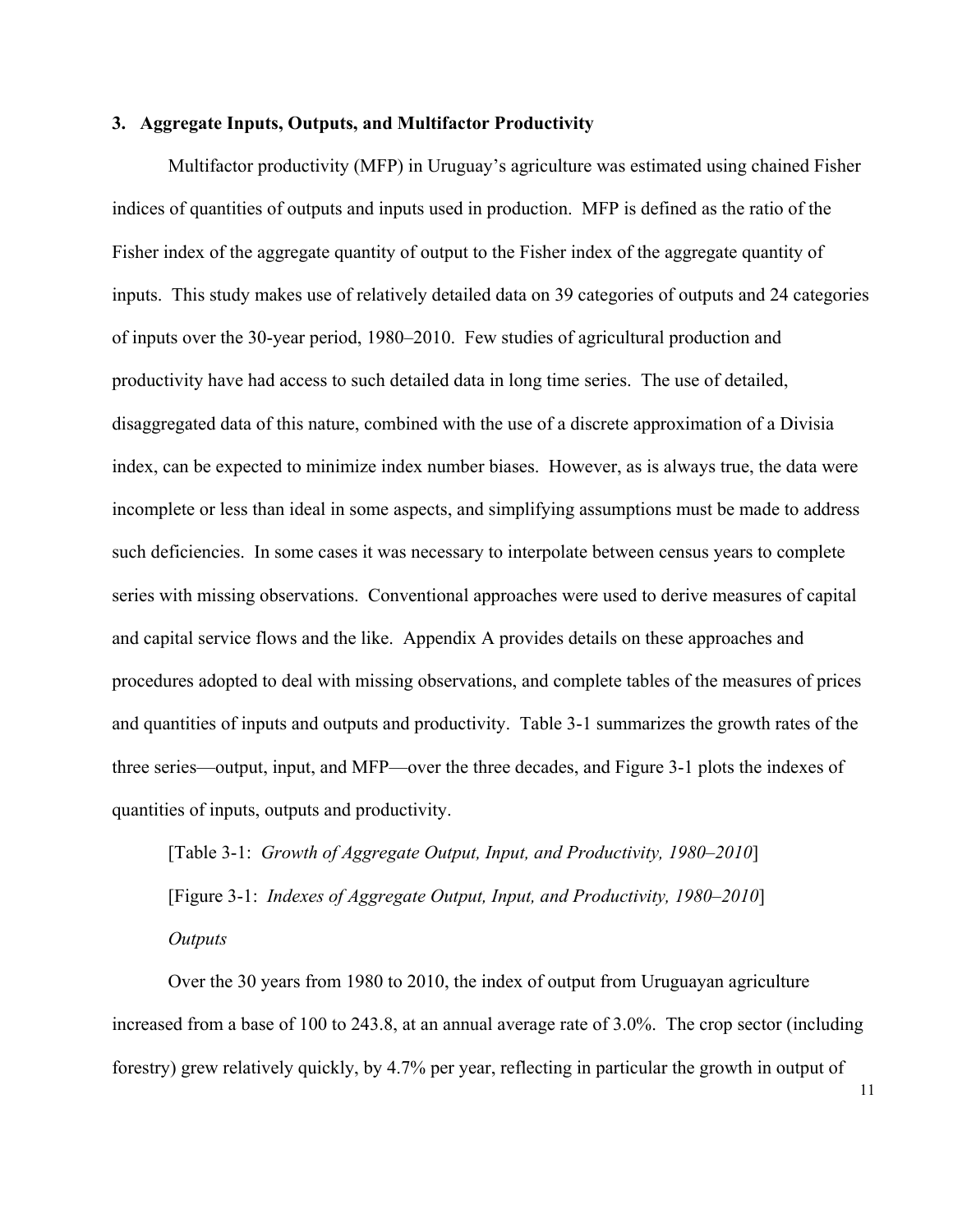soybeans and forestry products, while the livestock sector grew by 1.7% per year. As a result of these trends, crops as a share of the value of production increased from 35.2% in 1980 to 51.3% in 2010. The 30-year annual averages conceal some variation over time in the growth rates. The decades of the 1980s and 1990s showed a relatively flat production trend, with slower growth in output of both crops and livestock during the 1990s than in the 1980s. Growth of livestock production slowed even more, to 1.3% per year, but crop production grew much more quickly, by 8.1% per year in the most recent decade, such that aggregate output grew by 3.0% per year.

#### *Inputs*

The use of inputs also evolved unevenly over time, generally growing less quickly than output, and with some shifts in the balance among input categories. These changes reflect a combination of farmers responding to relative price movements and adopting innovations, particularly technologies that substitute chemicals and machinery for land and labor. Total input use was essentially flat during the 1980s, but began to trend up in the early 1990s, and the rate of growth accelerated during the 2000s. The three categories showed similar patterns of growth rates increasing from decade to decade, but with differences among them reflecting a general substitution of "other" inputs for "capital" and "labor." Specifically, between 1980 and 2010, the index of the quantity of labor used in Uruguayan agriculture grew from 100 to 113.4, but this longer term trend masks a significant reduction in labor use during the 1980s and 1990s that was restored only relatively recently; the index of the quantity of capital (including land and machinery) increased from 100 to 107.2 and the index of the quantity of other inputs (including fuel, fertilizers, chemicals, seeds, and livestock feed) increased from 100 to 221.5, such that the index of the aggregate quantity of inputs increased from 100 to 130.8, implying that the aggregate quantity of inputs increased at an average annual rate of 0.9 percent.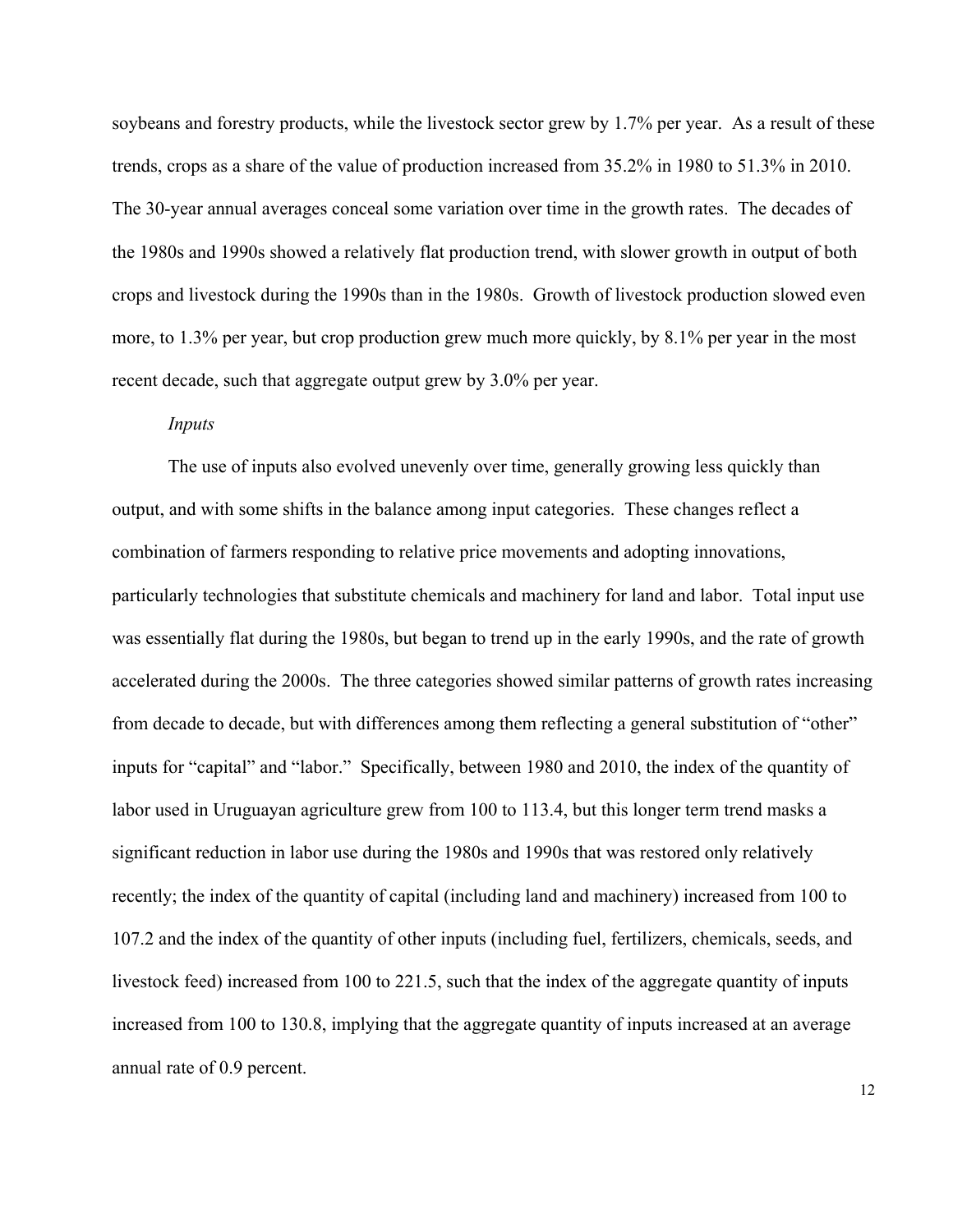The net effect of all these changes was a decrease in the cost share of labor from 27.9% to 26.4%, a decrease in the cost share of capital from 56.3% to 50.5%, and an increase in the cost share of other inputs from 15.8% to 23.1%. The prices of labor and capital both increased by about 150 percent in nominal terms over the period, whereas the price of other inputs increased by less than 100 percent. The increase in the cost share of other inputs reflects a relative increase in use that much more than compensates for the relative reduction in price.

#### *Multifactor Productivity*

Figure 3-1 shows the time path of the aggregate index of output, the aggregate index of input, and the ratio of the two, the index of MFP. The index of MFP grew from 100 in 1980 to 186.4 in 2010, equivalent to an average annual growth rate of 2.1% over the 30-year period. But the pattern of growth was uneven, with a significantly lower rate in the decade in the 1990s (1.6% per year) compared with either the 1980s (2.5% per year) and the 2000s (2.2% per year). These results are similar to those obtained by others who have estimated agricultural productivity growth in South America using FAO data. Fuglie (2010) reported an annual growth of productivity for the Southern Cone countries of 2.15% for 1990–1999, and 2.03% for 2000–2007, with a higher annual rate of 2.8% in Brazil for 1975–2007. Bharati and Fulginiti (2007) used a production function approach to measure agricultural productivity growth during 1972–2002 in each of the countries of South America. Brazil had the highest annual agricultural productivity growth rate (2.62%), while Ecuador had the lowest (0.57%), and Uruguay was in-between (1.86%).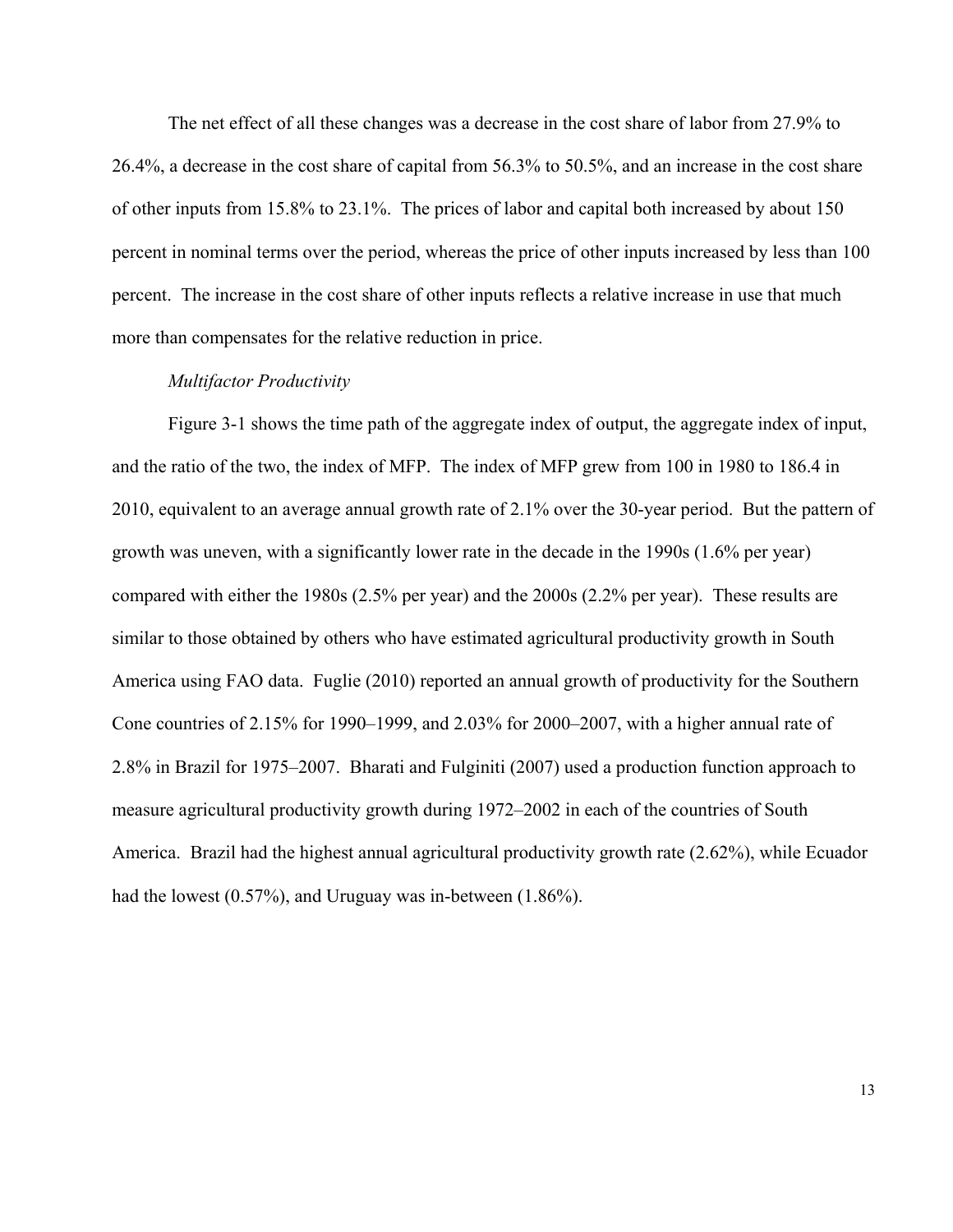#### **4. Agricultural Research Institutions and Investments**

Uruguay's public agricultural research institutions have undergone significant changes during the past half-century, in parallel with changes in agriculture and the broader economy. A brief discussion of the evolving path of these institutions and their investments provides some context for the econometric analysis in which we seek to relate changes in productivity to changes in investments. More discussion of the history can be found in INIA (2009), Beintema et al. (2000) and Stads, Cotro and Allegri (2008).

#### *Early History*

The first agricultural research center in Uruguay ("La Estanzuela," in the department of Colonia) was founded in 1919, and for the next forty years this Experiment Station was the predominant form of public agricultural research activity; it emphasized plant breeding. Agricultural research and technology transfer were transformed significantly during the 1960s, through four institutions: the Center for Agricultural Research (CIAAB), the College of Agriculture of the University of the Republic, the "Plan Agropecuario," and the Uruguayan Wool Secretariat.

**CIAAB.** CIAAB was founded in 1961 as a division of the Ministry of Livestock and Agriculture (MGA). It was originally concentrated in one Experiment Station ("La Estanzuela"). Progressively, over time, it expanded the number of centers and the range of research, and by the mid-1970s, CIAAB had five Experiment Stations throughout the country. However, infrastructure was very limited and it was not possible to develop well-equipped facilities until 1989, with the financial support of the Inter-American Development Bank (IDB).

**The College of Agriculture.** The main goal of the College of Agriculture of the public University is teaching. Before the early 1960s scientific research was limited, and teaching was based on traditional practices of animal husbandry and soil cultivation. At that time, the College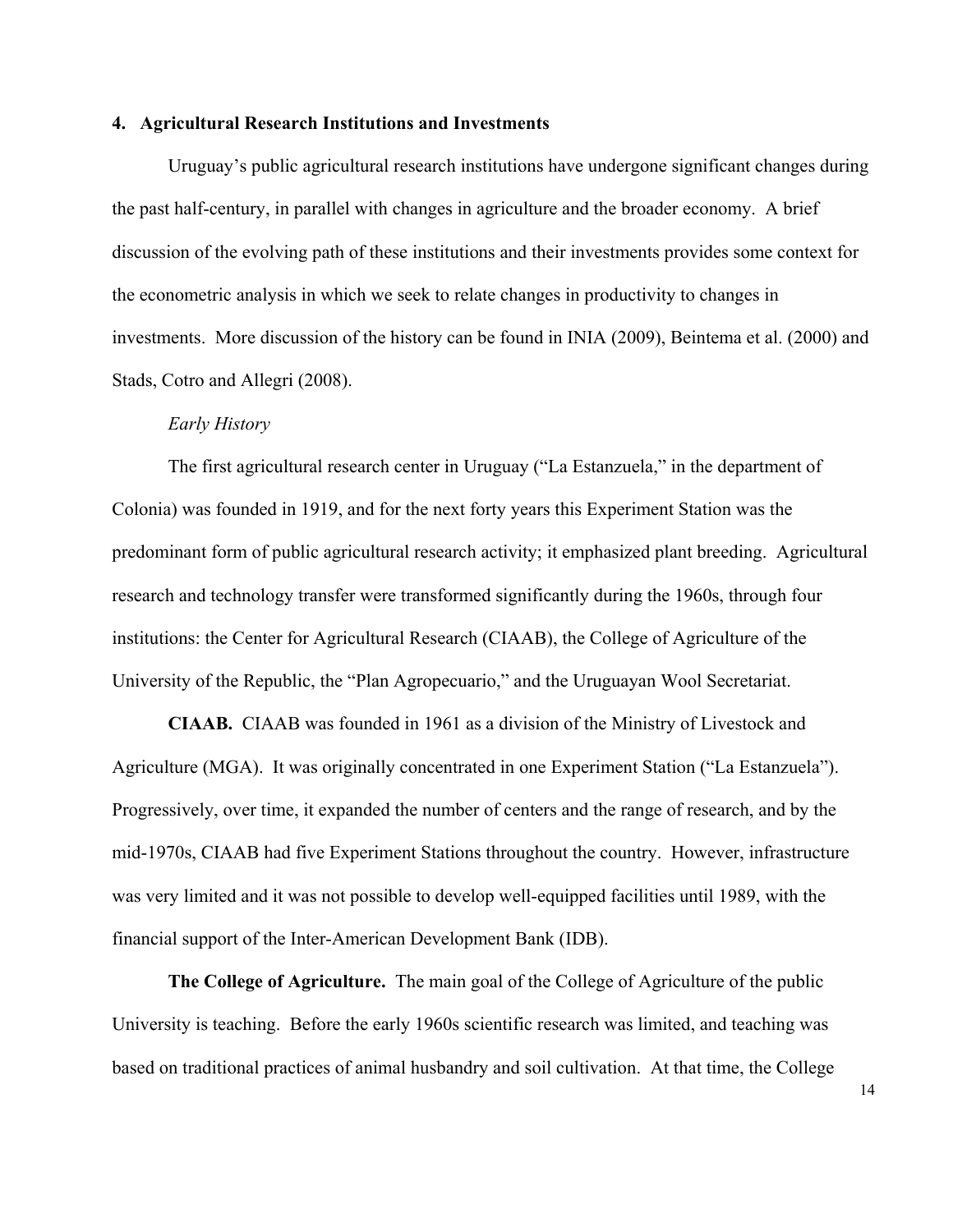managed four farms in different parts of the country; these farms were used mostly for production and teaching practical knowledge. In 1963, the farm located in department of Paysandú was transformed into an Experiment Station, and applied research began to develop with a group of researchers that focused on original applied research. The process of scientific knowledge accumulation that followed was aborted in 1973 when the military dictatorship occupied the University and almost all the researchers at the Station resigned.

**Plan Agropecuario.** The "Plan Agropecuario" a public agency funded partly by the World Bank, played a critical role in disseminating the technology of cultivated pastures and grassland improvements, using species of clover imported from New Zealand, and promoting the use of phosphate fertilizers. The Honorary Commission for the Agricultural Plan ("Comisión Honoraria del Plan Agropecuario") was founded within the structure of the MGA in 1957, with the goal of providing technical assistance and overseeing credit to livestock producers to increase productivity. Funds from the World Bank were received first in 1961. Between then and 1980 the World Bank approved eight loans to Uruguay for a total of \$95.7 million (World Bank, 1982). The "Plan Agropecuario" managed those funds for transfer of technology and extension, and indirectly for research by transferring part of them to the CIAAB and the College of Agriculture.

**Uruguayan Wool Secretariat (SUL).** In 1966, another institution was founded: the Uruguayan Wool Secretariat (SUL). The SUL was created specifically to address sheep production technologies, including breeding, husbandry, and flock management. The SUL is funded by a tax on wool exports that was originally set at 0.3% of the FOB value. This levy was increased several times during the following years: to 0.6% in 1969; 1.2% in 1970; 1.8% in 1971; but has been held at 1.6% since the mid-1970s. SUL also obtains part of its funds from selling services to farmers. A large portion of SUL's funds was devoted to promoting Uruguayan wool in international markets.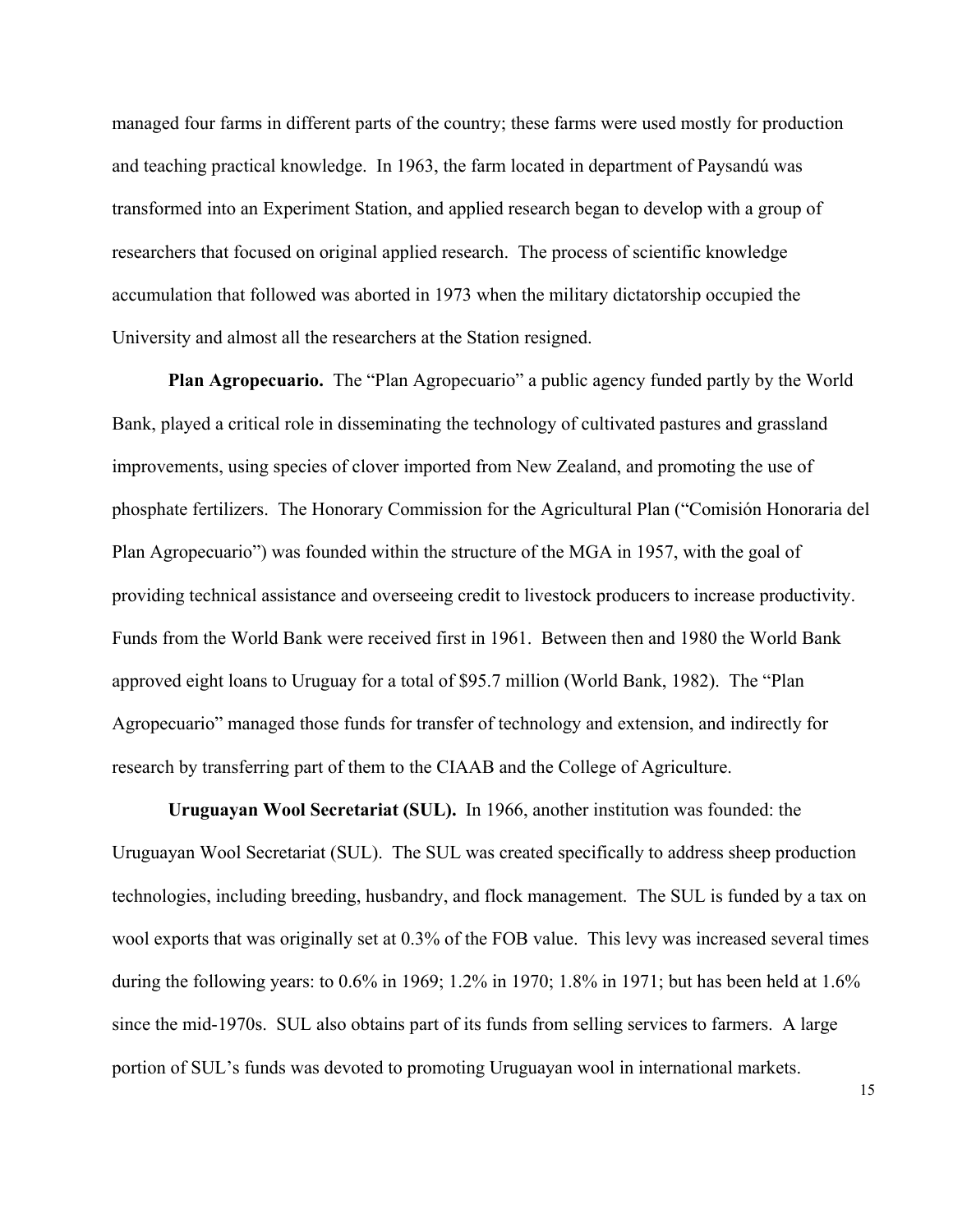#### *Recent Developments*

 $\overline{a}$ 

From 1973 until 1985, under the military dictatorship, public agricultural research was neglected, and many researchers abandoned their careers. Public investments in agricultural research diminished. In 1986, the new administration changed the organizational structure of the MGAP and created the Directorate of Technology Generation and Transfer (DGTT).<sup>2</sup>

In 1989, the Parliament approved the creation of the National Institute of Agricultural Research (INIA), which began operations in 1990 based on the existing infrastructure of the CIAAB and with a large fraction of its personnel. The legislation established that INIA would be funded by the private sector with a matching amount provided by the government. The industry funds would come from a farm sales tax of 0.4%, applicable on the sales of cattle, wool, unprocessed hides, pigs, grains, milk, poultry, honey, timber, and exports of fresh fruits and vegetables, flowers, and seeds. The private sector would hold two seats on the board of four directors, the other two being appointed by the Ministry of Agriculture, of which one is designated president of the board. It was determined that 10% of the total budget (the collected sales tax plus the government matching funds) had to be allocated to research projects developed by other organizations. This was called the Fund for Agricultural Technology Promotion (FPTA).

In 1988, the government of Uruguay signed a contract with the IDB (Inter-American Development Bank) to execute a project on "Agricultural Technology Generation and Transfer" that would be funded partly by the IDB (\$19.3 million) and partly using public funds (\$10.4 million). The project would be administered by the DGTT and its main goal was to strengthen the system of agricultural technology generation and transfer in order to improve agricultural productivity and

 $2^2$  The Ministry of Livestock and Agriculture (MGA) was renamed as the Ministry of Livestock, Agriculture and Fisheries (MGAP) with the addition of what was at that time the National Institute of Fisheries.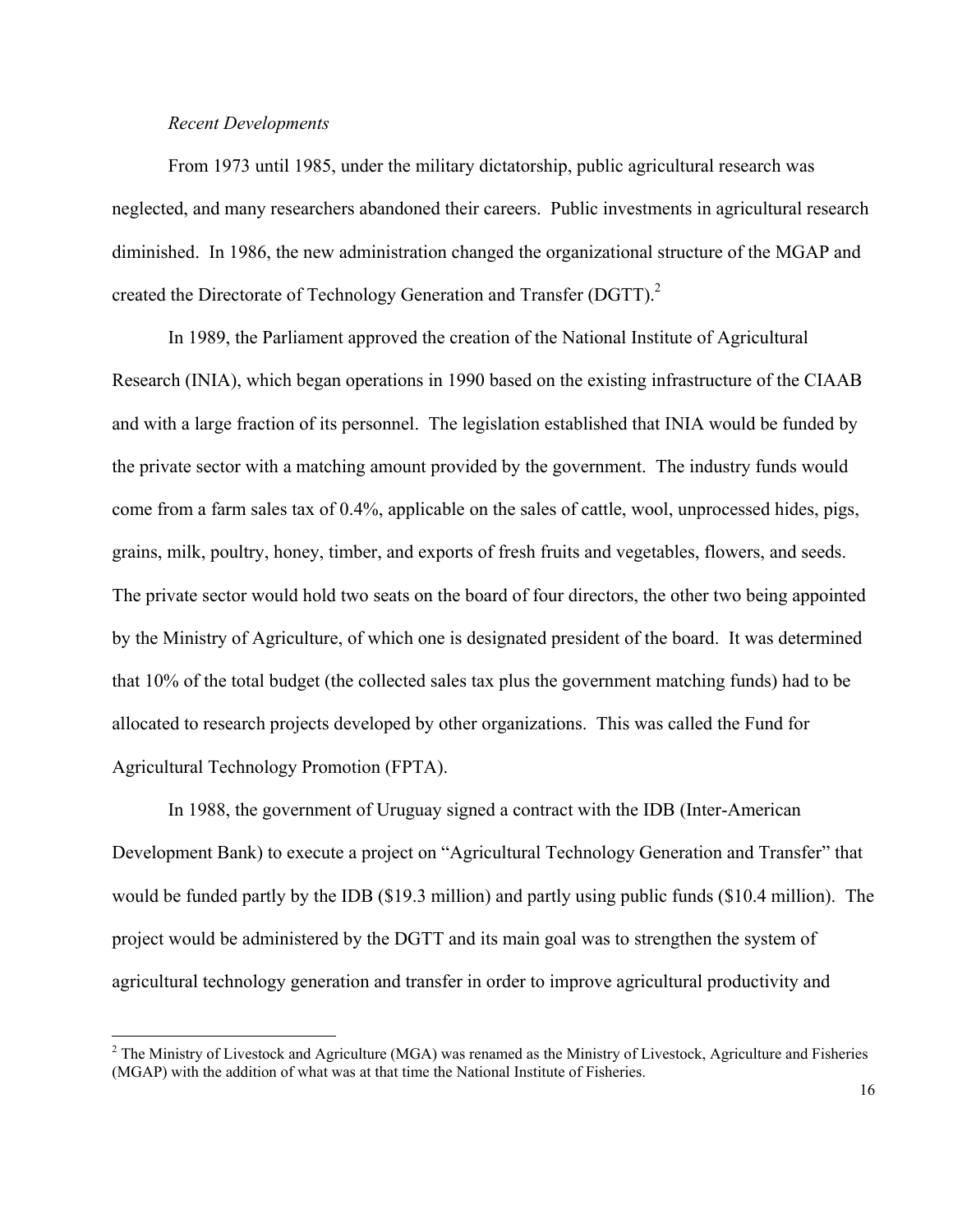increase market competitiveness and revenues. The strategy was to develop technologies suitable for each region of the country, to develop a methodology for rural extension, and to establish an effective mechanism of technology diffusion (IDB, 1987).

Owing to some initial delays and the fact that the new institution (INIA) was just starting to operate, the IDB project did not start until late in 1989, and the transfer of its rights and liabilities to the newly created INIA occurred in April 1990. By the end of the project, in 1996, more than \$20 million had been spent on fixed capital investments (new facilities, new labs); \$2.2 million was applied to capacity building, increasing the number of researchers with post-graduate degrees; and \$4.3 million was used in other items. A new IDB project was signed in 1998, with the goal of developing new research programs and to acquire new equipment. IDB contributed \$6.3 million and Uruguay's government, \$3.3 million. Small amounts were allocated to competitive grants open to non-INIA research organizations.

The Uruguayan Wool Secretariat has been negatively affected by the decline of wool exports. The levy has changed several times in the past. It is currently set at 1.6%. The levy applies to rough wool exports. If wool is exported clean or in tops, an adjustment is made to the rate. At the present time, the effective rate is equivalent to 0.8% of the total export FOB value of wool, regardless of type. This is equivalent to approximately 70% of the SUL budget; the total annual budget is about \$2.5 million. At present, SUL maintains a small number of researchers (8) and extension staff (21) with a limited budget for research programs.

The University of the Republic, with its Colleges of Agriculture and Veterinary Medicine is the second largest agricultural R&D institution of the country. Although its budget is mostly allocated to teaching activities, it has a large number of full-time professionals that devote between 10 and 50% of their time to research activities. Current annual expenditure by the Colleges of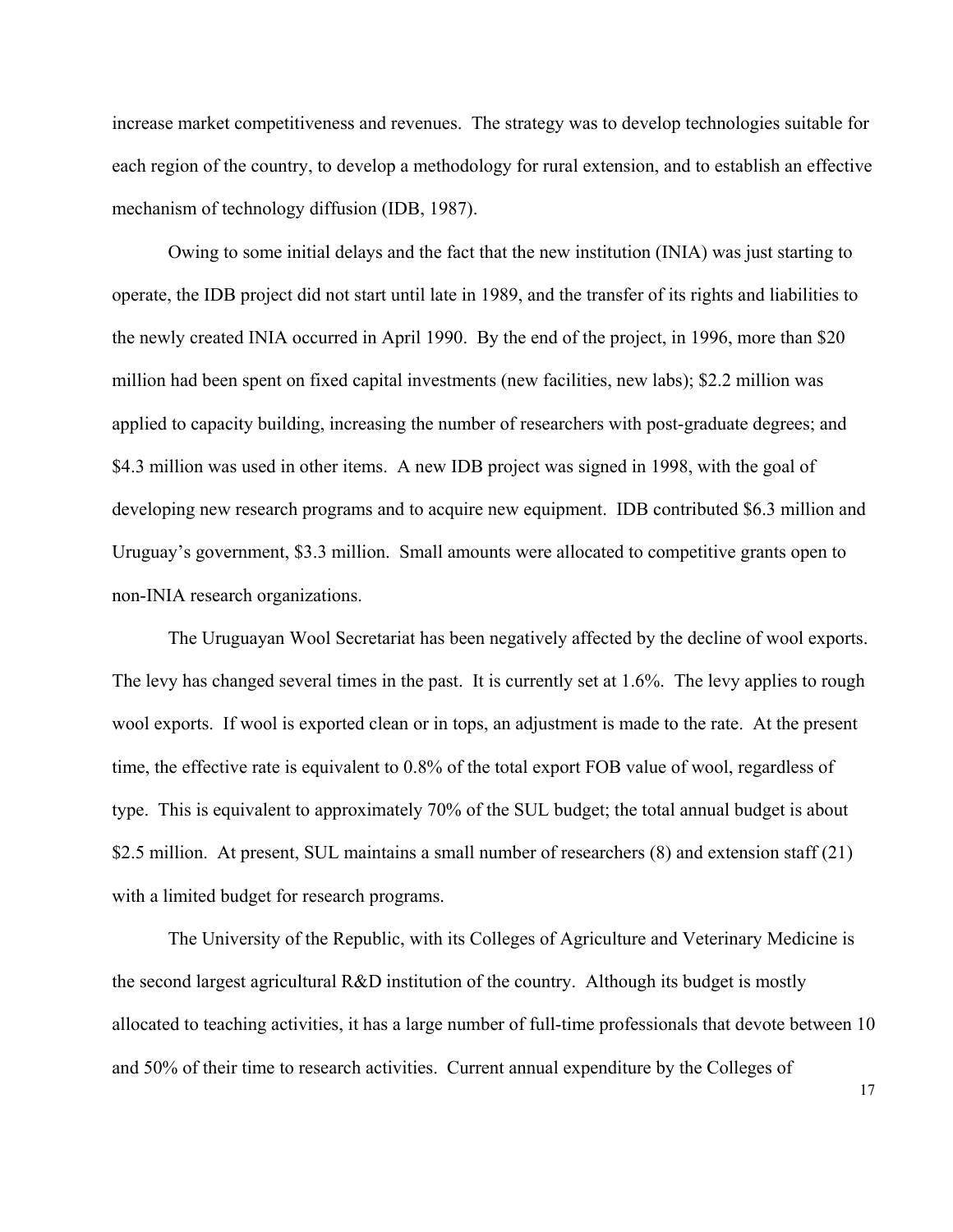Agriculture and Veterinary Medicine, including teaching and research activities is \$30 million. Of the total expenditure by the Colleges, we estimate that, at different times, between 5 and 25 percent was allocated to agricultural research.

What seems to have been developing during the past 10 years is private research. Data on this segment is not available so it is somehow difficult to assess the importance of private agricultural research within the general framework. Several multinational corporations such as Monsanto, Pioneer and Syngenta, have their own testing fields for new crop varieties. Some new varieties (corn, wheat, soybeans) are released first in Argentina or Brazil, then evaluated in Uruguay. In the past, the main private firm conducting field trials was the brewery FNC ("Fábricas Nacionales de Cerveza"), which played an important role in developing new varieties of barley. Also in the private sector, several organizations have supported research and have done technology transfer.

#### *Research Investments*

Appendix Table B-1 contains details on spending on public agricultural research by the main spending agencies and in total. For this we included the CIAAB/INIA, the Plan Agropecuario, and an estimated share of the total expenditures by the Colleges of Agriculture and Veterinary Medicine allocated to research. The Wool Secretariat was not included because it was not possible to quantify the amount of funds used annually for research. Figure 4-1 shows the pattern of total (deflated) spending and its distribution among agencies over time. Annual spending on public agricultural research in Uruguay has increased from the equivalent of US\$1.1 million in 1961 to \$38.5 million in 2010. In domestic currency terms, after adjusting for currency reforms and inflation, the total grew by a factor of four, from 131.5 million pesos in 1961 to 550.3 million pesos in 2010 (constant 2005 values). But the growth was not uniform over time, and the balance among spending agencies varied significantly.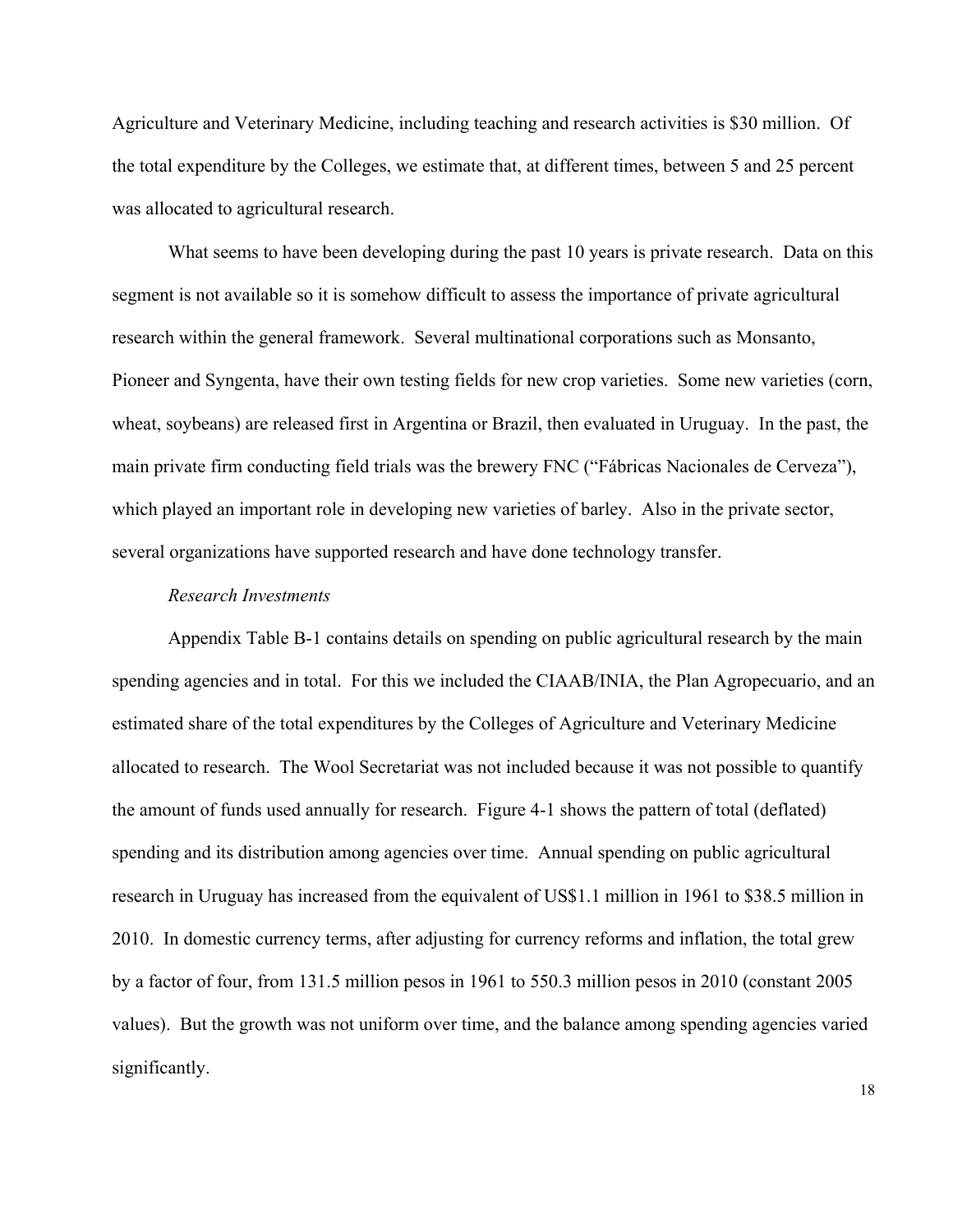[Figure 4-1:*Spending on Agricultural Research and Extension by Spending Agency, 1961–2010*]

Total spending fluctuated around a rising trend through the 1960s and early 1970s until it dropped precipitously, from 272.2 million pesos in 1976 to 105.8 million pesos in 1987 (constant 2005 values). Beginning in the early 1990s, however, total expenditure was revitalized: it grew in real terms during the 1990s by 6.3 percent per year and in the 2000s by 4.8 percent per year. The lion's share of that growth has been in the expenditure by INIA (formerly CIAAB) and the University (Colleges of Agriculture and Veterinary Medicine). From the mid-1960s, the share of the Plan Agropecuario increased significantly, while the University share decreased from 20% to a minimum of 2% in 1974/75. Conversely, after 1990, the share of the Plan decreased to its current 3.6%, while the University increased to reach almost 20% of the total. Since its foundation, INIA has accounted for between 74% and 82% of the total public expenditures on agricultural R&D.

International comparisons are also informative. Table 4-1, taken from Byerlee (2011) includes a number of measures of performance of the public agricultural R&D system in Uruguay compared with three neighbors: Argentina, Brazil, and Chile. The comparison may be distorted by the fact that Uruguay is much smaller, compared with these three agricultural powerhouses, and there may be significant economies of size, scale, and scope in agricultural R&D, such that smaller countries have to invest more intensively than their larger counterparts, everything else equal. Nevertheless it can be seen that compared with these other countries, Uruguay has a higher agricultural research intensity (by several measures) and a faster growth rate of spending during the relevant period, 1990—2006. On balance, the evidence would suggest that the institutional reform in 1990, to create INIA, was effective in revitalizing the total funding available for public agricultural research and extension in Uruguay, enhancing spending both within INIA itself and in the University. The real growth in spending during the recent decade is more particularly remarkable when compared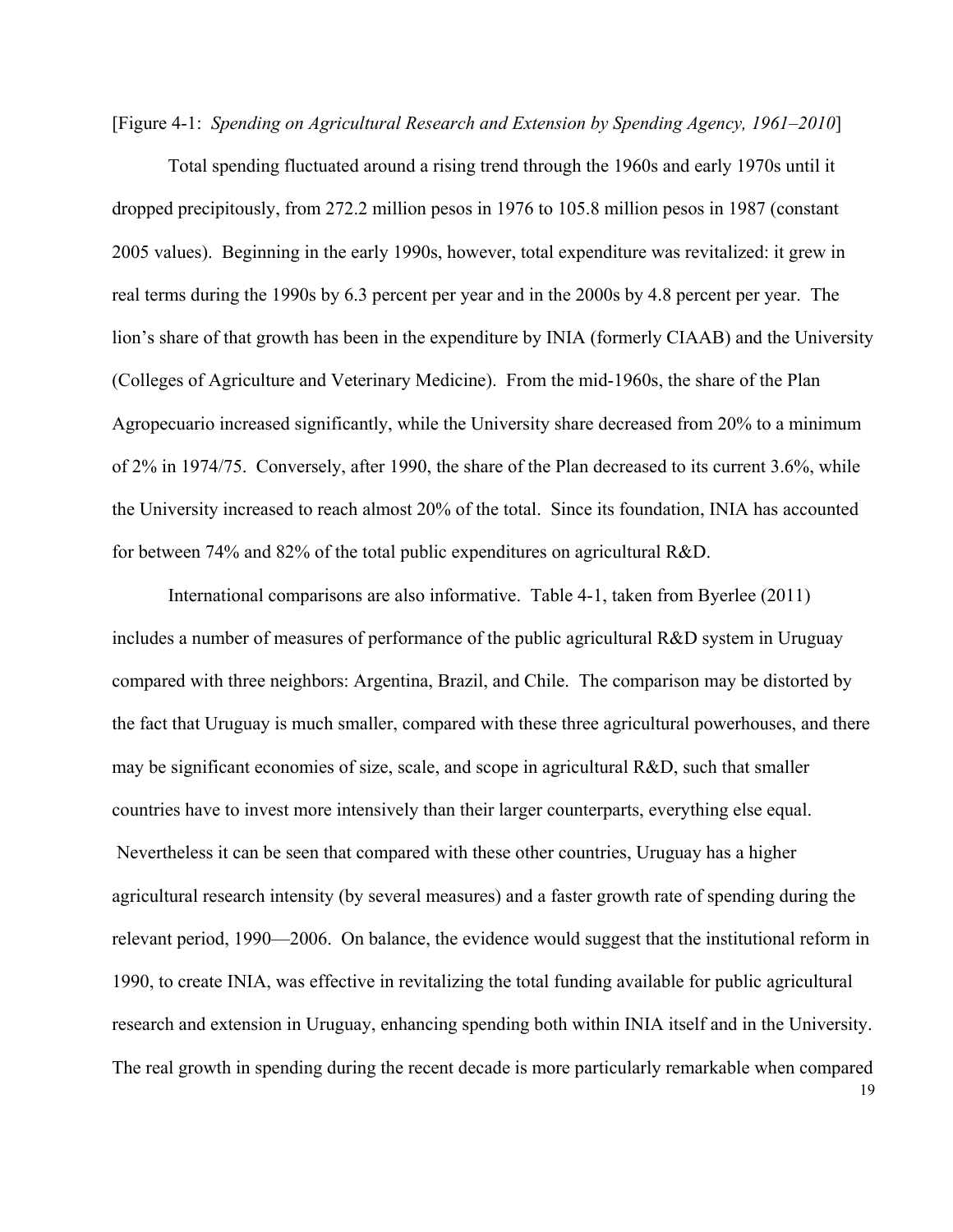with the generally sluggish public agricultural research spending performance by most countries in recent times (e.g., see Pardey and Alston, 2010). What remains to be seen is whether that investment has yielded a favorable return. We turn to that question next, but with two cautions in mind: first, given long research lags, it may be too early to expect to have seen much impact from investments undertaken since the INIA initiative; second, given the potential roles of spillovers from other countries, it may be difficult to identify contributions by INIA or other public sector entities in Uruguay, let alone separately identify a contribution by INIA.

[Table 4-1:*Comparative Indicators of Research Spending, Uruguay and its Neighbors*]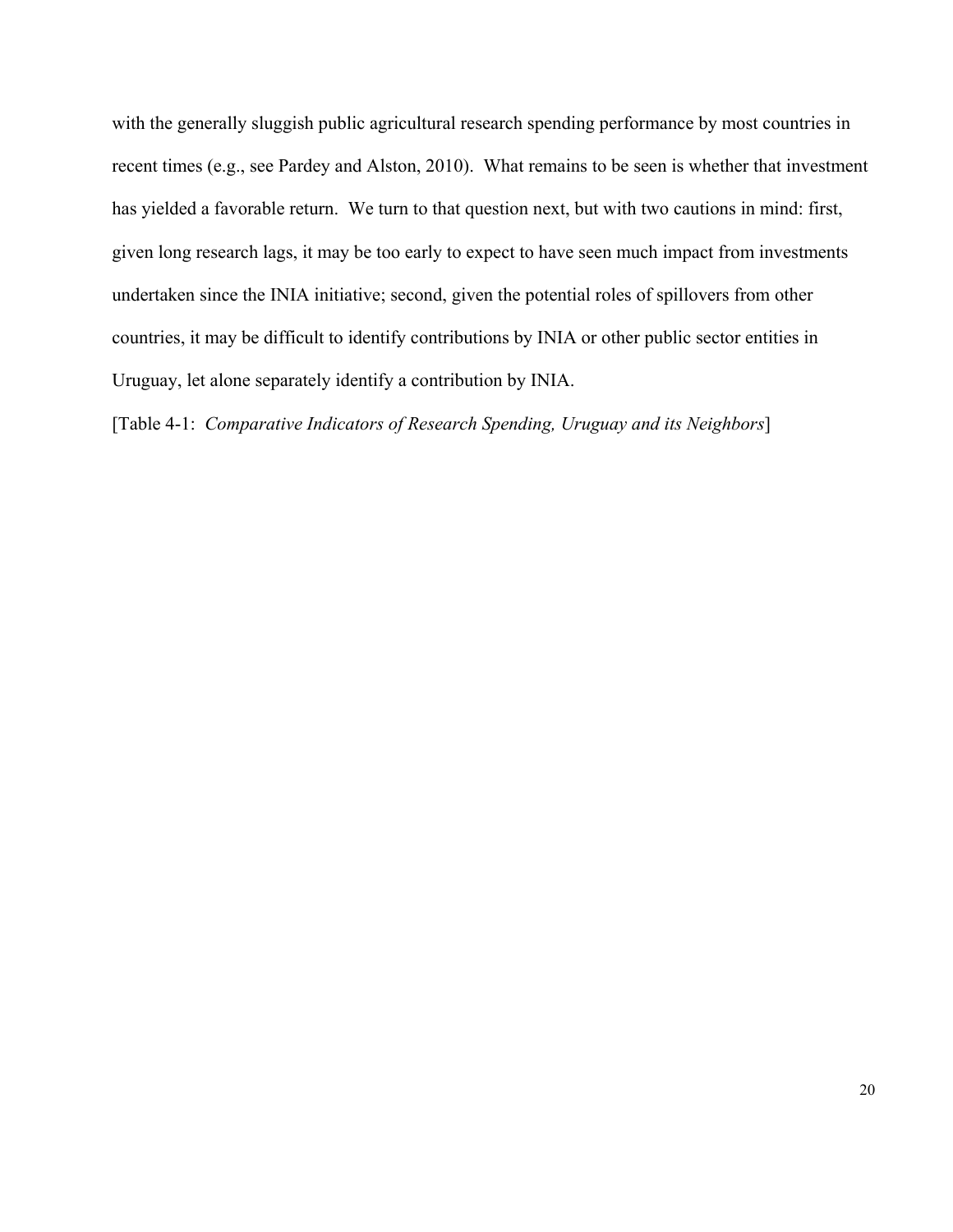#### **5. Modeling Agricultural Research and Productivity**

In 2010, Uruguayan agriculture produced 2.44 times the quantity of output produced in 1980, using only 1.31 times the 1980 quantity of aggregate inputs, so MFP approximately doubled. This total growth in MFP reflects varying growth rates in productivity over the 30-year period, which we model as a function of investments in agricultural research and extension, which also evolved over the period of our analysis.

#### *Model Structure*

Our model of productivity growth as a function of investments in agricultural research and extension is based that of Alston, Andersen, James, and Pardey (2010, 2011), which itself builds on foundations laid by Griliches (1964 and 1979) and Evenson (1967) among others. In our model, agricultural productivity in year *t* is a function of a stock of agricultural knowledge from public research and extension investments, *Kt*, a stock of agricultural knowledge from private research, *PRt*, weather,  $C_t$ , and random factors,  $\varepsilon_t$ .

Public agricultural knowledge stocks are based on data on total expenditures on public agricultural research and extension over the years 1961–2010, which include research expenditures by CIAAB/INIA and the "Plan Agropecuario," and a share of total expenditures by the Colleges of Veterinary Medicine and Agriculture of the Public University, which we use as an estimate of their agricultural research expenditures. There are no official data on research expenditures by these two Colleges. Our estimates are based on various reports, such as Beintema et al. (2000), Stads, Cotro and Allegri (2008), and Berretta, Condón and Rivas (2010). Reported research spending as a share of total spending varies from 10 to 30%, depending on the source and the time. We know that from the mid-1970s until the mid-1980s, under the military intervention, research funding was minimal, and consequently we set a 5% share for that period. Then we allowed for successive increments to reach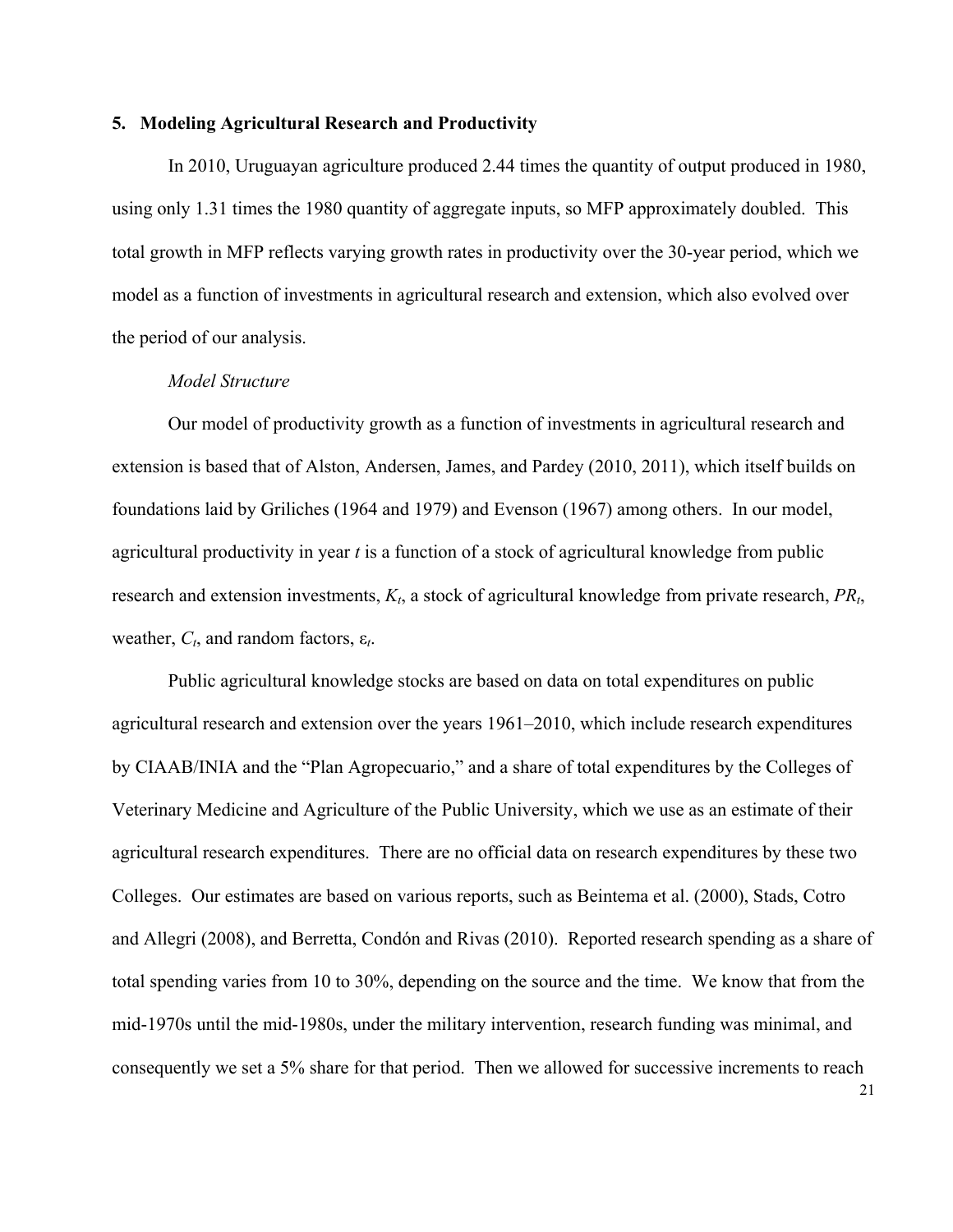a maximum of 25% share in the 2000s. The data are included in Appendix Table B-1 (including details on the research shares of the University budgets) and plotted in Figure 4-1.

To transform the data on annual investments into a measure of the knowledge stock we adopt the gamma lag distribution model used by Alston, Andersen, James, and Pardey (2010, 2011). Specifically, we assume:

(2) 
$$
K_{t} = \sum_{k=0}^{L_{R}} b_{k} R_{t-k}, \text{ where } \sum_{k=0}^{L_{R}} b_{k} = 1,
$$

 $L_R$  is the total lag length, and the  $b_k$  parameters are lag weights applied to research expenditures  $k$ years previously,  $R_{t-k}$ . The research lag weights  $(b_k)$  implied by the gamma distribution (assuming no gestation lag, as in Alston, Andersen, James, and Pardey 2010) are:

(3) 
$$
b_k = \frac{(k+1)^{(\hat{\beta}_{1-\delta})}\lambda^{(k)}}{\sum_{k=0}^{L_R} \left[ (k+1)^{(\hat{\beta}_{1-\delta})}\lambda^{(k)} \right]} \text{ for } L_R \ge k \text{; otherwise } b_k = 0;
$$

where  $\delta$  and  $\lambda$  are parameters that define the shape of the distribution ( $0 \le \delta < 1$  and  $0 \le \lambda < 1$ ). Given data limitations, and in view of the relatively applied nature of agricultural R&D in Uruguay, we allow for  $L_R$  = 25 years, which is longer than allowed in most studies of agricultural R&D. The resulting lag distribution allows for positive contributions to the current stock from up to 25 years of past expenditures on research and extension, but particular values of  $\lambda$  and  $\delta$  can correspond to a pattern of very low  $b_k$  parameters, after a time, that imply a much shorter effective maximum lag.

 As a proxy variable to represent the effects of knowledge stocks resulting from private research, *PR*, we used the number of private cultivars that are included each year in the National Registry; we used the number of varieties of oats, wheat, barley, forage sorghum, corn, sunflower and soybeans. The data were provided by the National Institute of Seeds (INASE), and are included in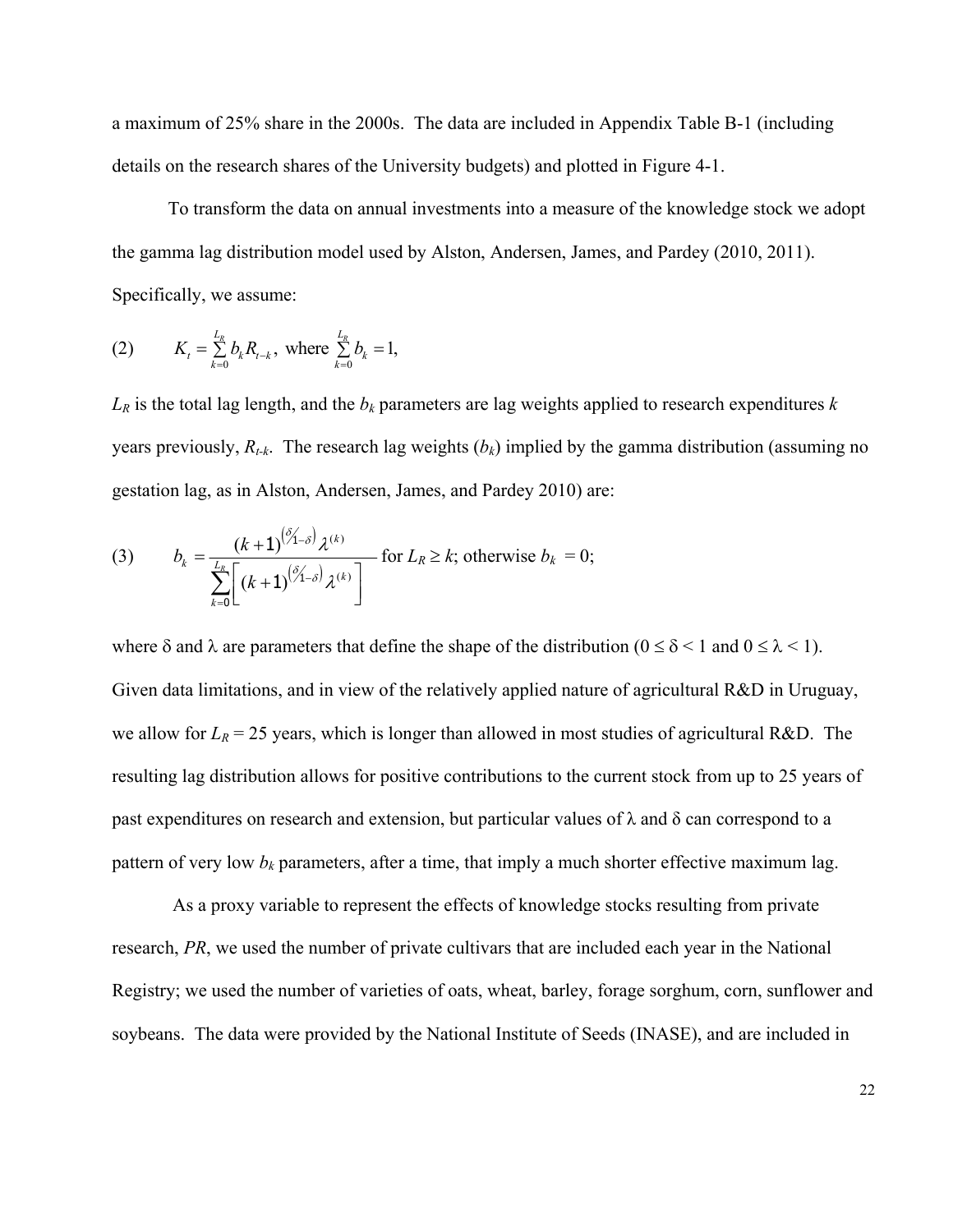Appendix Table B-2. We also included a time-trend variable, to capture the effect of other factors that may have contributed to productivity growth, such as infrastructure improvements, economies of size and scale not associated with innovation or other sources of efficiency gains, technology spillovers from other countries, or private-sector activities not captured by the proxy for private research, *PR*.

The weather variable (*C*) was defined as the squared difference between the annual observation of precipitation during September to December, and the 30-year average of annual precipitation during September to December (i.e., over the years 1980–2010). We accounted only for precipitation during September to December, since that seems to be the period during the cropping season when precipitation matters most. Low precipitation during those months may result in little water accumulated in the soil, which implies a water deficit for the coming summer crops, and loss of cultivated pastures. Excess of water during that period increases the probability of diseases in winter crops and delays harvest, with negative consequences for yields. It may also delay the sowing of summer crops, which in turn, would affect yields because later harvest periods have increased risk of frost damage. The data used come from the precipitation records of INIA in three of its Experiment Stations. The expected sign of the coefficient would be negative, as a larger value of the variable means that year is either too wet or too dry.

In short, assuming the model is linear in logarithms of the variables, we can express it as

(1) 
$$
\ln MFP_t = \beta_0 + \beta_K \ln K_t + \beta_{PR} \ln PR_t + \beta_T T_t + \beta_C \ln C_t + \varepsilon_t,
$$

where  $MFP<sub>t</sub>$  is a Fisher ideal index (i.e., a discrete approximation to a Divisia index) of multifactor agricultural productivity in year  $t$ ;  $K_t$  is the stock of knowledge in year  $t$  from publicly performed agricultural research and extension over the previous 25 years, in real terms, with lag weights defined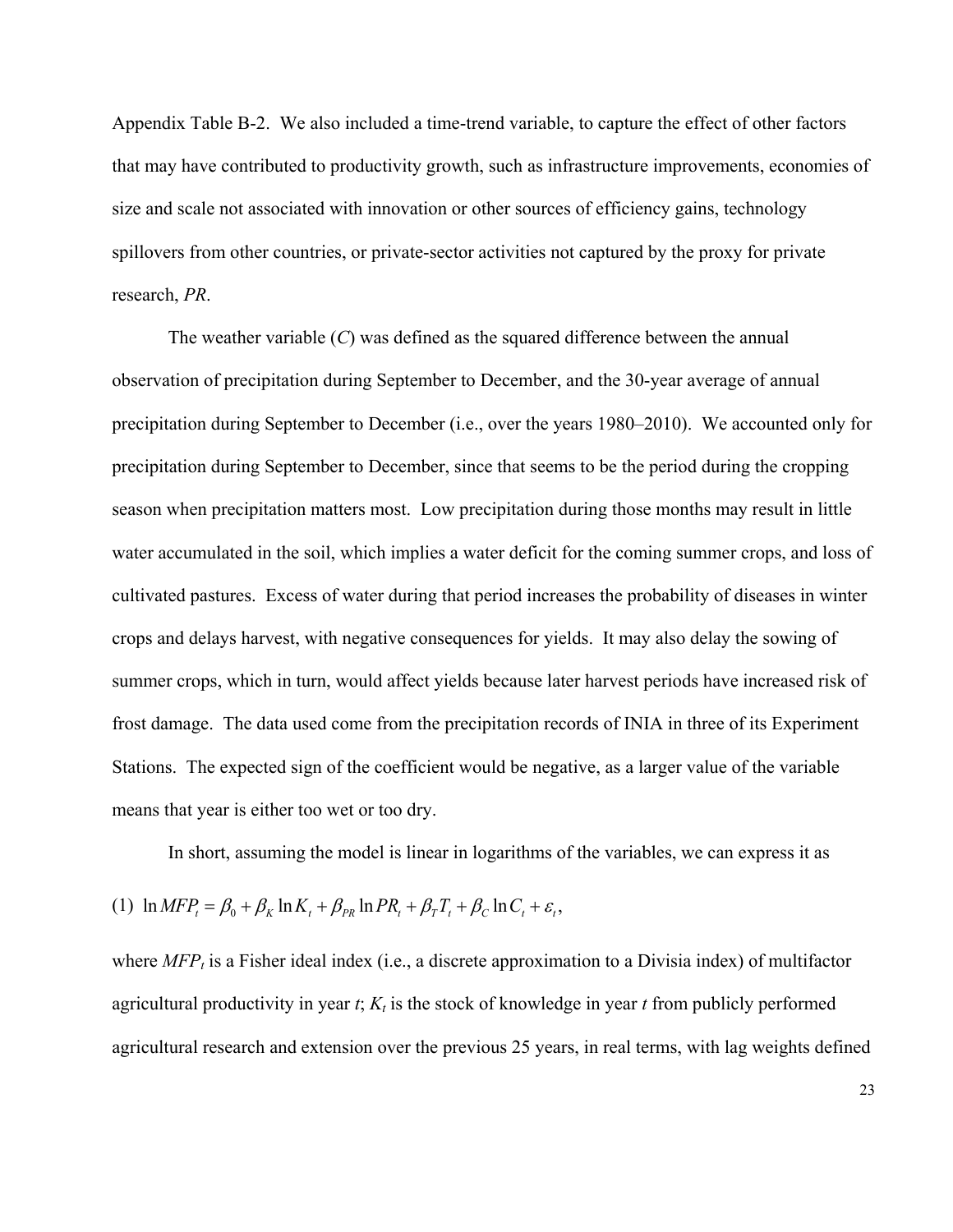using a gamma distribution;  $PR_t$  is the stock of knowledge in year  $t$  from private agricultural research and extension, proxied by the number of private cultivars that are included each year in the National Registry;  $T_t$  is a linear time-trend variable;  $C_t$  is a weather index, defined as the squared difference between the annual observation of precipitation during September to December and the 30-year average; and ε*t* is a residual, with an i.i.d. structure. Simple summary statistics are presented in Table 5-1.

# [Table 5-1. *Simple Summary Statistics, Data for the Productivity Model*] *Estimation Results*

The models were estimated using STATA 11.2. Given a maximum lag length of 25 years, and research spending data beginning in 1961, we were able to fit models to data on MFP for the years 1986–2010. We used a type of grid-search procedure, in which we assigned values for the parameters of the gamma lag distribution ( $\lambda$  and  $\delta$ ), constructed the knowledge stock variables using these parameters along with the expenditures on R&D, and then estimated the model using these constructed stocks.<sup>3</sup> By repeating this procedure using different values for  $\lambda$  and  $\delta$ , we were able to search for the values of these parameters that, jointly with the estimated values for the other parameters, would best fit the data. Combining the following seven possible values for both  $\lambda$  and  $\delta$ (0.60, 0.65, 0.70, 0.75, 0.80, 0.85, and 0.90) with a fixed maximum lag (25 years) yields a total of 49 possible combinations, which encompass a very wide range of shapes and effective lag lengths (see Alston et al., 2010, pp. 280–281).

<sup>&</sup>lt;sup>3</sup> This approach of estimating productivity models with pre-constructed research knowledge stocks is standard in much of the relevant previous work, but unlike most previous work, and like Alston, Andersen, James, and Pardey (2010), here we search across the range of possibilities for the lag distribution used to construct that stock, and test amongst them, rather than simply impose one.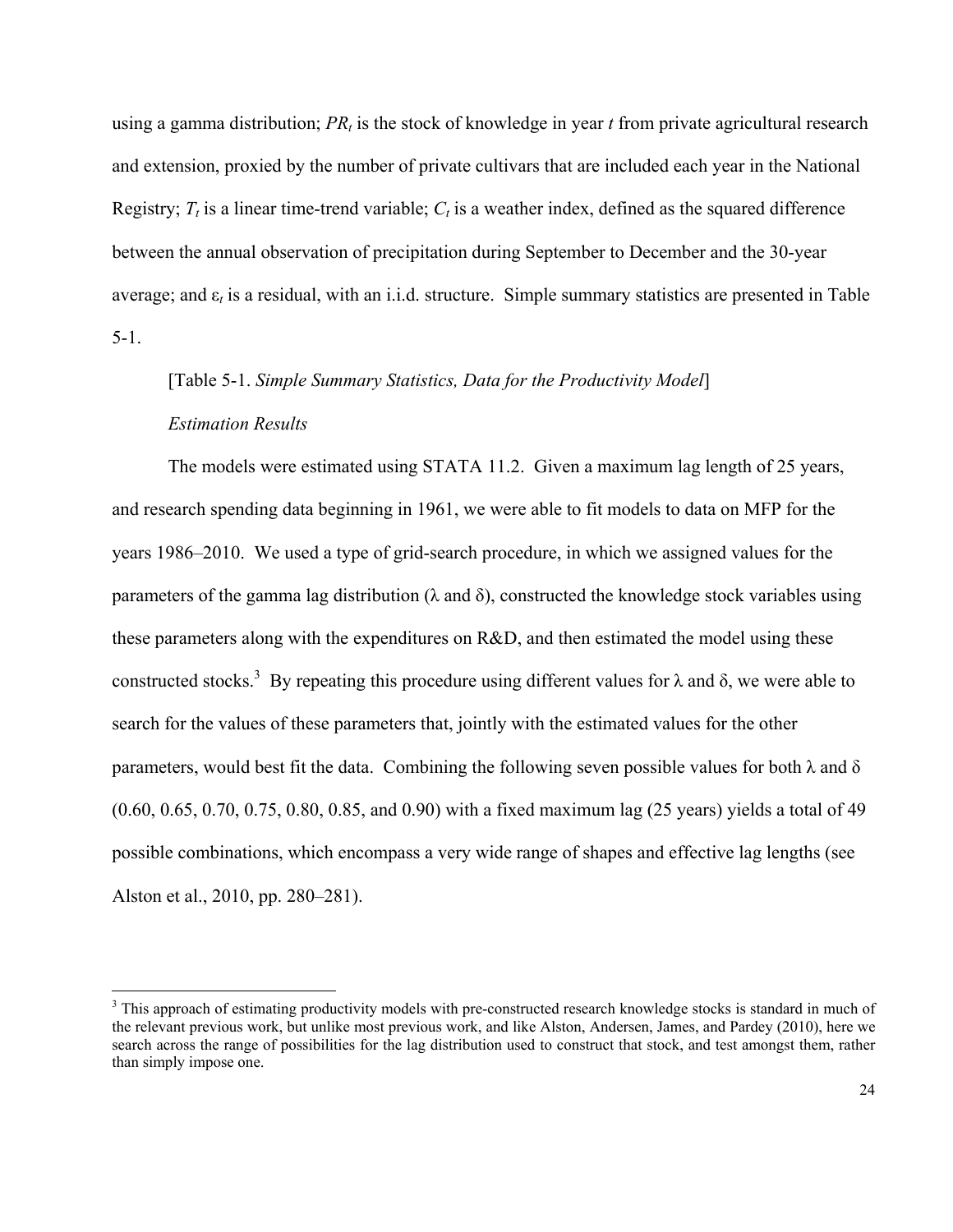Table 5-2 summarizes the results from the 49 lag distribution models, in terms of their goodness of fit (measured by SSE and  $\mathbb{R}^2$ ), the elasticity of *MFP* with respect to the public knowledge stock (*K*) and its approximate standard error, and the peak lag (i.e., the length of the lag in years, *k*, at which the research lag weight,  $b_k$ , is greatest, given the values for  $\lambda$  and  $\delta$ ). The best-fitting model was obtained with values for  $\lambda = 0.70$  and  $\delta = 0.90$  implying a peak lag weight at year 24, as seen in Figure 5-1. This is identical to the best-fitting lag distribution found by Alston et al. (2010) for the United States, except that here we have truncated the lag at 25 years, whereas they had an overall lag length of 50 years. Several other models with a similar lag length and shape yielded similar results; but for many of the other models, all of which did not fit the data so well, the implied elasticity of *MFP* with respect to the public knowledge stock is negative, an implausible result. We discuss possible reasons for this pattern of results later, in the context of sensitivity analysis. Fortunately, the best-fitting models have plausible values for all of the model parameters, and good statistical properties.

## [Table 5-2. *Summary of Results for the Base Model, Alternative Lag Distributions*] [Figure 5-1. *Gamma Lag Distributions*]

Table 5-3 summarizes the main results for the highest-ranked four models, arranged in rank order according to goodness-of-fit (SSE) criteria, highest to lowest from left to right. In all four models, the coefficients on the public and private knowledge stock variables, *K* and *PR*, and the timetrend variable, *T*, are statistically significantly different from zero, but the coefficient on the weather variable, *C*, is not. The elasticity of *MFP* with respect to the public knowledge stock is relatively large, at around 0.57 in the preferred specification, compared with previous studies that more often reported elasticities closer to 0.2 or 0.3 (for instance, Alston et al., 2010; Sheng et al., 2011). The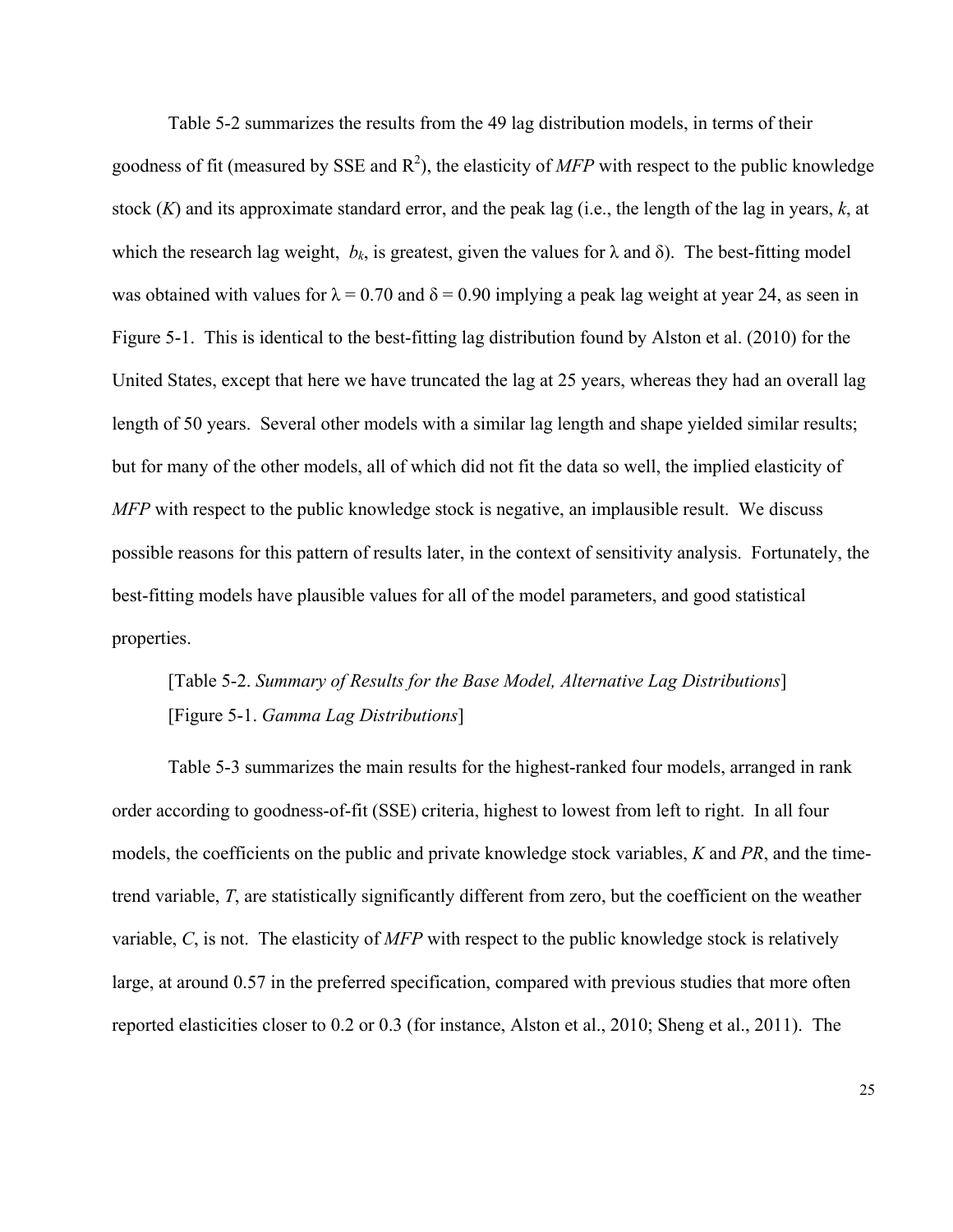peak lag length at 24 years, while comparable to that of Alston et al. (2010) for the United States, is longer than we anticipated for Uruguay given its relatively applied research and extension emphasis.

[Table 5-3. *Summary of Results for the Base Model, Four Top-Ranked Models*]

We tested the models for unit roots using the Augmented Dickey-Fuller test, specifically examining the natural logarithms of multi-factor productivity, private investment, and capital stock. We also tested for cointegration using the Johansen test. The results indicated that the data are nonstationary and cointegrated, lending support to the view that the estimates are not spurious because of time-series data problems. We tested for autocorrelation using the Durbin-Watson statistic, and comparing this to critical values at the 95% confidence level. While autocorrelation was not a problem in the preferred, baseline model, it was significant in several of the alternatives we tried in examining the sensitivity of findings to specification choices. To correct the estimates in those models that exhibited autocorrelation, we used the Cochrane-Orcutt procedure. Additionally, we tested for heteroskedasticity using the White test, and failed to reject the null hypothesis of homoskedasticity.

[Table 5-4. *Statistical tests*]

#### *Sensitivity Analysis*

We tried several alternative specifications with variations in two dimensions. First, we tried alternative assumptions about the fraction of expenditure by the University (Colleges of Agriculture and Veterinary Medicine) to apportion to research. Second, we tried dropping the proxy for the private knowledge stock, *PR* and the time trend variable, *T*, or both to see how such omissions would affect the overall performance of the model and the estimated impact of public research.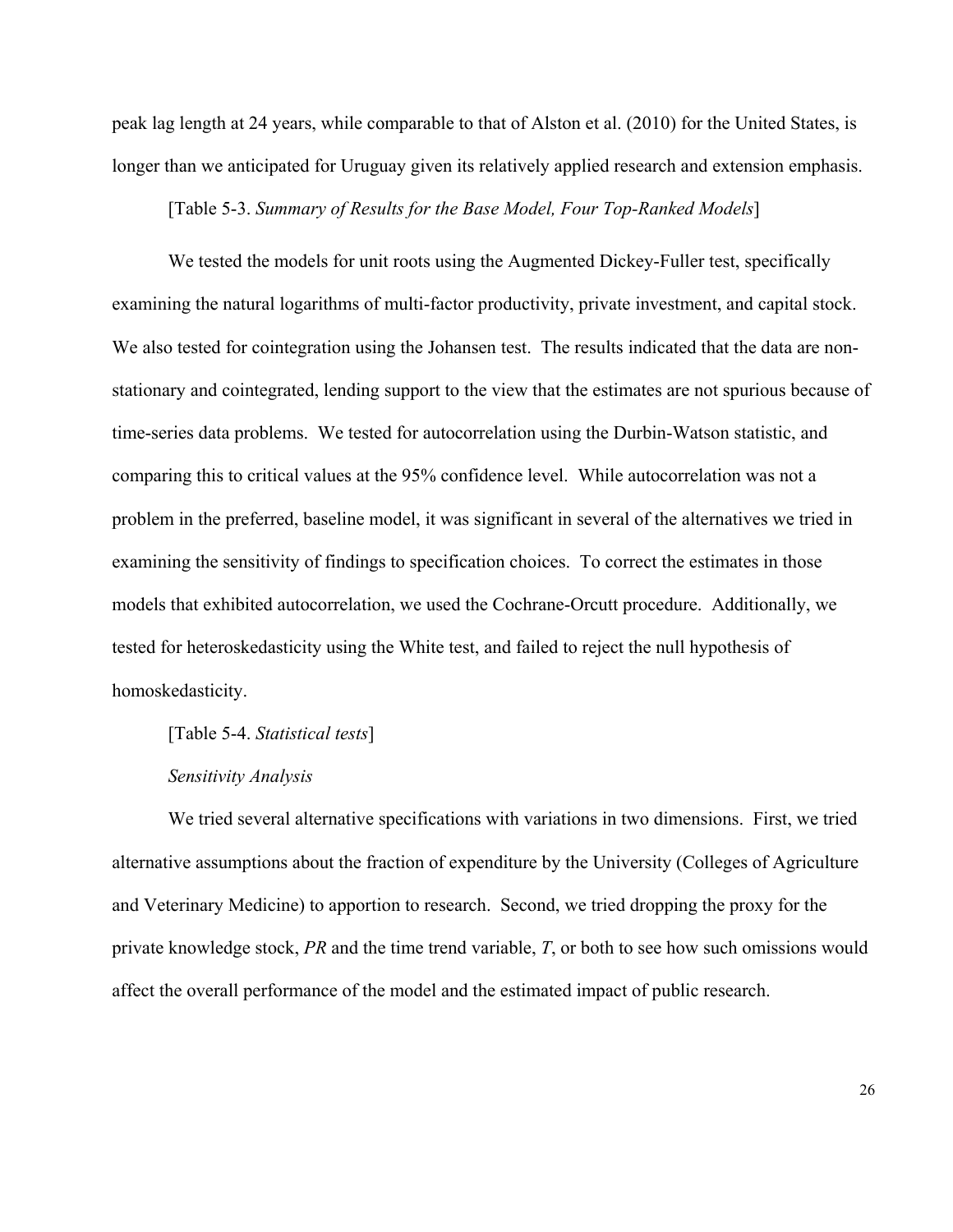**University Budget Share.** In the baseline model we applied specific estimates of research spending as a fraction of total spending by the two Colleges, ranging from 5% to 25% in particular years. In the sensitivity analysis we tried assuming either all or none of the spending by the two Colleges should be counted as contributing to the public agricultural knowledge stock, *K*. Compared with the baseline, the results for the two alternative model structures were less reliable. Treating the entire expenditures for the two Colleges as counting towards public research almost always resulted in implausible, negative estimated elasticities of *MFP* with respect to *K*, and autocorrelation problems. Omitting University expenditures entirely yielded models that were generally similar to those for the baseline model. Detailed results for these models are included in the Appendix C.

**Private Research Roles.** Table 5-5 reports the results for four alternative specifications of the model, with the baseline treatment of University expenditures. The model in column 1 is the baseline model; the model in column 2 omits private research, *PR*, but retains the time trend, *T*; the model in column 3 retains private research but omits the time trend; and the model in column 4 omits both private research and the time trend, *T*. These alternative treatments have interesting implications for the explanatory power of the model, the evidence of autocorrelation in the residuals, and the estimated elasticity of *MFP* with respect to the private knowledge stock and the lag distribution shape. They indicate some significant correlation among the three variables in question, *K*, *T*, and *PR*, as they relate to the dependent variable, *MFP*, such that omitting any or all of them has significant implications for findings with respect to the roles of the others. Knowing what is best to do, and how to interpret the results, can be challenging in such a setting.

Comparing models 1 and 2 (or models 3 and 4) the effect of omitting *PR* is to increase the estimated elasticity of *MFP* with respect to the public agricultural knowledge stock (omitted variables bias from leaving out private research, as suggested by Alston and Pardey 2001 for example, results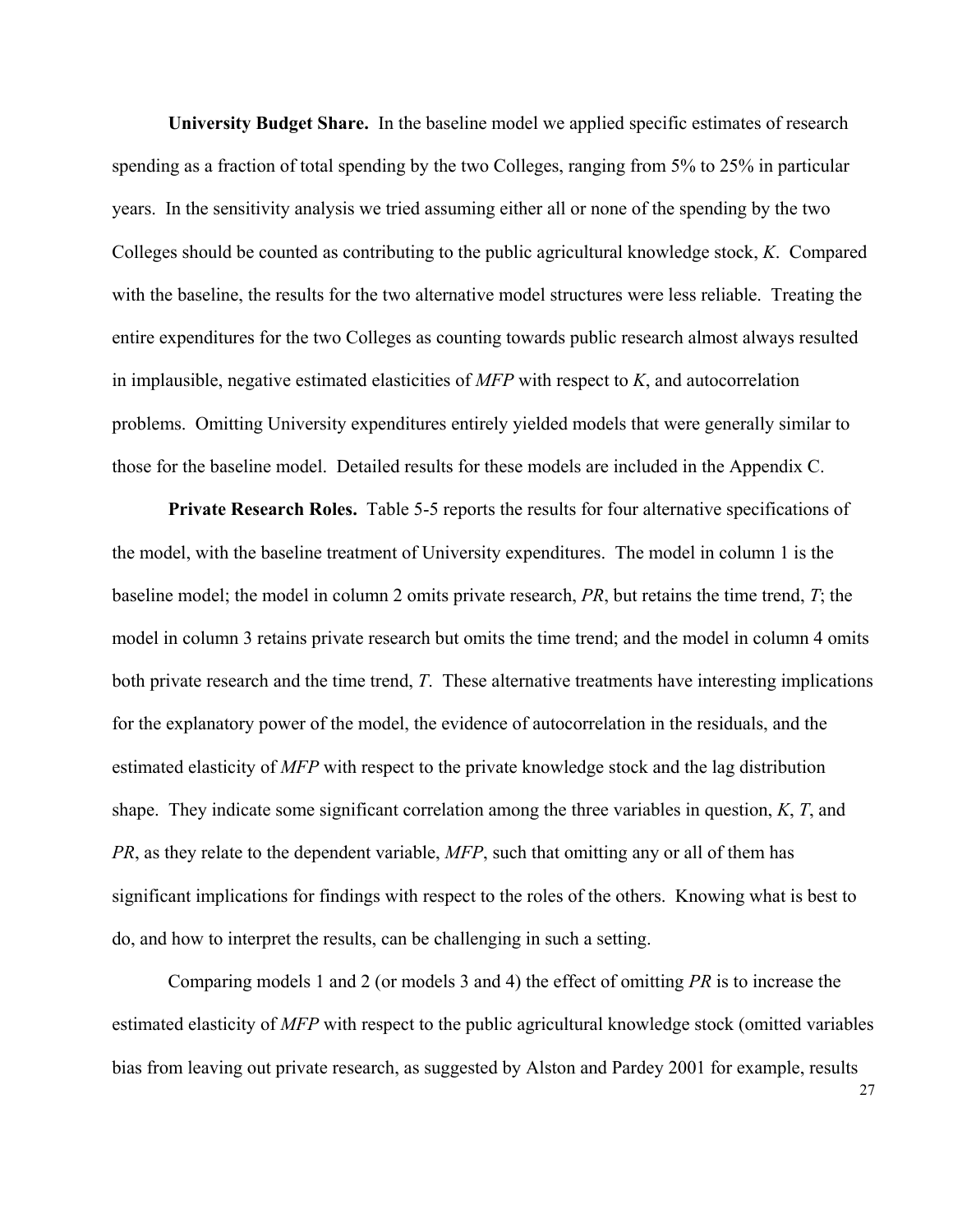in an overestimate of the effect of public research on productivity). However, the best-fitting lag distribution shape for the public agricultural knowledge stock, *K* is not much affected by the omission of *PR*. In contrast, comparing models 1 and 3 (or models 2 and 4), omitting the time trend variable has a profound effect on the best-fitting lag distribution shape and thus for the public agricultural knowledge stock, *K*, and the estimated elasticity of *MFP* with respect to that stock. In the models that omit the time trend the best-fitting lag distribution models peak at a lag of two years, an implausibly short lag for anything other than the most applied research and extension. These models also exhibit evidence of significant autocorrelation and much reduced explanatory power, compared with the baseline model. The implied elasticities of *MFP* with respect to the knowledge stock are much smaller, too. In the next section we explore the implications of these alternative specifications for benefit-cost ratios and estimated rates of return to research.

[Table 5-5. *Summary of Results for Alternatives to the Baseline Model*]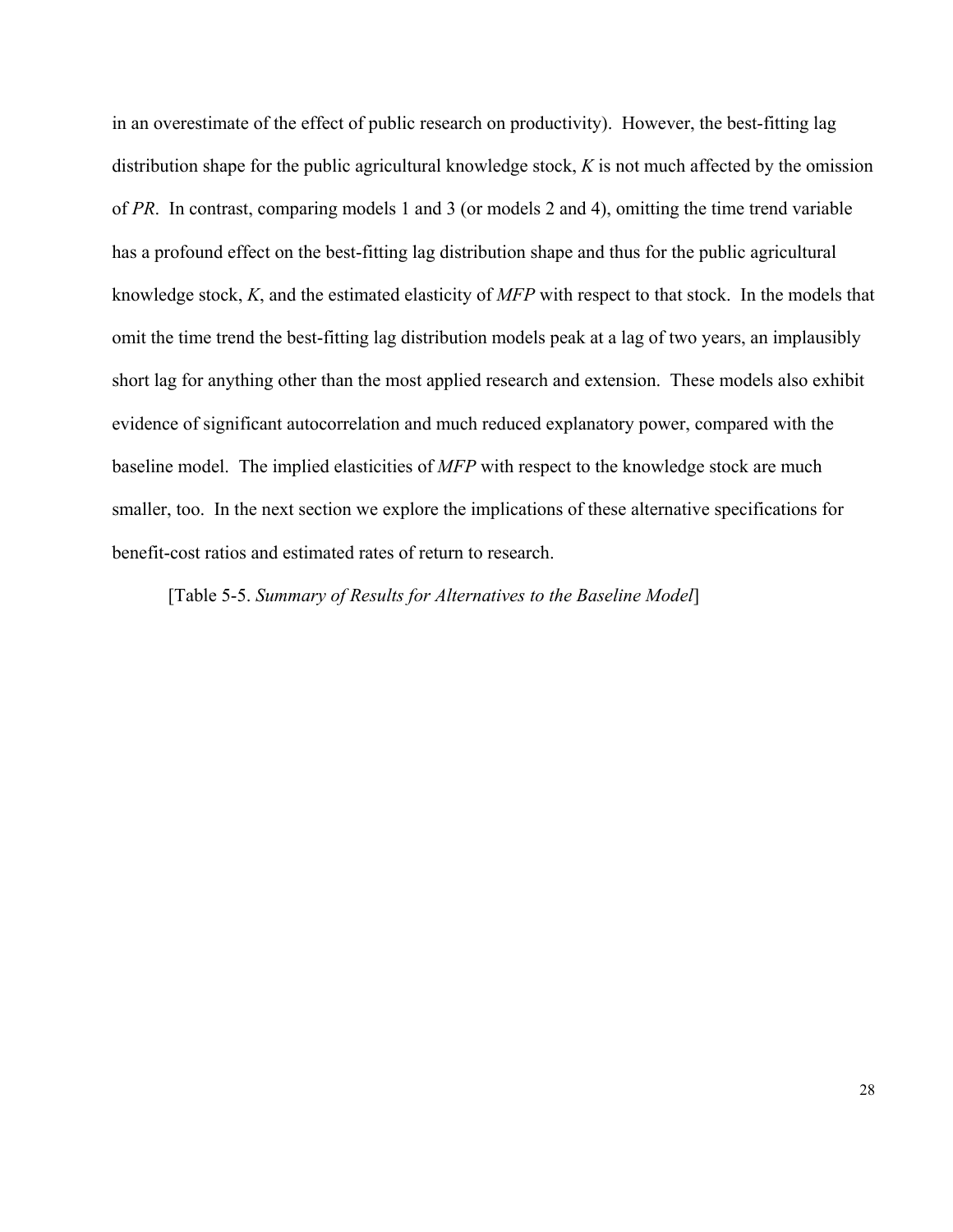#### **6. Returns to Research**

We used the estimated productivity model to compute the *marginal* benefit associated with various hypothetical (counterfactual) changes in research investments. The gross annual research benefits (*GARB*) in year *t* were computed using the following approximation:

$$
(2) \t\t\t\tGARB_t = \Delta \ln MFP_t V_t
$$

<u>.</u>

where  $V_t$  is the real, deflated value (in year 2010 pesos) of agricultural production in year *t*, and  $\Delta$  ln  $MFP<sub>t</sub>$  is the proportional change in agricultural productivity in year *t*, associated with a simulated increase in public agricultural research spending.<sup>4</sup> Since the variables are in logarithms, the simulated proportional change in *MFP* is simply equal to  $\Delta$  ln *MFP* = ln *MFP*<sup>1</sup> – ln *MFP*<sup>0</sup>, where the superscript 0 denotes the predicted ln *MFP* given the actual research expenditure and the 1 denotes the predicted ln *MFP* with the increased (counterfactual) expenditure. Then, the present value in the year 2010 of accrued benefits ( $PVB$ ) was computed using a (correspondingly real) discount rate of  $r = 5\%$  per year (we also tried values of  $r = 3\%$  per year and  $r = 10\%$  per year, for comparison).

(3) 
$$
PVB = \sum_{t=1961}^{2010} GARB_t \cdot (1+r)^{2010-t} = \sum_{t=1961}^{2010} \Delta \ln MFP_t \cdot V_t \cdot (1+r)^{2010-t}
$$

Using our preferred baseline model, we computed  $PVB = 163$  million pesos in 2010 for an increase by 1 million pesos in public research spending in 1985. The benefit-cost ratio is given by dividing the present value of the corresponding simulated benefits by the present value of the costs— $PVC = 1$ million times  $(1+r)^{25}$  (= 3.4 million pesos for  $r = 0.05$ ). Hence, the marginal benefit-cost ratio is given by  $B/C = PVB/PVC = 163/3.4 = 48.2$ . We also computed the corresponding conventional internal rate of return and a modified internal rate of return (assuming that flows of benefits would be

<sup>&</sup>lt;sup>4</sup> This approximation is likely to be reasonably valid as a measure of the total benefits for a small research-induced change in production, as a result of a comparatively small change in the research investment.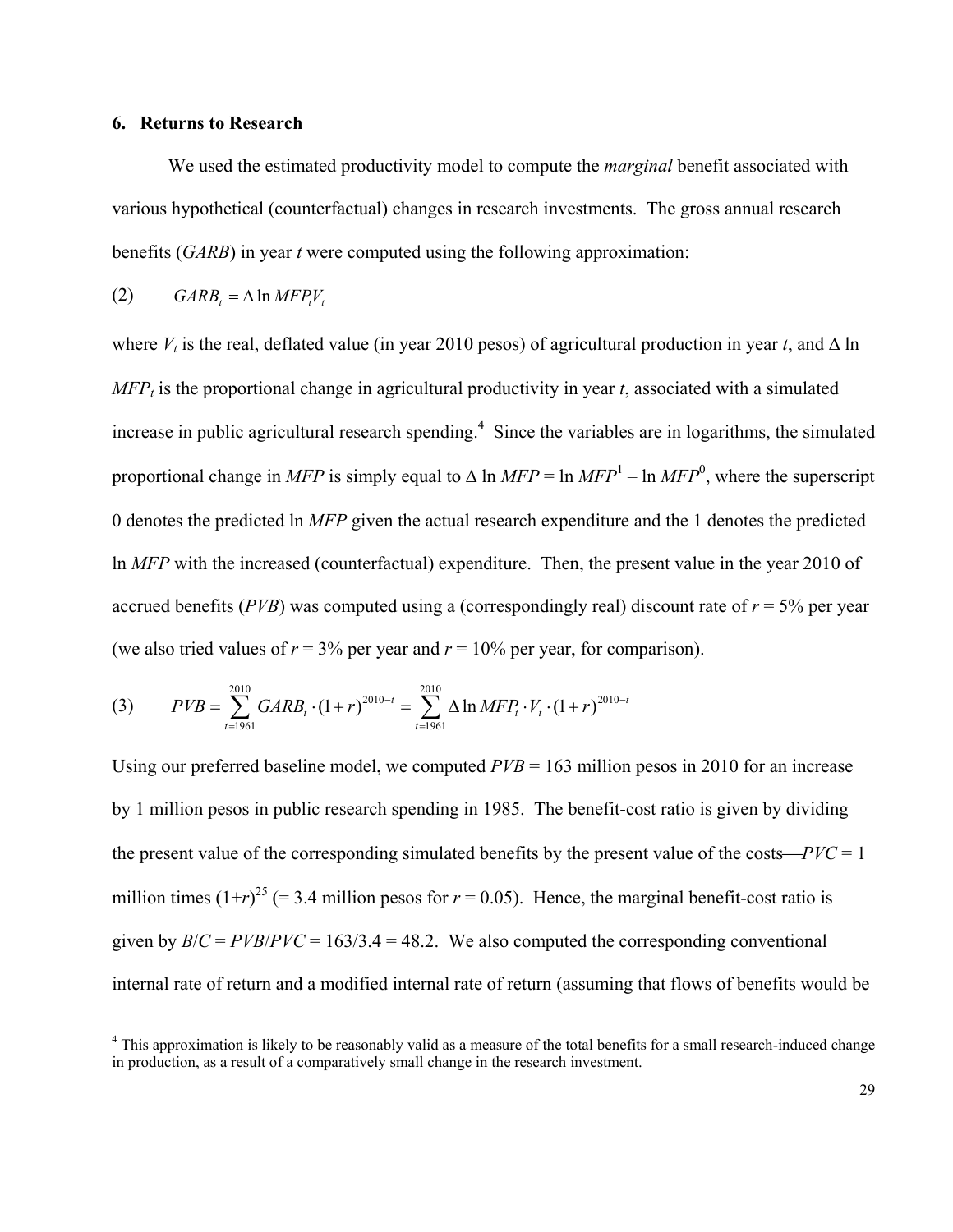reinvested at a real interest rate of 5% per annum), following Alston, Andersen, James, and Pardey (2011). Consider an investment of  $I_t$  dollars in time *t* that will yield a flow of benefits,  $B_{t+n}$  over the following *N* years. The modified internal rate of return, *m* solves the problem:

(4) 
$$
\sum_{n=0}^{N} B_{t+n} (1+r)^{N-n} - I_t (1+m)^N = 0.
$$

Intuitively, *m* is the rate at which one could afford to borrow the amount to be invested, *It*, given that it would generate the flow of benefits,  $B_{t+n}$ , which would be reinvested at the external rate, *r*. Using our preferred, baseline model, we estimated the modified internal rate of return was 24% per annum for a marginal increase in research spending in 1985. This is somewhat smaller than the conventional internal rate of return, 30% per annum, which itself is lower than many estimates in the literature (e.g., see Alston et al. 2000), a result that we ascribe substantially to the comparatively long lag in the present case.

Table 6-1 reports estimates of the marginal benefit-cost ratio, conventional internal rate of return and modified internal rate of return for a marginal increase in spending in 1985 for our referred baseline model and the three alternative models that differ in their treatment of the proxy for private research, *PR*, and the time trend, *T*. The conventional internal rate of return is very sensitive to specification choices: In the models that exclude the time trend (models 3 and 4), with their very short lag distribution, the conventional internal rate of return is not well defined; in the models that do include the time trend, it is sensitive to the omission of private research. In contrast, the modified internal rate of return is much more stable across specifications, ranging between 24% and 27% with a reinvestment rate of 5% per year, and varies in an expected fashion as the reinvestment rate is varied. The benefit-cost ratio also varies in a somewhat predictable fashion across specifications. The models that exclude the time trend have a shorter lag (implying a higher benefit-cost ratio) but a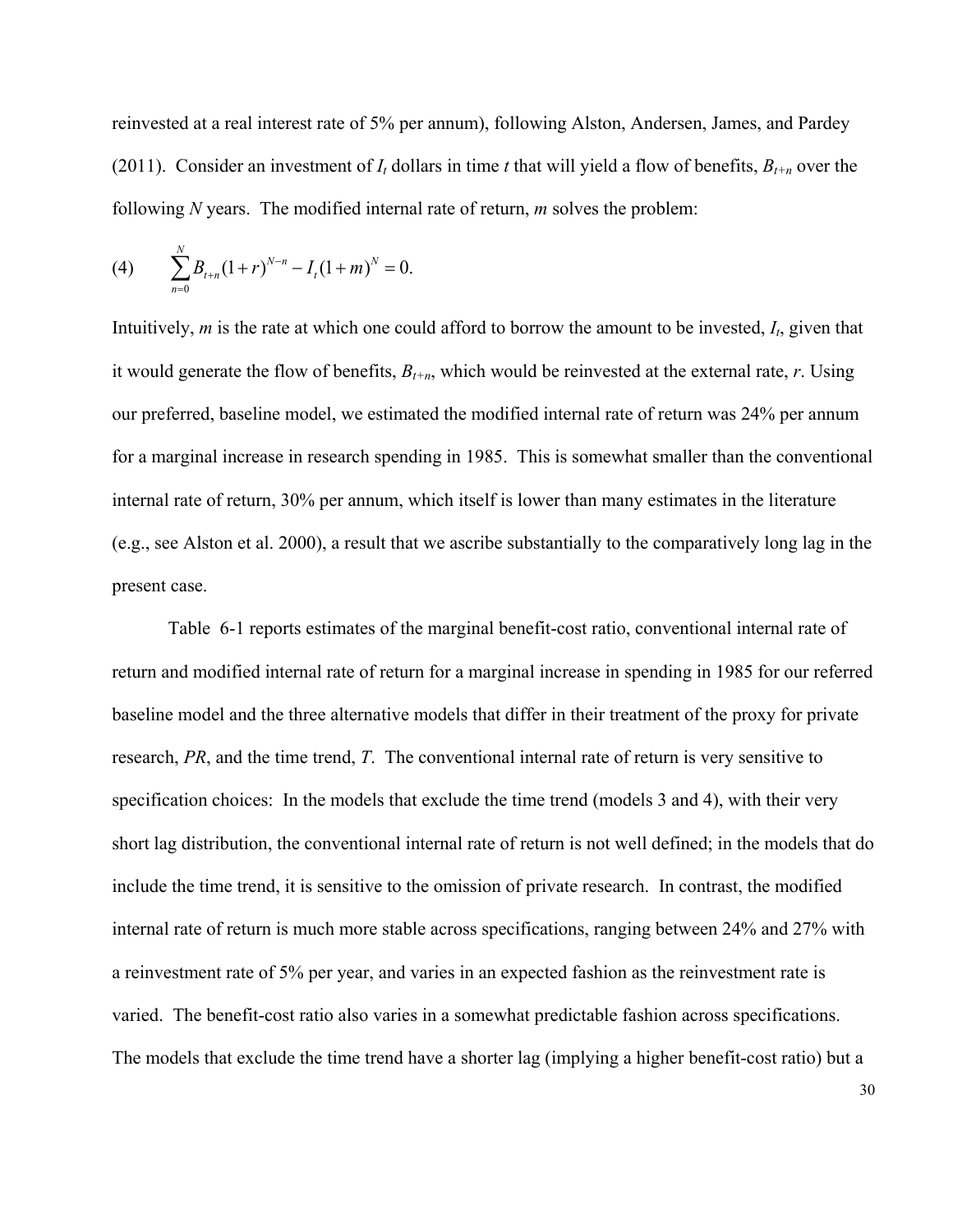much smaller elasticity of *MFP* with respect to *K* (implying a larger benefit-cost ratio); the net effect is mixed, depending on the treatment of private research. Leaving out private research increases the estimated benefit-cost ratio for public research by about 25 percent.

[Table 6-1. *Benefit-Cost Ratios and Rates of Return for the Baseline Model and Alternatives*]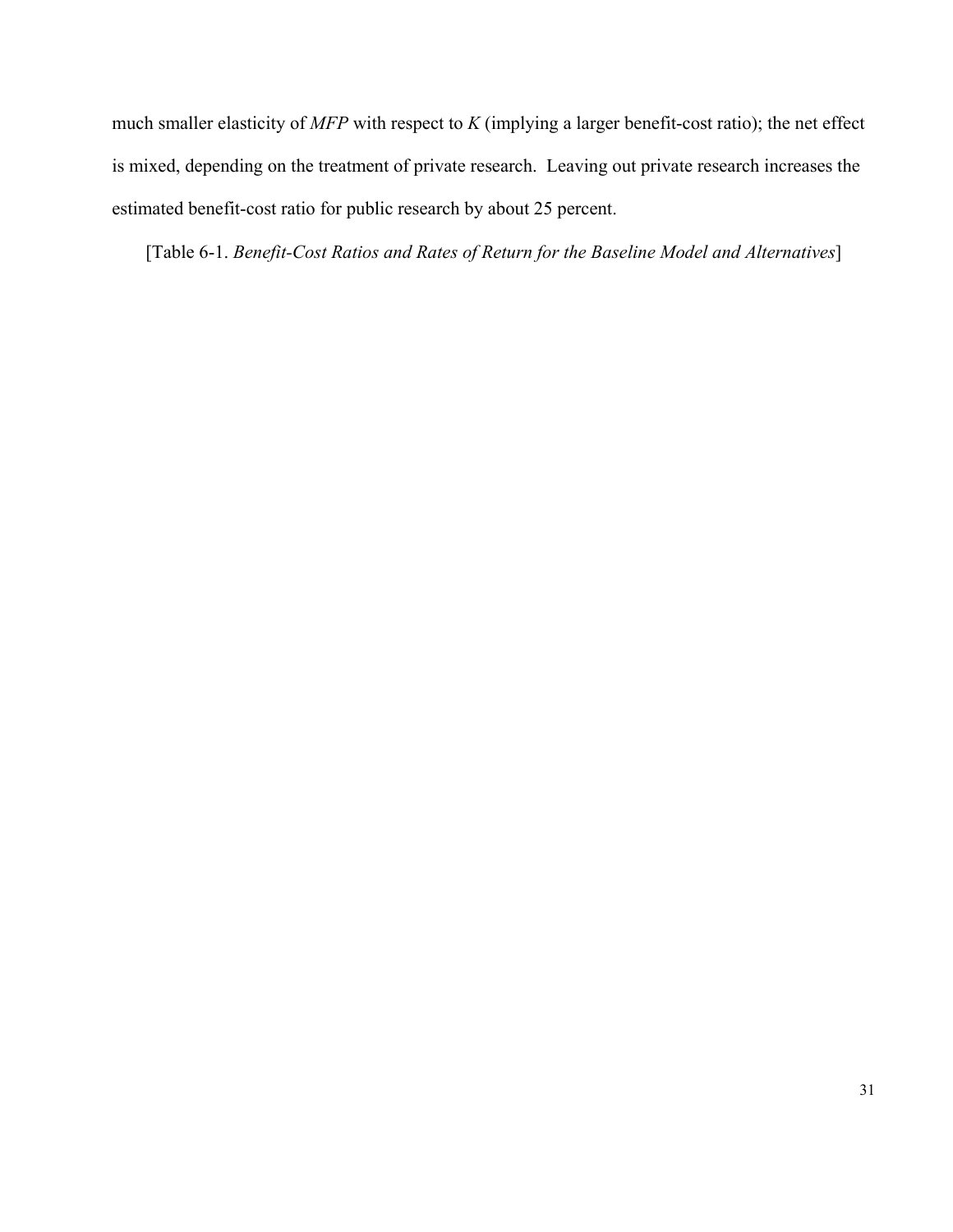#### **7. Credibility of Results**

Over the period 1980–2010, our index of MFP increased from 100 in 1980 to about 186 in 2010, and if aggregate input had been held constant at the 1980 quantities, output would have increased by a factor of 1.86:1. Of Uruguay's actual agricultural output in 2010, only 54 percent (i.e.,  $100/186 = 0.54$ ) could be accounted for by conventional inputs using 1980 technology, holding productivity constant. The remaining 46 percent is accounted for by economies of scale along with improvements in infrastructure, inputs, and other technological changes. Hence, of the total production value, worth US\$4.9 billion in 2010, only 54 percent or \$2.7 billion could be accounted for by conventional inputs using 1980 technology, and the remaining \$2.2 billion is attributable to the factors that gave rise to improved productivity. Among these factors is new technology, developed and adopted as a result of public agricultural research and extension.

The actual value of agricultural output  $(AV_t)$  can be divided into two parts: (a) one representing what the value of output would have been, given the actual input quantities, if productivity had not grown since 1980—i.e., hypothetical value,  $HV_t = AV_t * (100 / MFP_t)$ ; and (b) the other, a residual representing the value of additional output that is attributable to productivity growth—i.e., residual value,  $RV_t = AV_t - HV_t = AV_t * (MFP_t - 100) / MFP_t$ . As productivity increases over time, the share of the value of production that is attributable to productivity growth increases, as can be seen in Figure 7-1, which shows the value of agricultural production,  $AV_t$  in Uruguay over the years 1980 through 2010 partitioned between the part attributable to conventional inputs holding productivity constant, and the residual value,  $RV<sub>t</sub>$  attributable to productivity growth since 1980, all expressed in constant (2005) pesos. The deflated values were compounded at a real interest rate of 5% per annum and evaluated in the year 2010. The resulting stream of values of agricultural output attributable to productivity improvements is equivalent to a one-time payment of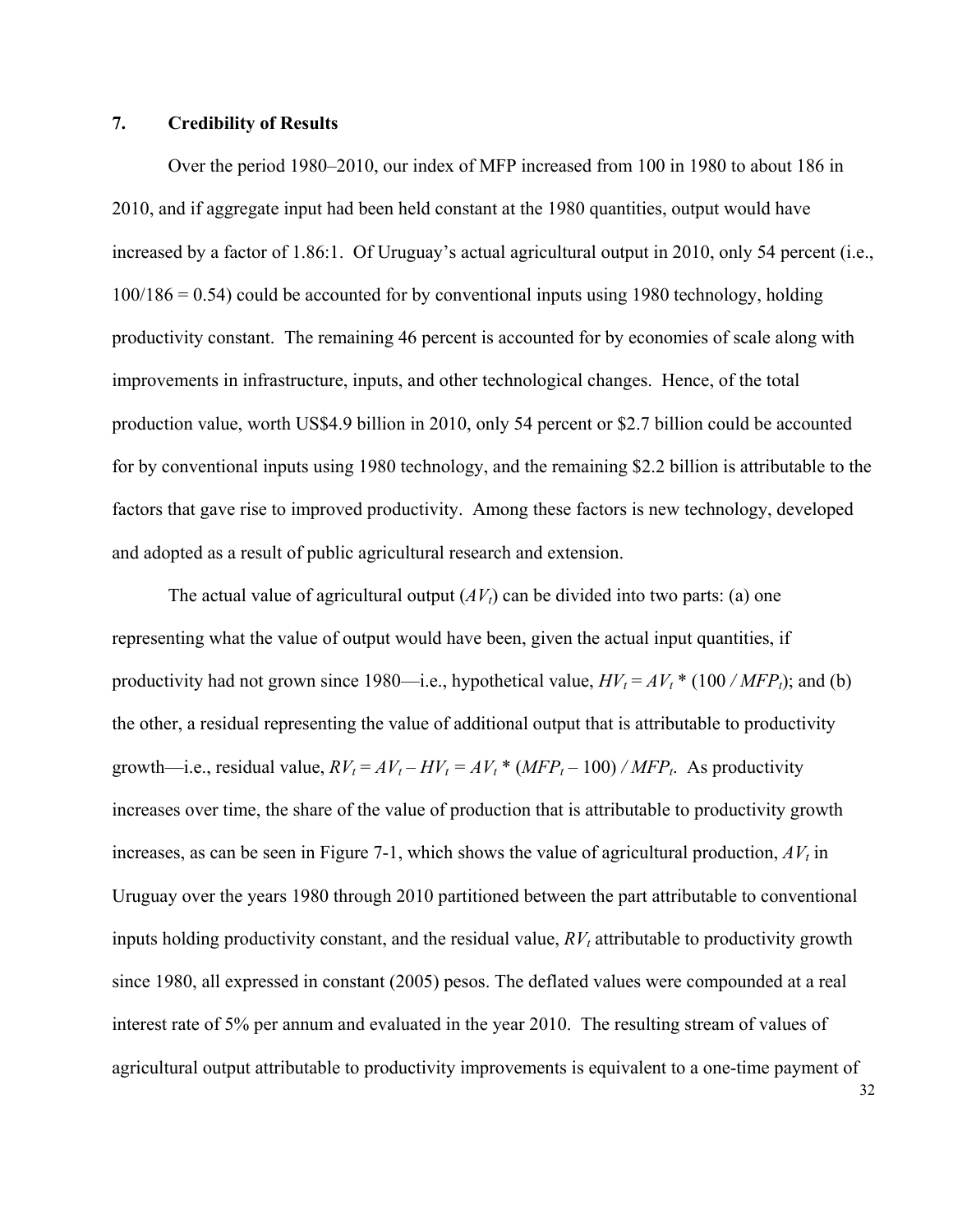more than \$31 billion in 2010, an enormous benefit from improved agricultural productivity in Uruguay since 1980.

#### [Figure 7-1: *Residual Value Attributable to Productivity Growth Since 1980*]

We compared the value of productivity gains since 1980 compounded forward over 30 years to 2010, against the expenditures on agricultural research and extension, also over 30 years, from 1961–1991, compounded forward to 2010. Both costs and benefits were converted into real terms using the GDP price deflator and accumulated forward to 2010 using a real discount rate of 5% per annum. The result is a benefit-cost ratio of over 19:1.

This simple ratio of approximate benefits over 1980–2010 (compounded forward to 2010) to approximate costs 1961–1991 (also compounded forward to 2010) is a biased estimate of the true benefit-cost ratios for several reasons. First, the existence of long R&D lags mean that we have left out some of the relevant costs (research expenditures prior to 1961 will have contributed to productivity growth between 1980 and 2010) and some of the relevant benefits (research expenditures between 1991 and 2010 will generate benefits between 1991 and 2010 and for many years after 2010). Depending on the pattern of benefits and costs over time and the effects of discounting, these two sources of bias could be offsetting. However, given the generally rising pattern of research expenditures and the annual flows of benefits from productivity gains, we would expect the effect of the understatement of benefits to outweigh the effect of the understatement of costs, biasing the benefit-cost ratios down on balance. Second, a significant share of the total benefits may be attributable to private and rest-of-world research.

Table 7-1 reports approximate benefit-cost ratios for a range of assumptions about the attribution of benefits between public research in Uruguay and other sources, about the timing of the flows of benefits and costs to be compared, and the appropriate rate of discount. Holding other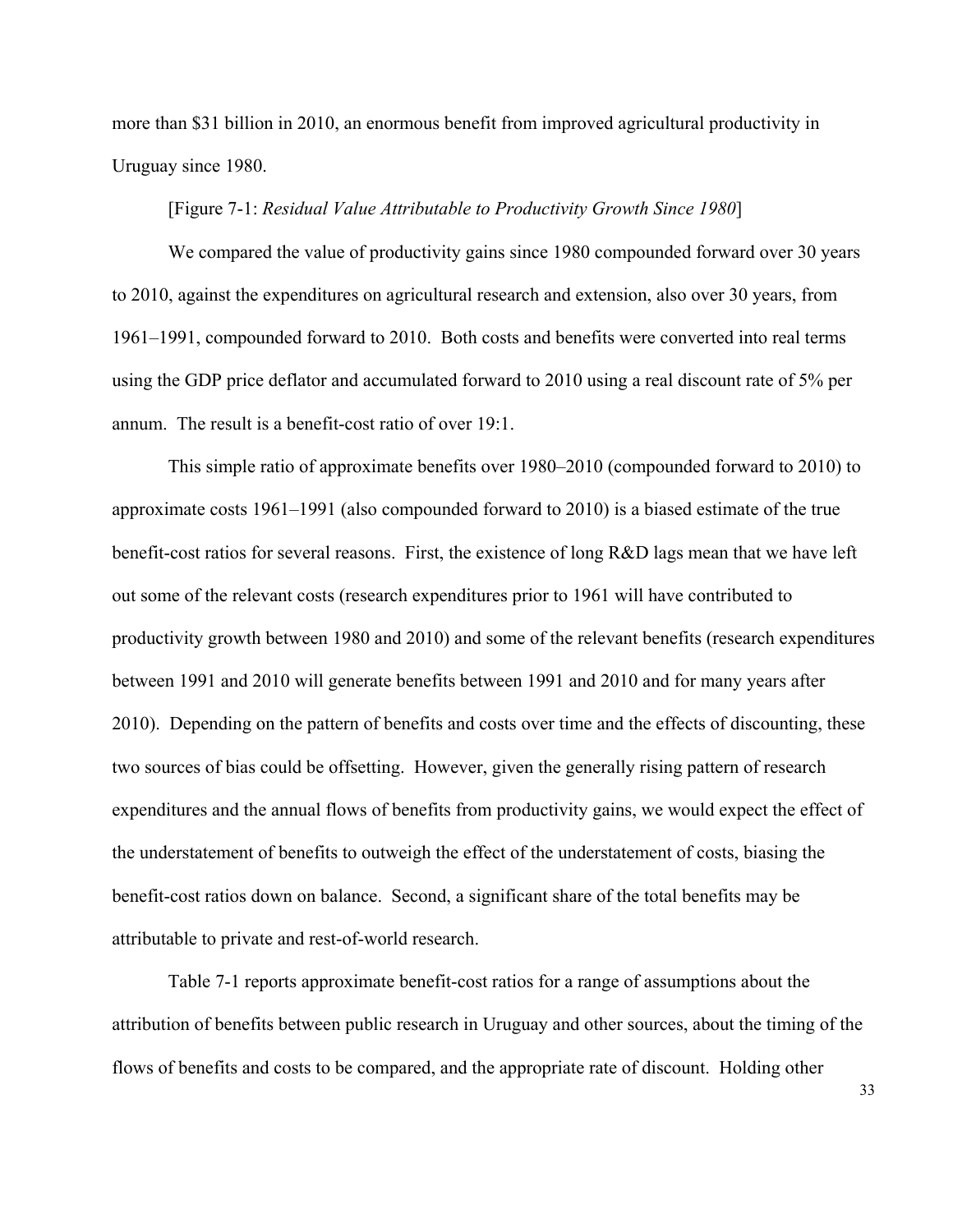aspects constant, the effect of the attribution rate assumption is direct: the benefit cost ratio is proportional to the attribution rate. Under the most optimistic scenario (100% attribution) and the most favorable discount rate (3% per annum) the benefit-cost ratio ranges from 24:1 to 55:1, as the period of included costs varies from 40 years, 1961–2001 to 20 years 1975–1995. This pattern of the effect of changing assumptions about costs is comparable under alternative assumptions about attribution and the discount rate. Varying the discount rate has a very substantial effect on the benefitcost ratio, and in ways that vary depending on assumptions about the comparable stream of costs. Attributing 50% or more of the benefits over 30 years (1980–2010) to public agricultural R&D in Uruguay over 20 years (1971–1991 or 1975–1995, the last two rows of table 6-1) with a 5% per annum discount rate, the approximate benefit-cost ratio ranges from 21:1 to 42:1—substantially lower but of a comparable magnitude to the econometrics-based estimate of 48:1.

[Table 7-1. *Approximate Benefit-Cost Ratios*]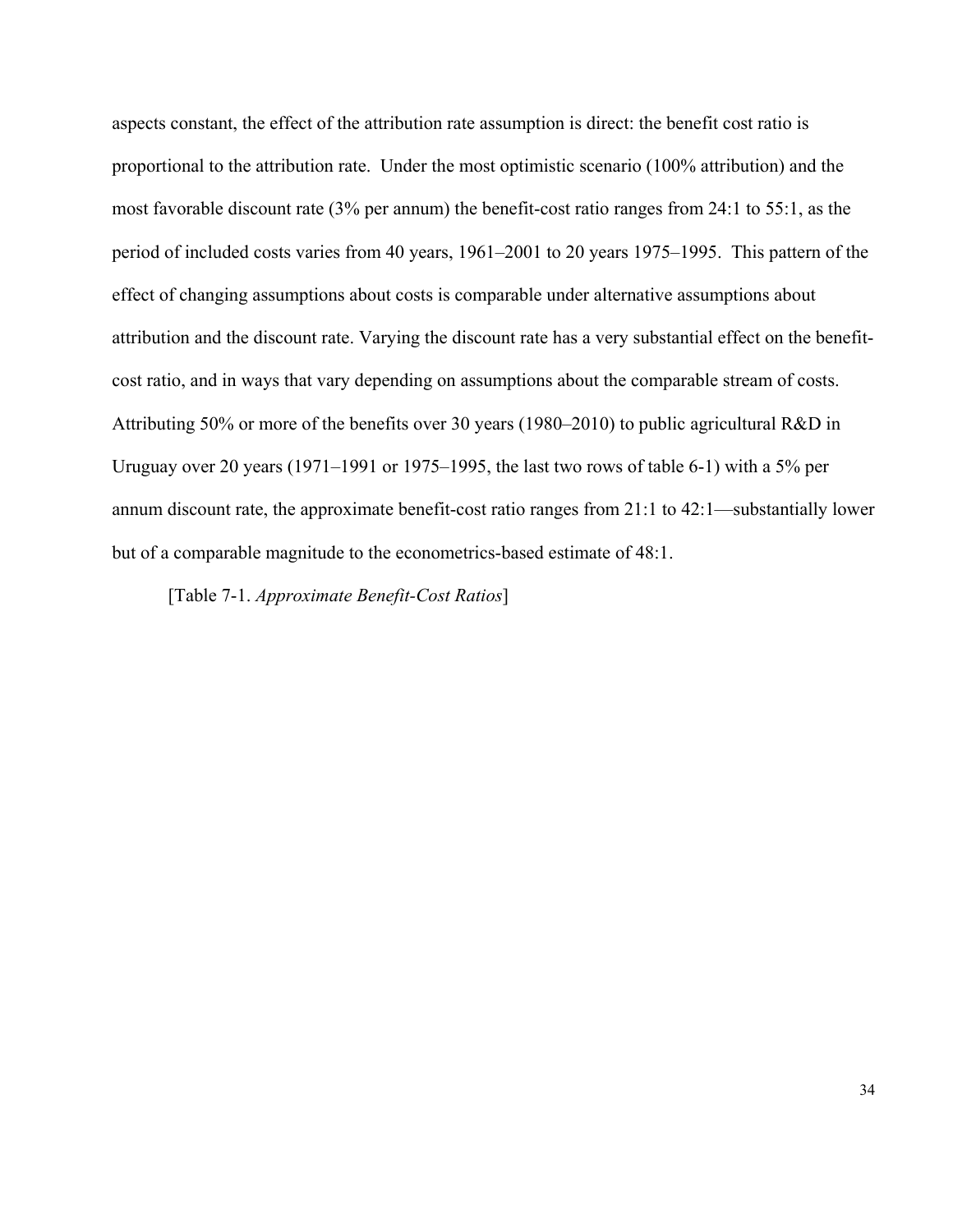#### **8. Conclusion**

Governments around the world are exploring alternative models for financing agricultural R&D, including private-public partnerships whereby commodity levies are used to finance commodity collective goods elements of applied agricultural R&D. The INIA model was partly inspired by and based on the Australian Research and Development Corporation (RDC) model, whereby the government provides dollar-for dollar matching support for funds raised by commodity levies, and the funds are administered by boards with representatives of industry and the government. Australia has some 15 separate RDCs for different commodities (http://www.ruralrdc.com.au/), Uruguay has just one counterpart, INIA which has a much broader mandate. A recent review of the first 20 years of INIA provided the means and opportunity for the present work, which sought to quantify the productivity performance of agriculture in Uruguay and evaluate the contribution of public agricultural research and the INIA initiative to that performance.

INIA was created in a conjunction with other economic policy reforms in Uruguay that served to stimulate the agricultural sector, including forestry, and its effects on the sector are difficult to isolate from the effects of the other policies and influences, as well as other sources of agricultural innovations. While definitive specific conclusions about the role of INIA are not possible, the evidence is broadly favorable. First, agricultural research investments have been revitalized in the post-INIA period, going from a period of essentially flat or declining real spending, and a shrinking share of CIAAB (the precursor to INIA), to a 20-year period of sustained and fairly steady growth in real spending—an almost four-fold increase since 1989, with the lion's share of the growth being in spending by INIA.

Second, agricultural productivity growth in Uruguay has been relatively strong over the past 30 years, averaging 2.1 percent per annum, and has been sustained in the most recent decade of the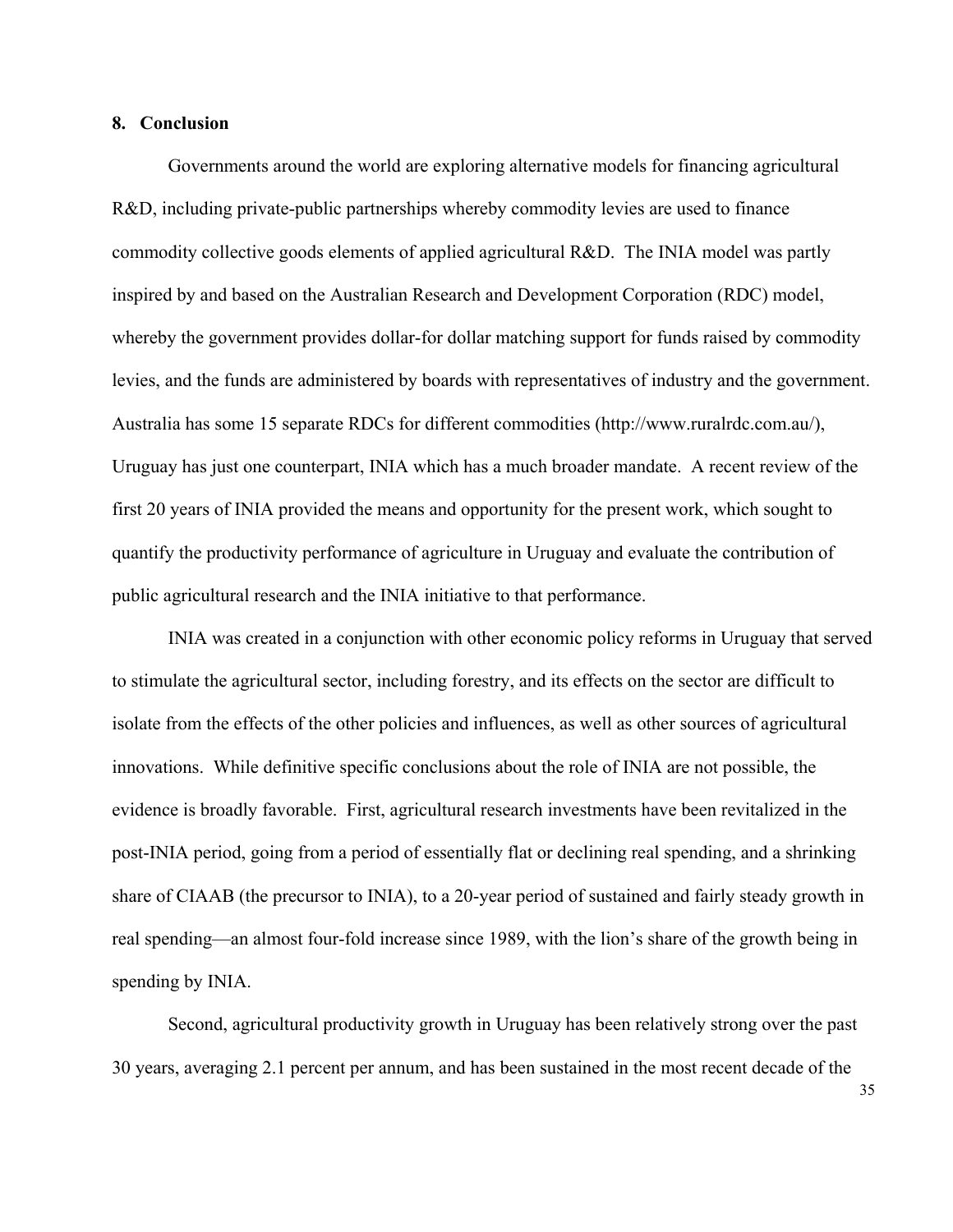2000s. Many countries have experienced a recent slowdown in agricultural productivity. The fact that Uruguay has not experienced a slowdown may be attributable in part, or even significantly, to INIA. However, we do know that other influences were present, such as innovations within farming systems introduced from Argentina.

Third, our econometric analysis attributes a significant portion of multifactor agricultural productivity growth in Uruguay to a public agricultural knowledge stock in a model that includes a measure of private research knowledge (seed varieties) and a time trend variable to capture the effect of private research and other sources of productivity growth, including international spillovers. This analysis uses a state-of-the-art model, of a type that has previously been applied only in higherincome countries such as the United States (Alston et al. 2010) and Australia (Sheng et al. 2011) with comparatively extensive data resources available. In the present application, the preferred specification entailed a lag distribution model with a peak lag weight at year 24, a gamma lag distribution with the same shape as found by Alston et al. (2010) in their application a panel of data on 48 U.S. states, but truncated at 25 years rather than 50 years. We expected to find a lag distribution with a much earlier peak for Uruguay, given its comparatively applied research focus. This aspect of our model was sensitive to the inclusion of the other variables that had strong time trends, but none of the specifications we tried resulted in a more-plausible lag distribution model combined other desirable characteristics, and our preferred model statistically dominated the alternatives. As noted by many before us (e.g., Griliches 1964, 1979), it may be asking too much of the data to attempt to estimate the structure of the knowledge stock jointly with the other model parameters, especially when we have only a single, short time series of data to work with.

Fourth, the investment appears to have been very profitable. In view of the potential fragility of the econometric estimates, we estimated summary measures of marginal payoffs to research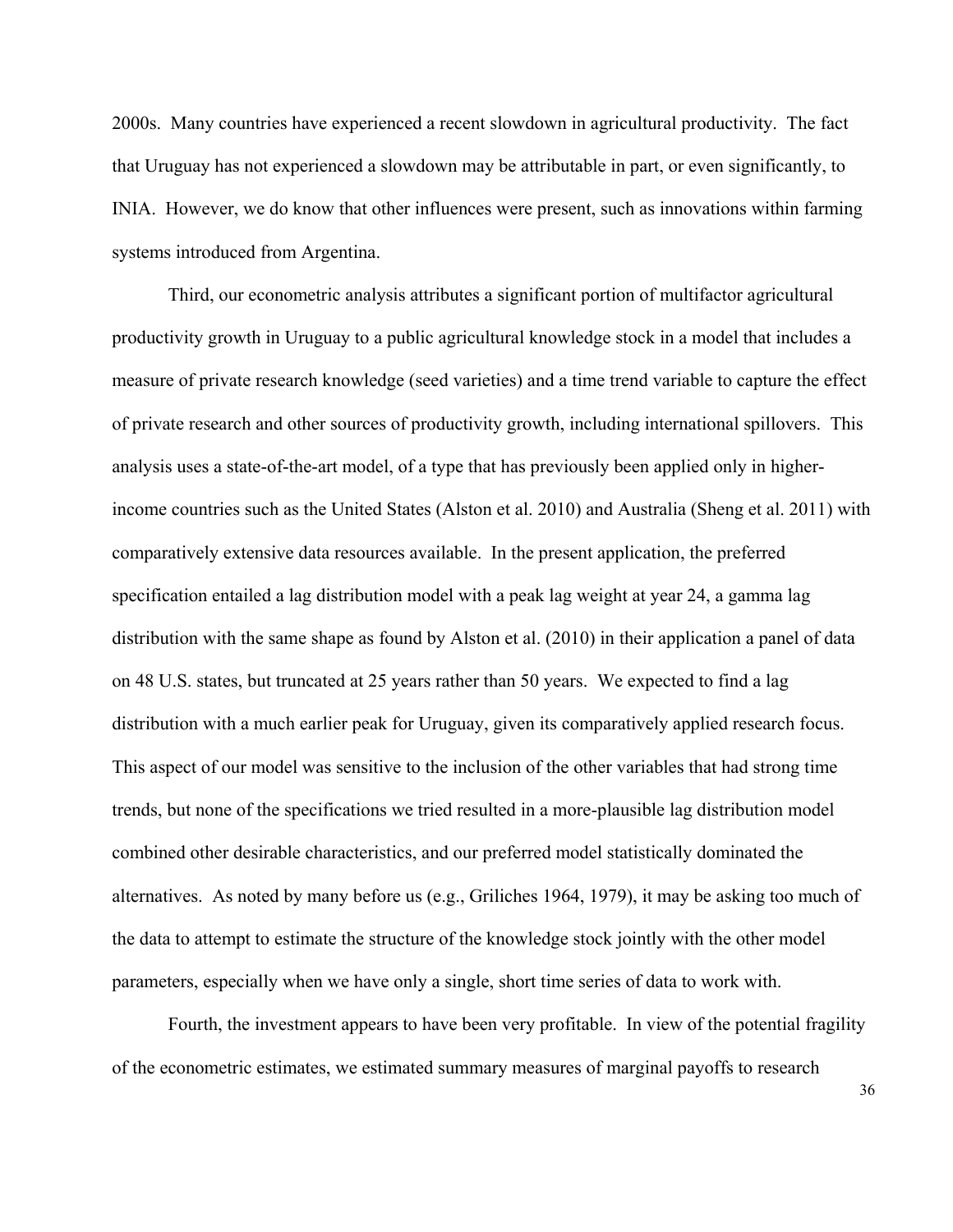investments based on several alternative specifications as well as our preferred model. The results illustrated that the implied benefit-cost ratios were remarkably similar across four models that had very different specifications of other included variables and thus the lag distribution underlying the public agricultural knowledge stock, and correspondingly different elasticities of productivity with respect to that stock. The preferred model had a benefit-cost ratio of 48:1 computed using a discount rate of 5% per annum, and the three alternative (mis-specified) models had benefit-cost ratios ranging from 46:1 to 90:1. The corresponding measures of the modified internal rate of return were almost identical across all the models, ranging from 23% per annum to 27% per annum with a reinvestment rate of 5% per annum.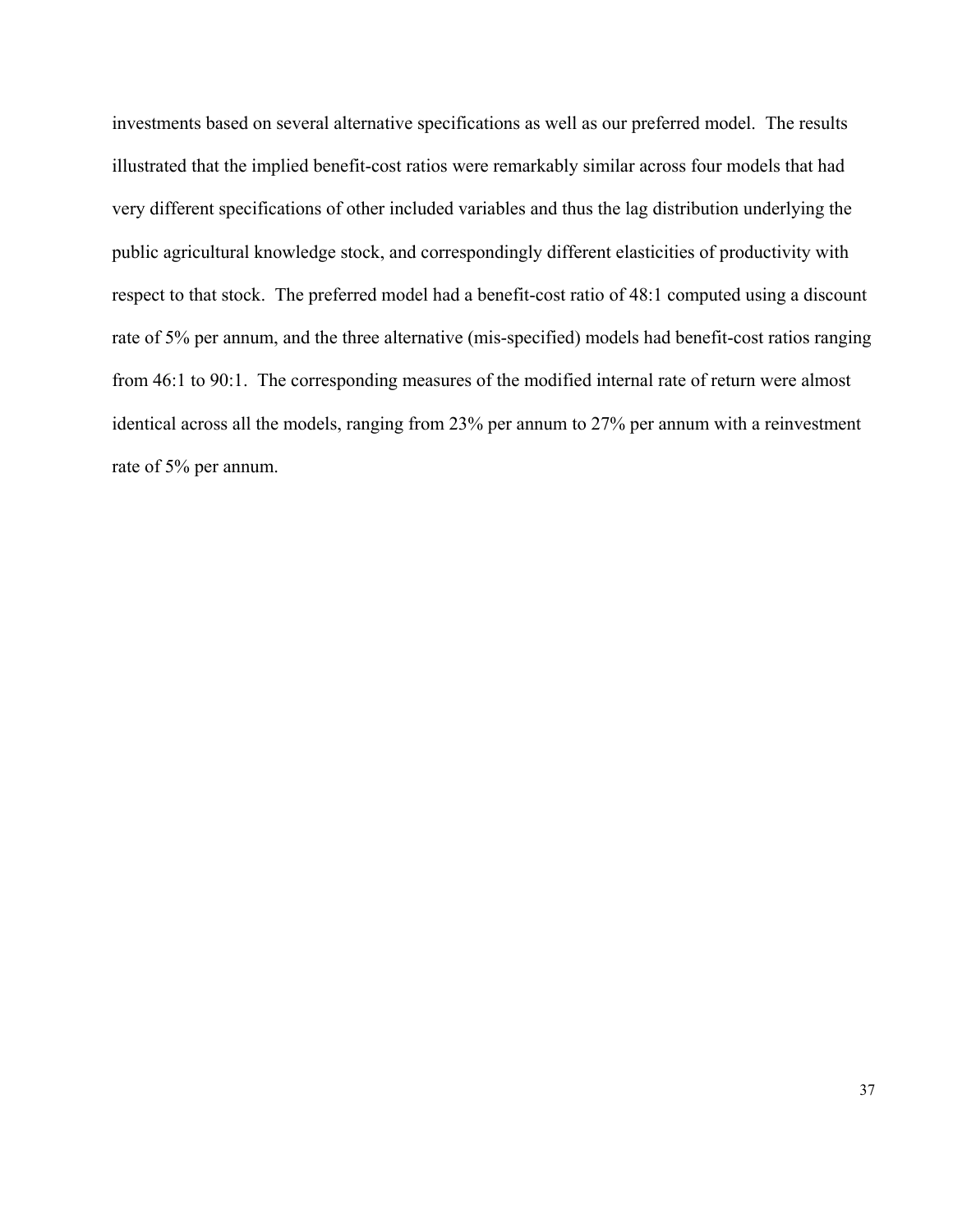#### **8. References**

- Alston, J.M., M.A. Andersen, J.S. James, and P.G. Pardey. *Persistence Pays: U.S. Agricultural Productivity Growth and the Benefits from Public R&D Spending*. New York: Springer, 2010.
- Alston, J.M., M.A. Andersen, J.S. James, and P.G. Pardey. "The Economic Returns to U.S. Public Agricultural Research*.*" *American Journal of Agricultural Economics* 93(5)(October 2011): (in press).
- Alston, J.M., J.M. Beddow, and P.G. Pardey. "Agricultural Research, Productivity, and Food Prices in the Long Run." *Science* 325(4)(September 2009): 1209-1210.
- Alston, J.M., J.M. Beddow and P.G. Pardey. "Mendel versus Malthus: Research Productivity and Food Prices in the Long Run." Department of Applied Economics Staff Paper No. P09-01, St Paul, University of Minnesota, January 2009 (revised September 2009).
- Alston, J.M., C. Chan-Kang, M.C. Marra, P.G. Pardey, and TJ Wyatt. *A Meta-Analysis of Rates of Return to Agricultural R&D: Ex Pede Herculem?* Research Report No. 113, Washington D.C.: International Food Policy Research Institute, 2000.
- Alston, J.M. and P.G. Pardey. "Attribution and Other Problems in Assessing the Returns to Agricultural Research." *Agricultural Economics* 25(2-3)(September 2001): 141-152.
- Astori, D., J.M. Alonso, J. Coll and C. Peixoto. *La evolución tecnológica de la ganadería uruguaya, 1930-1977*. Edic. de la Banda Oriental, Montevideo, 1979.
- Beintema, N.M., G.G. Hareau, M. Bianco, and P.G. Pardey. *Agricultural R&D in Uruguay: Policy, Investments, and Institutional Profile*. Washington, D.C.: IFPRI, INIA, and FONTAGRO, September 2000.
- Berreta, A., F. Condón, and M. Rivas. *Plant Breeding and related Biotechnology Capacity*. Global Partnership Initiative for Plant Breeding Capacity Building / Global Crop Diversity Trust; Uruguay Report, May 2010.
- Bharati, P. and L.E. Fulginiti. *Institutions and Agricultural Productivity in MERCOSUR*. XIX Seminário Internacional de Política Econômica, Instituções e Desenvolvimento Econômico, Universidade Federal de Viçosa, Minas Gerais, Brasil, Oct. 2007
- Byerlee, D. "Producer Funding of R&D in Africa: An Underutilized Opportunity to Boost Commercial Agriculture." Agricultural Science and Technology Indicators, facilitated by the International Food Policy Research Institute, Prepared for the ASTI-IFPRI/FARA Conference, December 2011.
- Evenson, R.E. "The Contribution of Agricultural Research to Production." *Journal of Farm Economics* 49(December 1967): 1415-1425.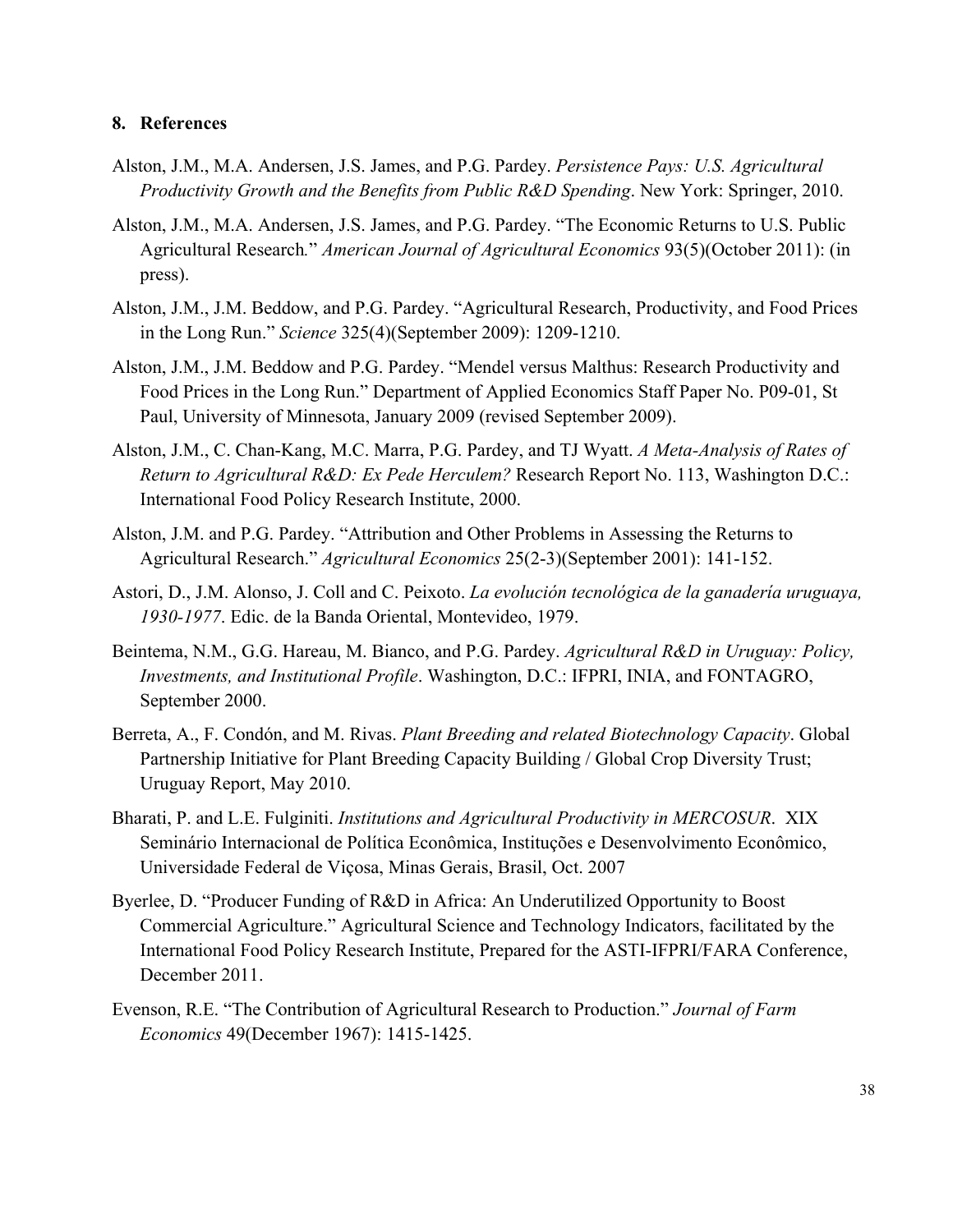- Fuglie, K.O. "Total Factor Productivity in the Global Agricultural Economy: Evidence from FAO data." In *The Shifting Patterns of Agricultural Production and Productivity Worldwide*, Cap V. The Midwest Agribusiness Trade Research and Information Center, Iowa State Univ., Ames, Iowa, 2010.
- Griliches, Z. "Research Expenditures, Education, and the Aggregate Agricultural Production Function." *American Economic Review* 54(6)(1964): 961-974
- Griliches, Z. "Issues in Assessing the Contribution of Research and Development to Productivity Growth." *Bell Journal of Economics* 10(Spring 1979): 92-116.
- Hausman, J.A. "Specification Tests in Econometrics." *Econometrica* 46 (1978):1251-1271.
- IDB. "Informe del Proyecto de Generación y Transferencia de Tecnología Agropecuaria" Inter-American Development Bank, PR1603-A, Montevideo, Nov. 1987.
- INIA. "20 años". *Revista INIA* No. 19, Setiembre 2009.
- Jarvis, L. S. and Seré, C., *Agricultural research in a small country: the Uruguayan case*. Agricultural and Rural Development Dept., The World Bank, Wash. DC, 1991.
- MGAP/DIEA. "Siembra Directa: Su aplicación en el área de cultivos de secanos. Año agrícola 2000/01." Ministerio de Ganadería, Agricultura y Pesca, *Trabajos Especiales No. 22* (Abril 2001), Montevideo.
- MGAP/DIEA. "Encuesta Agrícola, Invierno 2010." Ministerio de Ganadería, Agricultura y Pesca, *Serie Encuestas No. 293* (Setiembre 2010), Montevideo.
- Pareja, M., J. Bervejillo, M. Bianco, A. Ruiz, and A. Torres. *Evaluación de los Impactos Económicos, Sociales, Ambientales e Institucionales de 20 años de Inversión en I+D Agroepcuaria por parte del INIA*. Informe Final de Consultoría, IICA, Montevideo, Set. 2011 (draft in process)
- Pardey, P. G. and J.M. Alston. *U.S. Agricultural Research in a Global Food Security Setting*. A Report of the CSIS Global Food Security Project. Washington, D.C.: CSIS, January 2010. (available at http://csis.org/publication/us-agricultural-research-global-food-security-setting)
- Sheng, Y., E.M. Gray, J.D. Mullen, and A. Davidson. *Public investment in agricultural R&D and extension: an analysis of the static and dynamic effects on Australian broadacre productivity*. ABARES Research Report 11.7, Sep. 2011
- Stads, G-J., B. Cotro, and M. Allegri. "Uruguay". ASTI, Agricultural Science and Technology Indicators, *Cuaderno de país No. 43*, Diciembre 2008.
- World Bank. *Third Livestock Development Project, Uruguay*. IRDB Report PA-38A, Wash. D.C., June 1970
- World Bank. *Quinto Proyecto de Desarrollo Ganadero, Uruguay Préstamo 1166UR*. Informe No. 4271-S. Wash. D.C., Dec. 1982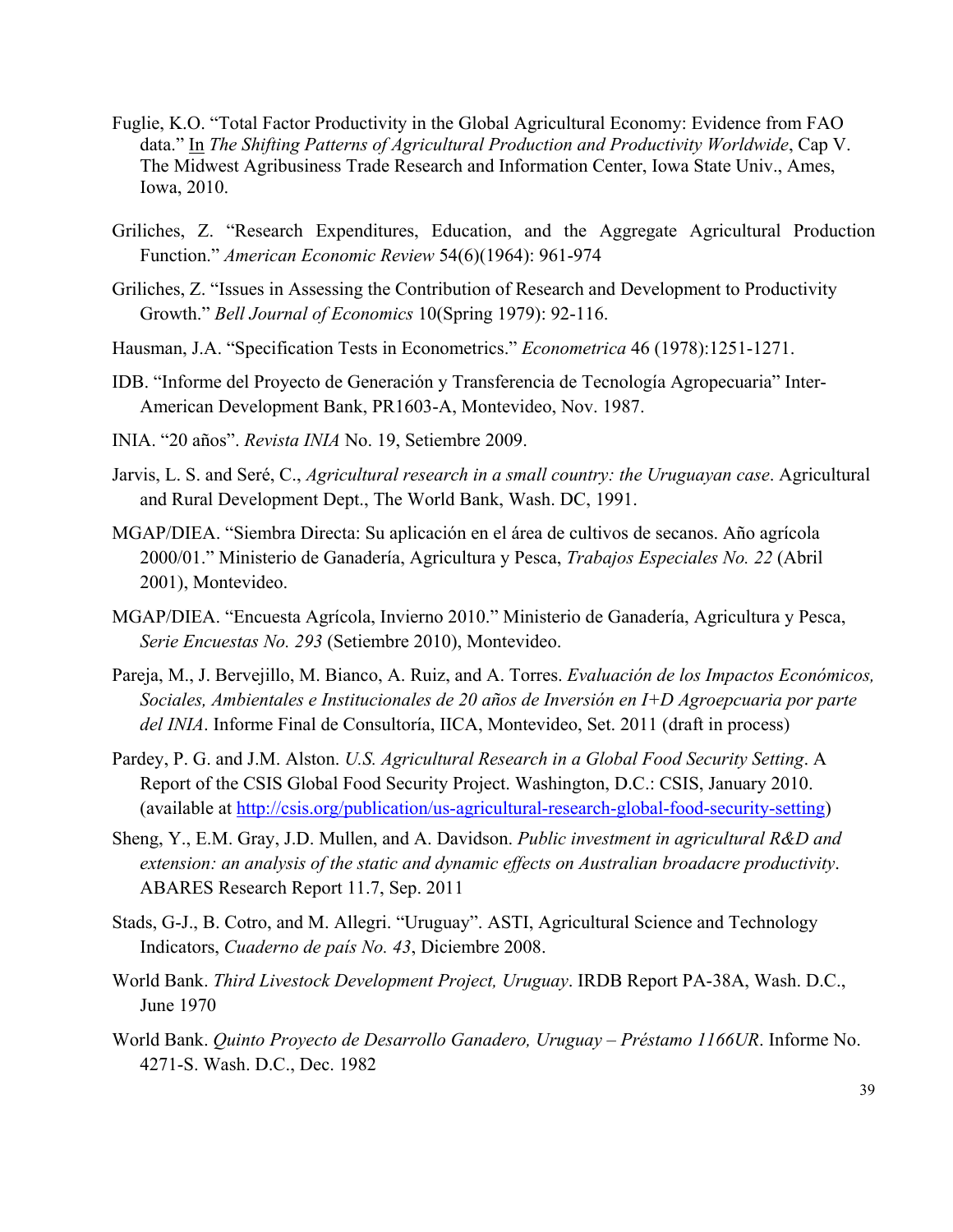## **List of Acronyms**

| <b>ACA</b>    | Asociación de Cultivadores de Arroz<br><b>Rice Growers Association</b>                                  |
|---------------|---------------------------------------------------------------------------------------------------------|
| <b>CIAAB</b>  | Centro de Investigaciones Agrícolas "Alberto Boerger"<br>Agricultural Research Center "Alberto Boerger" |
|               | <b>COMTRADE Commodity Trade Statistics (United Nations)</b>                                             |
| <b>DICOSE</b> | Dirección de Contralor de Semovientes (MGAP)<br>Directorate of Livestock Control                        |
| <b>DGSA</b>   | Dirección General de Servicios Agrícolas (MGAP)<br>Directorate of Agricultural Services                 |
| <b>DIEA</b>   | Dirección de Estadísticas Agropecuarias (MGAP)<br>Directorate of Agricultural Statistics                |
| <b>ECLAC</b>  | Economic Commission for Latin America and the Caribbean (United Nations)                                |
| <b>FAO</b>    | Food and Agriculture Organization (United Nations)                                                      |
| <b>IDB</b>    | <b>Inter-American Development Bank</b>                                                                  |
| <b>INAC</b>   | Instituto Nacional de Carnes<br><b>National Institute of Meats</b>                                      |
| <b>INASE</b>  | Instituto Nacional de Semillas<br>National Institute of Seeds                                           |
| <b>INAVI</b>  | Instituto Nacional de Vitivinicultura<br>National Institute of Viticulture                              |
| <b>INC</b>    | Instituto Nacional de Colonización<br>National Institute of Rural Settlements                           |
| <b>INE</b>    | Instituto Nacional de Estadísticas<br>National Institute of Statistics                                  |
| <b>INIA</b>   | Instituto Nacional de Investigación Agropecuaria<br>National Institute for Agricultural Research        |
| <b>MGAP</b>   | Ministerio de Ganadería Agricultura y Pesca<br>Ministry of Livestock, Agriculture and Fisheries         |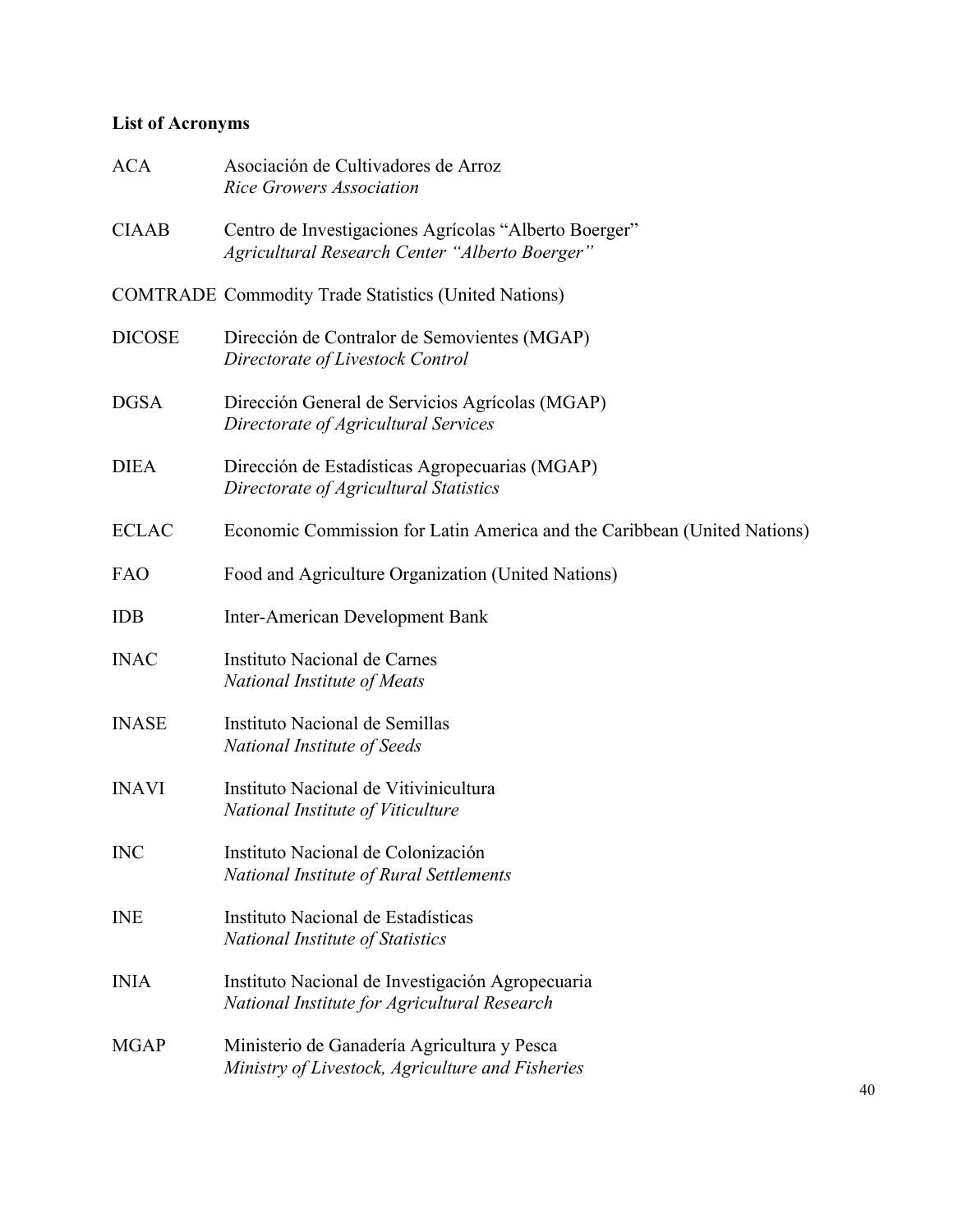- OPYPA Oficina de Programación y Políticas Agropecuarias (MGAP) *Agricultural Policy and Programming Office*
- RENARE Recursos Naturales Renovables (MGAP) *Renovable Natural Resources*
- SUL Secretariado Uruguayo de la Lana *Uruguayan Wool Secretariat*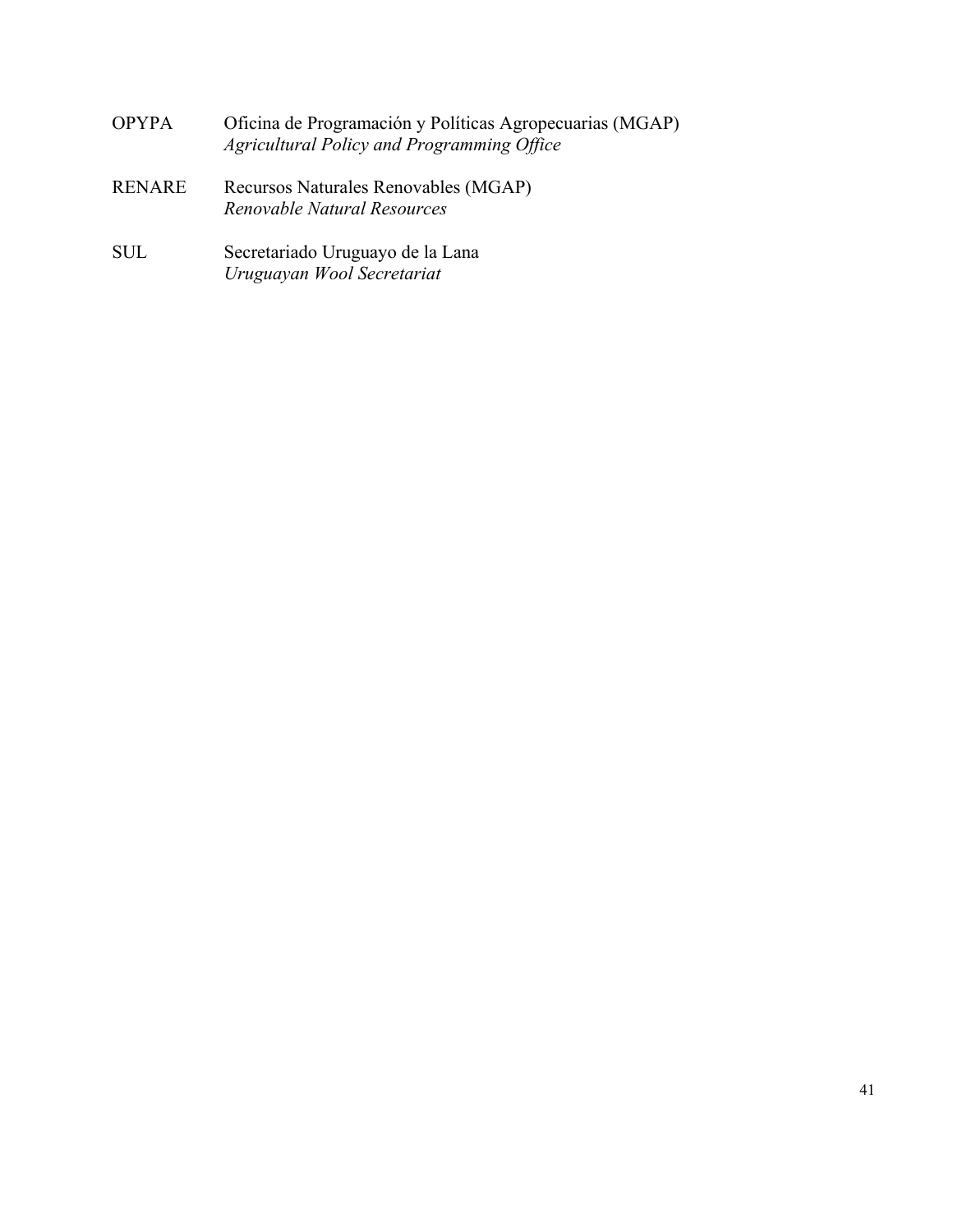| Number of farms                         | 51,675                |
|-----------------------------------------|-----------------------|
|                                         | Full-time equivalents |
| Farm labor force                        | 192,000               |
| Land in farms                           | '000 Hectares         |
| Total                                   | 15,417                |
| Cultivated pastures                     | 993                   |
| Improved pastures                       | 855                   |
| Natural grasslands                      | 10,600                |
| Winter crops                            | 1,181                 |
| Orchards, vineyards and vegetable crops | 66                    |
| Natural forests                         | 769                   |
| <b>Plantation</b> forests               | 953                   |
| <b>Livestock Numbers</b>                | '000 Head             |
| Beef cattle                             | 10,327                |
| Dairy cattle                            | 765                   |
| Sheep                                   | 7,710                 |
| Pigs                                    | 155                   |

Table 2-1: *Uruguay's Agriculture in Brief (2010)*

*Notes:* Data were taken from MGAP/DICOSE; MGAP/Dirección Forestal. Summer crops are not accounted for because DICOSE collects the data from farms during the winter season. A fraction of the summer crops area is on a double-cropping system.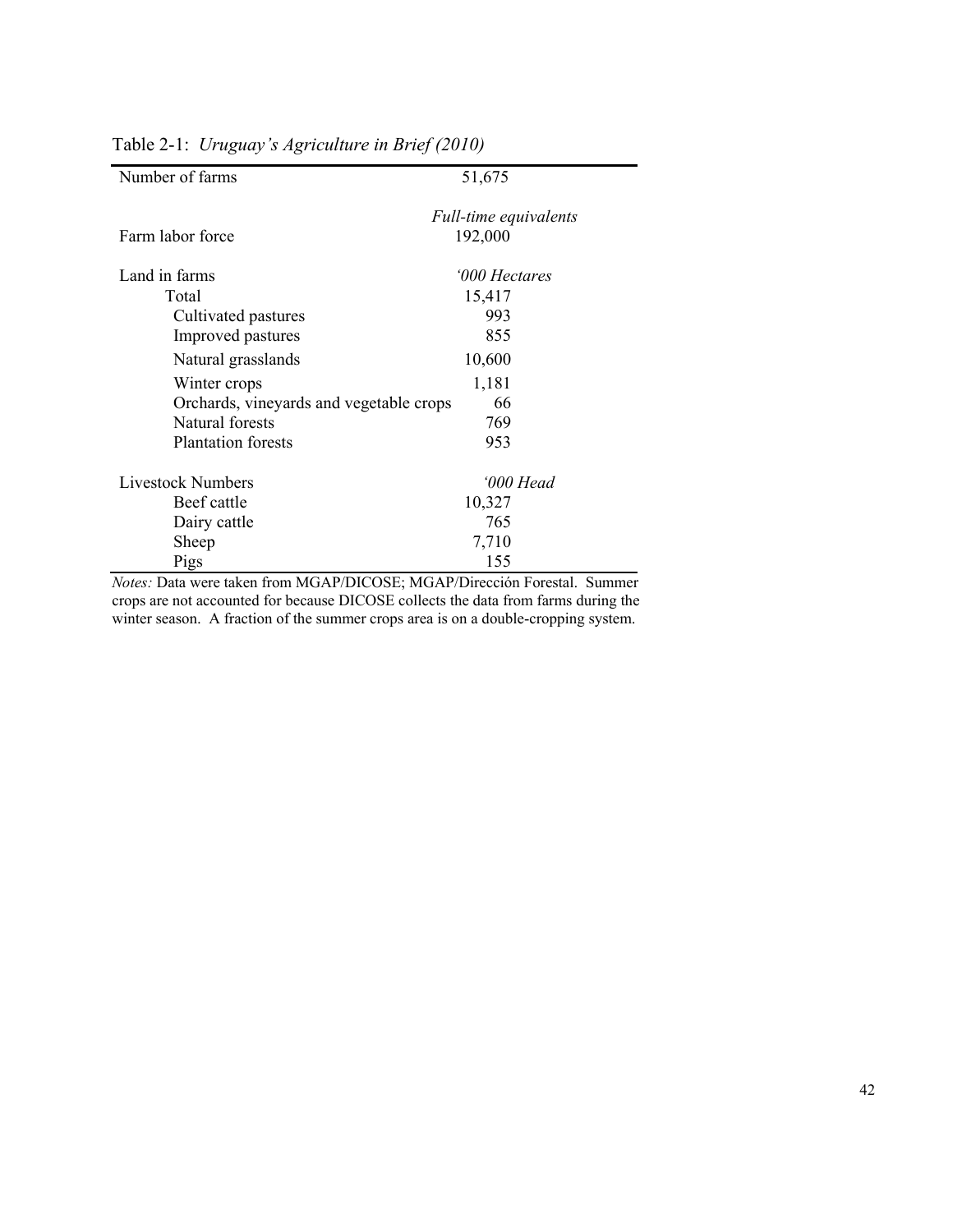

Figure 2-1: *Growth in Real Agricultural Value Added*, *1983–2010*

*Source:* Based on World Bank data (http://data.worldbank.org/).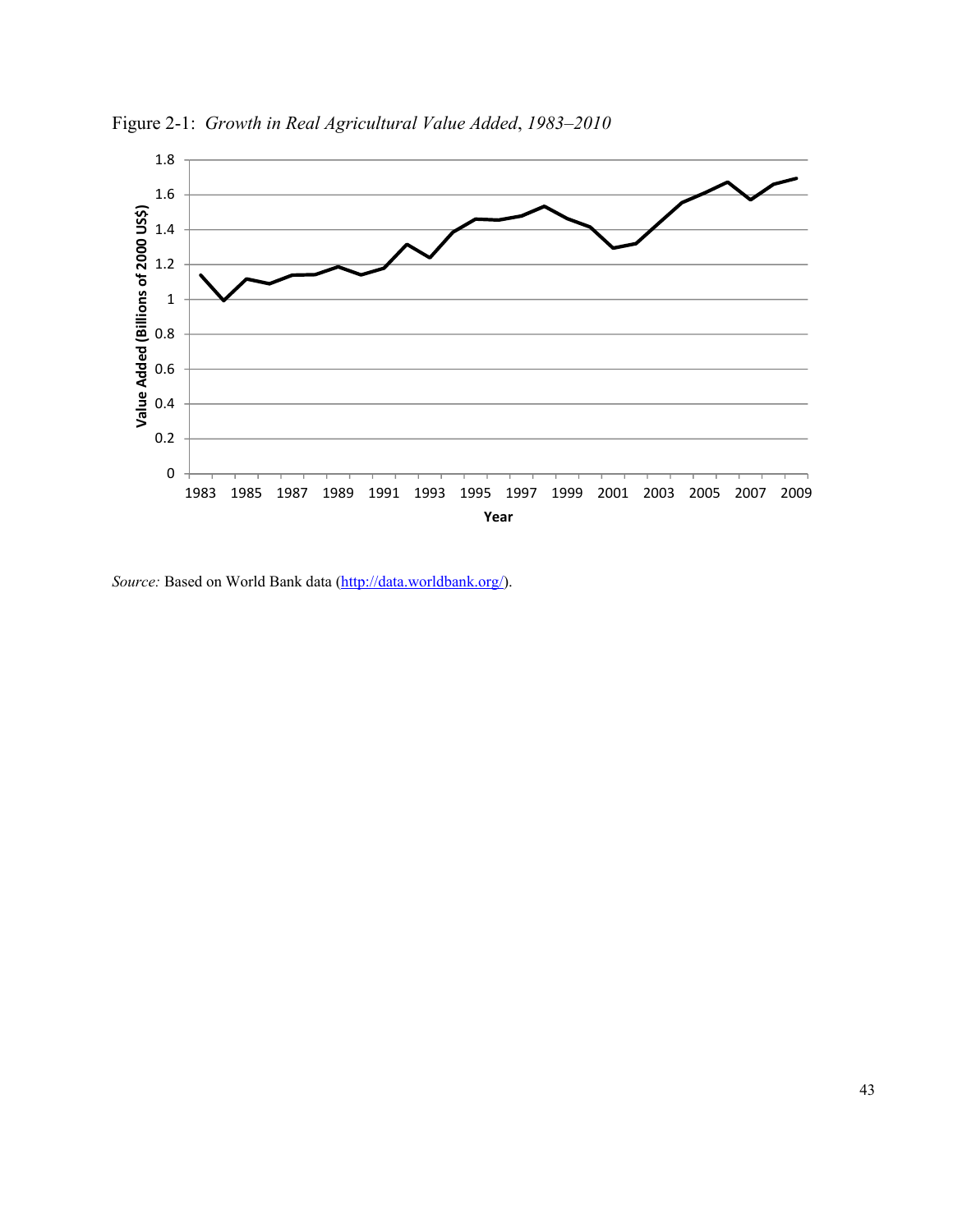

Figure 2-2: *Real Farmland Values in Uruguay*, *1970–2010*

*Source:* Based on INC (1970-79), Seragro (1980-99), MGAP/DIEA (2000-2010)

*Notes:* INC stands for National Institute of Settlements (Colonies); Seragro is a private consultant firm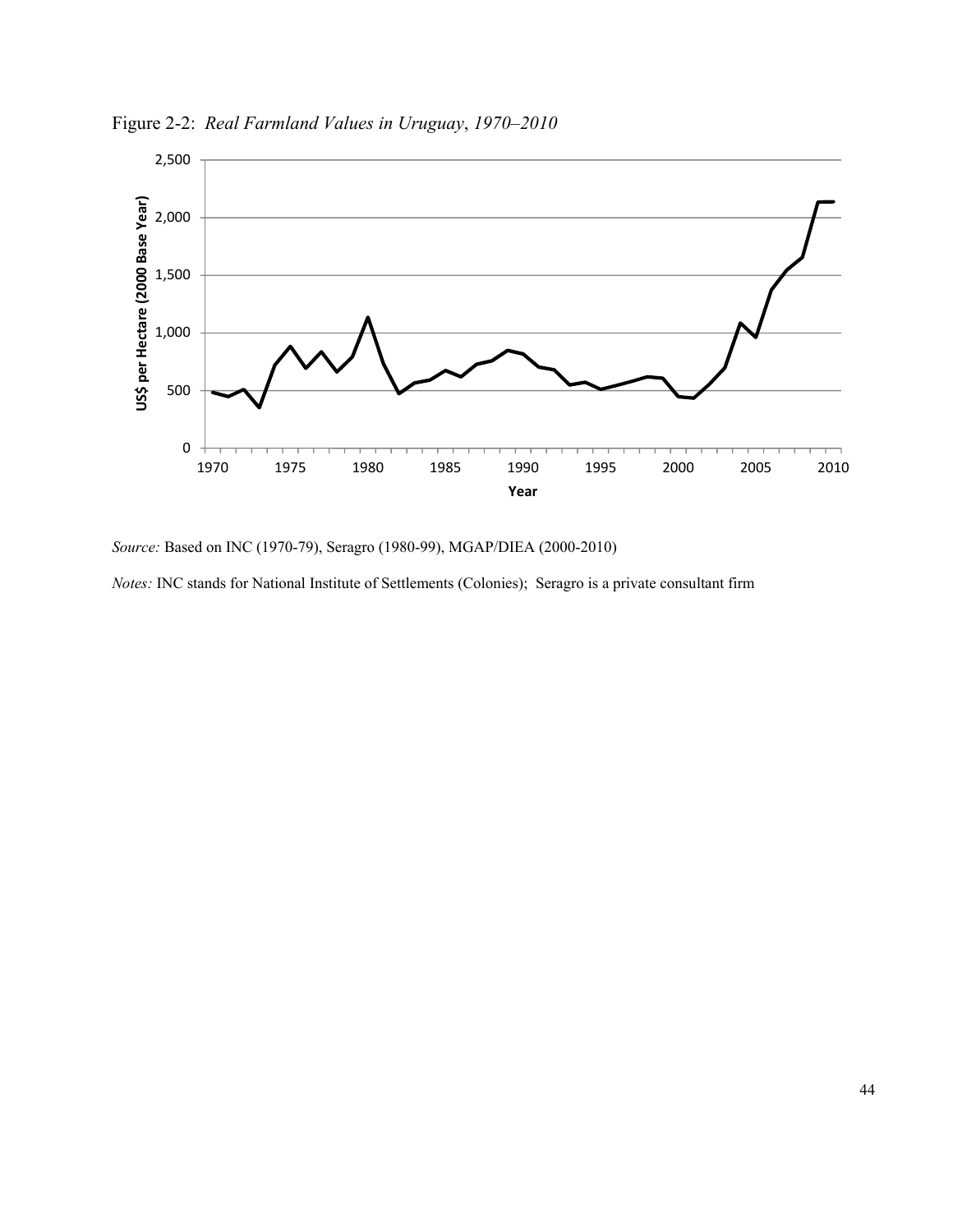|                 | 1980     |               |           | 1990          | 2010     |               |  |
|-----------------|----------|---------------|-----------|---------------|----------|---------------|--|
|                 | Number   |               | Number of |               | Number   |               |  |
| Size Range      | of Farms | Area          | Farms     | Area          | of Farms | Area          |  |
| <b>Hectares</b> |          | '000 Hectares |           | '000 Hectares |          | '000 Hectares |  |
| < 100           | 46.935   | 1.114.9       | 33,811    | 908.9         | 28.519   | 924.3         |  |
| $100 - 499$     | 13,740   | 3,157.2       | 13,088    | 3,066.2       | 15,262   | 3,586.3       |  |
| $500 - 999$     | 3,792    | 2,681.9       | 3,887     | 2,754.8       | 4.280    | 3,019.4       |  |
| 1,000-2499      | 2,810    | 4,331.5       | 2,931     | 4,492.7       | 2,753    | 4,090.0       |  |
| > 2.500         | 1,085    | 4,739.1       | 1,099     | 4,581.2       | 861      | 3,783.5       |  |
| <b>Total</b>    | 68,362   | 16,024.7      | 54,816    | 15,803.8      | 51,675   | 15,403.6      |  |

| Table 2-2: Farm Size Distribution in Uruguay, 1980-2010 |  |  |  |  |  |
|---------------------------------------------------------|--|--|--|--|--|
|---------------------------------------------------------|--|--|--|--|--|

*Notes:* Data taken from MGAP/DIEA, Censos Agropecuarios (1980, 1990); DICOSE (2010). Total land in farms in 2010 differs from Table 1 because of some differences between reporting agencies.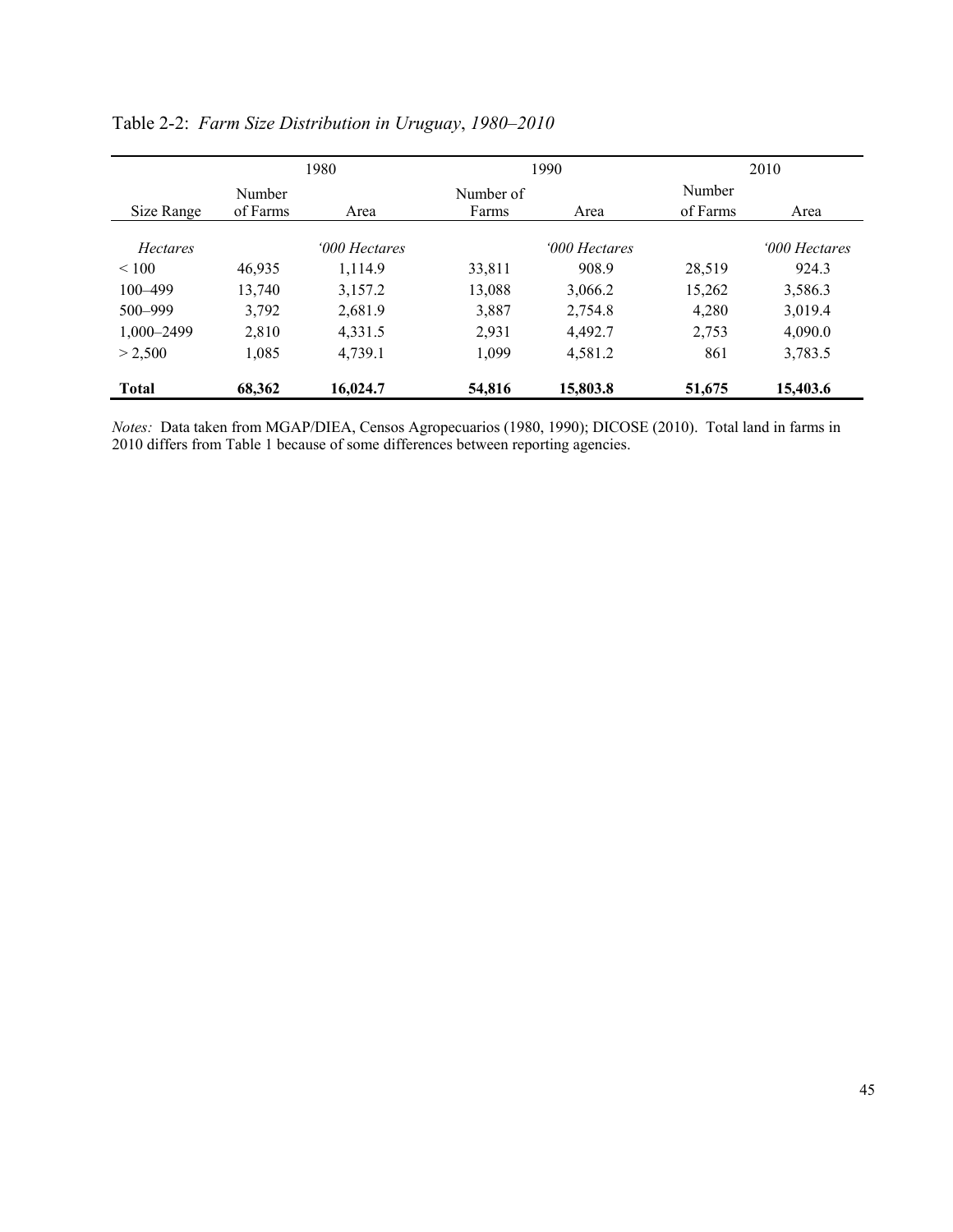

Figure 2-3: *Changing Structure of Agricultural Exports*, *1980–20*

*Source:* based on ECLAC data (UN-Economic Commission for Latin America and the Caribbean), (http://www.eclac.org/estadisticas/)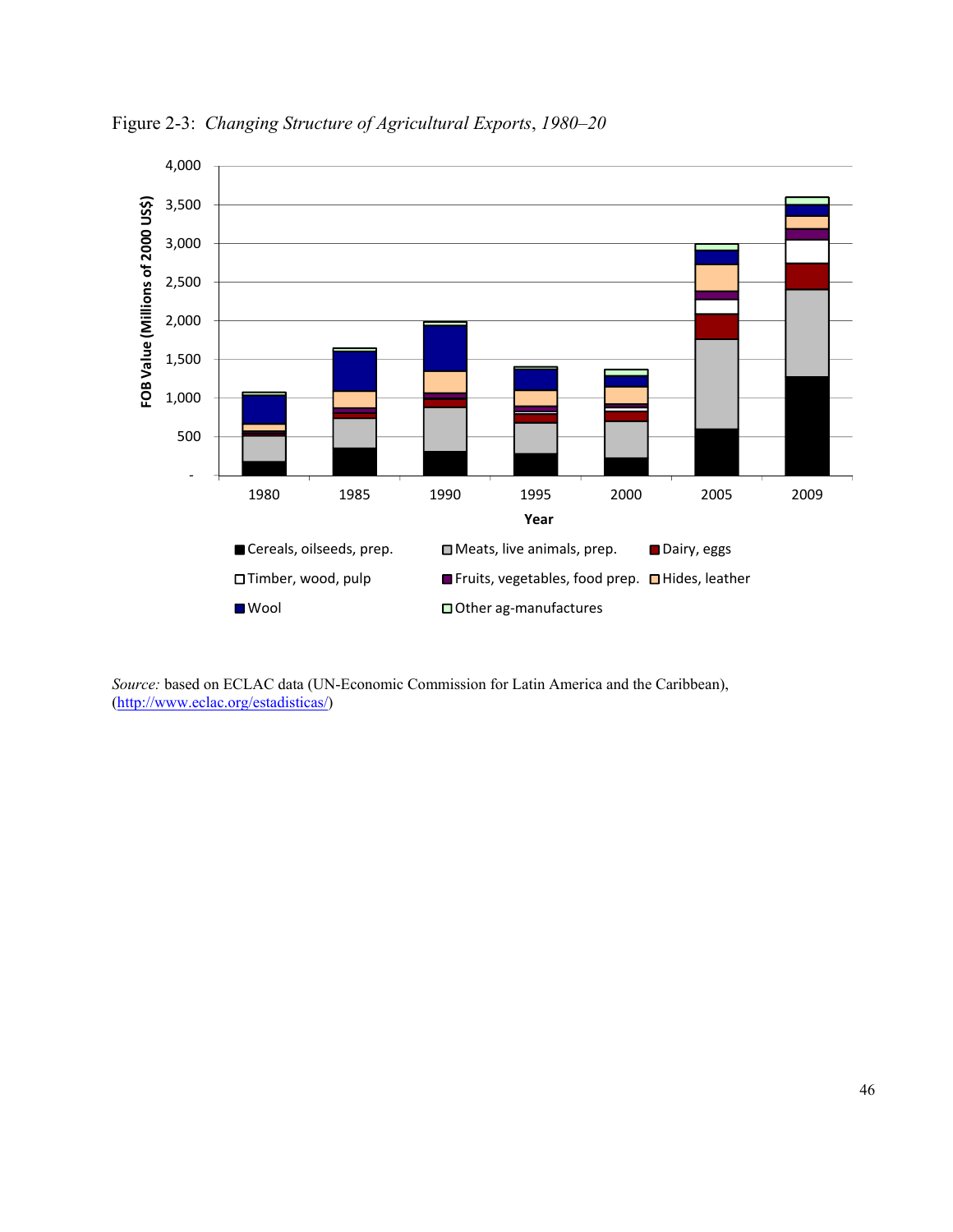

Figure 2-4: *Changing Structure of Farm Income*, *1980–2009*

*Source:* own calculations based on several local sources (MGAP, INAC, INASE, ACA)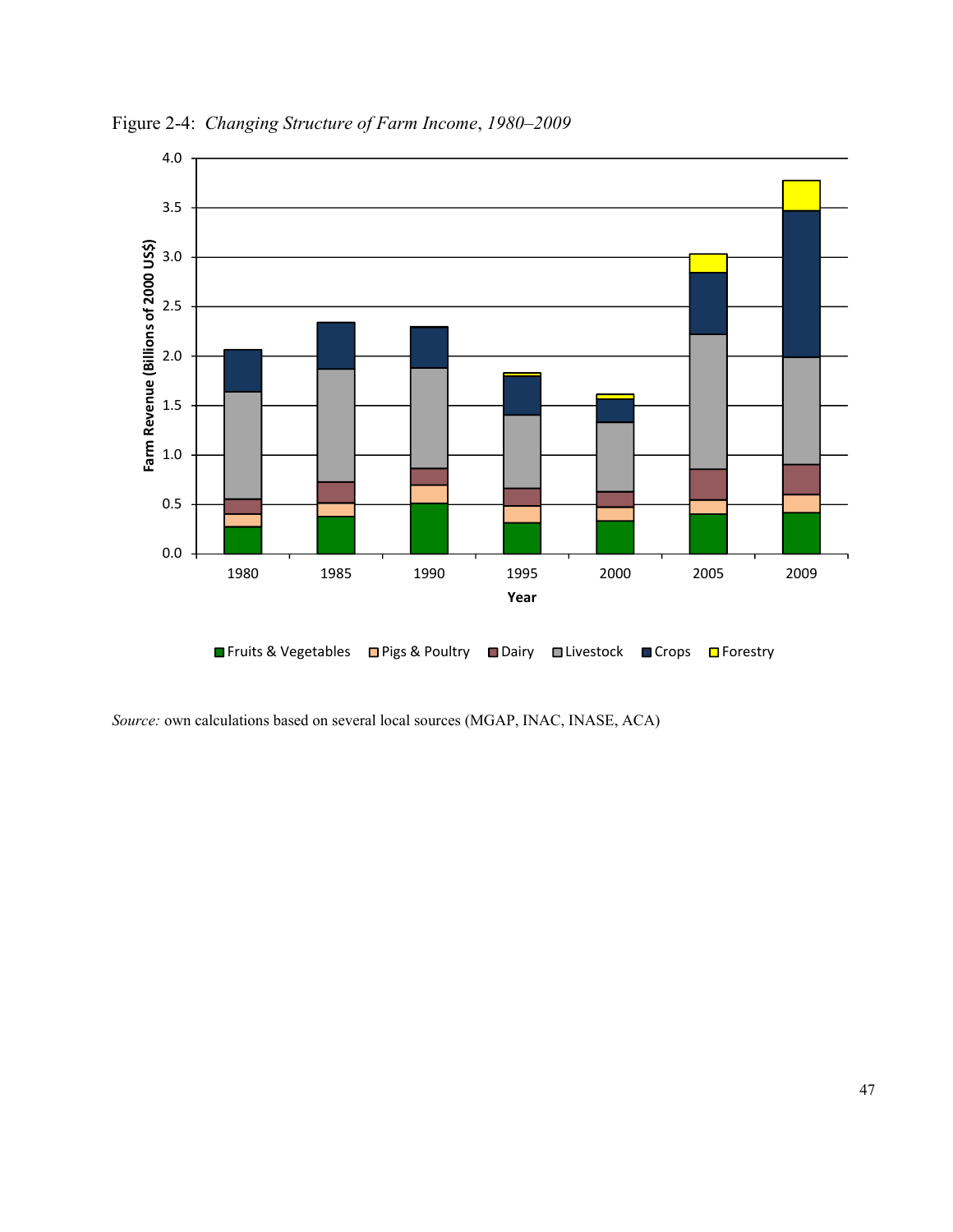

Figure 2-5: *Changing Structure of Crop Production*, *1980–2010*

*Source:* Based on data published by MGAP/DIEA, and own estimates based on INASE data.

*Notes:* The official MGAP/DIEA data do not include summer fodder crops. They only report on crops for grain production. Acreage of corn and sorghum, as shown here, is estimated based on the quantity of seed used.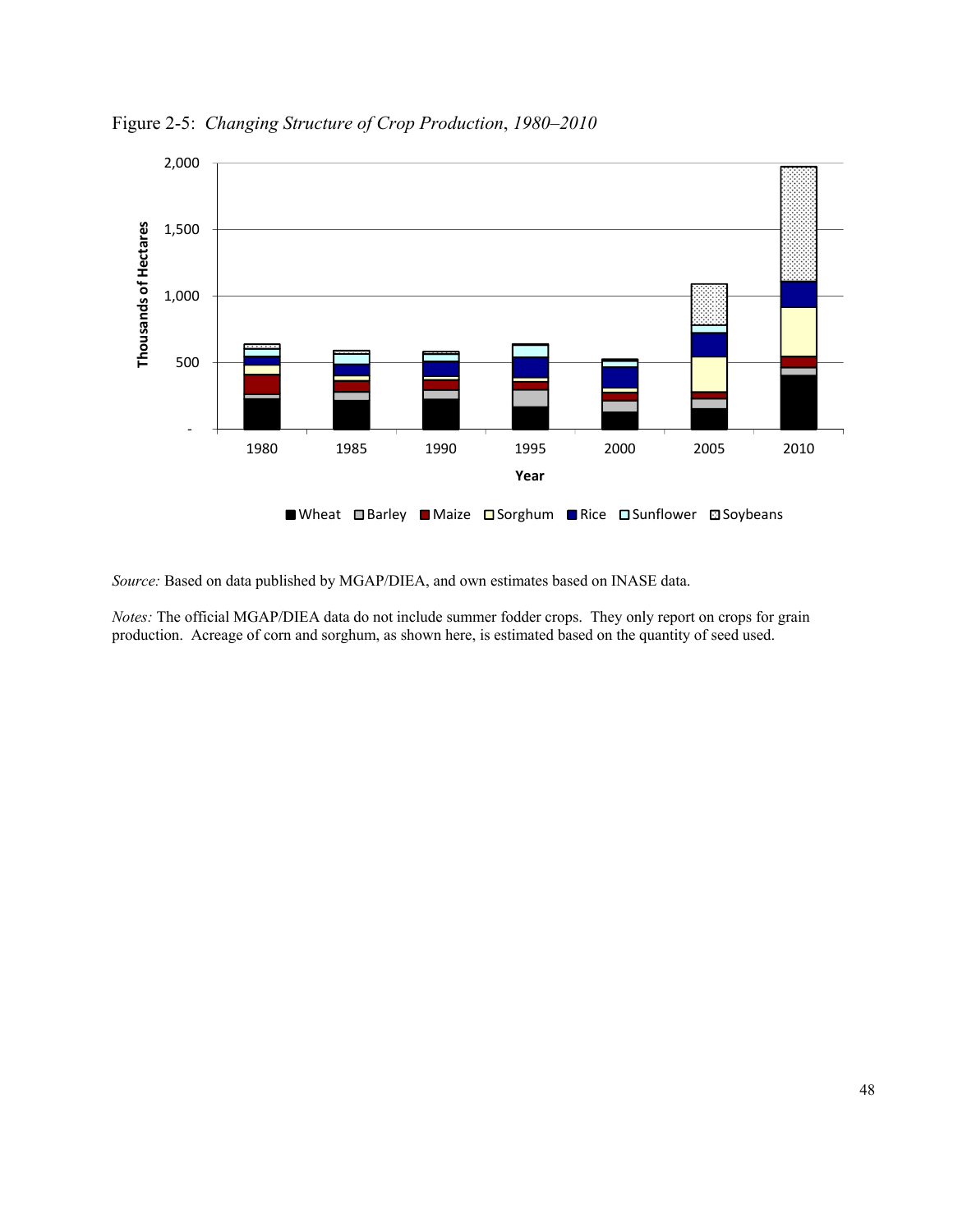|                 | 1980s      | 1990s         | 2000s      |
|-----------------|------------|---------------|------------|
| Wheat           | 3.4        | $-0.2$        | 5.7        |
| <b>Barley</b>   | 1.8        | $-1.2$        | 6.8        |
| Rice            | $-1.4$     | 2.6           | 2.0        |
| Sorghum<br>Corn | 2.1<br>4.2 | $-0.4$<br>5.7 | 4.4<br>3.8 |
| Soybeans        | $-0.3$     | 1.4           | 0.9        |

Table 2-3: *Partial Factor Productivity Growth in Uruguayan Agriculture*, *1980–2010*  Crops (annual rate based on 3-year moving average)

*Source:* Own calculations, based on MGAP-DIEA data. Corn and sorghum: grain yields only.

|                    | 1980s   | 1990s | 2000s |
|--------------------|---------|-------|-------|
| Beef*              | 1.32    | 0.09  | 3.13  |
| $Sheep/Lamb*$      | 3.41    | 4.97  | 5.70  |
| Equivalent meat/ha | 0.18    | 0.87  | 3.45  |
| Milk/cow**         | $-0.13$ | 3.40  | 2.45  |

Livestock (annual rate based on 3-year moving average)

*Source:* Own calculations, based on MGAP-DICOSE, DIEA data.

(\*): Kilogram of meat per cattle unit-equivalent

(\*\*): Milking and dried cows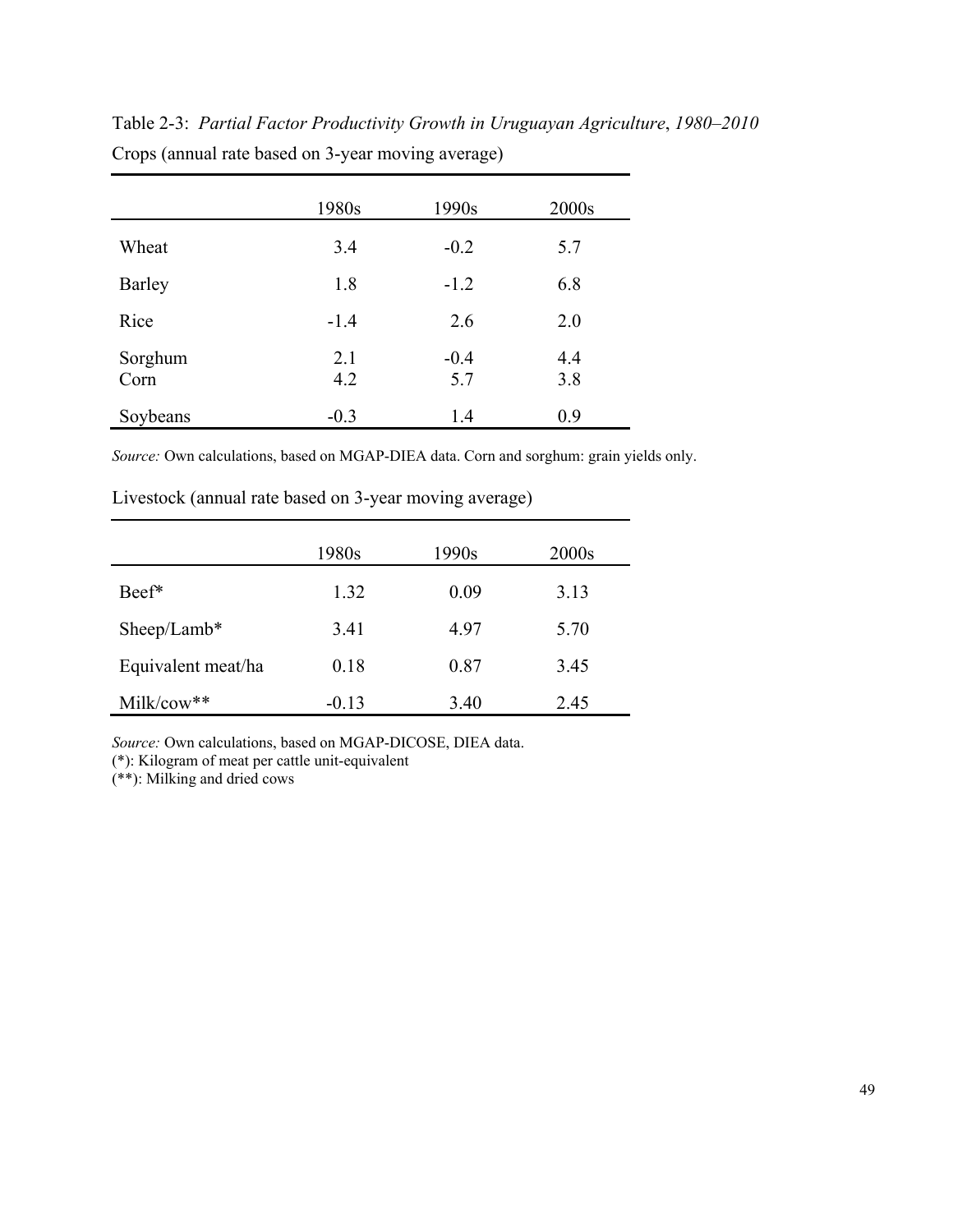|                                       |         | <b>Output Quantity</b>                                                                |         |        | <b>Input Quantity</b> |         |         | Multifactor  |  |
|---------------------------------------|---------|---------------------------------------------------------------------------------------|---------|--------|-----------------------|---------|---------|--------------|--|
| Year                                  | Crops   | Livestock                                                                             | Total   | Labor  | Capital               | Other   | Total   | Productivity |  |
| 1980                                  | 100.0   | 100.0                                                                                 | 100.0   | 100.0  | 100.0                 | 100.0   | 100.0   | 100.00       |  |
| 1981                                  | 115.6   | 111.9                                                                                 | 113.3   | 100.0  | 100.5                 | 101.0   | 100.4   | 112.79       |  |
| 1982                                  | 105.3   | 116.0                                                                                 | 111.8   | 100.0  | 98.9                  | 96.5    | 98.7    | 113.28       |  |
| 1983                                  | 110.6   | 119.8                                                                                 | 116.2   | 99.9   | 96.1                  | 97.1    | 97.5    | 119.21       |  |
| 1984                                  | 120.4   | 96.6                                                                                  | 104.9   | 99.9   | 96.3                  | 102.8   | 99.1    | 105.82       |  |
| 1985                                  | 115.4   | 107.9                                                                                 | 110.4   | 99.9   | 96.9                  | 102.2   | 99.2    | 111.27       |  |
| 1986                                  | 106.2   | 114.9                                                                                 | 111.6   | 98.7   | 96.4                  | 101.1   | 98.4    | 113.39       |  |
| 1987                                  | 122.9   | 103.5                                                                                 | 109.6   | 97.5   | 97.2                  | 104.2   | 99.2    | 110.49       |  |
| 1988                                  | 136.4   | 107.6                                                                                 | 116.7   | 96.2   | 97.1                  | 110.2   | 100.2   | 116.52       |  |
| 1989                                  | 130.3   | 123.8                                                                                 | 125.7   | 95.0   | 95.5                  | 111.2   | 99.3    | 126.59       |  |
| 1990                                  | 137.8   | 122.1                                                                                 | 127.4   | 93.8   | 96.4                  | 111.4   | 99.5    | 128.01       |  |
| 1991                                  | 143.4   | 113.6                                                                                 | 124.1   | 92.6   | 97.5                  | 110.7   | 99.7    | 124.54       |  |
| 1992                                  | 159.5   | 121.0                                                                                 | 134.4   | 91.4   | 98.6                  | 118.9   | 101.4   | 132.54       |  |
| 1993                                  | 154.6   | 119.7                                                                                 | 131.9   | 90.2   | 99.0                  | 122.0   | 101.8   | 129.55       |  |
| 1994                                  | 165.5   | 128.3                                                                                 | 141.2   | 89.0   | 101.2                 | 131.1   | 104.2   | 135.59       |  |
| 1995                                  | 180.2   | 123.7                                                                                 | 142.8   | 87.8   | 101.9                 | 137.2   | 105.3   | 135.71       |  |
| 1996                                  | 203.3   | 140.4                                                                                 | 161.8   | 86.6   | 101.9                 | 153.1   | 108.0   | 149.81       |  |
| 1997                                  | 187.0   | 148.6                                                                                 | 161.7   | 88.0   | 100.1                 | 158.1   | 108.3   | 149.32       |  |
| 1998                                  | 218.5   | 146.3                                                                                 | 170.1   | 89.4   | 100.6                 | 162.3   | 109.6   | 155.13       |  |
| 1999                                  | 189.6   | 144.7                                                                                 | 160.3   | 88.2   | 100.4                 | 159.4   | 108.8   | 147.34       |  |
| 2000                                  | 182.2   | 145.1                                                                                 | 158.3   | 84.8   | 100.2                 | 143.5   | 105.1   | 150.64       |  |
| 2001                                  | 177.3   | 126.0                                                                                 | 143.5   | 86.1   | 101.2                 | 155.3   | 108.1   | 132.76       |  |
| 2002                                  | 183.2   | 133.5                                                                                 | 150.6   | 95.0   | 102.1                 | 148.4   | 109.7   | 137.26       |  |
| 2003                                  | 239.9   | 130.6                                                                                 | 166.7   | 99.1   | 103.1                 | 170.7   | 115.4   | 144.39       |  |
| 2004                                  | 258.4   | 151.5                                                                                 | 187.6   | 100.8  | 105.6                 | 192.8   | 121.7   | 154.20       |  |
| 2005                                  | 266.3   | 169.4                                                                                 | 203.3   | 104.9  | 105.1                 | 196.3   | 123.0   | 165.25       |  |
| 2006                                  | 285.3   | 182.6                                                                                 | 218.6   | 112.0  | 104.3                 | 197.1   | 124.6   | 175.46       |  |
| 2007                                  | 298.3   | 161.5                                                                                 | 207.8   | 112.7  | 106.8                 | 226.3   | 131.2   | 158.40       |  |
| 2008                                  | 345.5   | 172.3                                                                                 | 230.8   | 115.2  | 108.4                 | 219.6   | 131.5   | 175.45       |  |
| 2009                                  | 416.1   | 171.5                                                                                 | 254.3   | 113.0  | 110.1                 | 231.1   | 133.8   | 190.10       |  |
| 2010                                  | 395.9   | 165.7                                                                                 | 243.8   | 113.4  | 107.2                 | 221.5   | 130.8   | 186.42       |  |
| Average annual percentage growth rate |         |                                                                                       |         |        |                       |         |         |              |  |
| 1980-1990                             | 3.3     | $2.0\,$                                                                               | 2.4     | $-0.6$ | $-0.4$                | $1.1\,$ | $-0.1$  | $2.5$        |  |
| 1990-2000                             | 2.8     | 1.7                                                                                   | 2.2     | $-1.0$ | 0.4                   | 2.6     | $0.5\,$ | 1.6          |  |
| 2000-2010                             | $8.1\,$ | 1.3                                                                                   | 4.4     | 3.0    | $0.7\,$               | 4.4     | 2.2     | 2.2          |  |
| 1980-2010                             | 4.7     | 1.7<br>$N \cdot \cos \theta$ See notes to Appendix Tables $\Lambda_1$ and $\Lambda_2$ | $3.0\,$ | 0.4    | $0.2\,$               | 2.7     | $0.9\,$ | 2.1          |  |

Table 3-1: *Indexes of Output, Input, and Multifactor Productivity, 1980–2010* 

*Notes:* See notes to Appendix Tables A-1 and A-2.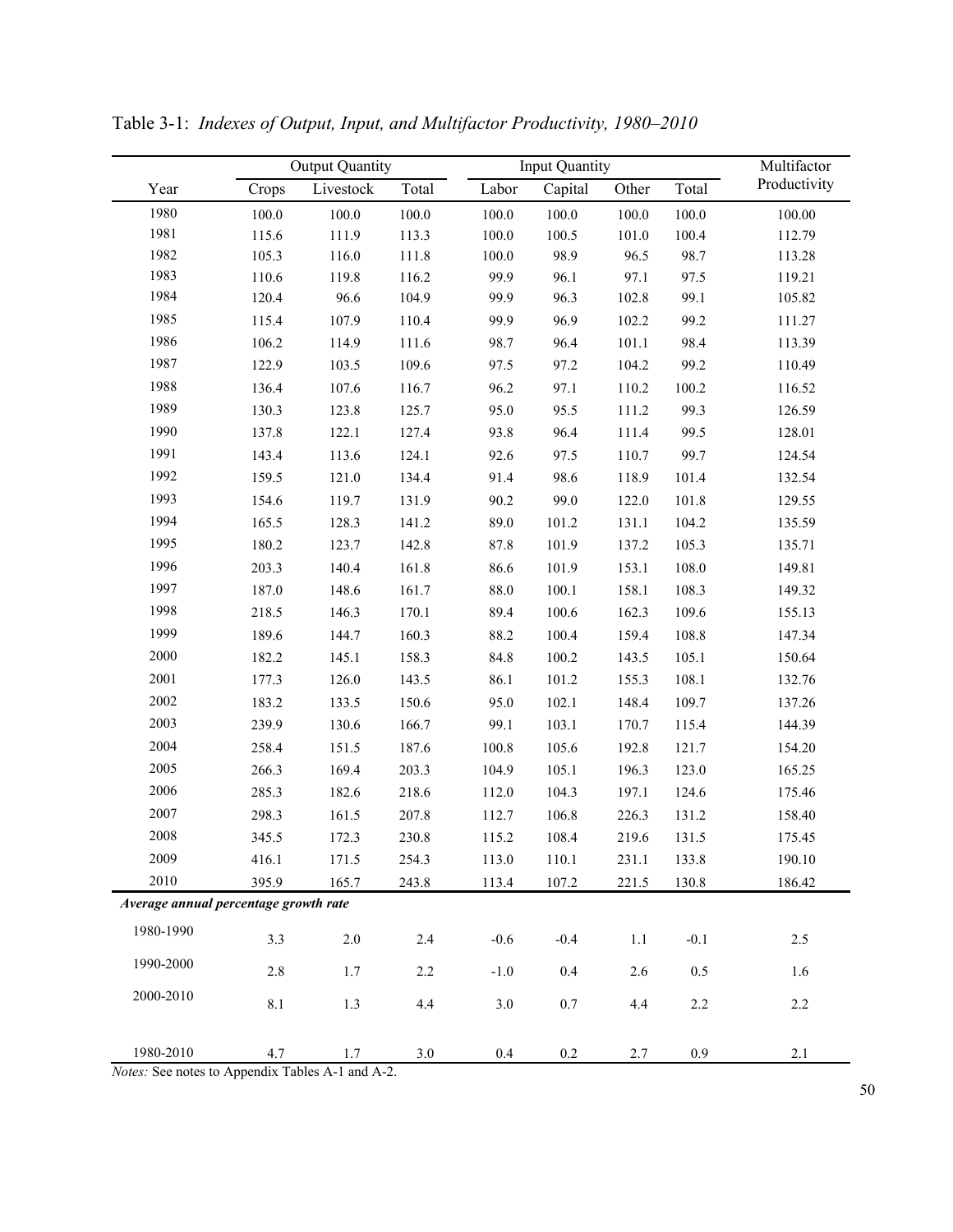

Figure 3-1: Growth in Inputs, Outputs, and Multifactor Productivity, 1980–2010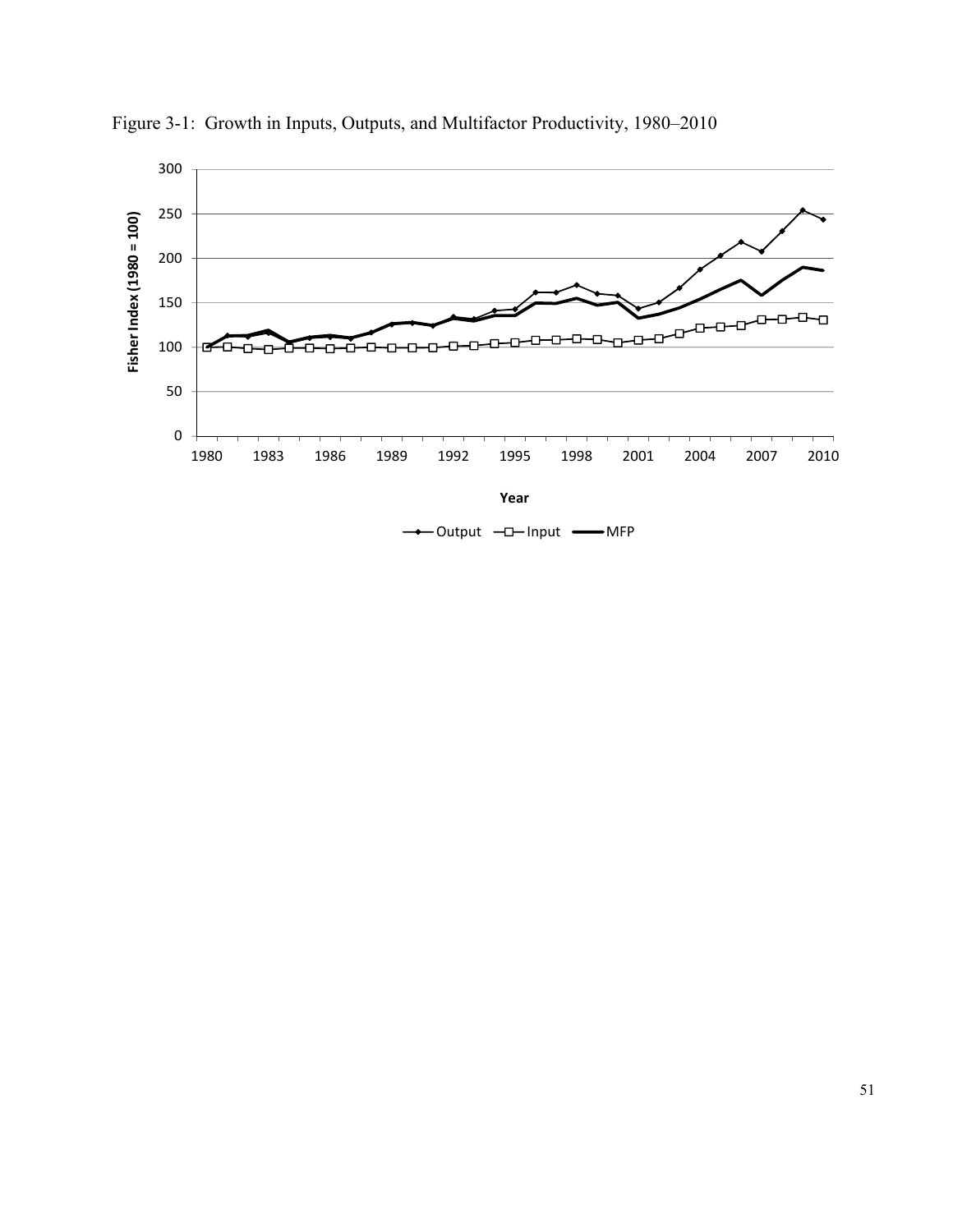

Figure 4-1:*Spending on Agricultural Research and Extension by Spending Agency, 1961–2010*

*Source:* Table B-1.

*Notes:* "University" expenditures are the estimated shares of the College of Agriculture and the College of Veterinary Medicine budget allocated to research activities.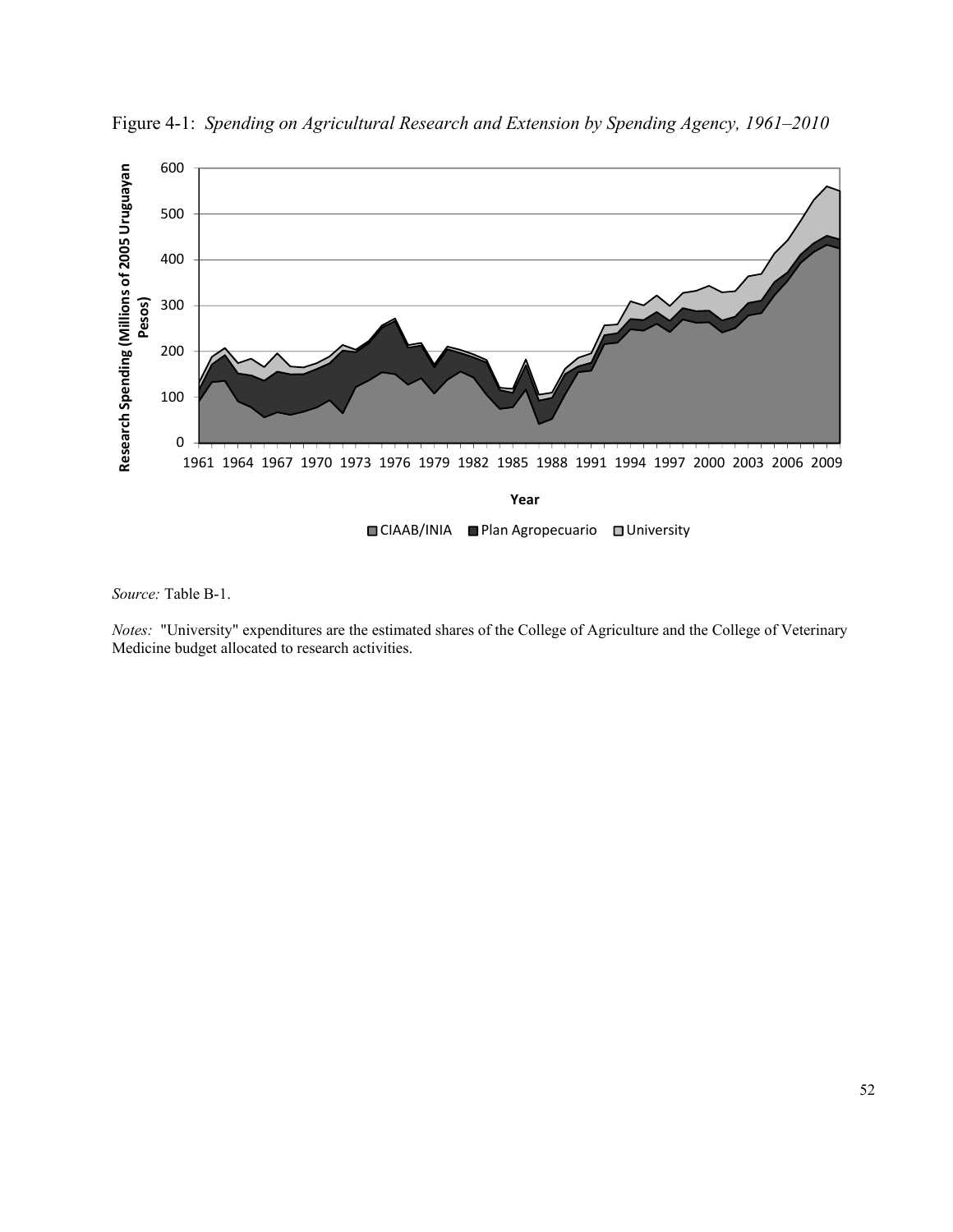| Indicator                                                  | Uruguay | Argentina | <b>Brazil</b> | Chile |  |
|------------------------------------------------------------|---------|-----------|---------------|-------|--|
| R&D spending as a share of AgGDP, $2006$ (%)               | 1.99    | 1.27      | 1.68          | 1.22  |  |
| INIA budget as share of AgGDP, $2006$ (%)                  | 1.19    | na        | 0.96          | na    |  |
| Per capita R&D, 2006 (2000 PPP dollars)                    | 15.61   | 7.61      | 6.81          | 6.45  |  |
| Annual growth of government R&D spending, 1990-2006 (%)    | 3.65    | 2.61      | $-0.74$       | 1.92  |  |
| INIA operating budget as share of total budget, 2006 (%)   | 52      | 20        | na            | 40    |  |
| Spending per FTE researcher, 2006 (2000 PPP dollars)       | 206     | 130       | 241           | 152   |  |
| Share of INIA scientists with a postgraduate degree $(\%)$ | 77      | 13        | 99            | 60    |  |
| Share of INIA scientists with PhD degree $(\% )$           | 32      | na        | 77            | na    |  |

Table 4-1:*Comparative Indicators of Research Spending, Uruguay and its Neighbors* 

*Source*: Byerlee (2011)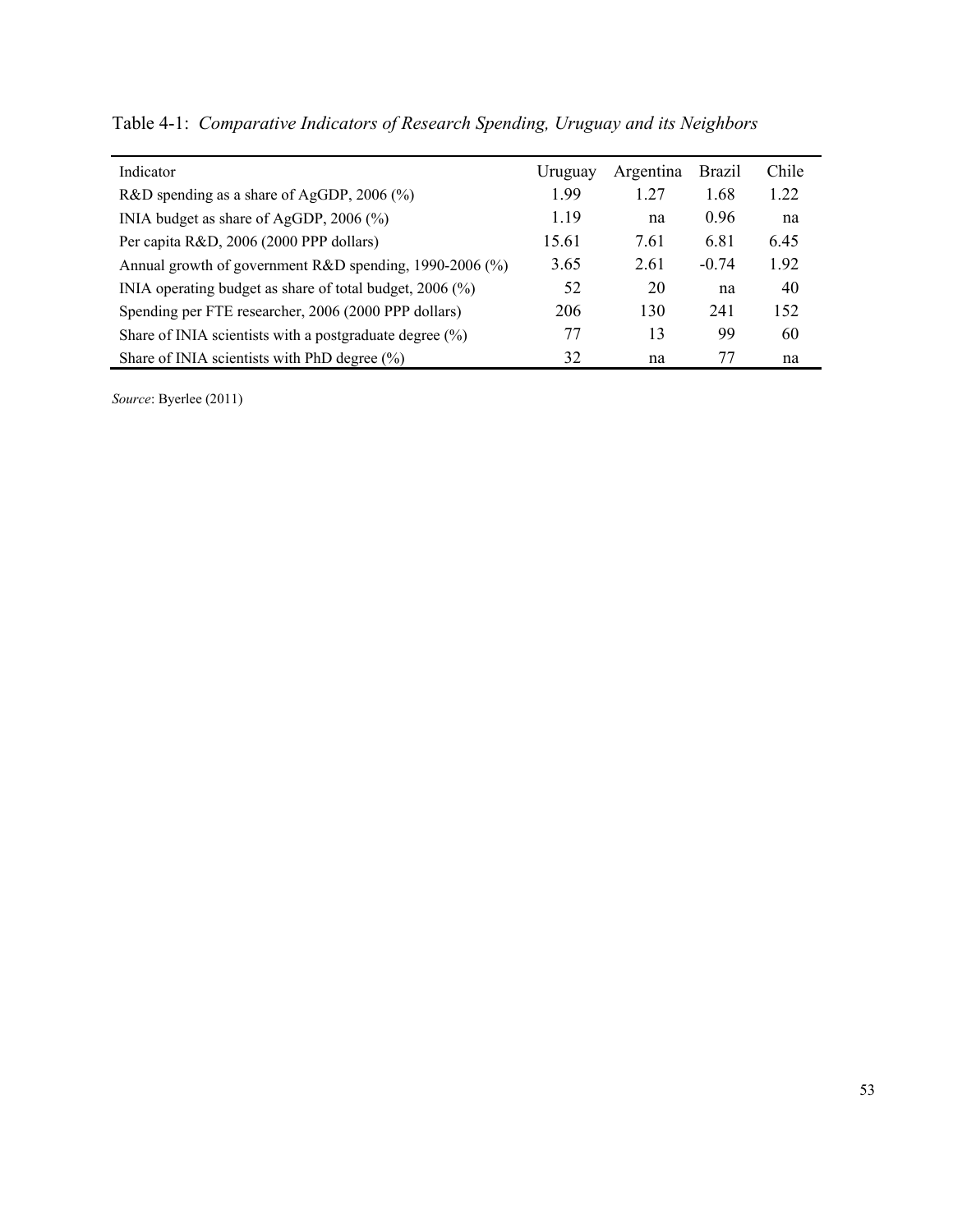| Symbol    | Variable Name    | Definition                                                                                                                          | Value Description    | Value    |
|-----------|------------------|-------------------------------------------------------------------------------------------------------------------------------------|----------------------|----------|
| $MFP_{t}$ | Multifactor      | Fisher ideal index of                                                                                                               | Minimum              | 100.0    |
|           | agricultural     | agricultural output divided by                                                                                                      | Maximum              | 186.4    |
|           | productivity     | Fisher ideal index of<br>agricultural output in year $t$                                                                            | Average across years | 138.3    |
| $K_{t}$   | Stock of public  | Constructed using 25 years of                                                                                                       | Minimum              | 165:9    |
|           | agricultural     | lagged government spending                                                                                                          | Maximum              | 208:5    |
|           | knowledge        | on agricultural research and<br>extension (in real 2005 pesos)<br>and a gamma lag distribution<br>$(\lambda = 0.70, \delta = 0.90)$ | Average across years | 187:1    |
| $PR_{,t}$ | Stock of private | Proxied using the number of                                                                                                         | Minimum              | 105      |
|           | agricultural     | cultivars of oats, wheat, barely,                                                                                                   | Maximum              | 363      |
|           | knowledge        | forage sorghum, corn,<br>sunflowers, and soybeans in<br>the National Registry                                                       | Average across years | 188      |
| $C_t$     | Weather          | Measured as the squared                                                                                                             | Minimum              | 181.6    |
|           |                  | difference between September                                                                                                        | Maximum              | 91,661.8 |
|           |                  | to December precipitation, and                                                                                                      | Average across years | 18,594.2 |
|           |                  | its 30-year average (i.e., over<br>the years 1980-2010)                                                                             |                      |          |

Table 5-1: *Simple Summary Statistics, Data for the Productivity Model,* 1985–2010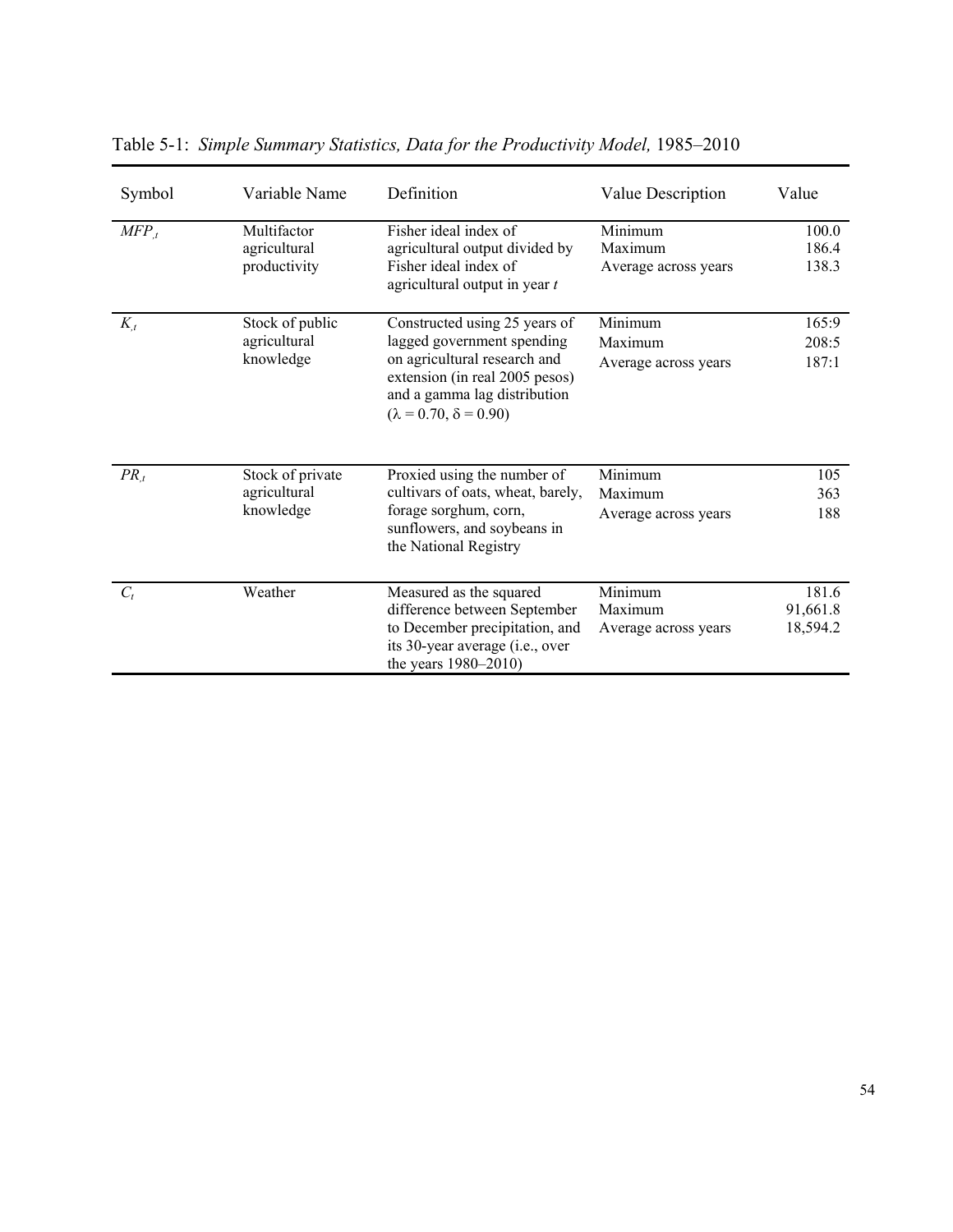|      |             |                       |                       |                       | $\delta$              |                |                |                    |
|------|-------------|-----------------------|-----------------------|-----------------------|-----------------------|----------------|----------------|--------------------|
| λ    |             | 0.60                  | 0.65                  | 0.70                  | 0.75                  | $0.80\,$       | 0.85           | 0.90               |
| 0.60 | Adj. $R^2$  | 0.844                 | 0.849                 | 0.861                 | 0.878                 | 0.894          | 0.883          | 0.868              |
|      | ${\rm SSE}$ | 0.068                 | 0.066                 | 0.061                 | 0.053                 | 0.046          | 0.051          | 0.058              |
|      | $\ln K$     | $-0.001$              | $-0.103$              | $-0.176$              | $-0.221$ <sup>*</sup> | $-0.255***$    | $-0.274$ *     | $0.347^{+}$        |
|      | s.e. K      | (0.150)               | (0.133)               | (0.112)               | (0.093)               | (0.084)        | (0.106)        | (0.182)            |
|      | Peak Lag    | $\sqrt{2}$            | $\overline{3}$        | $\overline{4}$        | 5                     | $\overline{7}$ | $10\,$         | 17                 |
|      | Rank        | 49                    | 45                    | 34                    | 20                    | $\overline{7}$ | 15             | 30                 |
| 0.65 | Adj. $R^2$  | 0.850                 | 0.860                 | 0.874                 | 0.887                 | 0.891          | 0.859          | 0.903              |
|      | <b>SSE</b>  | 0.066                 | 0.061                 | 0.055                 | 0.049                 | 0.047          | 0.062          | 0.042              |
|      | $\ln K$     | $-0.121$              | $-0.186$              | $-0.228$ <sup>*</sup> | $-0.259$ <sup>*</sup> | $-0.289$ **    | $-0.226$       | $0.571^{\ast\ast}$ |
|      | s.e. K      | (0.141)               | (0.122)               | (0.105)               | (0.093)               | (0.098)        | (0.158)        | (0.163)            |
|      | Peak Lag    | $\sqrt{2}$            | $\mathfrak{Z}$        | $\overline{4}$        | 6                     | $\,$ 8 $\,$    | $12\,$         | $20\,$             |
|      | Rank        | 43                    | 35                    | 24                    | 12                    | $10\,$         | 36             | $\overline{4}$     |
| 0.70 | Adj. $R^2$  | 0.862                 | 0.873                 | 0.883                 | 0.889                 | 0.877          | 0.845          | 0.908              |
|      | <b>SSE</b>  | 0.060                 | 0.056                 | 0.051                 | 0.049                 | 0.053          | 0.068          | 0.040              |
|      | $\ln K$     | $-0.207$              | $-0.244$ <sup>*</sup> | $-0.272$ <sup>*</sup> | $-0.299*$             | $-0.313*$      | 0.054          | $0.565^{**}$       |
|      | s.e. K      | (0.130)               | (0.115)               | (0.105)               | (0.106)               | (0.134)        | (0.229)        | (0.152)            |
|      | Peak Lag    | $\mathfrak{Z}$        | $\overline{4}$        | $\sqrt{6}$            | $\overline{7}$        | $10\,$         | 15             | 24                 |
|      | Rank        | 32                    | 27                    | 16                    | 11                    | 22             | 48             | $\mathbf{1}$       |
| 0.75 | Adj. $R^2$  | 0.873                 | 0.880                 | 0.884                 | 0.879                 | 0.853          | 0.878          | 0.892              |
|      | <b>SSE</b>  | 0.056                 | 0.052                 | 0.050                 | 0.053                 | 0.064          | 0.053          | 0.047              |
|      | $\ln K$     | $-0.268$ <sup>*</sup> | $-0.293$ <sup>*</sup> | $-0.318$ <sup>*</sup> | $-0.338$ *            | $-0.234$       | $0.562*$       | $0.447**$          |
|      | s.e. K      | (0.127)               | (0.120)               | (0.121)               | (0.141)               | (0.211)        | (0.240)        | (0.150)            |
|      | Peak Lag    | $\overline{4}$        | $\sqrt{5}$            | $\boldsymbol{7}$      | 9                     | 13             | 19             | 30                 |
|      | Rank        | 28                    | 17                    | 14                    | 18                    | 39             | 21             | $8\,$              |
| 0.80 | Adj. $R^2$  | 0.877                 | 0.879                 | 0.874                 | 0.857                 | 0.849          | 0.908          | 0.874              |
|      | ${\rm SSE}$ | 0.054                 | 0.053                 | 0.055                 | 0.062                 | 0.066          | 0.040          | 0.055              |
|      | $\ln K$     | $-0.322$ <sup>*</sup> | $-0.345$ *            | $-0.362$ *            | $-0.302$              | 0.255          | $0.724***$     | $0.319*$           |
|      | s.e. K      | (0.139)               | (0.144)               | (0.164)               | (0.222)               | (0.303)        | (0.195)        | (0.147)            |
|      | Peak Lag    | $\sqrt{6}$            | $\overline{7}$        | 9                     | $12\,$                | 17             | $24\,$         | 39                 |
|      | Rank        | 23                    | 19                    | 25                    | 37                    | 43             | $\overline{2}$ | 26                 |
| 0.85 | Adj. $R^2$  | 0.871                 | 0.866                 | 0.853                 | 0.847                 | 0.895          | 0.901          | 0.861              |
|      | <b>SSE</b>  | 0.056                 | 0.059                 | 0.064                 | 0.067                 | 0.046          | 0.043          | 0.061              |
|      | $\ln K$     | $-0.374^{+}$          | $-0.377$ <sup>+</sup> | $-0.290$              | 0.192                 | $0.822***$     | $0.588^{**}$   | 0.220              |
|      | s.e. K      | (0.182)               | (0.210)               | (0.270)               | (0.347)               | (0.265)        | (0.174)        | (0.140)            |
|      | Peak Lag    | $\,8\,$               | $10\,$                | 13                    | $17\,$                | $24\,$         | 34             | 54                 |
|      | Rank        | 29                    | 31                    | 40                    | 46                    | 6              | 5 <sup>5</sup> | 33                 |
| 0.90 | Adj. $R^2$  | 0.853                 | 0.845                 | 0.853                 | 0.892                 | 0.905          | 0.884          | 0.853              |
|      | SSE         | 0.064                 | 0.068                 | 0.064                 | 0.047                 | 0.041          | 0.051          | 0.064              |
|      | ln K        | $-0.326$              | $-0.120$              | 0.446                 | $0.919***$            | $0.740**$      | $0.424*$       | 0.149              |
|      | s.e. $K$    | (0.295)               | (0.361)               | (0.402)               | (0.307)               | (0.207)        | (0.163)        | (0.133)            |
|      | Peak Lag    | 13                    | $17\,$                | 21                    | 27                    | 37             | 53             | 84                 |
|      | Rank        | 41                    | 47                    | 38                    | 9                     | $\mathfrak{Z}$ | 13             | 42                 |

Table 5-2: *Summary of Results for the Preferred Model, Alternative Lag Distributions* 

*Notes:* Standard errors in parentheses; \*\* significant at 1%, \* significant at 5%, and + significant at 10%.

Adj  $R^2$  is defined as the Adjusted  $R^2$ ; SSE is defined as the Sum of Squared Errors.

ln K is defined as the natural logarithm of capital stock and. s.e. K is defined as the standard error of ln K.

Peak lag is defined as years until the maximum impact of research funds are reached.

Rank refers to ranking of the model according to goodness of fit, measured by SSE and adjusted  $\mathbb{R}^2$ .

Shaded values represent results with a negative capital stock coefficient.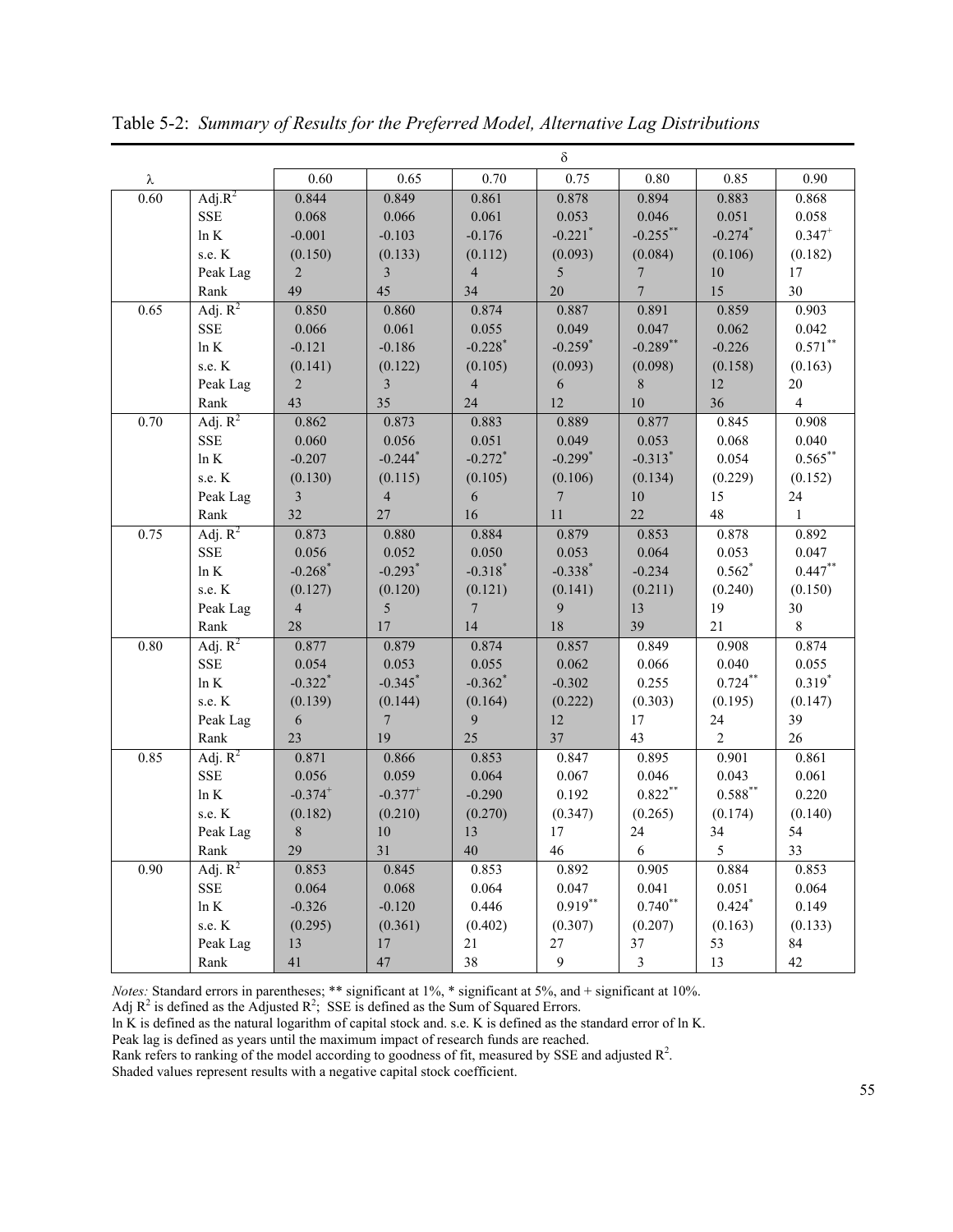

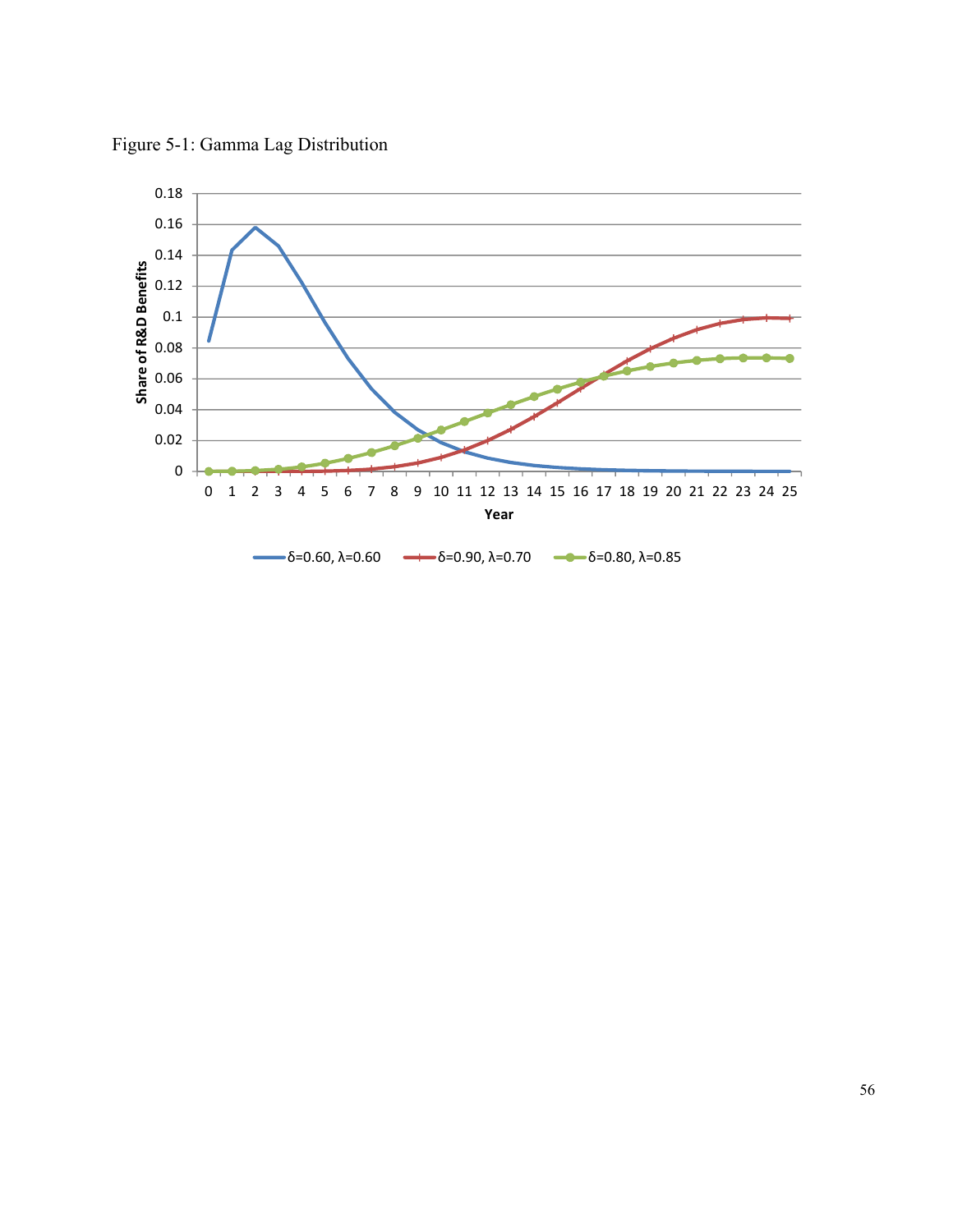| <b>Model Details</b>                    | <b>Model Results</b> |                      |                      |                      |  |  |  |
|-----------------------------------------|----------------------|----------------------|----------------------|----------------------|--|--|--|
| Model Rank by SSE                       | $\mathbf{1}$         | $\overline{2}$       | 3                    | $\overline{4}$       |  |  |  |
| Adjusted $R^2$                          | 0.908                | 0.908                | 0.905                | 0.903                |  |  |  |
| <b>Lag Distribution Characteristics</b> |                      |                      |                      |                      |  |  |  |
| λ<br>$\delta$                           | 0.70<br>0.90         | 0.80<br>0.85         | 0.90<br>0.80         | 0.65<br>0.90         |  |  |  |
| Peak Lag Year                           | 24                   | 24                   | 37                   | 20                   |  |  |  |
| <b>Elasticities With Respect to</b>     |                      |                      |                      |                      |  |  |  |
| Public Knowledge Stock $(K)$            | $0.565**$<br>(0.152) | $0.724**$<br>(0.195) | $0.740**$<br>(0.207) | $0.571**$<br>(0.163) |  |  |  |
| Private Knowledge Stock (PR)            | $0.155**$<br>(0.045) | $0.010*$<br>(0.042)  | $0.145**$<br>(0.044) | 0.066<br>(0.044)     |  |  |  |
| Weather Index $(C)$                     | $-0.002$<br>(0.007)  | $-0.004$<br>(0.007)  | $-0.002$<br>(0.007)  | $-0.006$<br>(0.007)  |  |  |  |
| Trend $(T)$                             | $0.017**$<br>(0.002) | $0.018**$<br>(0.002) | $0.017**$<br>(0.002) | $0.019**$<br>(0.002) |  |  |  |

Table 5-3: *Summary of Results for the Base Model, Four Top-Ranked Models* 

*Notes:* 

Standard errors in parentheses.

\*\* Significant at  $1\%$ , \* significant at 5%, and + significant at 10%.

SSE is defined as the Sum of Squared Errors. Models are arranged by SSE and Adjusted  $R^2$ .

Peak lag is the number of years until the current investment has the maximum impact on the knowledge stock. All explanatory variables enter in natural logarithms.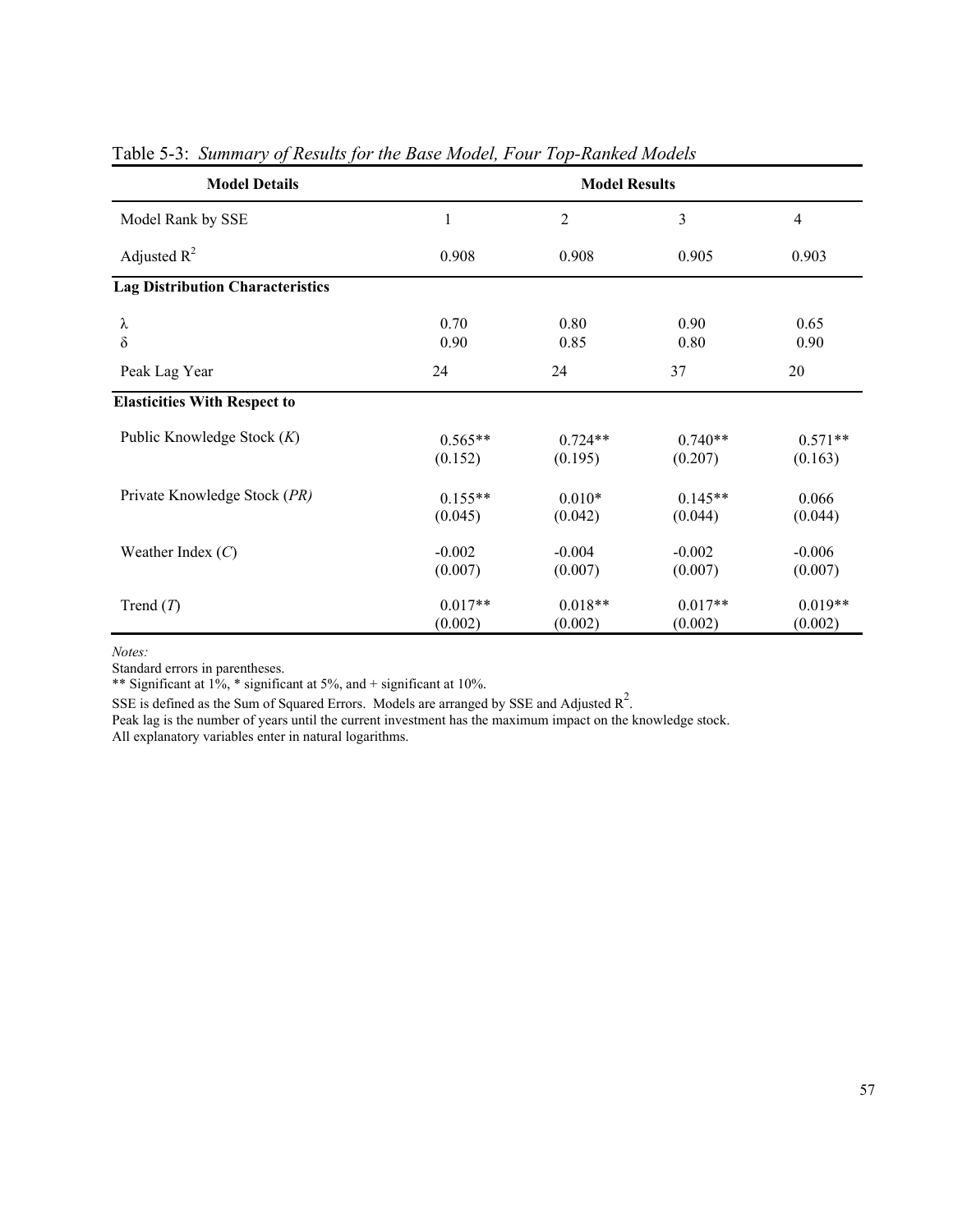| <b>MFP</b><br>К<br>PR<br><b>Test Statistic</b><br>$-0.87$<br>$-2.48$<br>$-0.75$<br>MacKinnon approximate p-value<br>0.80<br>0.12<br>0.83<br>5% Critical<br>Max Rank<br>LL<br>Eigen Value<br><b>Trace Stat</b><br>Value<br>Parms<br>44.75*<br>0<br>20<br>72.73<br>47.21<br>$\cdot$<br>$\mathbf{1}$<br>27<br>82.69<br>0.58<br>24.83<br>29.68<br>$\overline{2}$<br>32<br>88.69<br>12.84<br>0.41<br>15.41<br>3<br>35<br>93.49<br>0.34<br>3.24<br>3.76<br>36<br>95.11<br>4<br>0.13<br>Durbin Watson Statistic <sup>3</sup><br>2.07<br>White's Test Statistic (p-value in parenthesis) <sup>4</sup><br>10.27<br>(0.74)<br>$\lambda$ =0.80, $\delta$ =0.85<br>Augmented Dickey-Fuller Test <sup>1</sup><br><b>MFP</b><br>Κ<br>PR<br>$-2.01$<br><b>Test Statistic</b><br>$-0.87$<br>$-0.75$<br>MacKinnon approximate p-value<br>0.80<br>0.28<br>0.83<br>Johansen Test for Integration <sup>2</sup><br>5% Critical<br>LL<br>Eigen Value<br><b>Trace Stat</b><br>Value<br>Max Rank<br>Parms<br>0<br>20<br>76.02<br>46.54*<br>47.21<br>$\mathbf{1}$<br>27<br>87.22<br>24.13<br>29.68<br>0.62<br>2<br>32<br>93.60<br>11.38<br>0.43<br>15.41<br>3<br>35<br>97.93<br>0.31<br>2.71<br>3.76<br>36<br>99.29<br>0.11<br>Durbin Watson Statistic <sup>®</sup><br>2.00<br>(0.55)<br>12.67<br>$\lambda = 0.90, \delta = 0.80$<br>Augmented Dickey-Fuller Test <sup>1</sup><br><b>MFP</b><br>Κ<br>PR<br>$-1.93$<br><b>Test Statistic</b><br>$-0.87$<br>$-0.75$<br>0.32<br>0.80<br>0.83<br>MacKinnon approximate p-value<br>Johansen Test for Integration <sup>2</sup><br>5% Critical<br>Max Rank<br>Eigen Value<br>Parms<br>LL<br><b>Trace Stat</b><br>Value<br>0<br>20<br>72.93<br>42.37*<br>47.21<br>$\ddot{\phantom{0}}$<br>$1\,$<br>27<br>82.72<br>0.57<br>22.81<br>29.68<br>$\overline{2}$<br>32<br>88.65<br>10.93<br>0.40<br>15.41<br>3<br>35<br>3.42<br>3.76<br>92.41<br>0.28<br>36<br>0.14<br>94.12<br>Durbin Watson Statistic <sup>3</sup><br>2.05<br>White's Test Statistic (p-value in parenthesis) <sup>4</sup><br>(0.68)<br>11.05<br>$\lambda = 0.65, \delta = 0.90$<br>Augmented Dickey-Fuller Test <sup>1</sup><br><b>MFP</b><br>Κ<br>PR<br>$-2.75$<br><b>Test Statistic</b><br>$-0.87$<br>$-0.75$<br>0.80<br>0.07<br>0.83<br>MacKinnon approximate p-value<br>Johansen Test for Integration <sup>2</sup><br>5% Critical<br>Max Rank<br>LL<br>Eigen Value<br><b>Trace Stat</b><br>Value<br>Parms<br>51.52<br>0<br>20<br>80.01<br>47.21<br>92.07<br>0.65<br>27.40*<br>29.68<br>$1\,$<br>27<br>2<br>32<br>99.49<br>0.48<br>12.55<br>15.41<br>35<br>3.76<br>104.65<br>0.36<br>2.24<br>3<br>36<br>105.77<br>0.09 |                                                              |      |  |  |
|-------------------------------------------------------------------------------------------------------------------------------------------------------------------------------------------------------------------------------------------------------------------------------------------------------------------------------------------------------------------------------------------------------------------------------------------------------------------------------------------------------------------------------------------------------------------------------------------------------------------------------------------------------------------------------------------------------------------------------------------------------------------------------------------------------------------------------------------------------------------------------------------------------------------------------------------------------------------------------------------------------------------------------------------------------------------------------------------------------------------------------------------------------------------------------------------------------------------------------------------------------------------------------------------------------------------------------------------------------------------------------------------------------------------------------------------------------------------------------------------------------------------------------------------------------------------------------------------------------------------------------------------------------------------------------------------------------------------------------------------------------------------------------------------------------------------------------------------------------------------------------------------------------------------------------------------------------------------------------------------------------------------------------------------------------------------------------------------------------------------------------------------------------------------------------------------------------------------------------------------------------------------------------------------------------------------------------------------------------------------------------------------------------------------------------------------------------------------------------------------------------------------------------------------------------------------------------------------------------|--------------------------------------------------------------|------|--|--|
|                                                                                                                                                                                                                                                                                                                                                                                                                                                                                                                                                                                                                                                                                                                                                                                                                                                                                                                                                                                                                                                                                                                                                                                                                                                                                                                                                                                                                                                                                                                                                                                                                                                                                                                                                                                                                                                                                                                                                                                                                                                                                                                                                                                                                                                                                                                                                                                                                                                                                                                                                                                                       | $\lambda = 0.70, \delta = 0.90$                              |      |  |  |
|                                                                                                                                                                                                                                                                                                                                                                                                                                                                                                                                                                                                                                                                                                                                                                                                                                                                                                                                                                                                                                                                                                                                                                                                                                                                                                                                                                                                                                                                                                                                                                                                                                                                                                                                                                                                                                                                                                                                                                                                                                                                                                                                                                                                                                                                                                                                                                                                                                                                                                                                                                                                       | Augmented Dickey-Fuller Test <sup>1</sup>                    |      |  |  |
|                                                                                                                                                                                                                                                                                                                                                                                                                                                                                                                                                                                                                                                                                                                                                                                                                                                                                                                                                                                                                                                                                                                                                                                                                                                                                                                                                                                                                                                                                                                                                                                                                                                                                                                                                                                                                                                                                                                                                                                                                                                                                                                                                                                                                                                                                                                                                                                                                                                                                                                                                                                                       |                                                              |      |  |  |
|                                                                                                                                                                                                                                                                                                                                                                                                                                                                                                                                                                                                                                                                                                                                                                                                                                                                                                                                                                                                                                                                                                                                                                                                                                                                                                                                                                                                                                                                                                                                                                                                                                                                                                                                                                                                                                                                                                                                                                                                                                                                                                                                                                                                                                                                                                                                                                                                                                                                                                                                                                                                       |                                                              |      |  |  |
|                                                                                                                                                                                                                                                                                                                                                                                                                                                                                                                                                                                                                                                                                                                                                                                                                                                                                                                                                                                                                                                                                                                                                                                                                                                                                                                                                                                                                                                                                                                                                                                                                                                                                                                                                                                                                                                                                                                                                                                                                                                                                                                                                                                                                                                                                                                                                                                                                                                                                                                                                                                                       | Johansen Test for Integration <sup>2</sup>                   |      |  |  |
|                                                                                                                                                                                                                                                                                                                                                                                                                                                                                                                                                                                                                                                                                                                                                                                                                                                                                                                                                                                                                                                                                                                                                                                                                                                                                                                                                                                                                                                                                                                                                                                                                                                                                                                                                                                                                                                                                                                                                                                                                                                                                                                                                                                                                                                                                                                                                                                                                                                                                                                                                                                                       |                                                              |      |  |  |
|                                                                                                                                                                                                                                                                                                                                                                                                                                                                                                                                                                                                                                                                                                                                                                                                                                                                                                                                                                                                                                                                                                                                                                                                                                                                                                                                                                                                                                                                                                                                                                                                                                                                                                                                                                                                                                                                                                                                                                                                                                                                                                                                                                                                                                                                                                                                                                                                                                                                                                                                                                                                       |                                                              |      |  |  |
|                                                                                                                                                                                                                                                                                                                                                                                                                                                                                                                                                                                                                                                                                                                                                                                                                                                                                                                                                                                                                                                                                                                                                                                                                                                                                                                                                                                                                                                                                                                                                                                                                                                                                                                                                                                                                                                                                                                                                                                                                                                                                                                                                                                                                                                                                                                                                                                                                                                                                                                                                                                                       |                                                              |      |  |  |
|                                                                                                                                                                                                                                                                                                                                                                                                                                                                                                                                                                                                                                                                                                                                                                                                                                                                                                                                                                                                                                                                                                                                                                                                                                                                                                                                                                                                                                                                                                                                                                                                                                                                                                                                                                                                                                                                                                                                                                                                                                                                                                                                                                                                                                                                                                                                                                                                                                                                                                                                                                                                       |                                                              |      |  |  |
|                                                                                                                                                                                                                                                                                                                                                                                                                                                                                                                                                                                                                                                                                                                                                                                                                                                                                                                                                                                                                                                                                                                                                                                                                                                                                                                                                                                                                                                                                                                                                                                                                                                                                                                                                                                                                                                                                                                                                                                                                                                                                                                                                                                                                                                                                                                                                                                                                                                                                                                                                                                                       |                                                              |      |  |  |
|                                                                                                                                                                                                                                                                                                                                                                                                                                                                                                                                                                                                                                                                                                                                                                                                                                                                                                                                                                                                                                                                                                                                                                                                                                                                                                                                                                                                                                                                                                                                                                                                                                                                                                                                                                                                                                                                                                                                                                                                                                                                                                                                                                                                                                                                                                                                                                                                                                                                                                                                                                                                       |                                                              |      |  |  |
|                                                                                                                                                                                                                                                                                                                                                                                                                                                                                                                                                                                                                                                                                                                                                                                                                                                                                                                                                                                                                                                                                                                                                                                                                                                                                                                                                                                                                                                                                                                                                                                                                                                                                                                                                                                                                                                                                                                                                                                                                                                                                                                                                                                                                                                                                                                                                                                                                                                                                                                                                                                                       |                                                              |      |  |  |
|                                                                                                                                                                                                                                                                                                                                                                                                                                                                                                                                                                                                                                                                                                                                                                                                                                                                                                                                                                                                                                                                                                                                                                                                                                                                                                                                                                                                                                                                                                                                                                                                                                                                                                                                                                                                                                                                                                                                                                                                                                                                                                                                                                                                                                                                                                                                                                                                                                                                                                                                                                                                       |                                                              |      |  |  |
|                                                                                                                                                                                                                                                                                                                                                                                                                                                                                                                                                                                                                                                                                                                                                                                                                                                                                                                                                                                                                                                                                                                                                                                                                                                                                                                                                                                                                                                                                                                                                                                                                                                                                                                                                                                                                                                                                                                                                                                                                                                                                                                                                                                                                                                                                                                                                                                                                                                                                                                                                                                                       |                                                              |      |  |  |
|                                                                                                                                                                                                                                                                                                                                                                                                                                                                                                                                                                                                                                                                                                                                                                                                                                                                                                                                                                                                                                                                                                                                                                                                                                                                                                                                                                                                                                                                                                                                                                                                                                                                                                                                                                                                                                                                                                                                                                                                                                                                                                                                                                                                                                                                                                                                                                                                                                                                                                                                                                                                       |                                                              |      |  |  |
|                                                                                                                                                                                                                                                                                                                                                                                                                                                                                                                                                                                                                                                                                                                                                                                                                                                                                                                                                                                                                                                                                                                                                                                                                                                                                                                                                                                                                                                                                                                                                                                                                                                                                                                                                                                                                                                                                                                                                                                                                                                                                                                                                                                                                                                                                                                                                                                                                                                                                                                                                                                                       |                                                              |      |  |  |
|                                                                                                                                                                                                                                                                                                                                                                                                                                                                                                                                                                                                                                                                                                                                                                                                                                                                                                                                                                                                                                                                                                                                                                                                                                                                                                                                                                                                                                                                                                                                                                                                                                                                                                                                                                                                                                                                                                                                                                                                                                                                                                                                                                                                                                                                                                                                                                                                                                                                                                                                                                                                       |                                                              |      |  |  |
|                                                                                                                                                                                                                                                                                                                                                                                                                                                                                                                                                                                                                                                                                                                                                                                                                                                                                                                                                                                                                                                                                                                                                                                                                                                                                                                                                                                                                                                                                                                                                                                                                                                                                                                                                                                                                                                                                                                                                                                                                                                                                                                                                                                                                                                                                                                                                                                                                                                                                                                                                                                                       |                                                              |      |  |  |
|                                                                                                                                                                                                                                                                                                                                                                                                                                                                                                                                                                                                                                                                                                                                                                                                                                                                                                                                                                                                                                                                                                                                                                                                                                                                                                                                                                                                                                                                                                                                                                                                                                                                                                                                                                                                                                                                                                                                                                                                                                                                                                                                                                                                                                                                                                                                                                                                                                                                                                                                                                                                       |                                                              |      |  |  |
|                                                                                                                                                                                                                                                                                                                                                                                                                                                                                                                                                                                                                                                                                                                                                                                                                                                                                                                                                                                                                                                                                                                                                                                                                                                                                                                                                                                                                                                                                                                                                                                                                                                                                                                                                                                                                                                                                                                                                                                                                                                                                                                                                                                                                                                                                                                                                                                                                                                                                                                                                                                                       |                                                              |      |  |  |
|                                                                                                                                                                                                                                                                                                                                                                                                                                                                                                                                                                                                                                                                                                                                                                                                                                                                                                                                                                                                                                                                                                                                                                                                                                                                                                                                                                                                                                                                                                                                                                                                                                                                                                                                                                                                                                                                                                                                                                                                                                                                                                                                                                                                                                                                                                                                                                                                                                                                                                                                                                                                       |                                                              |      |  |  |
|                                                                                                                                                                                                                                                                                                                                                                                                                                                                                                                                                                                                                                                                                                                                                                                                                                                                                                                                                                                                                                                                                                                                                                                                                                                                                                                                                                                                                                                                                                                                                                                                                                                                                                                                                                                                                                                                                                                                                                                                                                                                                                                                                                                                                                                                                                                                                                                                                                                                                                                                                                                                       |                                                              |      |  |  |
|                                                                                                                                                                                                                                                                                                                                                                                                                                                                                                                                                                                                                                                                                                                                                                                                                                                                                                                                                                                                                                                                                                                                                                                                                                                                                                                                                                                                                                                                                                                                                                                                                                                                                                                                                                                                                                                                                                                                                                                                                                                                                                                                                                                                                                                                                                                                                                                                                                                                                                                                                                                                       |                                                              |      |  |  |
|                                                                                                                                                                                                                                                                                                                                                                                                                                                                                                                                                                                                                                                                                                                                                                                                                                                                                                                                                                                                                                                                                                                                                                                                                                                                                                                                                                                                                                                                                                                                                                                                                                                                                                                                                                                                                                                                                                                                                                                                                                                                                                                                                                                                                                                                                                                                                                                                                                                                                                                                                                                                       |                                                              |      |  |  |
|                                                                                                                                                                                                                                                                                                                                                                                                                                                                                                                                                                                                                                                                                                                                                                                                                                                                                                                                                                                                                                                                                                                                                                                                                                                                                                                                                                                                                                                                                                                                                                                                                                                                                                                                                                                                                                                                                                                                                                                                                                                                                                                                                                                                                                                                                                                                                                                                                                                                                                                                                                                                       |                                                              |      |  |  |
|                                                                                                                                                                                                                                                                                                                                                                                                                                                                                                                                                                                                                                                                                                                                                                                                                                                                                                                                                                                                                                                                                                                                                                                                                                                                                                                                                                                                                                                                                                                                                                                                                                                                                                                                                                                                                                                                                                                                                                                                                                                                                                                                                                                                                                                                                                                                                                                                                                                                                                                                                                                                       | White's Test Statistic (p-value in parenthesis) <sup>4</sup> |      |  |  |
|                                                                                                                                                                                                                                                                                                                                                                                                                                                                                                                                                                                                                                                                                                                                                                                                                                                                                                                                                                                                                                                                                                                                                                                                                                                                                                                                                                                                                                                                                                                                                                                                                                                                                                                                                                                                                                                                                                                                                                                                                                                                                                                                                                                                                                                                                                                                                                                                                                                                                                                                                                                                       |                                                              |      |  |  |
|                                                                                                                                                                                                                                                                                                                                                                                                                                                                                                                                                                                                                                                                                                                                                                                                                                                                                                                                                                                                                                                                                                                                                                                                                                                                                                                                                                                                                                                                                                                                                                                                                                                                                                                                                                                                                                                                                                                                                                                                                                                                                                                                                                                                                                                                                                                                                                                                                                                                                                                                                                                                       |                                                              |      |  |  |
|                                                                                                                                                                                                                                                                                                                                                                                                                                                                                                                                                                                                                                                                                                                                                                                                                                                                                                                                                                                                                                                                                                                                                                                                                                                                                                                                                                                                                                                                                                                                                                                                                                                                                                                                                                                                                                                                                                                                                                                                                                                                                                                                                                                                                                                                                                                                                                                                                                                                                                                                                                                                       |                                                              |      |  |  |
|                                                                                                                                                                                                                                                                                                                                                                                                                                                                                                                                                                                                                                                                                                                                                                                                                                                                                                                                                                                                                                                                                                                                                                                                                                                                                                                                                                                                                                                                                                                                                                                                                                                                                                                                                                                                                                                                                                                                                                                                                                                                                                                                                                                                                                                                                                                                                                                                                                                                                                                                                                                                       |                                                              |      |  |  |
|                                                                                                                                                                                                                                                                                                                                                                                                                                                                                                                                                                                                                                                                                                                                                                                                                                                                                                                                                                                                                                                                                                                                                                                                                                                                                                                                                                                                                                                                                                                                                                                                                                                                                                                                                                                                                                                                                                                                                                                                                                                                                                                                                                                                                                                                                                                                                                                                                                                                                                                                                                                                       |                                                              |      |  |  |
|                                                                                                                                                                                                                                                                                                                                                                                                                                                                                                                                                                                                                                                                                                                                                                                                                                                                                                                                                                                                                                                                                                                                                                                                                                                                                                                                                                                                                                                                                                                                                                                                                                                                                                                                                                                                                                                                                                                                                                                                                                                                                                                                                                                                                                                                                                                                                                                                                                                                                                                                                                                                       |                                                              |      |  |  |
|                                                                                                                                                                                                                                                                                                                                                                                                                                                                                                                                                                                                                                                                                                                                                                                                                                                                                                                                                                                                                                                                                                                                                                                                                                                                                                                                                                                                                                                                                                                                                                                                                                                                                                                                                                                                                                                                                                                                                                                                                                                                                                                                                                                                                                                                                                                                                                                                                                                                                                                                                                                                       |                                                              |      |  |  |
|                                                                                                                                                                                                                                                                                                                                                                                                                                                                                                                                                                                                                                                                                                                                                                                                                                                                                                                                                                                                                                                                                                                                                                                                                                                                                                                                                                                                                                                                                                                                                                                                                                                                                                                                                                                                                                                                                                                                                                                                                                                                                                                                                                                                                                                                                                                                                                                                                                                                                                                                                                                                       |                                                              |      |  |  |
|                                                                                                                                                                                                                                                                                                                                                                                                                                                                                                                                                                                                                                                                                                                                                                                                                                                                                                                                                                                                                                                                                                                                                                                                                                                                                                                                                                                                                                                                                                                                                                                                                                                                                                                                                                                                                                                                                                                                                                                                                                                                                                                                                                                                                                                                                                                                                                                                                                                                                                                                                                                                       |                                                              |      |  |  |
|                                                                                                                                                                                                                                                                                                                                                                                                                                                                                                                                                                                                                                                                                                                                                                                                                                                                                                                                                                                                                                                                                                                                                                                                                                                                                                                                                                                                                                                                                                                                                                                                                                                                                                                                                                                                                                                                                                                                                                                                                                                                                                                                                                                                                                                                                                                                                                                                                                                                                                                                                                                                       |                                                              |      |  |  |
|                                                                                                                                                                                                                                                                                                                                                                                                                                                                                                                                                                                                                                                                                                                                                                                                                                                                                                                                                                                                                                                                                                                                                                                                                                                                                                                                                                                                                                                                                                                                                                                                                                                                                                                                                                                                                                                                                                                                                                                                                                                                                                                                                                                                                                                                                                                                                                                                                                                                                                                                                                                                       |                                                              |      |  |  |
|                                                                                                                                                                                                                                                                                                                                                                                                                                                                                                                                                                                                                                                                                                                                                                                                                                                                                                                                                                                                                                                                                                                                                                                                                                                                                                                                                                                                                                                                                                                                                                                                                                                                                                                                                                                                                                                                                                                                                                                                                                                                                                                                                                                                                                                                                                                                                                                                                                                                                                                                                                                                       |                                                              |      |  |  |
|                                                                                                                                                                                                                                                                                                                                                                                                                                                                                                                                                                                                                                                                                                                                                                                                                                                                                                                                                                                                                                                                                                                                                                                                                                                                                                                                                                                                                                                                                                                                                                                                                                                                                                                                                                                                                                                                                                                                                                                                                                                                                                                                                                                                                                                                                                                                                                                                                                                                                                                                                                                                       |                                                              |      |  |  |
|                                                                                                                                                                                                                                                                                                                                                                                                                                                                                                                                                                                                                                                                                                                                                                                                                                                                                                                                                                                                                                                                                                                                                                                                                                                                                                                                                                                                                                                                                                                                                                                                                                                                                                                                                                                                                                                                                                                                                                                                                                                                                                                                                                                                                                                                                                                                                                                                                                                                                                                                                                                                       |                                                              |      |  |  |
|                                                                                                                                                                                                                                                                                                                                                                                                                                                                                                                                                                                                                                                                                                                                                                                                                                                                                                                                                                                                                                                                                                                                                                                                                                                                                                                                                                                                                                                                                                                                                                                                                                                                                                                                                                                                                                                                                                                                                                                                                                                                                                                                                                                                                                                                                                                                                                                                                                                                                                                                                                                                       |                                                              |      |  |  |
|                                                                                                                                                                                                                                                                                                                                                                                                                                                                                                                                                                                                                                                                                                                                                                                                                                                                                                                                                                                                                                                                                                                                                                                                                                                                                                                                                                                                                                                                                                                                                                                                                                                                                                                                                                                                                                                                                                                                                                                                                                                                                                                                                                                                                                                                                                                                                                                                                                                                                                                                                                                                       |                                                              |      |  |  |
|                                                                                                                                                                                                                                                                                                                                                                                                                                                                                                                                                                                                                                                                                                                                                                                                                                                                                                                                                                                                                                                                                                                                                                                                                                                                                                                                                                                                                                                                                                                                                                                                                                                                                                                                                                                                                                                                                                                                                                                                                                                                                                                                                                                                                                                                                                                                                                                                                                                                                                                                                                                                       |                                                              |      |  |  |
|                                                                                                                                                                                                                                                                                                                                                                                                                                                                                                                                                                                                                                                                                                                                                                                                                                                                                                                                                                                                                                                                                                                                                                                                                                                                                                                                                                                                                                                                                                                                                                                                                                                                                                                                                                                                                                                                                                                                                                                                                                                                                                                                                                                                                                                                                                                                                                                                                                                                                                                                                                                                       |                                                              |      |  |  |
|                                                                                                                                                                                                                                                                                                                                                                                                                                                                                                                                                                                                                                                                                                                                                                                                                                                                                                                                                                                                                                                                                                                                                                                                                                                                                                                                                                                                                                                                                                                                                                                                                                                                                                                                                                                                                                                                                                                                                                                                                                                                                                                                                                                                                                                                                                                                                                                                                                                                                                                                                                                                       |                                                              |      |  |  |
|                                                                                                                                                                                                                                                                                                                                                                                                                                                                                                                                                                                                                                                                                                                                                                                                                                                                                                                                                                                                                                                                                                                                                                                                                                                                                                                                                                                                                                                                                                                                                                                                                                                                                                                                                                                                                                                                                                                                                                                                                                                                                                                                                                                                                                                                                                                                                                                                                                                                                                                                                                                                       |                                                              |      |  |  |
|                                                                                                                                                                                                                                                                                                                                                                                                                                                                                                                                                                                                                                                                                                                                                                                                                                                                                                                                                                                                                                                                                                                                                                                                                                                                                                                                                                                                                                                                                                                                                                                                                                                                                                                                                                                                                                                                                                                                                                                                                                                                                                                                                                                                                                                                                                                                                                                                                                                                                                                                                                                                       |                                                              |      |  |  |
|                                                                                                                                                                                                                                                                                                                                                                                                                                                                                                                                                                                                                                                                                                                                                                                                                                                                                                                                                                                                                                                                                                                                                                                                                                                                                                                                                                                                                                                                                                                                                                                                                                                                                                                                                                                                                                                                                                                                                                                                                                                                                                                                                                                                                                                                                                                                                                                                                                                                                                                                                                                                       |                                                              |      |  |  |
|                                                                                                                                                                                                                                                                                                                                                                                                                                                                                                                                                                                                                                                                                                                                                                                                                                                                                                                                                                                                                                                                                                                                                                                                                                                                                                                                                                                                                                                                                                                                                                                                                                                                                                                                                                                                                                                                                                                                                                                                                                                                                                                                                                                                                                                                                                                                                                                                                                                                                                                                                                                                       |                                                              |      |  |  |
|                                                                                                                                                                                                                                                                                                                                                                                                                                                                                                                                                                                                                                                                                                                                                                                                                                                                                                                                                                                                                                                                                                                                                                                                                                                                                                                                                                                                                                                                                                                                                                                                                                                                                                                                                                                                                                                                                                                                                                                                                                                                                                                                                                                                                                                                                                                                                                                                                                                                                                                                                                                                       |                                                              |      |  |  |
|                                                                                                                                                                                                                                                                                                                                                                                                                                                                                                                                                                                                                                                                                                                                                                                                                                                                                                                                                                                                                                                                                                                                                                                                                                                                                                                                                                                                                                                                                                                                                                                                                                                                                                                                                                                                                                                                                                                                                                                                                                                                                                                                                                                                                                                                                                                                                                                                                                                                                                                                                                                                       | Durbin Watson Statistic                                      | 1.83 |  |  |
| White's Test Statistic (p-value in parenthesis) <sup>4</sup><br>16.03<br>(0.31)                                                                                                                                                                                                                                                                                                                                                                                                                                                                                                                                                                                                                                                                                                                                                                                                                                                                                                                                                                                                                                                                                                                                                                                                                                                                                                                                                                                                                                                                                                                                                                                                                                                                                                                                                                                                                                                                                                                                                                                                                                                                                                                                                                                                                                                                                                                                                                                                                                                                                                                       |                                                              |      |  |  |

## Table 5-4: *Statistical Tests Applied to Preferred Models*

*Notes:*

<sup>1</sup>Augmented Dickey-Fuller Null Hypothesis: H<sub>o</sub> = Unit Roots<br><sup>2</sup>Iohansaris Integration Null Umathesis: U. - No Cointegra

<sup>2</sup> Johansen's Integration Null Hypothesis:  $H_o$  = No Cointegration <sup>3</sup> Durbin-Watson Critical Values {1.04, 1.77}

<sup>3</sup>Durbin-Watson Critical Values {1.04, 1.77}<br><sup>4</sup>White's Heteroskedasticity Test Null Hypothesis: H<sub>o</sub> = Homoskedasticity,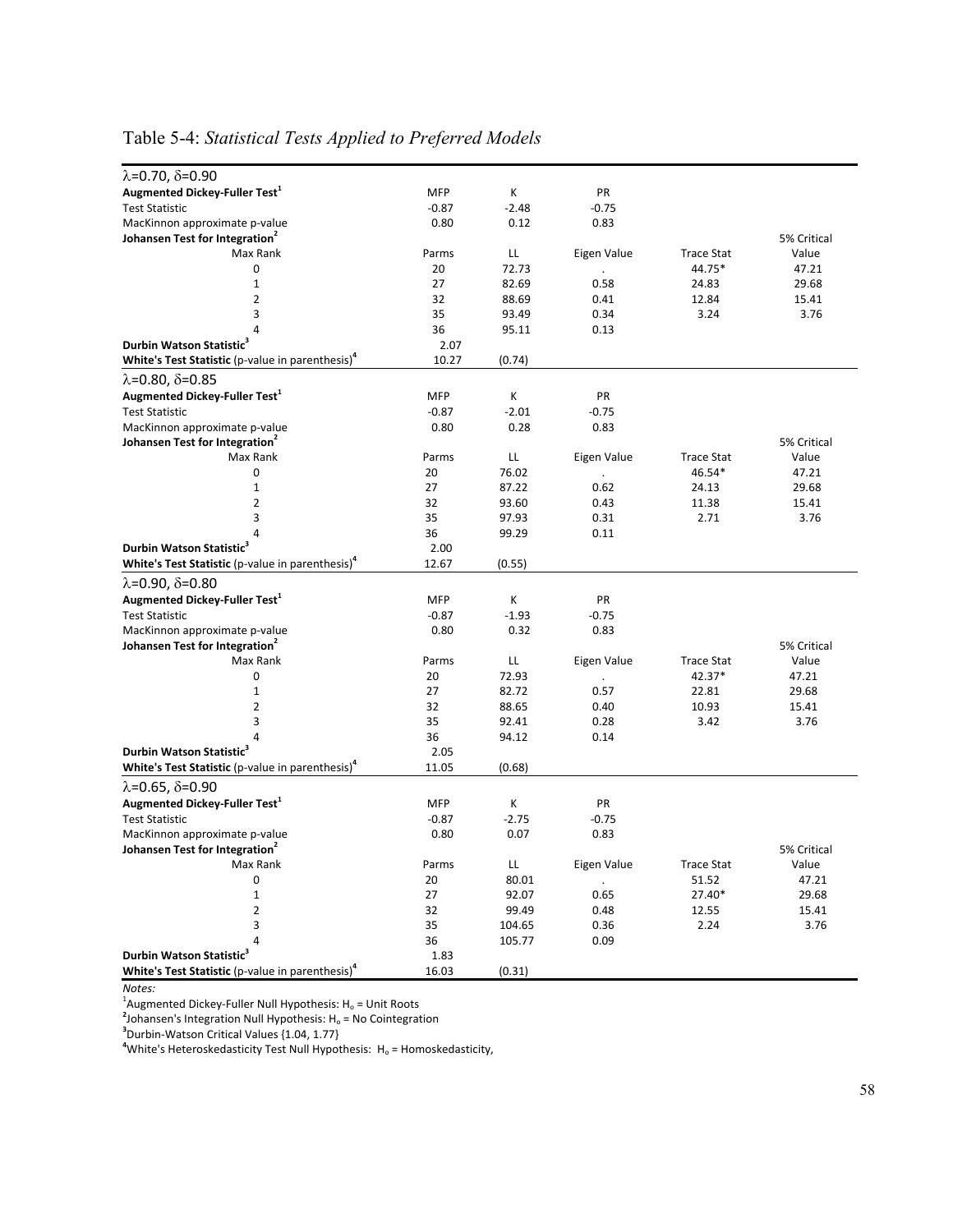| <b>Model Details</b>                                     |                      | <b>Model Results</b> |                        |                      |
|----------------------------------------------------------|----------------------|----------------------|------------------------|----------------------|
| Model Rank by SSE                                        | 1                    | $\overline{2}$       | 3                      | 4                    |
| Adjusted $R^2$                                           | 0.908                | 0.896                | 0.457                  | 0.631                |
| <b>Lag Distribution Characteristics</b><br>λ<br>$\delta$ | 0.70<br>0.90         | 0.85<br>0.80         | 0.60<br>0.60           | 0.60<br>0.60         |
| Peak Lag Year                                            | 24                   | 24                   | 2                      | $\overline{2}$       |
| <b>Elasticities With Respect to</b>                      |                      |                      |                        |                      |
| Public Knowledge Stock $(K)$                             | $0.565**$<br>(0.152) | $0.910**$<br>(0.242) | $0.259**$<br>(0.066)   | $0.323**$<br>(0.070) |
| Private Knowledge Stock (PR)                             | $0.155**$<br>(0.045) |                      | $0.120^{+}$<br>(0.066) |                      |
| Weather Index $(C)$                                      | $-0.002$<br>(0.007)  | $-0.008$<br>(0.007)  | $-0.003$<br>(0.007)    | $-0.006$<br>(0.007)  |
| Trend $(T)$                                              | $0.017**$<br>(0.002) | $0.020**$<br>(0.001) |                        |                      |
| Durbin-Watson Statistic (Original)                       | 2.07                 | 1.72                 | 1.04                   | 0.75                 |
| Durbin-Watson Statistic (Transformed)                    |                      |                      | 2.06                   | 1.86                 |

## Table 5-5. *Summary of Results for Alternatives to the Baseline Model*

*Notes:*

Standard errors in parentheses.

\*\* Significant at  $1\%$ , \* significant at  $5\%$ , and + significant at  $10\%$ .

SSE is defined as the Sum of Squared Errors. Models are arranged by SSE and Adjusted  $\mathbb{R}^2$ .

Peak lag is the number of years until the current investment has the maximum impact on the knowledge stock. All explanatory variables enter in natural logarithms.

Models 3 and 4 were corrected for autocorrelation using the Cochrane-Orcutt procedure.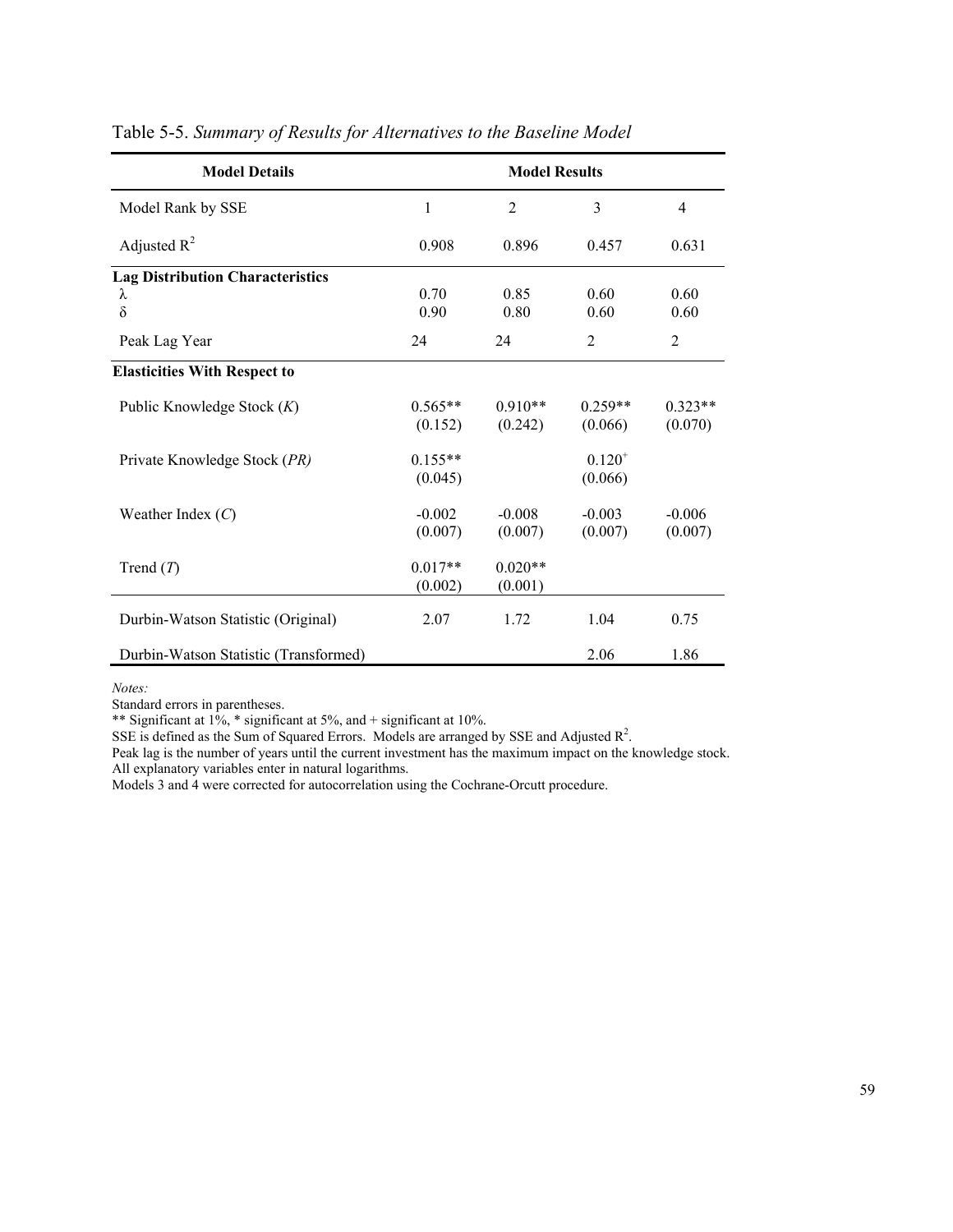|                                |       |       | Model                                |                |
|--------------------------------|-------|-------|--------------------------------------|----------------|
|                                | 1     | 2     | 3                                    | 4              |
| <b>Model Characteristics</b>   |       |       |                                      |                |
| Peak Lag Year                  | 24    | 24    | 2                                    | $\overline{2}$ |
| Elasticity with respect to $K$ | 0.565 | 0.910 | 0.259                                | 0.323          |
| Discount rate                  |       |       | Benefit-Cost Ratio                   |                |
| 3% p.a.                        | 71.0  | 130.6 | 50.4                                 | 62.8           |
| 5% p.a.                        | 48.2  | 90.9  | 46.4                                 | 57.9           |
| 10% p.a.                       | 19.3  | 39.3  | 38.5                                 | 48.0           |
| Reinvestment rate              |       |       | Modified Internal Rate of Return     |                |
| $3\%$ p.a.                     | 23.2  | 26.3  | 21.4                                 | 22.6           |
| 5% p.a.                        | 23.7  | 27.0  | 23.5                                 | 24.6           |
| 10% p.a.                       |       |       |                                      |                |
|                                |       |       | Conventional Internal Rate of Return |                |
|                                | 29.7  | 46.0  | 620                                  | 760            |

## Table 6-1: *Benefit-Cost Ratios and Internal Rates of Return*

*Notes:* For each model the analysis is based on an extra 1 million pesos of R&D expenditures in 1985.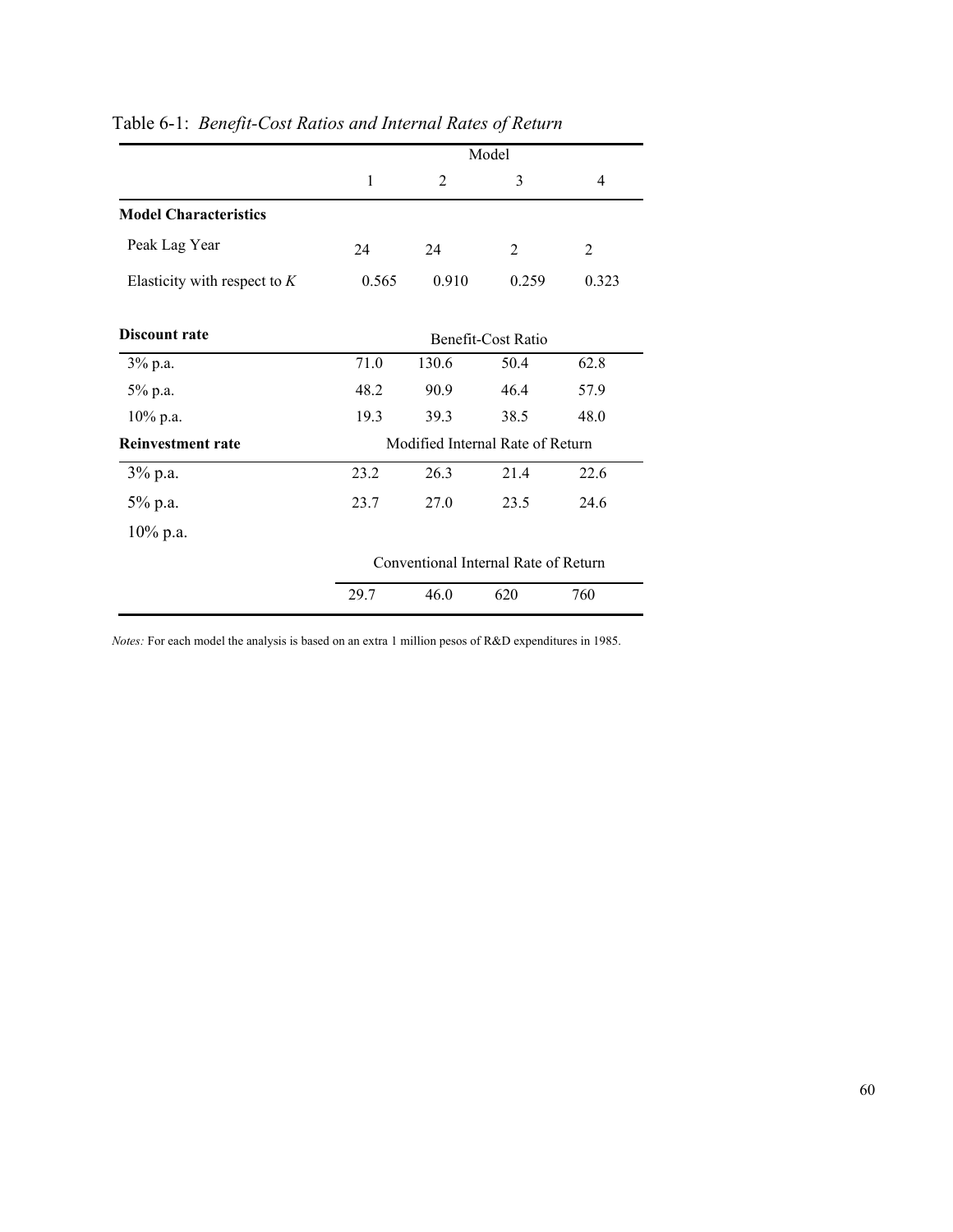

Figure 7-1: *Agricultural output value attributable to productivity growth, 1980-2010*

**Year**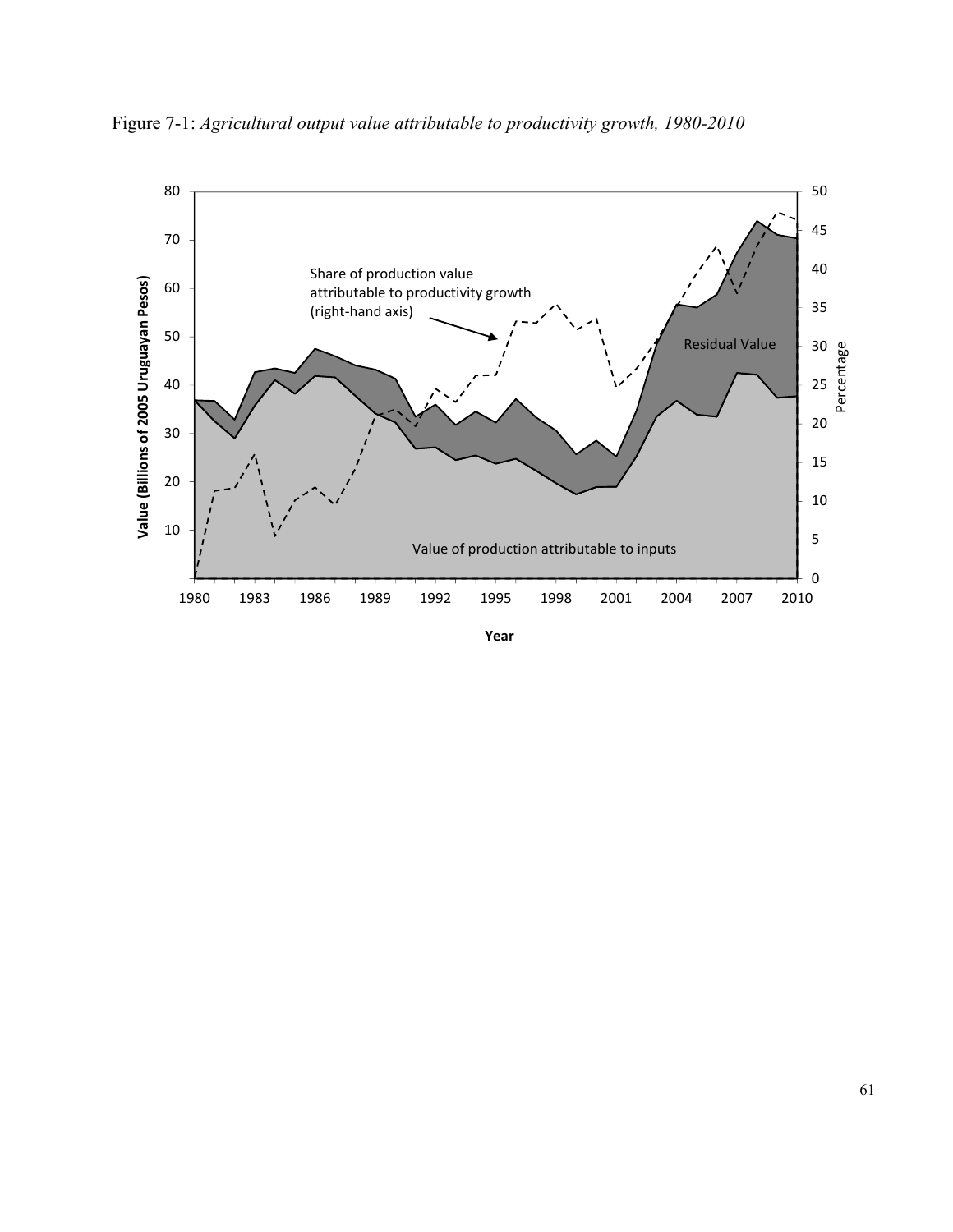|                      |               |      |                |                                | Share of Benefits over 1980-2010      |
|----------------------|---------------|------|----------------|--------------------------------|---------------------------------------|
|                      |               |      |                |                                | Attributed to Public Agricultural R&D |
| Period of Costs      | Discount Rate | 100% | 75%            | 50%                            | 25%                                   |
|                      | % per Year    |      |                | Approximate Benefit-Cost Ratio |                                       |
|                      | 3             | 24   | 18             | 12                             | 6                                     |
| Costs over 1961-2001 | 5             | 16   | 12             | 8                              | 4                                     |
|                      | 10            | 6    | $\overline{4}$ | 3                              | 1                                     |
|                      |               |      |                |                                |                                       |
|                      | 3             | 31   | 23             | 15                             | 8                                     |
| Costs over 1961-1991 | 5             | 19   | 14             | 9                              | 5                                     |
|                      | 10            | 6    | 5              | 3                              | $\overline{2}$                        |
|                      |               |      |                |                                |                                       |
|                      | 3             | 33   | 25             | 16                             | 8                                     |
| Costs over 1965-1995 | 5             | 22   | 17             | 11                             | 6                                     |
|                      | 10            | 9    | $\overline{7}$ | $\overline{4}$                 | $\overline{2}$                        |
|                      |               |      |                |                                |                                       |
|                      | 3             | 52   | 39             | 26                             | 13                                    |
| Costs over 1971-1991 | 5             | 36   | 27             | 18                             | 9                                     |
|                      | 10            | 16   | 12             | 8                              | 4                                     |
|                      |               |      |                |                                |                                       |
|                      | 3             | 55   | 42             | 28                             | 14                                    |
| Costs over 1975-1995 | 5             | 42   | 32             | 21                             | 11                                    |
|                      | 10            | 23   | 17             | 11                             | 6                                     |

# Table 7-1: *Benefit-Cost Ratios – Approximations versus Econometric Estimates*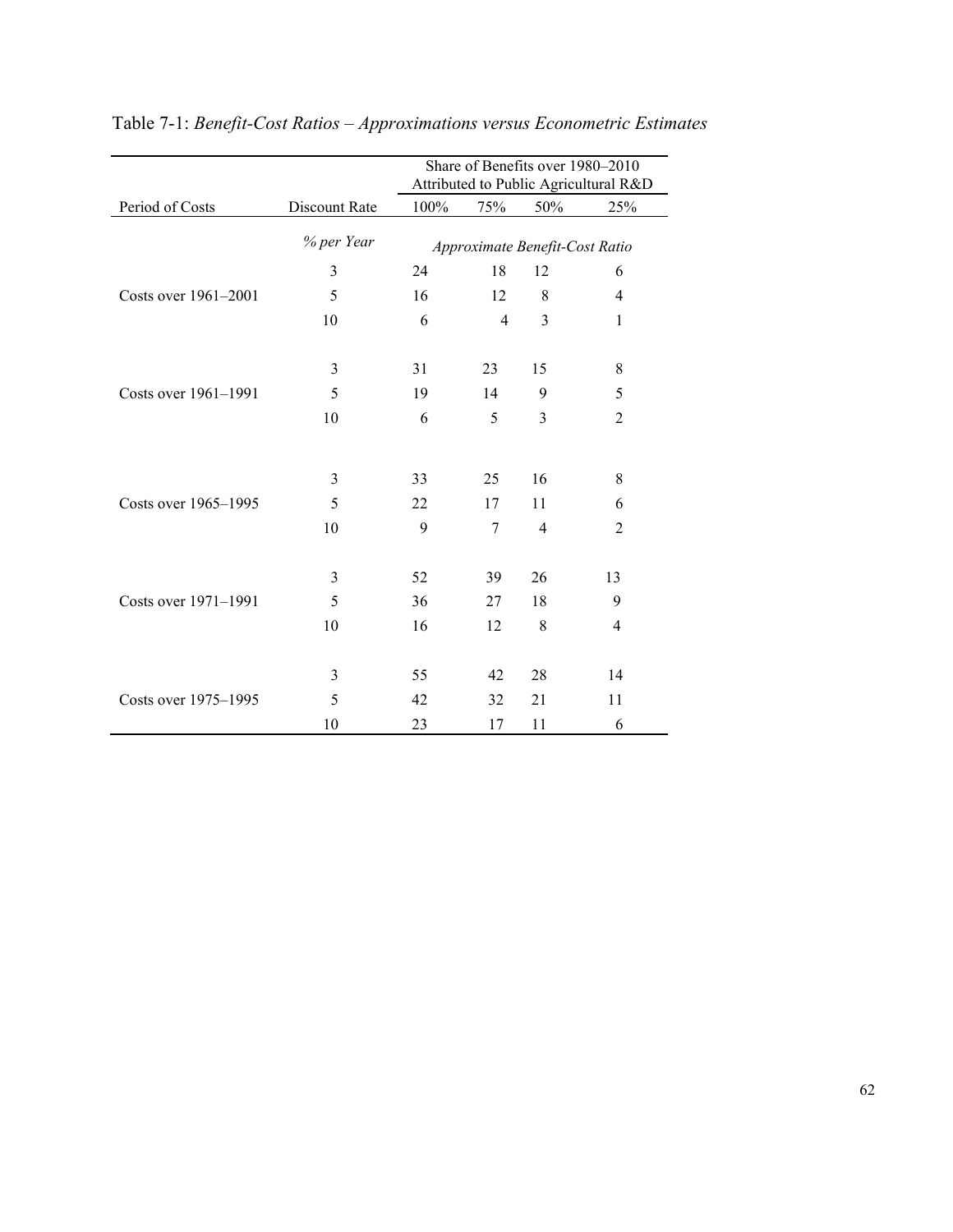# **The Economic Returns to Public Agricultural Research in Uruguay**

**Appendices**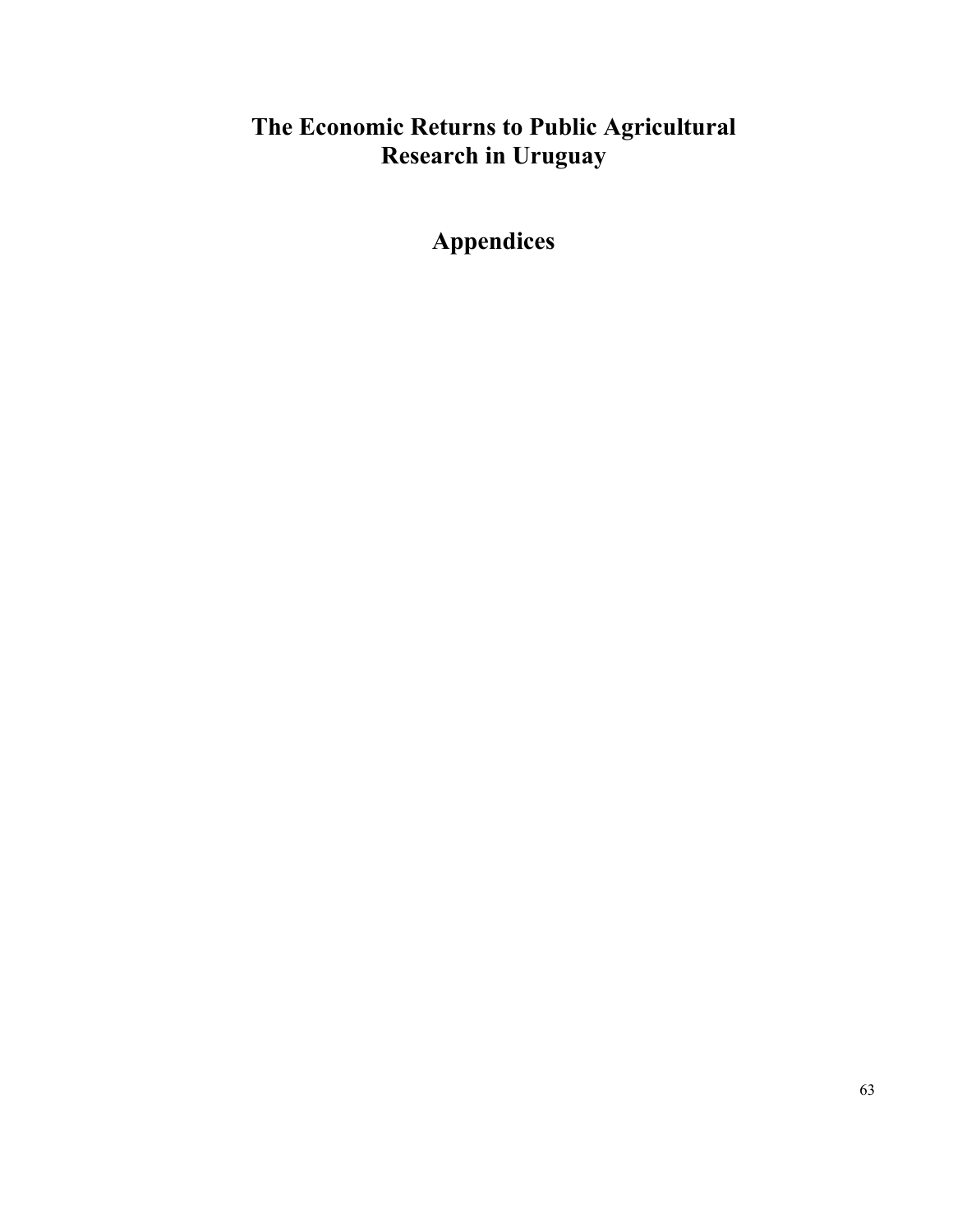### **Appendix A. Data and Measures of Outputs, Inputs, and Multifactor Productivity**

The Fisher indexes of inputs and outputs used in this study were based on data for 39 categories of outputs and 24 categories of inputs used in production, as listed in table A-1. By and large, unless stated otherwise, prices are given in current (i.e., nominal) U.S. dollars and quantities are in metric tons.

## **A-1. Output Data**

## *Crops:*

Prices and quantities are from the Statistics Division of the Ministry of Agriculture  $(MGAP/DIEA)$ ,<sup>5</sup> except for the case of rice, where data were taken from the Rice Growers Association  $(ACA)$ .<sup>6</sup> Data on quantities of vegetables and fruits produced are not available for all years. For vegetables we used Census data and linear interpolation to fill in missing observations.<sup>7</sup> For deciduous fruits, potatoes, and strawberries we combined Census data with FAO data. The price of wine grapes is an estimate based on the winegrape prices published by the National Wine Institute  $(INAVI)<sup>8</sup>$  and the wine index published by the National Institute of Statistics  $(INE)<sup>9</sup>$  Other prices for fruits and vegetables were taken from two sources: MGAP/DIEA and the Montevideo Fresh Produce Central Market ("Mercado Modelo").<sup>10</sup>

## *Beef and sheep meat:*

Quantities are estimated as the number of animals slaughtered in inspected facilities, as reported by the National Institute of Meats  $(INAC)$ ,<sup>11</sup> times average weight. This excludes on-farm consumption and local (small) slaughterhouses. The annual price is a weighted average based on monthly numbers of animals slaughtered and average weight by category (steers, cows, etc). Prices for 1980 and 1981 were missing. We estimated them using as reference the price of steers in 1981 (0.63 U\$S/kg) and knowing from other sources that the 1980 price was 28% higher than the 1981 price. For those years prices of cows, calves, and bulls were estimated using a constant ratio to the price of steers. Prices of sheep, ewes, and lambs are fixed per head from 1980 to 1994, and afterwards we used data from INAC.

## *Pigs and poultry:*

The pig meat price is a simple average of the prices of fat pigs and piglets, also from INAC. Eggs are given in units of 30-dozen boxes.

 $\overline{a}$  $^5$  http://www.mgap.gub.uy/portal/hgxpp001.aspx?7,5,27,O,S,0,MNU;E;2;16;10;6;MNU;,  $^6$  http://www.aca.com.uy/

 $<sup>7</sup>$  1970, 1980, 1990, and 2000 Agricultural Census. The 2010 Census was not available because it was postponed until the</sup> spring of 2011.<br><sup>8</sup>http://www.inavi.com.uy/sitio/home/home/index.php?t=index&secc=1

 $\frac{9 \text{http://www.ine.gub.uy/preciosysalarios/ipc2008.asp?Indicador=ipc}}{0 \text{http://www.mercadomodelo.net/index.php}}$ 10 http://www.mercadomodelo.net/index.php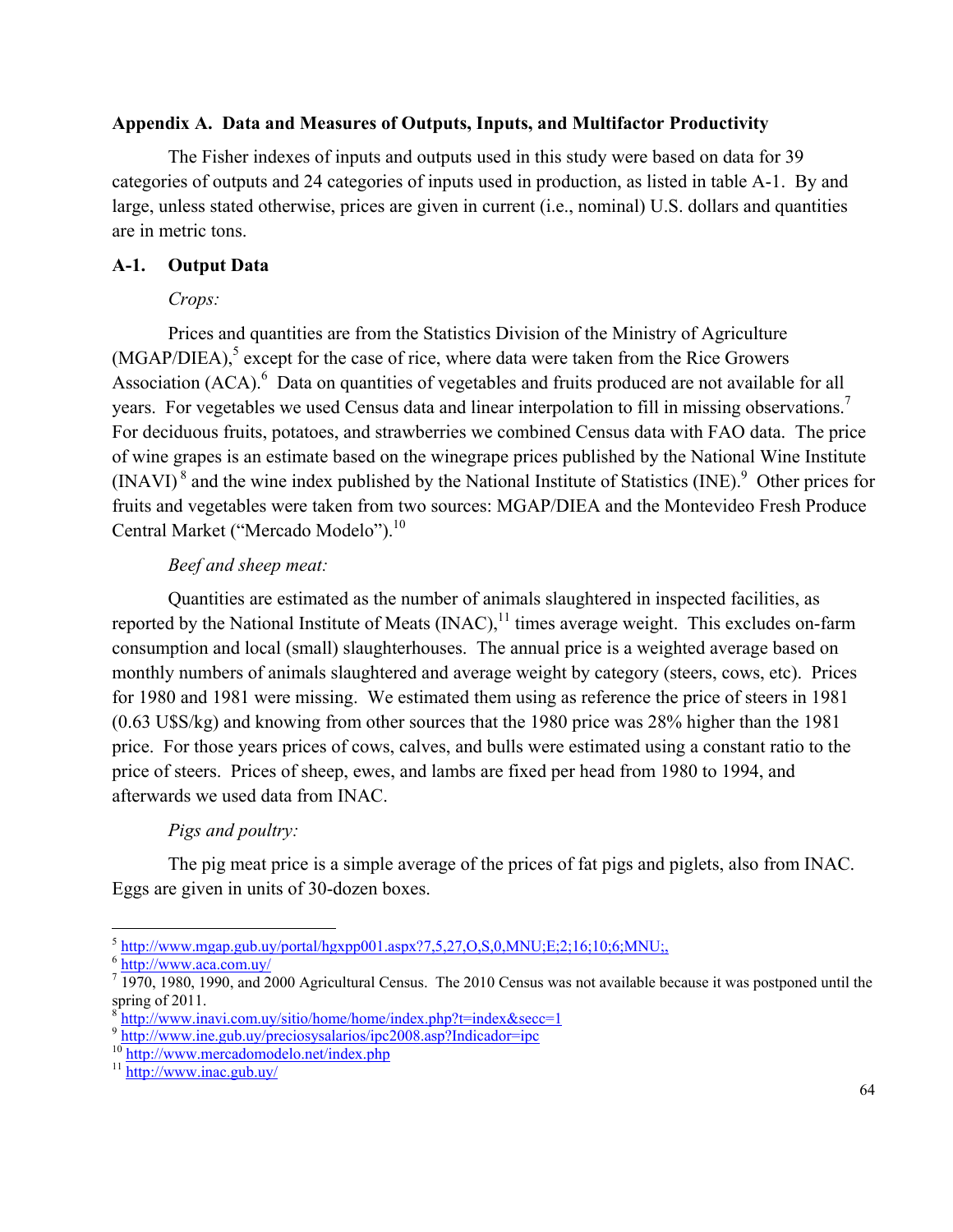#### *Wood:*

Data for years before 2002 are scarce and there are not any official records. The MGAP did not collect data because the industry was marginal, and all wood was used as fuel. In the mid-1990s, after major changes in policy, the industry began to develop and the area planted with trees (mostly Eucalyptus) increased rapidly. The Timber Producers Association does not have records on production or prices before 2000. Quantities finally used correspond only to bulk wood processed for paper and pulp, and for construction, in thousands of cubic meters. Wood used as fuel was not included. Prices are derived from export values from 1988 to 1994 (UN-Comtrade database)<sup>12</sup> and from tax records from 1995 on.

## **A-2. Input Data**

## *Energy (diesel-oil)*

There is no official record of diesel-oil consumption by the agricultural sector. For this study, we estimated the quantities consumed using standard information on costs of production of the main farm activities. All diesel-oil is sold by a single State Company (ANCAP), which means the price is uniform, officially set for the whole country.

### *Fertilizers*.

Volumes of all types of imported fertilizers and raw materials used for domestic production were taken from the Natural Resources (Soils and Water) Division of the Ministry of Agriculture  $(MGAP/RENARE)^{13}$ . For the years before 1984, the data come from the Honorary Commission of the Agricultural Development Plan (MGAP). The price is a weighted average of the CIF price for all types of fertilizers and raw materials, except for the period 1984–88, where the CIF price was not available, and an adjusted domestic market price was used instead, according to MGAP/DIEA published prices.

## *Herbicides, fungicides, insecticides:*

The volume of all types of herbicides, fungicides and insecticides is expressed in tons of active ingredient. We used CIF prices. The source is the Division of Agricultural Services of the Ministry (MGAP/DGSA)<sup>14</sup> for the period following 1987 and the INIA/BID (1991) project for the previous years.

*Seeds*:

 $12$  http://comtrade.un.org/db/

<sup>13</sup> http://www.cebra.com.uy/renare/<br><sup>14</sup> http://www.mgap.gub.uy/DGSSAA/index.htm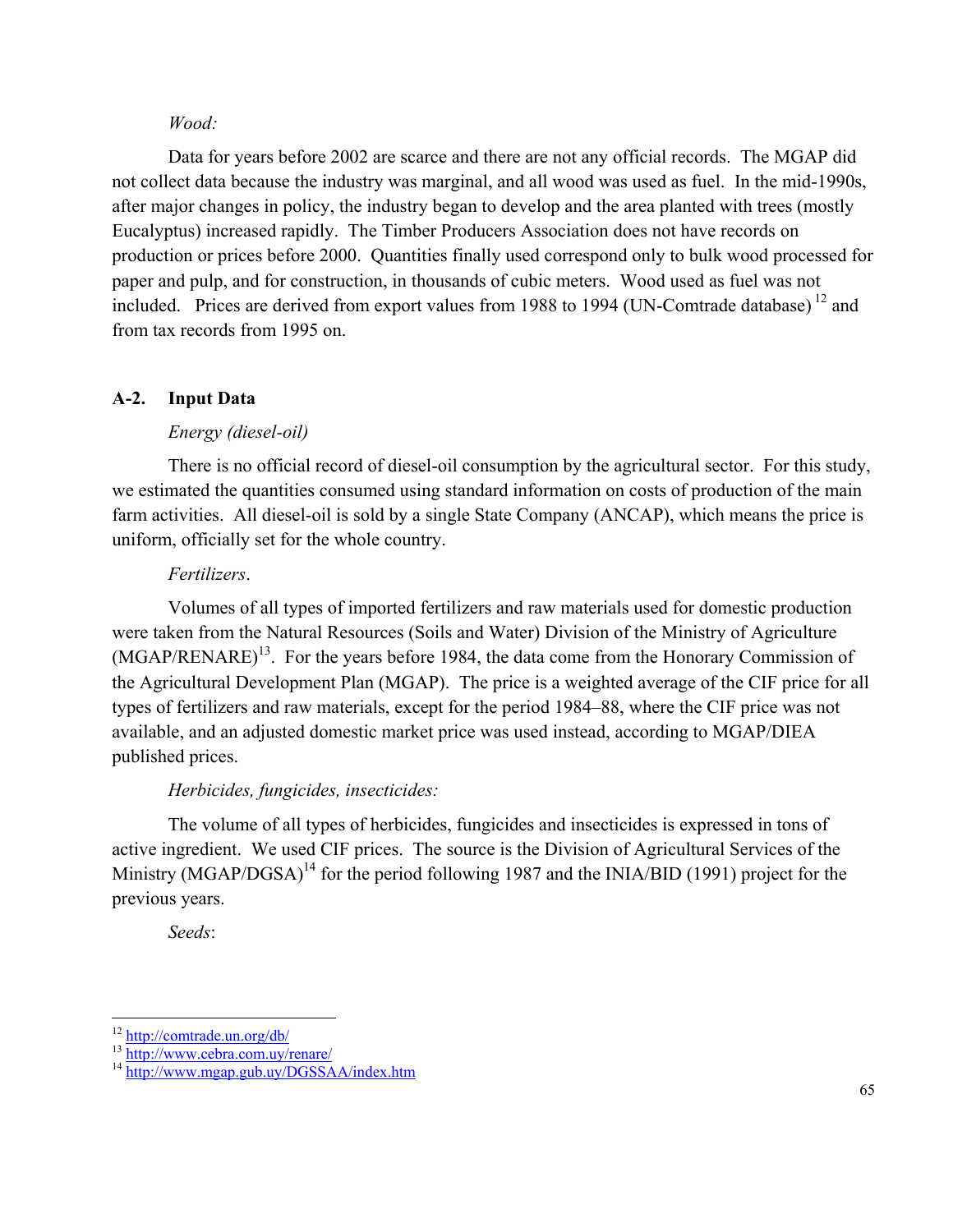Official records of seeds used, kept by the National Seeds Institute (INASE)<sup>15</sup> are reliable only for the very recent past. For most years we had to estimate the use of seeds based on the area planted of each of the main crops and a standard sowing density (rate kg/ha). We computed the quantities and price of seeds of the main crops cereals and oilseeds. Data are very limited with respect to forages and vegetables.

## *Irrigation water:*

According to the Agricultural Census rice cultivation accounts for 72–80% of the total irrigated area of the country. The rest of the irrigated crop area corresponds to a number of different crops in small areas (fruits, vegetables), but there is no available record on the specific volumes used. The volume of water used for rice cultivation most likely accounts for more than 90% of the total. On this basis we estimated the use of irrigation water in rice production and applied the price paid by rice growers. It has been a standard arrangement, between rice producers and landowners (who own water rights) that the price of irrigation water is equivalent to 1 ton of rice, per hectare (20 sacks of 50 kg each), and we assume one meter of water is applied.

## *Labor:*

The numbers of farmers and rural workers are taken from the National Census of Population and Housing, with linear interpolation in between Censuses (the last Census was in 1996). Since 1999, the numbers of farmers and rural workers are taken from the Social Security Administration, that publishes annual data on workers per sector of the economy. These two sources organize the data in different ways. So it is necessary to adjust the criteria for estimating the annual cost of labor. The basis for the estimates is the official minimum wage, published by the MGAP/DIEA. Up to 1999 the cost of labor was defined as follows: a farmer's labor is equivalent to five times the minimum wage of a foreman; a contractors is equivalent to a foreman's minimum wage; unpaid family labor is equivalent to a specialized field worker; and paid workers are paid the equivalent of the minimum wage of a field worker. From 1999 on, because the data-base changed, the procedure to estimate the annual cost of labor also changed. The Social Security database gives only two types of labor: farmers (operators) and paid workers. We applied two times the wage rate of a foreman to all farmers, and the wage rate of a field worker to all the paid workers. In all cases the monthly wage was multiplied by 14 in order to get the annual cost of labor, so as to reflect current labor laws that apply to all labor force in the country. The annual cost of labor, which is given in local currency, was divided by the annual average exchange rate to get the equivalent in US dollars.

## *Machinery:*

We took into account only the numbers of tractors, seeder/fertilizers, combine harvesters, and balers. Data on quantities in stock were taken from the Agricultural Census and prices from MGAP/DIEA with some adjustments. For the MFP calculations we estimated the annual cost of the

 $\overline{a}$ <sup>15</sup> http://www.inase.org.uy/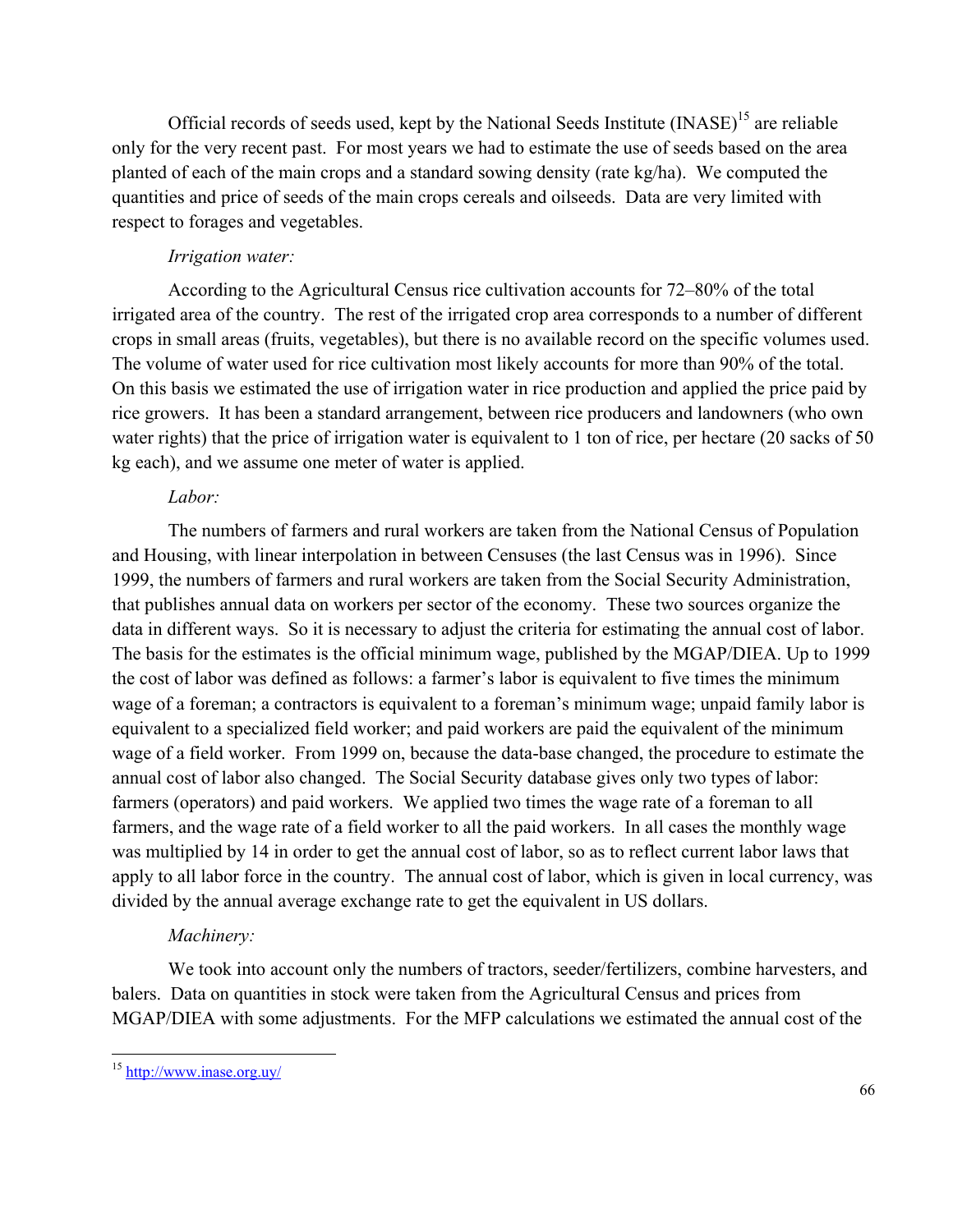service, based on the average age of the machinery in stock, a depreciation factor, and an interest factor.

We began by taking the number of units in stock according to the 1970, 1980, 1990 and 2000 Agricultural Censuses. Linear interpolations were applied for the periods in between. Data on sales of new machinery were obtained from the Agricultural Machinery Chamber and also from Customs and the UN-Comtrade database.

The stock at time *t* equals the stock at *t-*1 plus the value of new machinery purchased (*I*) minus the value of machinery that is discarded (*D*):

$$
S_t = S_{t-1} + I - D
$$

Then we can estimate the number of tractors or other units that must be discarded every year, such that the estimate of the stock is equal to that observed in each Census. As it turned out, the rate at which machinery is disposed is lower than we initially expected. For instance, it is customary to take the life span of a tractor to be around 15 years. That would imply a replacement rate of about 7% to keep the stock constant. Census data suggest that the replacement rate is closer to 2% per year in the long run. That means that the stock of machinery includes an important number of relatively old units and that the average age of the machinery is relatively high. It is also a fact that about 25% of the imported tractors and harvesters are bought used, mostly from Argentina and the United States (although for estimation purposes they were treated as new). The number of tractors was furthermore adjusted according to size, in terms of horse-power. In 1980 average power was 51HP, and for 2010 it was estimated as 75HP.

In some particular years we do not observe prices for some types of machinery. In those cases we applied fixed price ratios with respect to the price of tractors.

The depreciated value of a piece of equipment in time t is equal to

$$
V_t = V_n (1 - d)^t
$$

where  $V_n$  is the purchase price fore a new item and *d* is the annual depreciation rate (2%). Additionally, we consider a 2% rate of maintenance and repairs and a 4% annual interest rate charged over the depreciated value  $V_t$ .

*Land:*

Five different types of land were identified: non-irrigated cropland; irrigated rice land; the dairy basin; livestock grasslands; and forests. The average rental price of land is a weighted average of the annual rent paid to landlords for each type of land. Between 1980 and 1999 data on rental contracts are not available. We estimated the rental rate using the ratio of paid rent to the sales value of the land observed in 2000 and applied this ratio, which varies from 6.0% to 6.6% depending on the type of land, to the entire period 1980–99. The value of land is given for each "departmento" by the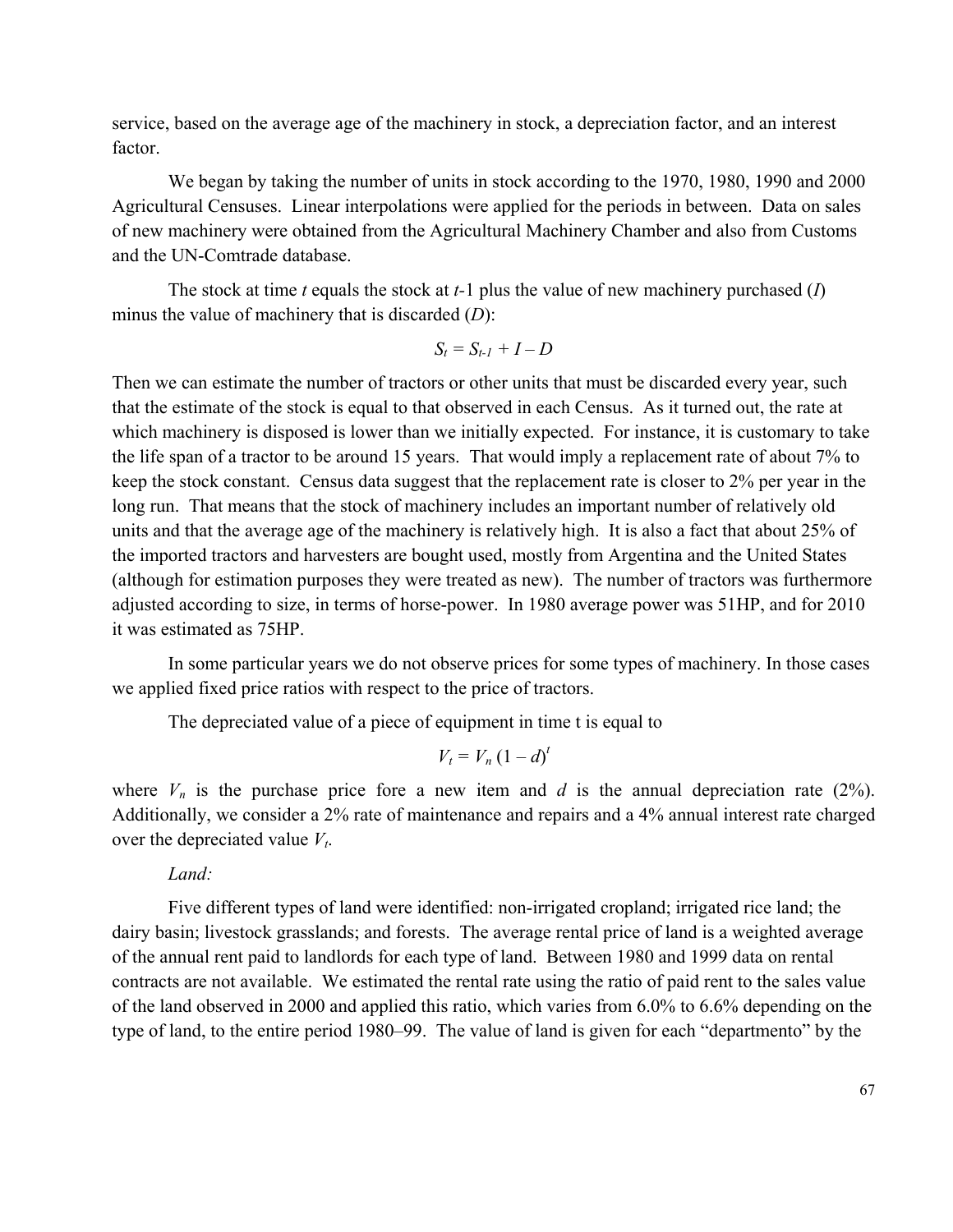MGAP/DIEA.<sup>16</sup> Three groups of "departamentos" were put together to account for three different types of land (rain fed cropland, extensive cattle grasslands, and the dairy basin). For forest land, we applied the same rent as for grasslands until 2000, and twice the average rent paid in the "departamento" Rivera after that. In the case of rice, irrigated land, we took what is standard in rice rental contracts, which is equal to the value of half a ton of rice (10 sacks of 50kg per hectare).

## **A-3. Outputs, Inputs, and Productivity**

 $\overline{a}$ 

 Table A-2 shows the annual values of the indexes of quantities and prices of outputs by major category and in aggregate, the value shares, and the growth rates for sub-periods as well as the total period, 1980– 2010. Table A-3 shows the corresponding indexes and cost shares for the three major categories of inputs. Table A-4 includes the quantity indexes for inputs and outputs and the implied indexes of multifactor productivity. Growth rates were computed as the average of year-to year proportionate changes (or logarithmic differences).

<sup>&</sup>lt;sup>16</sup> The "departamento" of Montevideo is normally excluded from the statistics. Only some vineyards, fruit orchards and small vegetables plots are to be found in the metropoliotan area.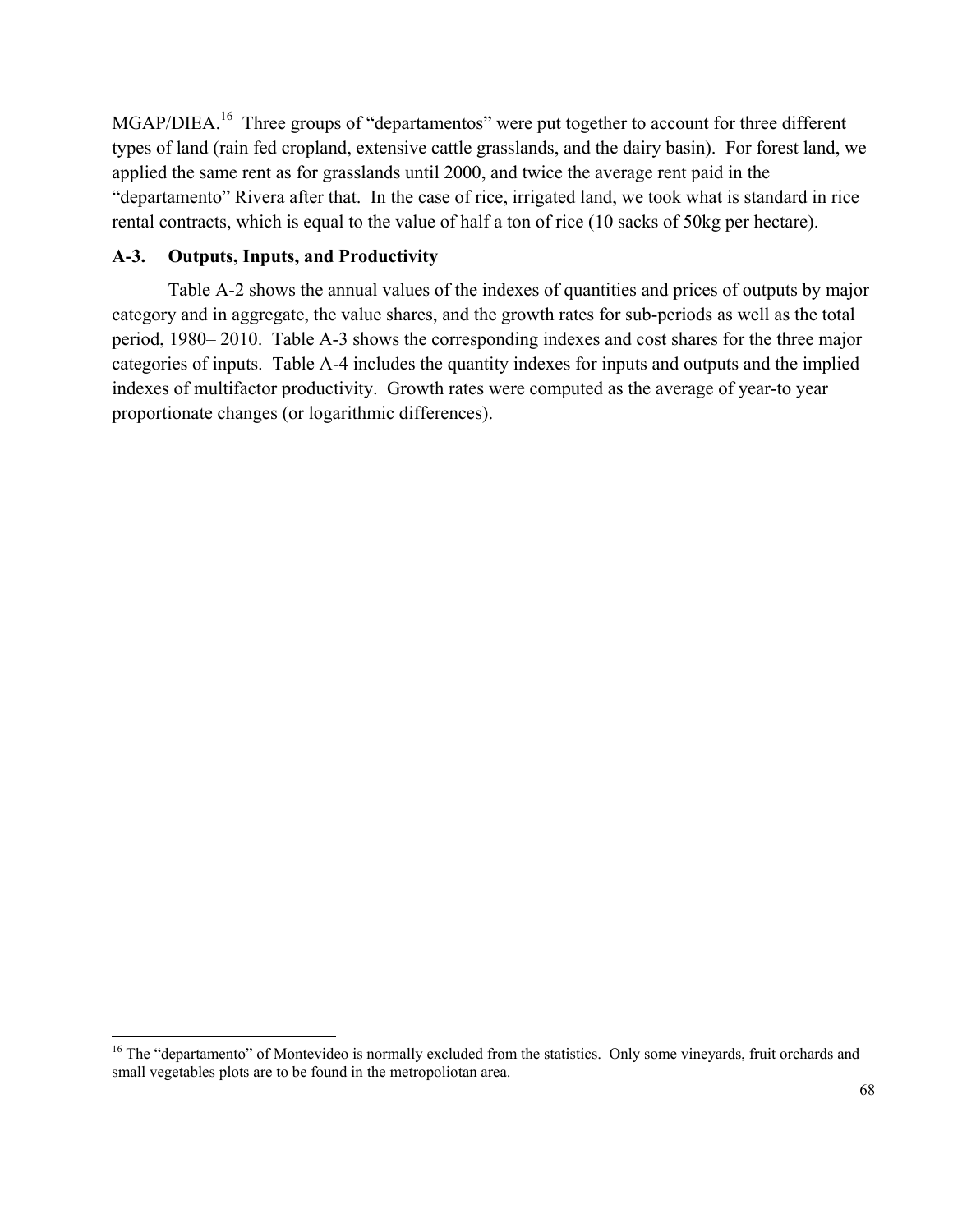| Category (# of elements) | <b>Elements</b>                                                                                        |
|--------------------------|--------------------------------------------------------------------------------------------------------|
| Crops $(26)$             | Winter crops: wheat, barley, oats<br>$\bullet$                                                         |
|                          | Summer crops: rice, corn, sorghum, soybeans, sunflower                                                 |
|                          | Sugar cane                                                                                             |
|                          | Vegetables: potatoes, sweet potatoes, onions, carrots, peppers,<br>$\bullet$<br>tomatoes, strawberries |
|                          | Deciduous fruits: wine-grapes, apples, peaches, plums, pears<br>$\bullet$                              |
|                          | Citrus: oranges, mandarins, grapefruit, lemons<br>$\bullet$                                            |
|                          | Forestry: wood (bulk)<br>$\bullet$                                                                     |
| Animal products (13)     | Beef: slaughter of steers, cows, bulls and calves<br>$\bullet$                                         |
|                          | Sheep meat: slaughter of ewes, sheep, lambs, and hoggets<br>$\bullet$                                  |
|                          | Dairy<br>$\bullet$                                                                                     |
|                          | Wool                                                                                                   |
|                          | Pig meat                                                                                               |
|                          | Poultry                                                                                                |
|                          | Eggs                                                                                                   |
| Other inputs (9)         | Energy (diesel-oil)<br>$\bullet$                                                                       |
|                          | Seeds                                                                                                  |
|                          | Fertilizers<br>$\bullet$                                                                               |
|                          | Herbicides, fungicides, insecticides<br>$\bullet$                                                      |
|                          | Irrigation water<br>$\bullet$                                                                          |
|                          | Dairy feedstuffs<br>$\bullet$                                                                          |
|                          | Poultry feedstuffs                                                                                     |
| Labor $(4)$              | Farmer<br>$\bullet$                                                                                    |
|                          | Family labor (unpaid)<br>$\bullet$                                                                     |
|                          | Paid labor                                                                                             |
|                          | Contractors                                                                                            |
| Capital (11)             | Land (5 types)<br>$\bullet$                                                                            |
|                          | Machinery: tractors, seeders, combine-harvesters, balers                                               |
|                          | Cattle: cows and bulls                                                                                 |

Appendix Table A-1: *Categories of Outputs and Inputs*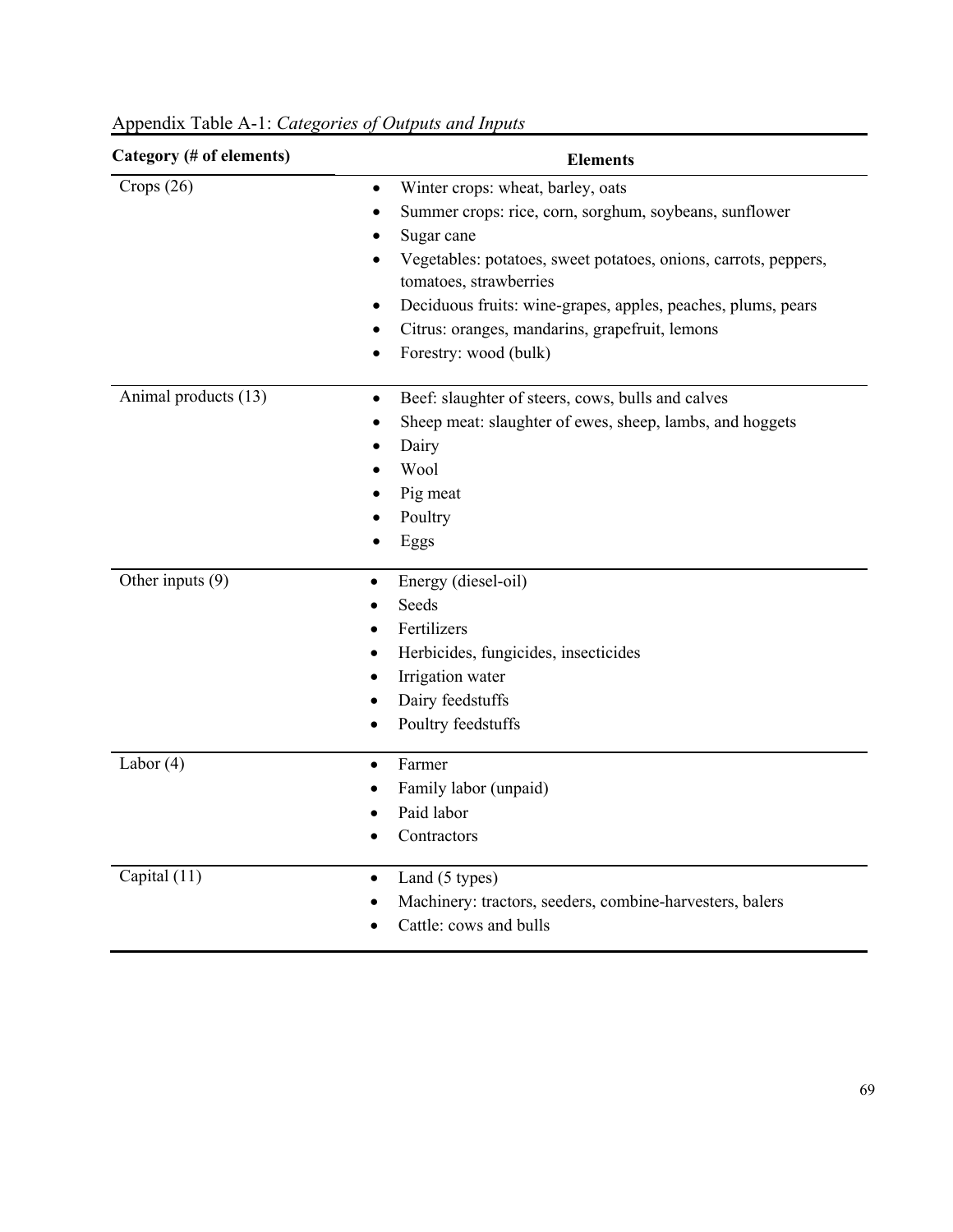|                                          |                | Price Index    |            |                | Quantity Index |            |            | <b>Output Value Shares</b> |
|------------------------------------------|----------------|----------------|------------|----------------|----------------|------------|------------|----------------------------|
| Year                                     | Crops          | Livestock      | Total      | Crops          | Livestock      | Total      | Crops      | Livestock                  |
| 1980                                     | 100.0          | 100.0          | 100.0      | 100.0          | 100.0          | 100.0      | 35.2       | 64.8                       |
| 1981                                     | 100.8          | 90.6           | 94.2       | 115.6          | 111.9          | 113.3      | 38.4       | 61.6                       |
| 1982                                     | 91.1           | 71.9           | 78.6       | 105.3          | 116.0          | 111.8      | 38.4       | 61.6                       |
| 1983                                     | 64.1           | 58.9           | 60.8       | 110.6          | 119.8          | 116.2      | 35.3       | 64.7                       |
| 1984                                     | 65.9           | 65.9           | 66.0       | 120.4          | 96.6           | 104.9      | 40.3       | 59.7                       |
| 1985                                     | 59.8           | 58.4           | 59.0       | 115.4          | 107.9          | 110.4      | 37.3       | 62.7                       |
| 1986                                     | 75.4           | 73.7           | 74.4       | 106.2          | 114.9          | 111.6      | 33.9       | 66.1                       |
| 1987                                     | 77.4           | 89.2           | 85.1       | 122.9          | 103.5          | 109.6      | 35.9       | 64.1                       |
| 1988                                     | 73.2           | 90.5           | 84.2       | 136.4          | 107.6          | 116.7      | 35.7       | 64.3                       |
| 1989                                     | 75.9           | 78.6           | 77.9       | 130.3          | 123.8          | 125.7      | 35.6       | 64.4                       |
| 1990                                     | 88.2           | 75.8           | 80.7       | 137.8          | 122.1          | 127.4      | 41.6       | 58.4                       |
| 1991                                     | 74.3           | 80.7           | 78.1       | 143.4          | 113.6          | 124.1      | 38.7       | 61.3                       |
| 1992                                     | 77.9           | 85.7           | 82.5       | 159.5          | 121.0          | 134.4      | 39.4       | 60.6                       |
| 1993                                     | 84.3           | 84.1           | 84.3       | 154.6          | 119.7          | 131.9      | 41.3       | 58.7                       |
| 1994                                     | 87.5           | 96.5           | 92.9       | 165.5          | 128.3          | 141.2      | 38.8       | 61.2                       |
| 1995                                     | 85.9           | 103.3          | 96.1       | 180.2          | 123.7          | 142.8      | 39.7       | 60.3                       |
| 1996                                     | 94.9           | 100.3          | 98.4       | 203.3          | 140.4          | 161.8      | 42.7       | 57.3                       |
| 1997                                     | 92.2           | 102.1          | 98.3       | 187.0          | 148.6          | 161.7      | 38.2       | 61.8                       |
| 1998                                     | 72.1           | 97.4           | 86.9       | 218.5          | 146.3          | 170.1      | 37.5       | 62.5                       |
| 1999                                     | 65.0           | 82.4           | 75.2       | 189.6          | 144.7          | 160.3      | 36.0       | 64.0                       |
| 2000                                     | 73.6           | 87.5           | 81.8       | 182.2          | 145.1          | 158.3      | 36.4       | 63.6                       |
| 2001                                     | 66.8           | 81.7           | 75.6       | 177.3          | 126.0          | 143.5      | 38.4       | 61.6                       |
| 2002                                     | 65.8           | 68.7           | 67.7       | 183.2          | 133.5          | 150.6      | 41.7       | 58.3                       |
| 2003                                     | 64.1           | 83.5           | 74.9       | 239.9          | 130.6          | 166.7      | 43.4       | 56.6                       |
| 2004                                     | 67.3           | 98.8           | 84.4       | 258.4          | 151.5          | 187.6      | 38.7       | 61.3                       |
| 2005                                     | 76.2           | 103.0          | 90.8       | 266.3          | 169.4          | 203.3      | 38.7       | 61.3                       |
| 2006                                     | 81.0           | 110.0          | 96.8       | 285.3          | 182.6          | 218.6      | 38.4       | 61.6                       |
| 2007                                     | 125.3          | 134.7          | 131.2      | 298.3          | 161.5          | 207.8      | 48.3       | 51.7                       |
| 2008                                     | 145.5          | 163.6          | 155.8      | 345.5          | 172.3          | 230.8      | 49.2       | 50.8                       |
| 2009                                     | 133.1          | 129.4          | 133.2      | 416.1          | 171.5          | 254.3      | 57.5       | 42.5                       |
| 2010                                     | 146.3          | 180.1          | 162.9      | 395.9          | 165.7          | 243.8      | 51.3       | 48.7                       |
| Average annual growth rates (percentage) |                |                |            |                |                |            |            |                            |
| 1980-1990                                | $-1.2$         | $-2.7$         | $-2.1$     | $3.3\,$        | $2.0\,$        | 2.4        | 1.7        | $-1.0$                     |
| 1990-2000                                | $-1.8$         | $1.4$          | $0.1\,$    | $2.8\,$        | 1.7            | 2.2        | $-1.3$     | 0.9                        |
| 2000-2010<br>1980-2010                   | $7.1\,$<br>1.3 | $7.5\,$<br>2.0 | 7.1<br>1.6 | $8.1\,$<br>4.7 | $1.3$<br>1.7   | 4.4<br>3.0 | 3.5<br>1.3 | $-2.6$<br>$-0.9$           |

Appendix Table A-2:*Output Prices, Quantities and Value Shares, 1980–2010* 

*Notes:* A list of outputs included in each category is provided in Appendix Table A-1. Prices are current U.S. dollars.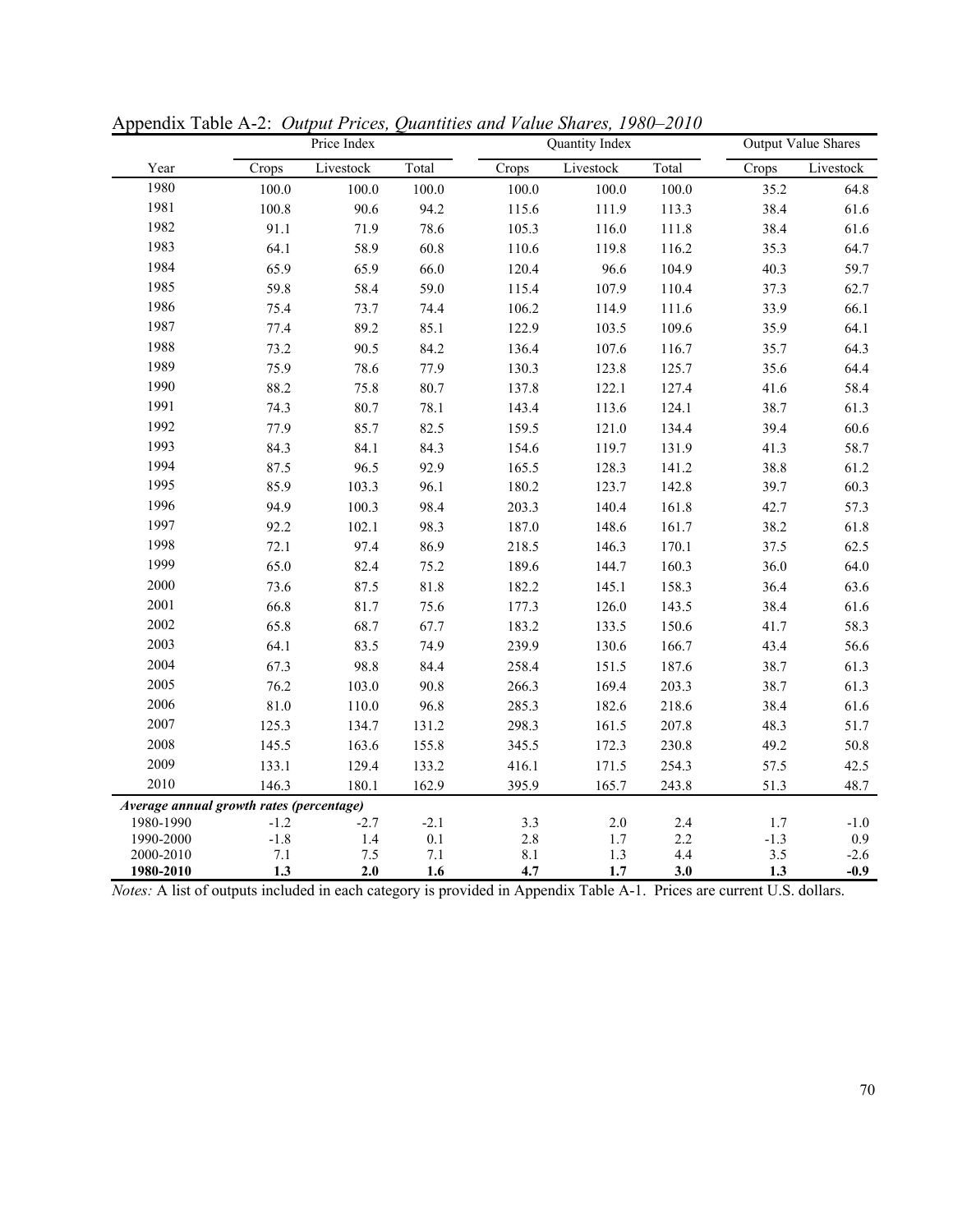| Year                                     |             | $\mathbf{r} \cdot \mathbf{r}$<br>Price Index |            |                 |            | $\sim$<br>Quantity Index |            |            |                  | <b>Input Cost Shares</b> |               |
|------------------------------------------|-------------|----------------------------------------------|------------|-----------------|------------|--------------------------|------------|------------|------------------|--------------------------|---------------|
|                                          | Labor       | Capital                                      | Other      | Total           | Labor      | Capital                  | Other      | Total      | Labor            | Capital                  | Other         |
| 1980                                     | 100.0       | 100.0                                        | 100.0      | 100.0           | 100.0      | 100.0                    | 100.0      | 100.0      | 27.9             | 56.3                     | 15.8          |
| 1981                                     | 84.0        | 76.1                                         | 103.8      | 82.7            | 100.0      | 100.5                    | 101.0      | 100.4      | 28.2             | 51.9                     | 20.0          |
| 1982                                     | 71.9        | 50.0                                         | 95.9       | 63.4            | 100.0      | 98.9                     | 96.5       | 98.7       | 32.1             | 44.5                     | 23.4          |
| 1983                                     | 35.0        | 43.6                                         | 76.3       | 46.2            | 99.9       | 96.1                     | 97.1       | 97.5       | 21.7             | 52.4                     | 26.0          |
| 1984                                     | 35.6        | 41.7                                         | 82.1       | 46.3            | 99.9       | 96.3                     | 102.8      | 99.1       | 21.6             | 49.3                     | 29.1          |
| 1985                                     | 39.0        | 39.5                                         | 85.8       | 46.7            | 99.9       | 96.9                     | 102.2      | 99.2       | 23.5             | 46.6                     | 29.9          |
| 1986                                     | 49.9        | 42.7                                         | 80.8       | 50.7            | 98.7       | 96.4                     | 101.1      | 98.4       | 27.5             | 46.6                     | 25.9          |
| 1987                                     | 52.5        | 56.8                                         | 84.9       | 59.8            | 97.5       | 97.2                     | 104.2      | 99.2       | 24.0             | 52.4                     | 23.6          |
| 1988                                     | 52.0        | 57.5                                         | 81.8       | 59.5            | 96.2       | 97.1                     | 110.2      | 100.2      | 23.4             | 52.7                     | 23.9          |
| 1989                                     | 55.4        | 61.2                                         | 84.3       | 62.9            | 95.0       | 95.5                     | 111.2      | 99.3       | 23.5             | 52.8                     | 23.7          |
| 1990                                     | 62.6        | 71.7                                         | 92.4       | 71.9            | 93.8       | 96.4                     | 111.4      | 99.5       | 22.9             | 54.4                     | 22.7          |
| 1991                                     | 81.0        | 74.8                                         | 92.2       | 78.4            | 92.6       | 97.5                     | 110.7      | 99.7       | 26.8             | 52.6                     | 20.7          |
| 1992                                     | 81.5        | 76.1                                         | 91.9       | 79.2            | 91.4       | 98.6                     | 118.9      | 101.4      | 25.9             | 52.6                     | 21.5          |
| 1993                                     | 91.9        | 69.5                                         | 87.9       | 77.4            | 90.2       | 99.0                     | 122.0      | 101.8      | 29.3             | 49.2                     | 21.5          |
| 1994                                     | 91.5        | 75.8                                         | 93.2       | 81.8            | 89.0       | 101.2                    | 131.1      | 104.2      | 26.6             | 50.7                     | 22.7          |
| 1995                                     | 95.6        | 79.4                                         | 102.3      | 86.6            | 87.8       | 101.9                    | 137.2      | 105.3      | 25.7             | 50.0                     | 24.4          |
| 1996                                     | 92.8        | 81.7                                         | 112.8      | 89.4            | 86.6       | 101.9                    | 153.1      | 108.0      | 23.2             | 48.5                     | 28.3          |
| 1997                                     | 83.8        | 99.5                                         | 108.9      | 95.9            | 88.0       | 100.1                    | 158.1      | 108.3      | 19.8             | 54.0                     | 26.2          |
| 1998                                     | 82.6        | 105.5                                        | 94.1       | 95.3            | 89.4       | 100.6                    | 162.3      | 109.6      | 19.7             | 57.2                     | 23.1          |
| 1999                                     | 100.7       | 98.6                                         | 84.2       | 93.5            | 88.2       | 100.4                    | 159.4      | 108.8      | 24.3             | 54.8                     | 20.9          |
| 2000                                     | 96.5        | 73.9                                         | 89.3       | 80.7            | 84.8       | 100.2                    | 143.5      | 105.1      | 26.9             | 49.2                     | 23.9          |
| 2001                                     | 89.9        | 78.7                                         | 88.5       | 81.6            | 86.1       | 101.2                    | 155.3      | 108.1      | 24.5             | 50.9                     | 24.7          |
| 2002                                     | 55.1        | 77.0                                         | 83.9       | 71.6            | 95.0       | 102.1                    | 148.4      | 109.7      | 18.6             | 56.3                     | 25.1          |
| 2003                                     | 45.0        | 76.0                                         | 88.9       | 69.8            | 99.1       | 103.1                    | 170.7      | 115.4      | 15.4             | 54.8                     | 29.8          |
| 2004                                     | 53.5        | 89.8                                         | 104.1      | 82.3            | 100.8      | 105.6                    | 192.8      | 121.7      | 15.0             | 53.3                     | 31.7          |
| 2005                                     | 83.5        | 94.0                                         | 117.8      | 94.8            | 104.9      | 105.1                    | 196.3      | 123.0      | 20.9             | 47.7                     | 31.3          |
| 2006                                     | 134.2       | 130.3                                        | 132.2      | 128.1           | 112.0      | 104.3                    | 197.1      | 124.6      | 26.2             | 48.0                     | 25.8          |
| 2007                                     | 152.2       | 137.0                                        | 167.1      | 144.8           | 112.7      | 106.8                    | 226.3      | 131.2      | 25.2             | 43.4                     | 31.5          |
| 2008                                     | 189.9       | 223.7                                        | 251.8      | 216.6           | 115.2      | 108.4                    | 219.6      | 131.5      | 21.4             | 47.9                     | 30.7          |
| 2009                                     | 206.4       | 207.8                                        | 174.2      | 192.4           | 113.0      | 110.1                    | 231.1      | 133.8      | 25.2             | 50.0                     | 24.7          |
| 2010                                     | 251.0       | 251.1                                        | 197.6      | 229.5           | 113.4      | 107.2                    | 221.5      | 130.8      | 26.4             | 50.5                     | 23.1          |
| Average annual growth rates (percentage) |             |                                              |            |                 |            |                          |            |            |                  |                          |               |
| 1980-1990                                | $-4.6$      | $-3.3$                                       | $-0.8$     | $-3.2$          | $-0.6$     | $-0.4$                   | $1.1\,$    | $-0.1$     | $-2.0$           | $-0.3$                   | 3.7           |
| 1990-2000                                | 4.4         | 0.3                                          | $-0.3$     | $1.2\,$         | $-1.0$     | 0.4                      | 2.6        | 0.5        | 1.6              | $-1.0$                   | 0.5           |
| 2000-2010<br>1980-2010                   | 10.0<br>3.1 | 13.0<br>3.1                                  | 8.3<br>2.3 | $11.0\,$<br>2.8 | 3.0<br>0.4 | 0.7<br>0.2               | 4.4<br>2.7 | 2.2<br>0.9 | $-0.2$<br>$-0.2$ | 0.3<br>$-0.4$            | $-0.4$<br>1.3 |

Appendix Table A-3: *Input Prices, Quantities, and Value Shares, 1980–2010* 

*Notes:* A list of inputs included in each category is provided in Appendix Table A-1. Prices are current U.S. dollars.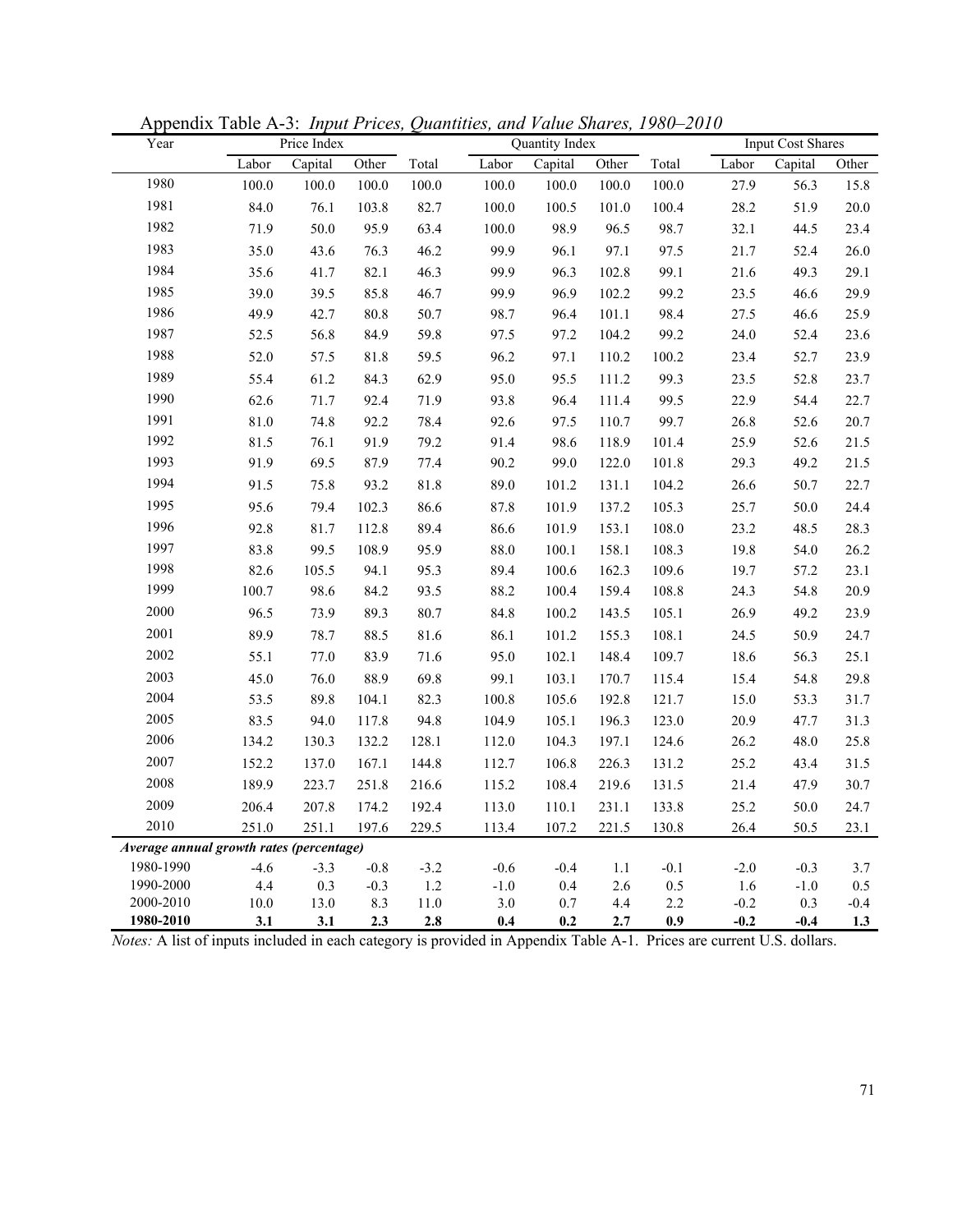## **Appendix B. Data and Measures of Research Investments**

Data on research investments were compiled from various sources. Appendix Table B-1 includes the data on spending, by major spending agency and in total, all expressed in nominal U.S. dollars and constant pesos. Detailed sources are noted at the bottom of the table.

|      |                       |                        |                     | Colleges Agric + VetMed |                  | Total            |                       |                        | Colleges Agric<br>+ VetMed | Total            |
|------|-----------------------|------------------------|---------------------|-------------------------|------------------|------------------|-----------------------|------------------------|----------------------------|------------------|
|      | CIAAB/<br><b>INIA</b> | Plan Agro-<br>pecuario | Total<br>Exp.       | Research<br>share %     | Research<br>Exp. | Research<br>Exp. | CIAAB/<br><b>INIA</b> | Plan Agro-<br>pecuario | Research<br>Expend         | Research<br>Exp. |
| Year |                       |                        | 2005 pesos, million |                         |                  |                  |                       |                        | Current dollars, thousand  |                  |
| 1961 | 91.3                  | 24.5                   | 314.7               | 5.0                     | 15.7             | 131.5            | 729.9                 | 195.8                  | 125.8                      | 1,051.5          |
| 1962 | 133.2                 | 38.6                   | 331.6               | 5.0                     | 16.6             | 188.4            | 1,189.2               | 344.5                  | 148.0                      | 1,681.8          |
| 1963 | 136.2                 | 56.1                   | 306.3               | 5.0                     | 15.3             | 207.6            | 1,097.2               | 451.6                  | 123.4                      | 1,672.2          |
| 1964 | 91.3                  | 60.8                   | 300.6               | 7.5                     | 22.5             | 174.7            | 918.1                 | 611.8                  | 226.6                      | 1,756.5          |
| 1965 | 78.7                  | 69.2                   | 485.1               | 7.5                     | 36.4             | 184.3            | 726.5                 | 639.0                  | 335.8                      | 1,701.3          |
| 1966 | 56.5                  | 79.8                   | 396.3               | 7.5                     | 29.7             | 166.1            | 484.6                 | 684.2                  | 254.8                      | 1,423.6          |
| 1967 | 67.5                  | 88.6                   | 533.2               | $7.5$                   | 40.0             | 196.0            | 530.2                 | 696.2                  | 314.3                      | 1,540.7          |
| 1968 | 62.0                  | 88.3                   | 227.7               | 7.5                     | 17.1             | 167.4            | 476.2                 | 677.8                  | 131.1                      | 1,285.1          |
| 1969 | 68.8                  | 81.6                   | 197.9               | 7.5                     | 14.8             | 165.3            | 629.6                 | 747.2                  | 135.9                      | 1,512.7          |
| 1970 | 78.0                  | 83.6                   | 169.5               | 7.5                     | 12.7             | 174.4            | 742.3                 | 796.0                  | 121.0                      | 1,659.3          |
| 1971 | 93.9                  | 80.4                   | 199.4               | $7.5\,$                 | 15.0             | 189.3            | 1,168.6               | 1,000.0                | 186.0                      | 2,354.6          |
| 1972 | 65.2                  | 137.0                  | 162.1               | 7.5                     | 12.2             | 214.3            | 634.7                 | 1,334.0                | 118.4                      | 2,087.1          |
| 1973 | 122.9                 | 75.9                   | 69.2                | 7.5                     | 5.2              | 203.9            | 2,160.9               | 1,334.0                | 91.3                       | 3,586.2          |
| 1974 | 137.2                 | 81.1                   | 95.6                | 5.0                     | 4.8              | 223.0            | 2,251.6               | 1,331.2                | 78.5                       | 3,661.2          |
| 1975 | 154.9                 | 97.0                   | 97.1                | 5.0                     | 4.9              | 256.8            | 2,231.4               | 1,398.0                | 69.9                       | 3,699.3          |
| 1976 | 150.9                 | 115.7                  | 111.8               | 5.0                     | 5.6              | 272.2            | 2,164.5               | 1,660.0                | 80.2                       | 3,904.7          |
| 1977 | 127.9                 | 80.5                   | 115.9               | 5.0                     | 5.8              | 214.2            | 2,033.5               | 1,280.0                | 92.1                       | 3,405.6          |
| 1978 | 141.9                 | 71.1                   | 116.6               | 5.0                     | 5.8              | 218.8            | 2,554.3               | 1,280.0                | 104.9                      | 3,939.2          |
| 1979 | 108.5                 | 57.1                   | 120.4               | 5.0                     | 6.0              | 171.6            | 2,708.6               | 1,424.5                | 150.3                      | 4,283.4          |
| 1980 | 138.6                 | 66.2                   | 119.6               | 5.0                     | 6.0              | 210.8            | 4,662.0               | 2,226.9                | 201.1                      | 7,090.0          |
| 1981 | 156.5                 | 40.2                   | 137.9               | 5.0                     | 6.9              | 203.6            | 5,638.3               | 1,448.0                | 248.3                      | 7,334.7          |
| 1982 | 143.5                 | 43.9                   | 128.8               | 5.0                     | 6.4              | 193.7            | 4,737.1               | 1,448.0                | 212.7                      | 6,397.8          |
| 1983 | 105.7                 | 70.5                   | 105.6               | 5.0                     | 5.3              | 181.4            | 2,170.0               | 1,448.0                | 108.4                      | 3,726.4          |
| 1984 | 75.1                  | 40.8                   | 100.4               | 5.0                     | 5.0              | 120.9            | 1,482.8               | 805.0                  | 99.1                       | 2,386.9          |
| 1985 | 78.5                  | 31.2                   | 118.8               | 7.5                     | 8.9              | 118.6            | 1,489.7               | 593.1                  | 169.1                      | 2,252.0          |
| 1986 | 117.4                 | 52.4                   | 172.8               | 7.5                     | 13.0             | 182.8            | 2,546.0               | 1,135.8                | 280.9                      | 3,962.7          |

| Appendix Table B-1: Spending on Research and Extension by Spending Agency, 1960–2010 |
|--------------------------------------------------------------------------------------|
|--------------------------------------------------------------------------------------|

72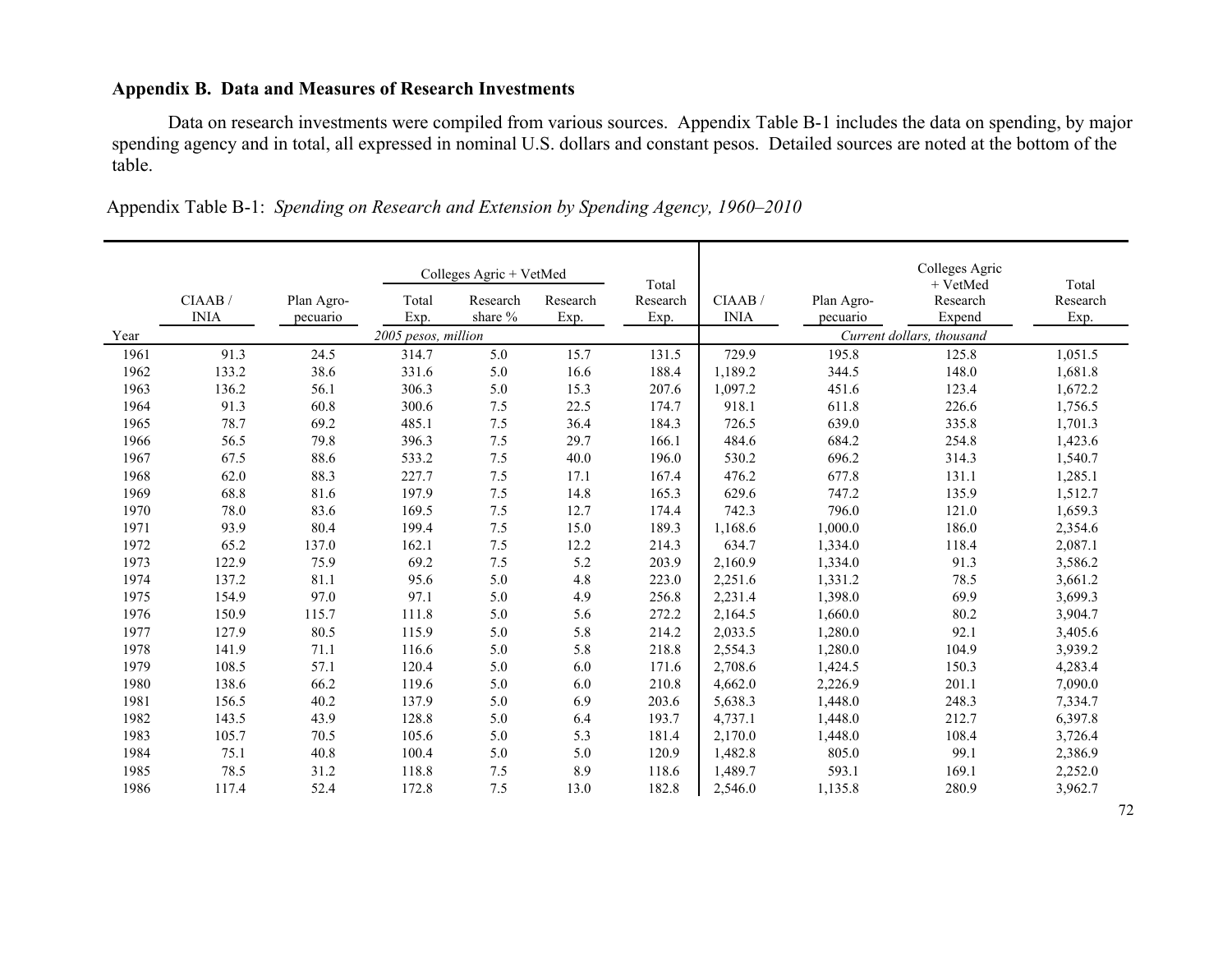| 1987                                   | 42.1  | 50.9     | 171.1   | 7.5  | 12.8    | 105.8   | 1,057.9  | 1,280.5  | 322.8   | 2,661.2  |
|----------------------------------------|-------|----------|---------|------|---------|---------|----------|----------|---------|----------|
| 1988                                   | 53.1  | 45.8     | 152.7   | 7.5  | 11.5    | 110.4   | 1,468.0  | 1,264.7  | 316.5   | 3,049.2  |
| 1989                                   | 106.7 | 44.1     | 156.6   | 7.5  | 11.7    | 162.6   | 2,997.1  | 1,237.5  | 329.7   | 4,564.3  |
| 1990                                   | 155.1 | 12.6     | 155.1   | 12.0 | 18.6    | 186.3   | 4,785.6  | 388.3    | 574.1   | 5,748.0  |
| 1991                                   | 158.4 | 17.3     | 170.5   | 12.0 | 20.5    | 196.1   | 5,686.8  | 619.5    | 734.5   | 7,040.9  |
| 1992                                   | 216.4 | 19.2     | 178.3   | 12.0 | 21.4    | 257.1   | 8,273.9  | 735.8    | 818.0   | 9,827.8  |
| 1993                                   | 219.5 | 20.4     | 159.1   | 12.0 | 19.1    | 259.1   | 9,523.4  | 887.0    | 828.2   | 11,238.6 |
| 1994                                   | 248.7 | 22.4     | 192.8   | 20.0 | 38.6    | 309.6   | 11,712.3 | 1,053.4  | 1,816.7 | 14,582.3 |
| 1995                                   | 245.8 | 22.8     | 159.7   | 20.0 | 31.9    | 300.6   | 12,976.2 | 1,203.9  | 1,686.3 | 15,866.4 |
| 1996                                   | 260.6 | 25.6     | 180.6   | 20.0 | 36.1    | 322.4   | 13,852.9 | 1,362.2  | 1,920.0 | 17,135.1 |
| 1997                                   | 242.7 | 24.2     | 161.8   | 20.0 | 32.4    | 299.3   | 14,348.4 | 1,429.4  | 1,912.7 | 17,690.5 |
| 1998                                   | 270.1 | 24.6     | 165.6   | 20.0 | 33.1    | 327.8   | 16,174.1 | 1,475.7  | 1,982.9 | 19,632.7 |
| 1999                                   | 263.0 | 25.2     | 220.3   | 20.0 | 44.1    | 332.3   | 15,318.1 | 1,469.7  | 2,566.3 | 19,354.1 |
| 2000                                   | 263.9 | 25.4     | 216.6   | 25.0 | 54.1    | 343.4   | 14,836.4 | 1,430.8  | 3,044.3 | 19,311.6 |
| 2001                                   | 241.8 | 26.0     | 245.4   | 25.0 | 61.3    | 329.2   | 12,884.6 | 1,388.0  | 3,269.4 | 17,542.0 |
| 2002                                   | 251.3 | 24.9     | 221.9   | 25.0 | 55.5    | 331.6   | 9,149.4  | 905.8    | 2,020.1 | 12,075.2 |
| 2003                                   | 278.9 | 27.1     | 233.0   | 25.0 | 58.2    | 364.3   | 8,918.4  | 868.1    | 1,862.6 | 11,649.1 |
| 2004                                   | 284.1 | 27.3     | 232.0   | 25.0 | 58.0    | 369.3   | 9,829.5  | 943.0    | 2,006.7 | 12,779.2 |
| 2005                                   | 323.0 | 28.6     | 250.3   | 25.0 | 62.6    | 414.2   | 13,195.0 | 1,168.6  | 2,556.5 | 16,920.1 |
| 2006                                   | 354.4 | 18.2     | 279.2   | 25.0 | 69.8    | 442.4   | 15,829.2 | 810.8    | 3,117.3 | 19,757.3 |
| 2007                                   | 393.7 | 17.7     | 295.4   | 25.0 | 73.9    | 485.2   | 19,750.5 | 888.2    | 3,705.2 | 24,343.8 |
| 2008                                   | 417.3 | 19.0     | 376.8   | 25.0 | 94.2    | 530.5   | 25,173.8 | 1,148.1  | 5,682.4 | 32,004.3 |
| 2009                                   | 432.9 | 19.7     | 430.8   | 25.0 | 107.7   | 560.3   | 25,576.6 | 1,163.9  | 6,362.8 | 33,103.3 |
| 2010                                   | 424.9 | 19.8     | 422.3   | 25.0 | 105.6   | 550.3   | 29,747.1 | 1,388.7  | 7,392.5 | 38,528.3 |
| Average annual percentage growth rates |       |          |         |      |         |         |          |          |         |          |
| 1961-1971                              | 0.30  | 12.60    | $-4.50$ |      | $-0.50$ | 3.70    | 4.80     | 17.70    | 4.00    | 8.40     |
| 1970-1980                              | 5.90  | $-2.30$  | $-3.40$ |      | $-7.30$ | 1.90    | 20.20    | 10.80    | 5.20    | 15.60    |
| 1980-1990                              | 1.10  | $-15.30$ | 2.60    |      | 12.00   | $-1.20$ | 0.30     | $-16.00$ | 11.10   | $-2.10$  |
| 1990-2000                              | 5.50  | 7.30     | 3.40    |      | 11.30   | 6.30    | 12.00    | 13.90    | 18.20   | 12.90    |
| 2000-2010                              | 4.90  | $-2.50$  | 6.90    |      | 6.90    | 4.80    | 7.20     | $-0.30$  | 9.30    | 7.20     |

*Notes: The CIAAB was transformed into INIA in 1989. University (Universidad de la República) comprises only the Faculties (Colleges) of Agriculture and Veterinary Medicine, within which research expenditures were estimated as a share of the total. Plan Agropecuario is mostly dedicated to technology transfer. Local currency GDP deflator was used to obtain constant pesos. GDP deflator is from World Bank dataset (http://data.worldbank.org/country/Uruguay).* 

Sources: authors compilation based on several sources: Uruguay's Government General Accounting Office (http://www.cgn.gub.uy/); Uruguay's Parliament Registry of Laws (http://www0.parlamento.gub.uy/palacio3/index1280.asp?e=0&w=1366); Astori et al. (1979); MGAP/OPYPA; MGAP/DIEA; INIA (http://www.inia.org.uy/online/site/); University of the Republic, Division of Planning; World Bank reports; IDB reports; Jarvis and Seré (1991); Beintema et al. (2000).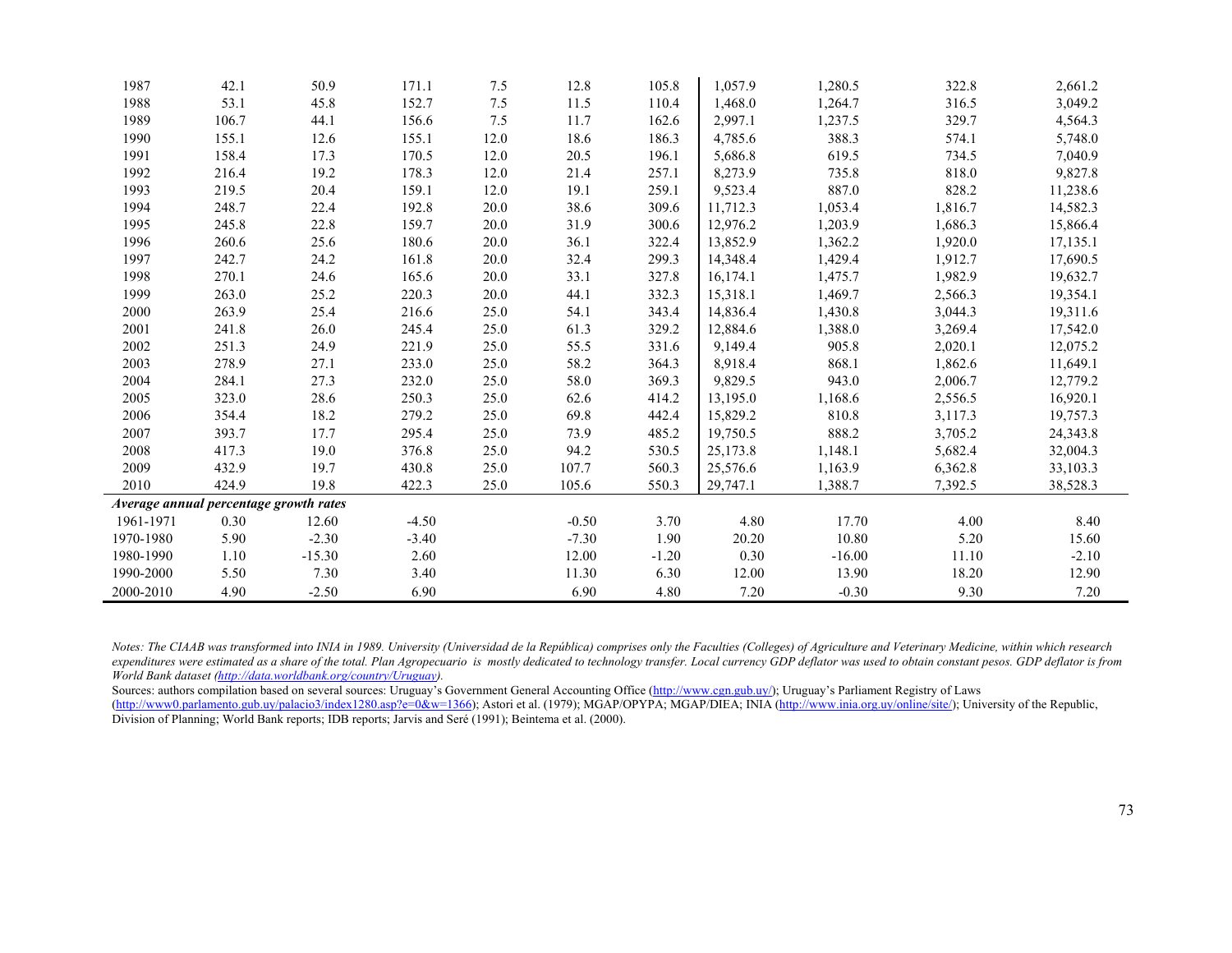| Year | Number of Cultivars |
|------|---------------------|
| 1980 | 105                 |
| 1981 | 110                 |
| 1982 | 115                 |
| 1983 | 120                 |
| 1984 | 120                 |
| 1985 | 135                 |
| 1986 | 129                 |
| 1987 | 150                 |
| 1988 | 159                 |
| 1989 | 195                 |
| 1990 | 217                 |
| 1991 | 198                 |
| 1992 | 123                 |
| 1993 | 144                 |
| 1994 | 152                 |
| 1995 | 134                 |
| 1996 | 157                 |
| 1997 | 163                 |
| 1998 | 191                 |
| 1999 | 185                 |
| 2000 | 181                 |
| 2001 | 159                 |
| 2002 | 143                 |
| 2003 | 179                 |
| 2004 | 216                 |
| 2005 | 243                 |
| 2006 | 290                 |
| 2007 | 331                 |
| 2008 | 359                 |
| 2009 | 361                 |
| 2010 | 363                 |

Appendix Table B-2: *Number of Private Cultivars Included in the National Registry*

Source: INASE. Species included are wheat, barley, oats, forage sorghum, corn, sunflower, and soybeans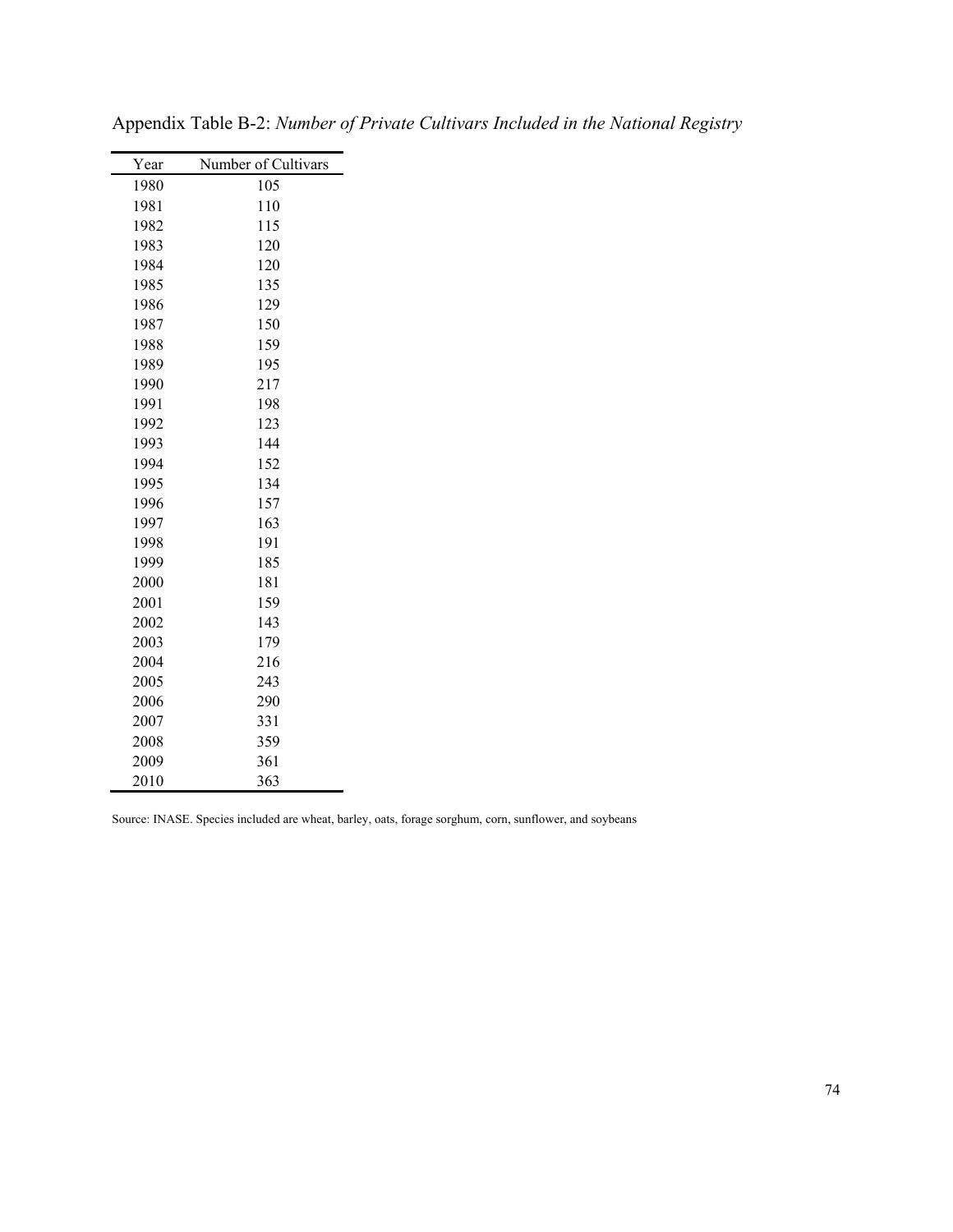## **Appendix C. Regression Results**

Table C-1 presents the results from twelve regression models. The table is divided into three blocks of four models. Each block of four was estimated with a different assumption about the percentage of spending by the Colleges of Agriculture and Veterinary Medicine to treat as agricultural research spending: model K1 includes 100% of expenditures; model K2 is the baseline model, where research expenditures by the Colleges are estimated as percentages of annual expenditure that vary between 5% and 25% over the data; model K3 excludes expenditures by the two Colleges altogether. Within each block, models vary in terms of whether they include the variable to represent the private knowledge stock (*PR*) and the time trend (*T*).

In each case in Table C-1, the reported model is the best fitting among the 49 alternative gamma lag distributions (defined by combinations of the  $\delta$  and  $\lambda$  parameters) given the other details of the specification. Tables C-2 through C-13 show the  $R^2$ , the estimated coefficient for the public knowledge stock variable and its standard error, and the peak lag for each of the 49 combinations of δ and λ. Each of these 12 tables corresponds to the specification in one of the columns of Table C-1.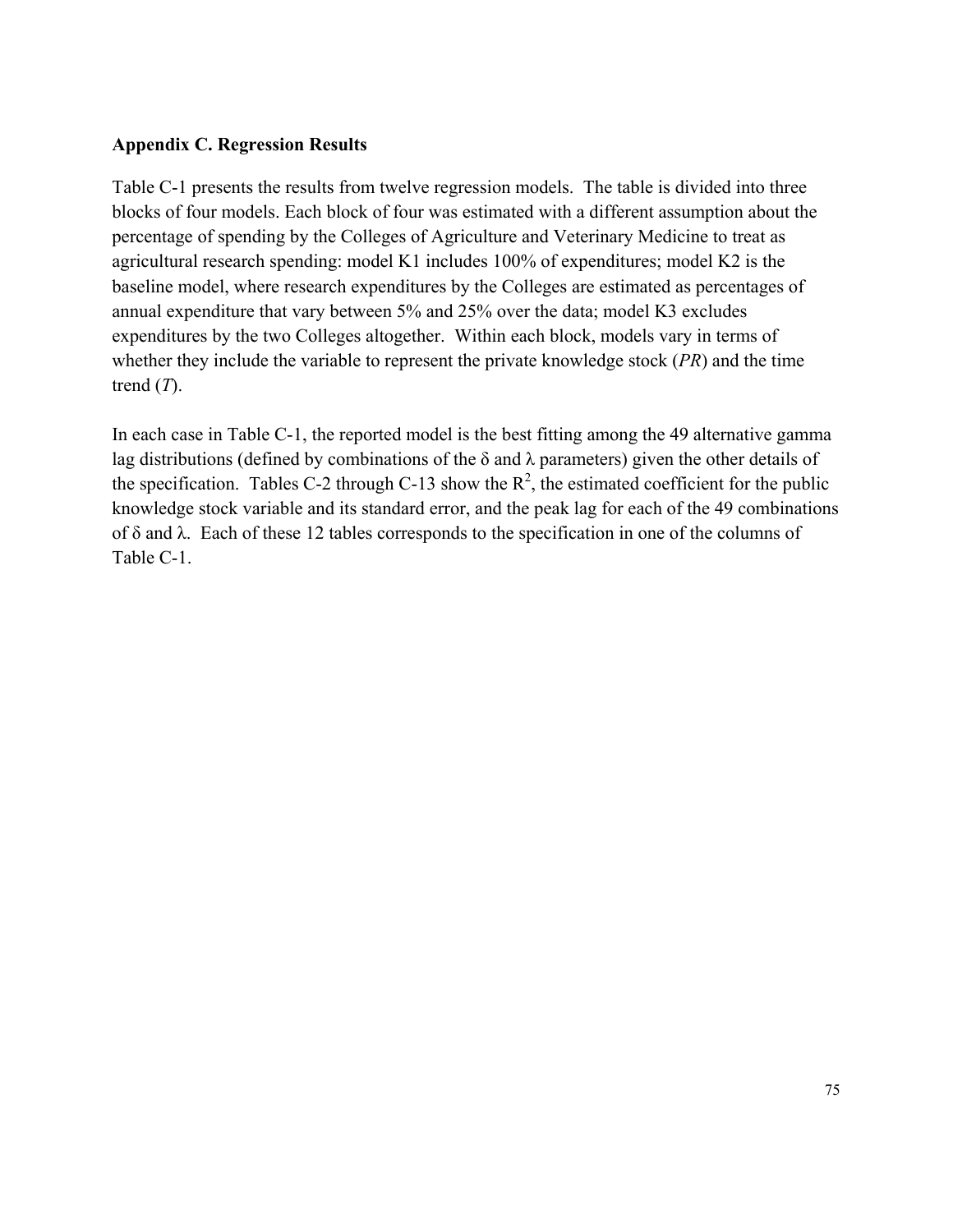|                  |                | K1             |                |                |            |            | K2             |                | K3          |                          |                |                |
|------------------|----------------|----------------|----------------|----------------|------------|------------|----------------|----------------|-------------|--------------------------|----------------|----------------|
| $\delta$         | 0.8            | 0.75           | 0.9            | 0.6            | 0.9        | 0.8        | 0.6            | 0.6            | 0.85        | 0.85                     | 0.6            | 0.6            |
| λ                | 0.6            | 0.6            | 0.9            | 0.6            | 0.7        | 0.85       | 0.6            | 0.6            | $0.8\,$     | 0.75                     | 0.6            | 0.6            |
| Peak Lag         | 8              | 5              | 84             | $\overline{2}$ | 24         | 24         | $\overline{2}$ | $\overline{2}$ | 24          | 19                       | $\overline{2}$ | $\overline{2}$ |
| Model            |                | $\overline{2}$ | $\mathfrak{Z}$ | $\overline{4}$ | 5          | 6          | $\tau$         | 8              | 9           | 10                       | 11             | 12             |
| <b>Regressor</b> |                |                |                |                |            |            |                |                |             |                          |                |                |
| Constant         | $6.043***$     | $7.012*$       | 6.573**        | $2.293***$     | 1.012      | 0.028      | $2.941$ **     | $3.255***$     | 0.887       | 1.162                    | $2.824$ **     | $3.150^{**}$   |
|                  | (0.713)        | (2.783)        | (0.513)        | (0.458)        | (0.903)    | (1.271)    | (0.327)        | (0.390)        | (0.897)     | (0.976)                  | (0.342)        | (0.428)        |
| $\cal T$         | $0.022$ **     | $0.033^{+}$    |                |                | $0.017***$ | $0.020$ ** |                |                | $0.0152***$ | $0.020$ **               |                |                |
|                  | (0.003)        | (0.018)        |                |                | (0.002)    | (0.001)    |                |                | (0.002)     | (0.001)                  |                |                |
| ln PR            | $0.177***$     |                | $0.197***$     |                | $0.155***$ |            | $0.120^{+}$    |                | $0.154***$  |                          | $0.125^{+}$    |                |
|                  | (0.055)        |                | (0.037)        |                | (0.045)    |            | (0.066)        |                | (0.044)     |                          | (0.065)        |                |
| ln W             | 0.003          | $-0.006$       | $-0.001$       | $-0.006$       | $-0.002$   | $-0.008$   | $-0.003$       | $-0.006$       | $-0.002$    | $-0.008$                 | $-0.002$       | $-0.006$       |
|                  | (0.008)        | (0.007)        | (0.008)        | (0.007)        | (0.007)    | (0.007)    | (0.007)        | (0.007)        | (0.007)     | (0.007)                  | (0.007)        | (0.007)        |
| ln K             | $-0.390^*$     | $-0.404$       | $-0.451$ **    | $0.457***$     | $0.565***$ | $0.910**$  | $0.259$ **     | $0.323***$     | $0.599**$   | $0.702**$                | $0.281$ **     | $0.350**$      |
|                  | (0.147)        | (0.507)        | (0.061)        | (0.077)        | (0.152)    | (0.242)    | (0.066)        | (0.070)        | (0.154)     | (0.188)                  | (0.072)        | (0.079)        |
|                  |                |                |                |                |            |            |                |                |             |                          |                |                |
| Adjusted $R^2$   | 0.89           | 0.60           | 0.89           | 0.60           | 0.91       | 0.90       | 0.46           | 0.63           | 0.91        | 0.90                     | 0.63           | 0.44           |
| D-W (Original)   | 1.72           | 1.04           | 1.85           | 0.95           | 2.07       | 1.72       | 1.04           | 0.75           | 2.15        | 1.65                     | 1.03           | 0.72           |
| $D$ -            |                |                |                |                |            |            |                |                |             |                          |                |                |
| W(Transformed.)  | $\blacksquare$ | 1.81           |                | 1.85           |            |            | 2.06           | 1.86           |             | $\overline{\phantom{0}}$ | 2.08           | 1.86           |

Appendix Table C-1: *Regressions of Multi-Factor Productivity; Best Fitting Models, Corrected for Autocorrelation, 1986-2010*

Notes: Model K1 includes 100% of the expenditures by the Colleges of Agriculture and Veterinary Medicine; K2 is the baseline model; K3 does not include the University's expenditures

Standard errors in parentheses.

\*\* Significant at 1%, \* significant at 5%, and + significant at 10%

25 Observations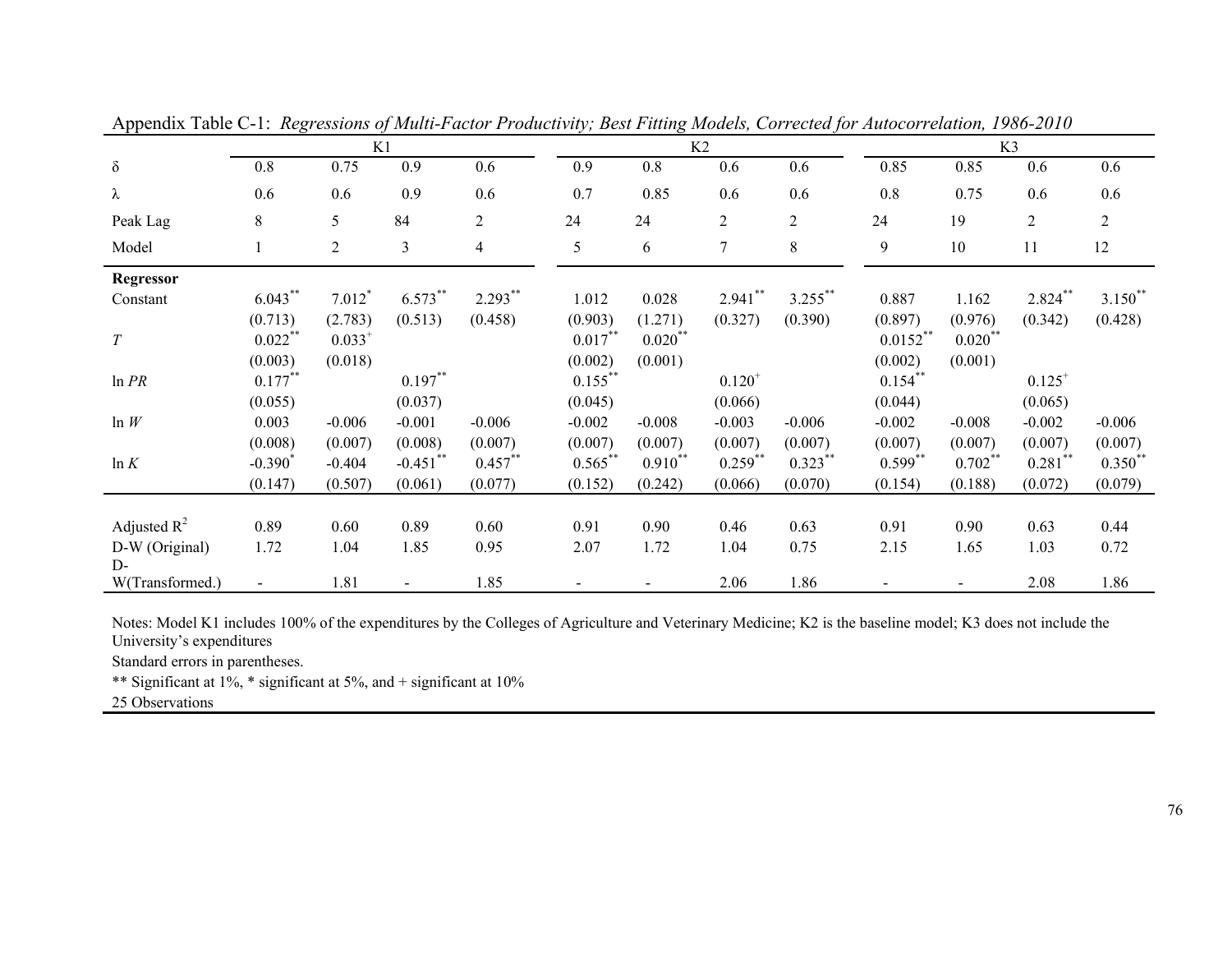|          | δ                   |                         |                         |                    |                    |             |             |             |  |  |
|----------|---------------------|-------------------------|-------------------------|--------------------|--------------------|-------------|-------------|-------------|--|--|
| λ        |                     | 0.60                    | 0.65                    | 0.70               | 0.75               | 0.80        | 0.85        | 0.90        |  |  |
| 0.60     | Adj. $\mathbf{R}^2$ | 0.824                   | 0.804                   | 0.772              | 0.717              | 0.617       | 0.383       | 0.004       |  |  |
|          | <b>SSE</b>          | 0.084                   | 0.094                   | 0.109              | 0.136              | 0.184       | 0.296       | 0.478       |  |  |
|          | $\ln K$             | $0.483***$              | $0.498***$              | $0.519***$         | $0.551$ **         | $0.602**$   | $0.667**$   | $-0.386$    |  |  |
|          | s.e. K              | (0.046)                 | (0.050)                 | (0.058)            | (0.071)            | (0.096)     | (0.166)     | (0.305)     |  |  |
|          | Peak Lag            | $\overline{2}$          | $\overline{3}$          | $\overline{4}$     | 5                  | $\tau$      | $10\,$      | 17          |  |  |
| 0.65     | Adj. $R^2$          | 0.804                   | 0.778                   | 0.736              | 0.665              | 0.526       | 0.149       | 0.305       |  |  |
|          | <b>SSE</b>          | 0.094                   | 0.106                   | 0.126              | 0.161              | 0.227       | 0.408       | 0.333       |  |  |
|          | $\ln K$             | $0.508^{\ast\ast}$      | $0.529***$              | $0.558^{\ast\ast}$ | $0.603***$         | $0.670**$   | $0.594*$    | $-0.748$ ** |  |  |
|          | s.e. K              | (0.051)                 | (0.058)                 | (0.068)            | (0.087)            | (0.128)     | (0.250)     | (0.217)     |  |  |
|          | Peak Lag            | $\overline{2}$          | $\overline{\mathbf{3}}$ | $\overline{4}$     | 6                  | $8\,$       | 12          | 20          |  |  |
| 0.70     | Adj. $R^2$          | 0.777                   | 0.742                   | 0.685              | 0.582              | 0.351       | $-0.067$    | 0.524       |  |  |
|          | <b>SSE</b>          | 0.107                   | 0.124                   | 0.151              | 0.200              | 0.311       | 0.511       | 0.228       |  |  |
|          | $\ln K$             | $0.547**$               | $0.577***$              | $0.620**$          | $0.681^{\ast\ast}$ | $0.719***$  | 0.070       | $-0.781$ ** |  |  |
|          | s.e. K              | (0.060)                 | (0.069)                 | (0.085)            | (0.116)            | (0.190)     | (0.334)     | (0.149)     |  |  |
|          | Peak Lag            | $\overline{\mathbf{3}}$ | $\overline{4}$          | 6                  | 7                  | 10          | 15          | 24          |  |  |
| 0.75     | Adj. $R^2$          | 0.736                   | 0.684                   | 0.595              | 0.416              | 0.055       | 0.108       | 0.638       |  |  |
|          | <b>SSE</b>          | 0.127                   | 0.151                   | 0.194              | 0.280              | 0.453       | 0.428       | 0.174       |  |  |
|          | ln K                | $0.610***$              | $0.655***$              | $0.712\sp{**}$     | $0.758***$         | 0.509       | $-0.599*$   | $-0.738$ ** |  |  |
|          | s.e. K              | (0.075)                 | (0.090)                 | (0.119)            | (0.177)            | (0.299)     | (0.287)     | (0.113)     |  |  |
|          | Peak Lag            | $\overline{4}$          | 5                       | $\overline{7}$     | 9                  | 13          | 19          | 30          |  |  |
| $0.80\,$ | Adj. $R^2$          | 0.660                   | 0.569                   | 0.400              | 0.104              | $-0.044$    | 0.393       | 0.697       |  |  |
|          | <b>SSE</b>          | 0.163                   | 0.207                   | 0.287              | 0.430              | 0.501       | 0.291       | 0.145       |  |  |
|          | $\ln K$             | $0.714***$              | $0.768***$              | $0.796**$          | $0.604^{+}$        | $-0.248$    | $-0.801$ ** | $-0.694**$  |  |  |
|          | s.e. K              | (0.104)                 | (0.135)                 | (0.192)            | (0.293)            | (0.344)     | (0.196)     | (0.093)     |  |  |
|          | Peak Lag            | 6                       | $\overline{7}$          | 9                  | 12                 | 17          | 24          | 39          |  |  |
| 0.85     | Adj. $R^2$          | 0.486                   | 0.303                   | 0.048              | $-0.056$           | 0.240       | 0.564       | 0.727       |  |  |
|          | <b>SSE</b>          | 0.247                   | 0.334                   | 0.456              | 0.506              | 0.364       | 0.209       | 0.131       |  |  |
|          | $\ln K$             | $0.841***$              | $0.811^{**}$            | 0.534              | $-0.183$           | $-0.753***$ | $-0.786$ ** | $-0.658$ ** |  |  |
|          | s.e. K              | (0.173)                 | (0.236)                 | (0.325)            | (0.358)            | (0.252)     | (0.139)     | (0.082)     |  |  |
|          | Peak Lag            | 8                       | 10                      | 13                 | 17                 | 24          | 34          | 54          |  |  |
| 0.90     | Adj. $R^2$          | 0.109                   | $-0.052$                | $-0.016$           | 0.225              | 0.479       | 0.652       | 0.742       |  |  |
|          | <b>SSE</b>          | 0.427                   | 0.504                   | 0.487              | 0.372              | 0.250       | 0.167       | 0.124       |  |  |
|          | $\ln K$             | $0.668*$                | 0.224                   | $-0.378$           | $-0.757**$         | $-0.819**$  | $-0.737**$  | $-0.632**$  |  |  |
|          | s.e. K              | (0.319)                 | (0.373)                 | (0.354)            | (0.262)            | (0.170)     | (0.109)     | (0.076)     |  |  |
|          | Peak Lag            | 13                      | $17\,$                  | 21                 | 27                 | 37          | 53          | 84          |  |  |

Appendix Table C-2: *Model K1 Regression Results without "Trend," without "Private Research"*

Standard errors in parentheses.

\*\* Significant at  $1\%$ , \* significant at 5%, and + significant at 10%.

Adj  $R^2$  defined as the Adjusted  $R^2$ .

SSE defined as the Sum of Squared Errors.

Ln K defined as the natural logarithm of capital stock.

S.e. K defined as the standard error of the natural logarithm of capital stock.

Peak lag defined as years until the maximum impact of research funds are reached.

Shaded values represent results with a negative capital stock coefficient.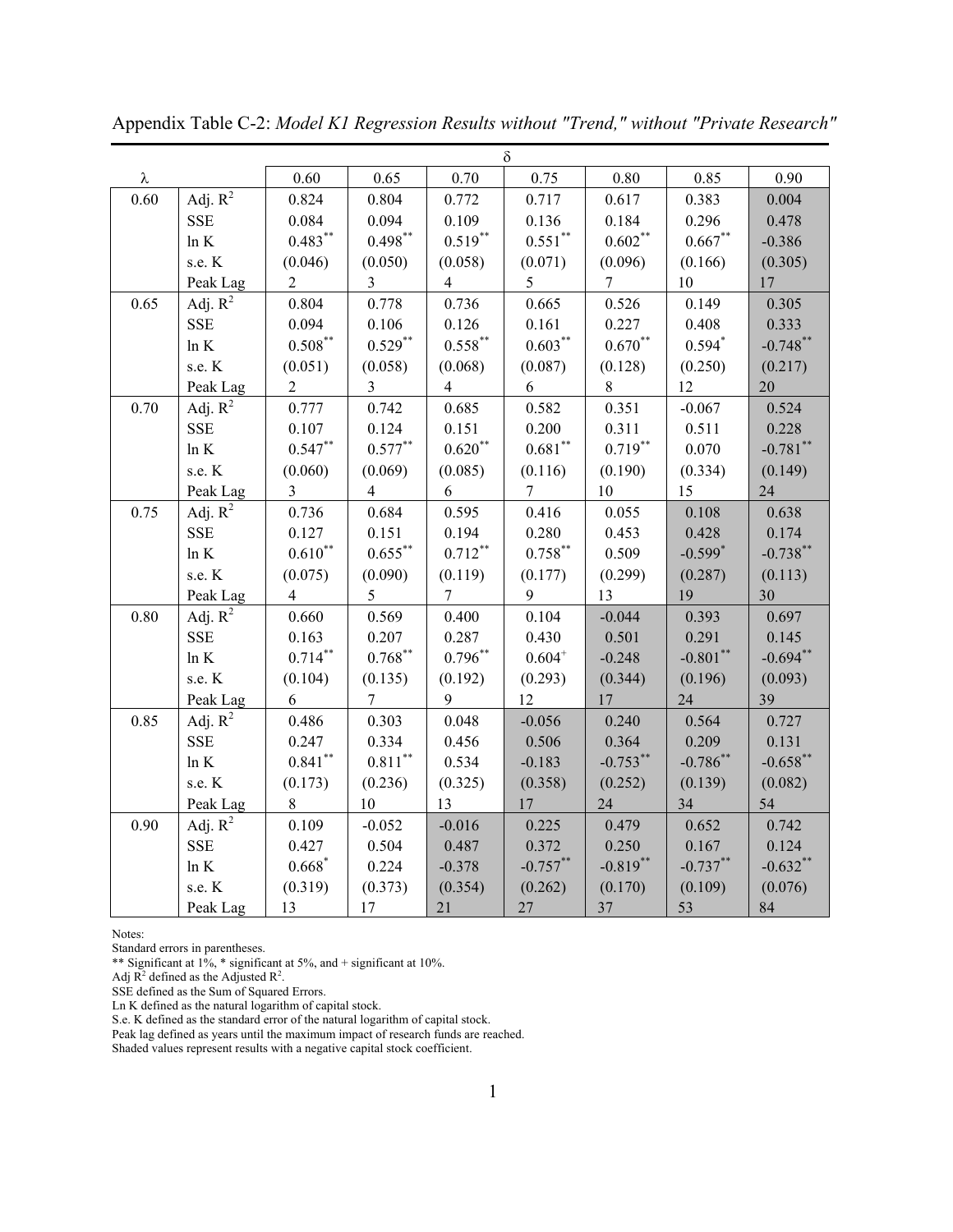|          |            | δ                     |                         |                |                |                      |                       |             |  |  |
|----------|------------|-----------------------|-------------------------|----------------|----------------|----------------------|-----------------------|-------------|--|--|
| λ        |            | 0.60                  | 0.65                    | 0.70           | 0.75           | 0.80                 | 0.85                  | 0.90        |  |  |
| 0.60     | Adj. $R^2$ | 0.847                 | 0.828                   | 0.796          | 0.743          | 0.659                | 0.591                 | 0.802       |  |  |
|          | <b>SSE</b> | 0.070                 | 0.079                   | 0.093          | 0.117          | 0.156                | 0.187                 | 0.091       |  |  |
|          | $\ln K$    | $0.384***$            | $0.389**$               | $0.395***$     | $0.393**$      | $0.341$ <sup>*</sup> | $-0.119$              | $-0.664$ ** |  |  |
|          | s.e. K     | (0.064)               | (0.072)                 | (0.085)        | (0.110)        | (0.162)              | (0.263)               | (0.139)     |  |  |
|          | Peak Lag   | $\overline{2}$        | $\overline{3}$          | $\overline{4}$ | 5              | $\overline{7}$       | $10\,$                | 17          |  |  |
| 0.65     | Adj. $R^2$ | 0.824                 | 0.798                   | 0.757          | 0.693          | 0.605                | 0.673                 | 0.837       |  |  |
|          | <b>SSE</b> | 0.080                 | 0.092                   | 0.111          | 0.140          | 0.181                | 0.150                 | 0.075       |  |  |
|          | $\ln K$    | $0.400^\ast{}^\ast$   | $0.408^{**}$            | $0.412***$     | $0.394*$       | 0.220                | $-0.585$ <sup>*</sup> | $-0.604**$  |  |  |
|          | s.e. K     | (0.075)               | (0.087)                 | (0.107)        | (0.146)        | (0.225)              | (0.250)               | (0.107)     |  |  |
|          | Peak Lag   | $\overline{2}$        | $\overline{\mathbf{3}}$ | $\overline{4}$ | 6              | $8\,$                | 12                    | 20          |  |  |
| 0.70     | Adj. $R^2$ | 0.793                 | 0.759                   | 0.706          | 0.631          | 0.597                | 0.776                 | 0.859       |  |  |
|          | <b>SSE</b> | 0.095                 | 0.110                   | 0.134          | 0.169          | 0.184                | 0.102                 | 0.065       |  |  |
|          | $\ln K$    | $0.426\sp{*}$         | $0.433***$              | $0.425***$     | 0.328          | $-0.203$             | $-0.746$ **           | $-0.553**$  |  |  |
|          | s.e. K     | (0.093)               | (0.112)                 | (0.146)        | (0.209)        | (0.286)              | (0.177)               | (0.087)     |  |  |
|          | Peak Lag   | $\overline{3}$        | $\overline{4}$          | 6              | $\overline{7}$ | 10                   | 15                    | 24          |  |  |
| 0.75     | Adj. $R^2$ | 0.749                 | 0.702                   | 0.636          | 0.588          | 0.710                | 0.829                 | 0.873       |  |  |
|          | <b>SSE</b> | 0.115                 | 0.136                   | 0.166          | 0.189          | 0.133                | 0.078                 | 0.058       |  |  |
|          | ln K       | $0.461$ **            | $0.452***$              | 0.364          | $-0.0386$      | $-0.709**$           | $-0.687**$            | $-0.516$ ** |  |  |
|          | s.e. K     | (0.125)               | (0.159)                 | (0.217)        | (0.291)        | (0.239)              | (0.126)               | (0.075)     |  |  |
|          | Peak Lag   | $\overline{4}$        | 5                       | $\overline{7}$ | 9              | 13                   | 19                    | 30          |  |  |
| $0.80\,$ | Adj. $R^2$ | 0.679                 | 0.620                   | 0.589          | 0.686          | 0.807                | 0.855                 | 0.881       |  |  |
|          | <b>SSE</b> | 0.147                 | 0.174                   | 0.188          | 0.144          | 0.088                | 0.066                 | 0.055       |  |  |
|          | ln K       | $0.468*$              | 0.337                   | $-0.081$       | $-0.676*$      | $-0.768$ **          | $-0.611$ **           | $-0.488$ ** |  |  |
|          | s.e. K     | (0.191)               | (0.249)                 | (0.308)        | (0.263)        | (0.157)              | (0.098)               | (0.068)     |  |  |
|          | Peak Lag   | 6                     | $\overline{7}$          | 9              | 12             | 17                   | 24                    | 39          |  |  |
| 0.85     | Adj. $R^2$ | 0.592                 | 0.608                   | 0.708          | 0.803          | 0.848                | 0.869                 | 0.885       |  |  |
|          | <b>SSE</b> | 0.187                 | 0.180                   | 0.133          | 0.090          | 0.070                | 0.060                 | 0.053       |  |  |
|          | $\ln K$    | 0.152                 | $-0.335$                | $-0.752$ **    | $-0.801$ **    | $-0.677**$           | $-0.556$ **           | $-0.467**$  |  |  |
|          | s.e. K     | (0.306)               | (0.323)                 | (0.255)        | (0.167)        | (0.113)              | (0.083)               | (0.064)     |  |  |
|          | Peak Lag   | $8\,$                 | 10                      | 13             | $17\,$         | 24                   | 34                    | 54          |  |  |
| 0.90     | Adj. $R^2$ | 0.679                 | 0.761                   | 0.819          | 0.850          | 0.866                | 0.878                 | 0.886       |  |  |
|          | <b>SSE</b> | 0.147                 | 0.109                   | 0.083          | 0.069          | 0.061                | 0.056                 | 0.052       |  |  |
|          | $\ln K$    | $-0.708$ <sup>*</sup> | $-0.844$ **             | $-0.803**$     | $-0.701**$     | $-0.599**$           | $-0.517**$            | $-0.451$ ** |  |  |
|          | s.e. K     | (0.290)               | (0.216)                 | (0.155)        | (0.116)        | (0.091)              | (0.073)               | (0.061)     |  |  |
|          | Peak Lag   | 13                    | 17                      | 21             | $27\,$         | 37                   | 53                    | 84          |  |  |

Appendix Table C-3: *Model K1 Regression Results without "Trend," with "Private Research"*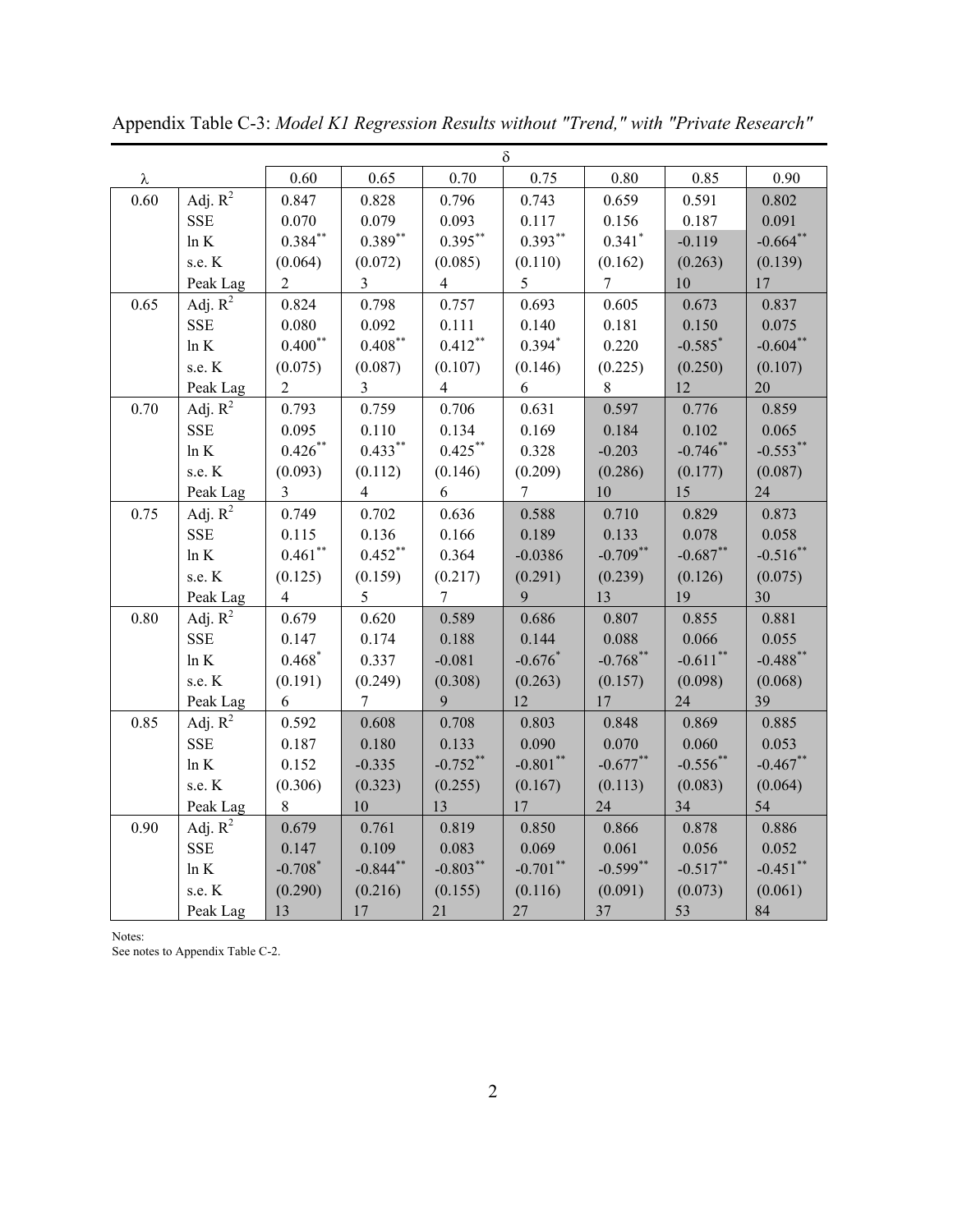|      |             |                |                 | δ               |                 |                 |           |           |
|------|-------------|----------------|-----------------|-----------------|-----------------|-----------------|-----------|-----------|
| λ    |             | 0.60           | 0.65            | 0.70            | 0.75            | $0.80\,$        | 0.85      | 0.90      |
| 0.60 | Adj. $R^2$  | 0.827          | 0.827           | 0.831           | 0.835           | 0.834           | 0.827     | 0.831     |
|      | <b>SSE</b>  | 0.079          | 0.079           | 0.077           | 0.076           | 0.076           | 0.079     | 0.078     |
|      | ln K        | 0.110          | $-0.068$        | $-0.182$        | $-0.199$        | $-0.145$        | $-0.0422$ | 0.096     |
|      | s.e. K      | (0.317)        | (0.292)         | (0.243)         | (0.191)         | (0.151)         | (0.128)   | (0.134)   |
|      | Peak Lag    | $\overline{2}$ | $\mathfrak{Z}$  | $\overline{4}$  | 5 <sup>5</sup>  | $7\phantom{.0}$ | 10        | 17        |
| 0.65 | Adj. $R^2$  | 0.827          | 0.830           | 0.833           | 0.833           | 0.829           | 0.827     | 0.830     |
|      | <b>SSE</b>  | 0.079          | 0.078           | 0.077           | 0.076           | 0.078           | 0.079     | 0.078     |
|      | $\ln K$     | $-0.066$       | $-0.160$        | $-0.184$        | $-0.153$        | $-0.085$        | 0.011     | 0.104     |
|      | s.e. K      | (0.295)        | (0.254)         | (0.208)         | (0.169)         | (0.142)         | (0.129)   | (0.148)   |
|      | Peak Lag    | $\overline{2}$ | $\overline{3}$  | $\overline{4}$  | 6               | $8\,$           | 12        | 20        |
| 0.70 | Adj. $R^2$  | 0.829          | 0.831           | 0.831           | 0.851           | 0.827           | 0.828     | 0.829     |
|      | <b>SSE</b>  | 0.078          | 0.077           | 0.077           | 0.078           | 0.079           | 0.079     | 0.078     |
|      | $\ln K$     | $-0.139$       | $-0.158$        | $-0.138$        | $-0.930$        | $-0.028$        | 0.0517    | 0.081     |
|      | s.e. K      | (0.253)        | (0.215)         | (0.180)         | (0.154)         | (0.137)         | (0.134)   | (0.163)   |
|      | Peak Lag    | $\overline{3}$ | $\overline{4}$  | 6               | $7\phantom{.0}$ | $10\,$          | 15        | 24        |
| 0.75 | Adj. $R^2$  | 0.829          | 0.829           | 0.828           | 0.827           | 0.827           | 0.829     | 0.827     |
|      | SSE         | 0.078          | 0.078           | 0.079           | 0.080           | 0.080           | 0.078     | $0.080\,$ |
|      | $\ln K$     | $-0.123$       | $-0.110$        | $-0.080$        | $-0.037$        | 0.018           | 0.074     | 0.033     |
|      | s.e. K      | (0.212)        | (0.185)         | (0.162)         | (0.145)         | (0.137)         | (0.143)   | (0.173)   |
|      | Peak Lag    | $\overline{4}$ | 5 <sup>5</sup>  | $7\phantom{.0}$ | 9               | 13              | 19        | 30        |
| 0.80 | Adj. $R^2$  | 0.828          | 0.827           | 0.827           | 0.826           | 0.827           | 0.828     | 0.827     |
|      | ${\rm SSE}$ | 0.079          | 0.079           | 0.079           | 0.079           | 0.079           | 0.079     | 0.079     |
|      | $\ln K$     | $-0.075$       | $-0.055$        | $-0.027$        | $0.008\,$       | 0.048           | 0.073     | $-0.021$  |
|      | s.e. K      | (0.182)        | (0.165)         | (0.151)         | (0.143)         | (0.143)         | (0.156)   | (0.176)   |
|      | Peak Lag    | 6              | $7\phantom{.0}$ | 9               | 12              | 17              | 24        | 39        |
| 0.85 | Adj. $R^2$  | 0.827          | 0.826           | 0.827           | 0.827           | 0.828           | 0.827     | 0.828     |
|      | <b>SSE</b>  | 0.079          | 0.079           | 0.080           | 0.079           | 0.079           | 0.079     | 0.079     |
|      | ln K        | $-0.027$       | $-0.010$        | 0.012           | 0.038           | 0.060           | 0.049     | $-0.066$  |
|      | s.e. K      | (0.164)        | (0.155)         | (0.148)         | (0.146)         | (0.152)         | (0.167)   | (0.172)   |
|      | Peak Lag    | 8              | 10              | 13              | 17              | 24              | 34        | 54        |
| 0.90 | Adj. $R^2$  | 0.826          | 0.827           | 0.827           | 0.827           | 0.827           | 0.826     | 0.829     |
|      | SSE         | 0.079          | 0.079           | 0.079           | 0.079           | 0.079           | 0.079     | 0.078     |
|      | ln K        | 0.008          | 0.021           | 0.036           | 0.049           | 0.051           | 0.009     | $-0.096$  |
|      | s.e. K      | (0.157)        | (0.153)         | (0.151)         | (0.154)         | (0.162)         | (0.173)   | (0.166)   |
|      | Peak Lag    | 13             | 17              | 21              | 27              | 37              | 53        | 84        |

Appendix Table C-4: *Model K1 Regression Results with "Trend", without "Private Research"*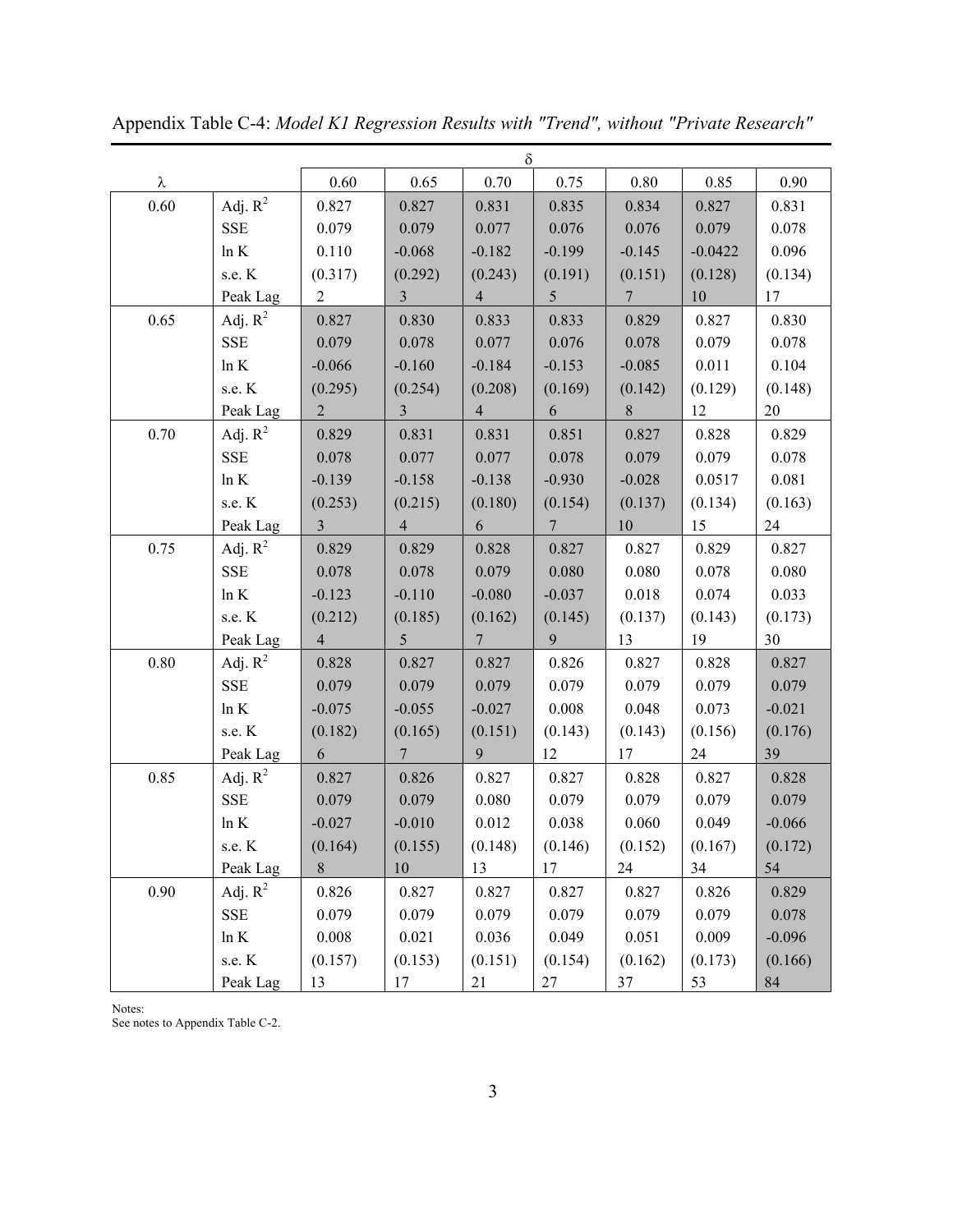|      |            |                       |                       |                       | δ              |                       |                       |                       |
|------|------------|-----------------------|-----------------------|-----------------------|----------------|-----------------------|-----------------------|-----------------------|
| λ    |            | 0.60                  | 0.65                  | 0.70                  | 0.75           | 0.80                  | 0.85                  | 0.90                  |
| 0.60 | Adj. $R^2$ | 0.845                 | 0.845                 | 0.855                 | 0.870          | 0.885                 | 0.882                 | 0.853                 |
|      | <b>SSE</b> | 0.067                 | 0.068                 | 0.063                 | 0.057          | 0.050                 | 0.052                 | 0.064                 |
|      | ln K       | 0.124                 | $-0.103$              | $-0.278$              | $-0.364^{+}$   | $-0.390^*$            | $-0.366*$             | $-0.215$              |
|      | s.e. K     | (0.300)               | (0.276)               | (0.230)               | (0.181)        | (0.147)               | (0.145)               | (0.197)               |
|      | Peak Lag   | $\overline{2}$        | $\mathfrak{Z}$        | $\overline{4}$        | 5 <sup>1</sup> | 7 <sup>7</sup>        | 10                    | 17                    |
| 0.65 | Adj. $R^2$ | 0.846                 | 0.854                 | 0.867                 | 0.879          | 0.884                 | 0.870                 | 0.854                 |
|      | SSE        | 0.067                 | 0.063                 | 0.058                 | 0.053          | 0.051                 | 0.057                 | 0.064                 |
|      | ln K       | $-0.143$              | $-0.288$              | $-0.367$ <sup>+</sup> | $-0.395^*$     | $-0.390^*$            | $-0.329^{+}$          | $-0.247$              |
|      | s.e. K     | (0.281)               | (0.242)               | (0.199)               | (0.165)        | (0.149)               | (0.164)               | (0.218)               |
|      | Peak Lag   | $\overline{2}$        | 3 <sup>1</sup>        | $\overline{4}$        | 6 <sup>1</sup> | 8                     | 12                    | 20                    |
| 0.70 | Adj. $R^2$ | 0.856                 | 0.866                 | 0.875                 | 0.881          | 0.877                 | 0.862                 | 0.859                 |
|      | SSE        | 0.063                 | 0.059                 | 0.055                 | 0.052          | 0.054                 | 0.060                 | 0.061                 |
|      | ln K       | $-0.315$              | $-0.376^{+}$          | $-0.399$ <sup>*</sup> | $-0.397$ *     | $-0.369$ <sup>*</sup> | $-0.295$              | $-0.335$              |
|      | s.e. K     | (0.245)               | (0.210)               | (0.180)               | (0.161)        | (0.160)               | (0.184)               | (0.230)               |
|      | Peak Lag   | $\overline{3}$        | $\overline{4}$        | 6                     | 7 <sup>7</sup> | $10\,$                | 15                    | 24                    |
| 0.75 | Adj. $R^2$ | 0.866                 | 0.873                 | 0.877                 | 0.876          | 0.869                 | 0.859                 | 0.868                 |
|      | <b>SSE</b> | 0.058                 | 0.055                 | 0.054                 | 0.054          | 0.057                 | 0.062                 | 0.058                 |
|      | ln K       | $-0.387$ <sup>+</sup> | $-0.402$ <sup>*</sup> | $-0.399$ <sup>*</sup> | $-0.380*$      | $-0.341$ <sup>+</sup> | $-0.295$              | $-0.424$ <sup>+</sup> |
|      | s.e. K     | (0.213)               | (0.189)               | (0.172)               | (0.166)        | (0.175)               | (0.204)               | (0.226)               |
|      | Peak Lag   | 4                     | 5 <sup>5</sup>        | $7\phantom{0}$        | 9              | 13                    | 19                    | 30                    |
| 0.80 | Adj. $R^2$ | 0.871                 | 0.874                 | 0.874                 | 0.870          | 0.864                 | 0.861                 | 0.875                 |
|      | SSE        | 0.056                 | 0.055                 | 0.055                 | 0.057          | 0.059                 | 0.061                 | 0.055                 |
|      | ln K       | $-0.400^{+}$          | $-0.396^*$            | $-0.382$ <sup>*</sup> | $-0.358^{+}$   | $-0.328$              | $-0.339$              | $-0.463$ <sup>*</sup> |
|      | s.e. K     | (0.195)               | (0.182)               | (0.176)               | (0.179)        | (0.194)               | (0.221)               | (0.209)               |
|      | Peak Lag   | 6                     | $7\phantom{.0}$       | 9                     | 12             | 17                    | 24                    | 39                    |
| 0.85 | Adj. $R^2$ | 0.871                 | 0.871                 | 0.869                 | 0.866          | 0.863                 | 0.866                 | 0.879                 |
|      | <b>SSE</b> | 0.056                 | 0.056                 | 0.057                 | 0.059          | 0.060                 | 0.058                 | 0.053                 |
|      | ln K       | $-0.389^{+}$          | $-0.380^{+}$          | $-0.365^{+}$          | $-0.350^{+}$   | $-0.348$              | $-0.408^{+}$          | $-0.455$ <sup>*</sup> |
|      | s.e. K     | (0.190)               | (0.185)               | (0.186)               | (0.195)        | (0.211)               | (0.226)               | (0.190)               |
|      | Peak Lag   | 8                     | 10                    | 13                    | 17             | 24                    | 34                    | 54                    |
| 0.90 | Adj. $R^2$ | 0.869                 | 0.868                 | 0.867                 | 0.865          | 0.866                 | 0.872                 | 0.880                 |
|      | SSE        | 0.057                 | 0.057                 | 0.058                 | 0.059          | 0.059                 | 0.056                 | 0.052                 |
|      | ln K       | $-0.379^{+}$          | $-0.373^{+}$          | $-0.367$ <sup>+</sup> | $-0.370^{+}$   | $-0.399^{+}$          | $-0.459$ <sup>*</sup> | $-0.424$ <sup>*</sup> |
|      | s.e. K     | (0.194)               | (0.195)               | (0.200)               | (0.210)        | (0.222)               | (0.218)               | (0.174)               |
|      | Peak Lag   | 13                    | 17                    | 21                    | 27             | 37                    | 53                    | 84                    |

Appendix Table C-5: *Model K1 Regression Results with "Trend," with "Private Research"*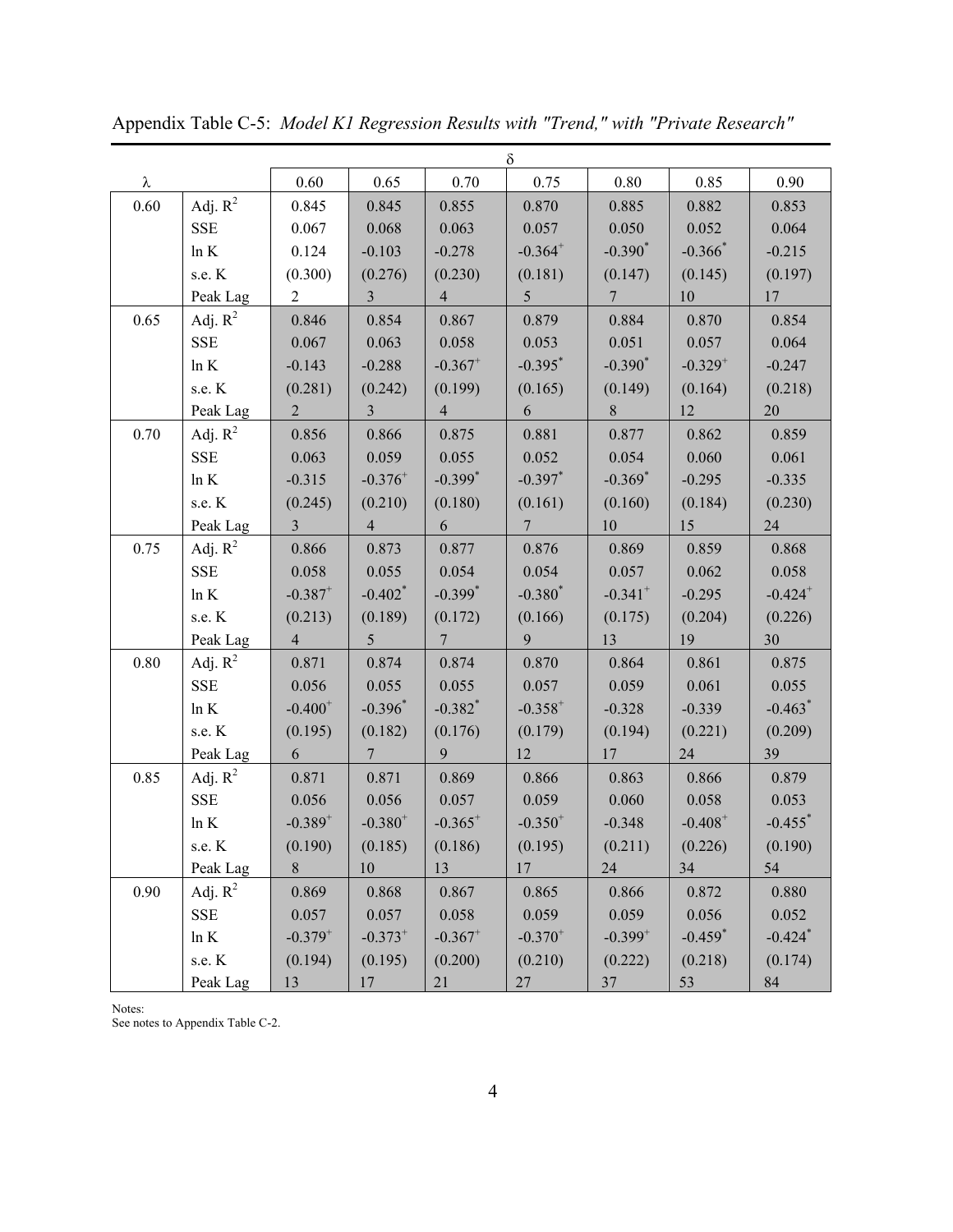|      |            |                     |                     |                    | $\delta$           |                    |                       |                       |
|------|------------|---------------------|---------------------|--------------------|--------------------|--------------------|-----------------------|-----------------------|
| λ    |            | 0.60                | 0.65                | 0.70               | 0.75               | 0.80               | 0.85                  | 0.90                  |
| 0.60 | Adj. $R^2$ | 0.767               | 0.737               | 0.690              | 0.615              | 0.496              | 0.309                 | $-0.050$              |
|      | <b>SSE</b> | 0.112               | 0.126               | 0.149              | 0.185              | 0.242              | 0.331                 | 0.503                 |
|      | $\ln K$    | $0.351***$          | $0.360^\ast{}^\ast$ | $0.371^{\ast\ast}$ | $0.386^{\ast\ast}$ | $0.411^{\ast\ast}$ | $0.463***$            | 0.245                 |
|      | s.e. K     | (0.040)             | (0.044)             | (0.051)            | (0.062)            | (0.083)            | (0.133)               | (0.385)               |
|      | Peak Lag   | $\overline{2}$      | $\overline{3}$      | $\overline{4}$     | 5                  | $\overline{7}$     | $10\,$                | 17                    |
| 0.65 | Adj. $R^2$ | 0.743               | 0.706               | 0.650              | 0.564              | 0.436              | 0.230                 | $-0.026$              |
|      | <b>SSE</b> | 0.123               | 0.141               | 0.168              | 0.209              | 0.270              | 0.369                 | 0.492                 |
|      | $\ln K$    | $0.370^{\ast\ast}$  | $0.382**$           | $0.399***$         | $0.424***$         | $0.468***$         | $0.564***$            | $-0.442$              |
|      | s.e. K     | (0.044)             | (0.050)             | (0.060)            | (0.075)            | (0.106)            | (0.193)               | (0.459)               |
|      | Peak Lag   | $\overline{c}$      | $\overline{3}$      | 4                  | 6                  | $8\,$              | 12                    | 20                    |
| 0.70 | Adj. $R^2$ | 0.714               | 0.669               | 0.604              | 0.510              | 0.372              | 0.115                 | 0.090                 |
|      | <b>SSE</b> | 0.137               | 0.159               | 0.190              | 0.235              | 0.301              | 0.424                 | 0.436                 |
|      | ln K       | $0.400$ **          | $0.419***$          | $0.446$ **         | $0.490**$          | $0.574***$         | $0.685*$              | $-0.724$ <sup>+</sup> |
|      | s.e. K     | (0.052)             | (0.060)             | (0.073)            | (0.096)            | (0.146)            | (0.321)               | (0.370)               |
|      | Peak Lag   | $\overline{3}$      | $\overline{4}$      | 6                  | 7                  | 10                 | 15                    | 24                    |
| 0.75 | Adj. $R^2$ | 0.679               | 0.627               | 0.555              | 0.453              | 0.292              | $-0.051$              | 0.121                 |
|      | <b>SSE</b> | 0.154               | 0.179               | 0.213              | 0.262              | 0.339              | 0.504                 | 0.422                 |
|      | ln K       | $0.450**$           | $0.481$ **          | $0.529***$         | $0.612***$         | $0.770**$          | 0.344                 | $-0.645$ *            |
|      | s.e. K     | (0.063)             | (0.075)             | (0.095)            | (0.134)            | (0.230)            | (0.559)               | (0.296)               |
|      | Peak Lag   | $\overline{4}$      | 5                   | 7                  | 9                  | 13                 | 19                    | 30                    |
| 0.80 | Adj. $R^2$ | 0.640               | 0.583               | 0.504              | 0.388              | 0.149              | 0.008                 | 0.114                 |
|      | <b>SSE</b> | 0.173               | 0.200               | 0.238              | 0.293              | 0.408              | 0.476                 | 0.425                 |
|      | ln K       | $0.539**$           | $0.596**$           | $0.689**$          | $0.857***$         | $1.038*$           | $-0.718$              | $-0.546*$             |
|      | s.e. K     | (0.082)             | (0.102)             | (0.137)            | (0.211)            | (0.438)            | (0.550)               | (0.256)               |
|      | Peak Lag   | 6                   | $\overline{7}$      | 9                  | 12                 | 17                 | 24                    | 39                    |
| 0.85 | Adj. $R^2$ | 0.602               | 0.540               | 0.451              | 0.275              | $-0.068$           | 0.102                 | 0.099                 |
|      | <b>SSE</b> | 0.191               | 0.221               | 0.263              | 0.348              | 0.512              | 0.430                 | 0.432                 |
|      | $\ln K$    | $0.714***$          | $0.833***$          | $1.036***$         | $1.342**$          | 0.0954             | $-0.797$ <sup>+</sup> | $-0.472^{+}$          |
|      | s.e. K     | (0.117)             | (0.154)             | (0.227)            | (0.416)            | (0.756)            | (0.389)               | (0.233)               |
|      | Peak Lag   | $8\,$               | 10                  | 13                 | 17                 | 24                 | 34                    | 54                    |
| 0.90 | Adj. $R^2$ | 0.573               | 0.499               | 0.336              | $-0.042$           | 0.051              | 0.117                 | 0.083                 |
|      | <b>SSE</b> | 0.205               | 0.240               | 0.318              | 0.500              | 0.455              | 0.423                 | 0.440                 |
|      | $\ln K$    | $1.110^\ast{}^\ast$ | $1.400**$           | $1.805***$         | 0.651              | $-0.888$           | $-0.656*$             | $-0.419^{+}$          |
|      | s.e. K     | (0.193)             | (0.280)             | (0.493)            | (0.869)            | (0.533)            | (0.305)               | (0.219)               |
|      | Peak Lag   | 13                  | 17                  | 21                 | 27                 | 37                 | 53                    | 84                    |

Appendix Table C-6: *Model K2 Regression Results without "Trend," without "Private Research"*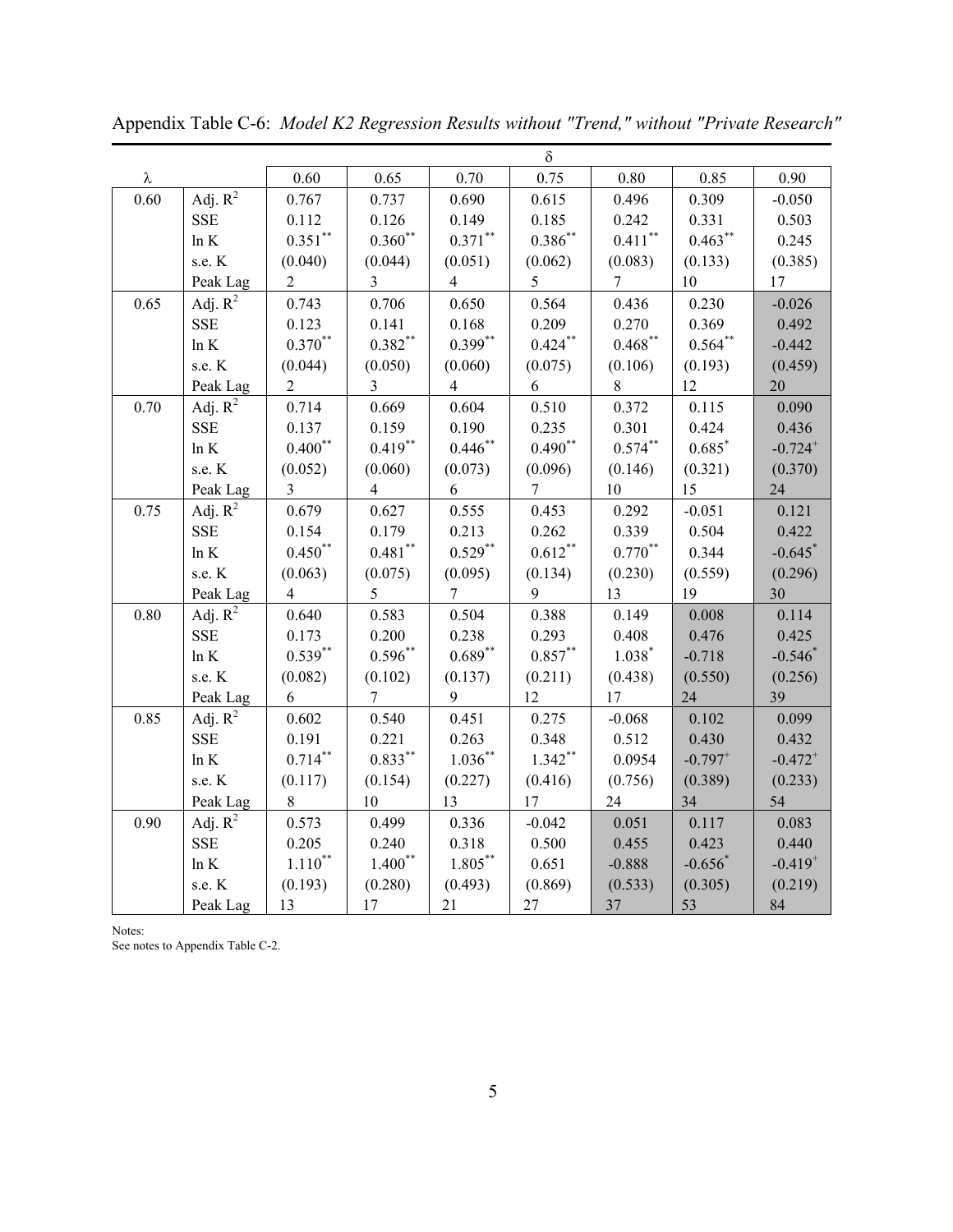|      |            |                |                |                      | $\delta$        |                 |              |             |
|------|------------|----------------|----------------|----------------------|-----------------|-----------------|--------------|-------------|
| λ    |            | 0.60           | 0.65           | 0.70                 | 0.75            | 0.80            | 0.85         | 0.90        |
| 0.60 | Adj. $R^2$ | 0.828          | 0.797          | 0.751                | 0.684           | 0.606           | 0.618        | 0.621       |
|      | <b>SSE</b> | 0.079          | 0.093          | 0.114                | 0.145           | 0.180           | 0.175        | 0.174       |
|      | $\ln K$    | $0.255***$     | $0.254$ **     | $0.247***$           | $0.223*$        | 0.128           | $-0.249$     | $-0.338$    |
|      | s.e. K     | (0.047)        | (0.055)        | (0.067)              | (0.088)         | (0.128)         | (0.192)      | (0.249)     |
|      | Peak Lag   | $\overline{2}$ | $\mathfrak{Z}$ | $\overline{4}$       | 5 <sup>5</sup>  | $7\phantom{.0}$ | 10           | 17          |
| 0.65 | Adj. $R^2$ | 0.796          | 0.758          | 0.706                | 0.638           | 0.588           | 0.656        | 0.588       |
|      | <b>SSE</b> | 0.093          | 0.111          | 0.135                | 0.166           | 0.189           | 0.157        | 0.188       |
|      | $\ln K$    | $0.264***$     | $0.261$ **     | $0.248***$           | 0.201           | 0.019           | $-0.482^{+}$ | $-0.061$    |
|      | s.e. K     | (0.057)        | (0.068)        | (0.086)              | (0.117)         | (0.174)         | (0.235)      | (0.298)     |
|      | Peak Lag   | $\overline{2}$ | 3 <sup>7</sup> | $\overline{4}$       | 6               | 8               | 12           | 20          |
| 0.70 | Adj. $R^2$ | 0.758          | 0.714          | 0.659                | 0.602           | 0.601           | 0.650        | 0.605       |
|      | <b>SSE</b> | 0.111          | 0.131          | 0.156                | 0.182           | 0.183           | 0.160        | 0.181       |
|      | $\ln K$    | $0.278***$     | $0.271$ **     | $0.244$ <sup>*</sup> | 0.144           | $-0.204$        | $-0.568^{+}$ | 0.293       |
|      | s.e. K     | (0.072)        | (0.089)        | (0.116)              | (0.165)         | (0.241)         | (0.293)      | (0.307)     |
|      | Peak Lag   | $\mathfrak{Z}$ | $\overline{4}$ | 6                    | $\tau$          | 10              | 15           | 24          |
| 0.75 | Adj. $R^2$ | 0.714          | 0.668          | 0.617                | 0.587           | 0.632           | 0.605        | 0.642       |
|      | <b>SSE</b> | 0.131          | 0.152          | 0.175                | 0.189           | 0.168           | 0.181        | 0.164       |
|      | $\ln K$    | $0.299***$     | $0.282*$       | 0.218                | $-0.006$        | $-0.517$        | $-0.345$     | $0.488^{+}$ |
|      | s.e. K     | (0.098)        | (0.125)        | (0.170)              | (0.245)         | (0.324)         | (0.361)      | (0.273)     |
|      | Peak Lag   | $\overline{4}$ | 5              | $\tau$               | 9               | 13              | 19           | 30          |
| 0.80 | Adj. $R^2$ | 0.670          | 0.626          | 0.591                | 0.602           | 0.622           | 0.589        | 0.662       |
|      | <b>SSE</b> | 0.151          | 0.171          | 0.187                | 0.182           | 0.173           | 0.188        | 0.155       |
|      | ln K       | $0.330*$       | 0.283          | 0.119                | $-0.321$        | $-0.580$        | 0.115        | $0.506*$    |
|      | s.e. K     | (0.144)        | (0.192)        | (0.269)              | (0.371)         | (0.421)         | (0.383)      | (0.235)     |
|      | Peak Lag   | 6              | $\tau$         | 9                    | 12              | 17              | 24           | 39          |
| 0.85 | Adj. $R^2$ | 0.631          | 0.598          | 0.589                | 0.606           | 0.588           | 0.620        | 0.666       |
|      | <b>SSE</b> | 0.169          | 0.184          | 0.188                | 0.180           | 0.188           | 0.174        | 0.153       |
|      | ln K       | 0.371          | 0.238          | $-0.134$             | $-0.517$        | $-0.102$        | 0.454        | $0.460*$    |
|      | s.e. K     | (0.236)        | (0.326)        | (0.448)              | (0.521) (0.470) |                 | (0.339)      | (0.207)     |
|      | Peak Lag   | 8              | 10             | 13                   | 17              | 24              | 34           | 54          |
| 0.90 | Adj. $R^2$ | 0.606          | 0.589          | 0.589                | 0.587           | 0.605           | 0.650        | 0.663       |
|      | <b>SSE</b> | 0.180          | 0.188          | 0.188                | 0.189           | 0.181           | 0.160        | 0.154       |
|      | $\ln K$    | 0.439          | 0.136          | $-0.188$             | 0.025           | 0.402           | $0.542^{+}$  | $0.407*$    |
|      | s.e. K     | (0.436)        | (0.584)        | (0.651)              | (0.557)         | (0.413)         | (0.280)      | (0.188)     |
|      | Peak Lag   | 13             | 17             | 21                   | 27              | 37              | 53           | 84          |

Appendix Table C-7: *Model K2 Regression Results without "Trend," with "Private Research"*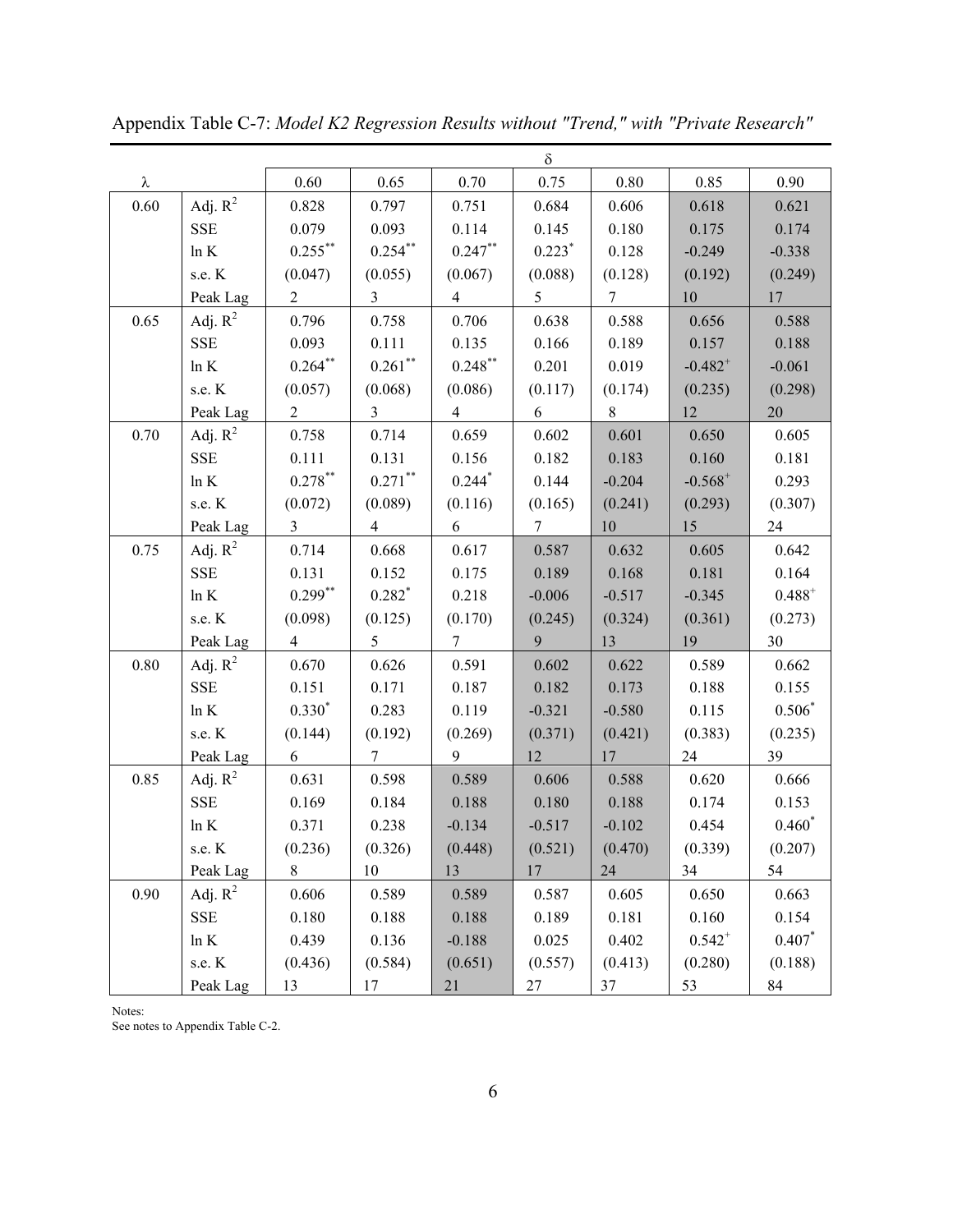|          |            |                |                 |                 | δ               |                 |                    |            |
|----------|------------|----------------|-----------------|-----------------|-----------------|-----------------|--------------------|------------|
| λ        |            | $0.60\,$       | 0.65            | 0.70            | 0.75            | 0.80            | 0.85               | 0.90       |
| 0.60     | Adj. $R^2$ | 0.829          | 0.834           | 0.840           | 0.843           | 0.837           | 0.827              | 0.874      |
|          | <b>SSE</b> | 0.078          | 0.076           | 0.073           | 0.072           | 0.075           | 0.079              | 0.058      |
|          | ln K       | $-0.085$       | $-0.139$        | $-0.163$        | $-0.150$        | $-0.105$        | $-0.017$           | $0.377*$   |
|          | s.e. K     | (0.149)        | (0.138)         | (0.120)         | (0.101)         | (0.089)         | (0.089)            | (0.134)    |
|          | Peak Lag   | $\overline{2}$ | $\mathfrak{Z}$  | $\overline{4}$  | 5 <sup>5</sup>  | $7\overline{ }$ | 10                 | 17         |
| 0.65     | Adj. $R^2$ | 0.834          | 0.839           | 0.841           | 0.838           | 0.830           | 0.829              | 0.898      |
|          | <b>SSE</b> | 0.076          | 0.074           | 0.073           | 0.074           | 0.078           | 0.078              | 0.047      |
|          | ln K       | $-0.147$       | $-0.167$        | $-0.156$        | $-0.120$        | $-0.063$        | 0.061              | $0.626***$ |
|          | s.e. K     | (0.147)        | (0.131)         | (0.113)         | (0.100)         | (0.094)         | (0.107)            | (0.163)    |
|          | Peak Lag   | $\overline{2}$ | $\mathfrak{Z}$  | $\overline{4}$  | 6               | 8               | 12                 | 20         |
| 0.70     | Adj. $R^2$ | 0.837          | 0.838           | 0.836           | 0.831           | 0.826           | 0.845              | 0.859      |
|          | <b>SSE</b> | 0.074          | 0.074           | 0.075           | 0.077           | 0.079           | 0.071              | 0.064      |
|          | ln K       | $-0.166$       | $-0.153$        | $-0.123$        | $-0.078$        | $-0.003$        | 0.225              | $0.393*$   |
|          | s.e. K     | (0.140)        | (0.124)         | (0.111)         | (0.104)         | (0.108)         | (0.141)            | (0.177)    |
|          | Peak Lag   | $\mathfrak{Z}$ | $\overline{4}$  | 6               | $7\phantom{.0}$ | 10              | 15                 | 24         |
| 0.75     | Adj. $R^2$ | 0.835          | 0.833           | 0.830           | 0.827           | 0.831           | 0.883              | 0.833      |
|          | SSE        | 0.075          | 0.076           | 0.078           | 0.079           | 0.077           | 0.053              | 0.076      |
|          | $\ln K$    | $-0.141$       | $-0.114$        | $-0.076$        | $-0.018$        | 0.107           | $0.598^{\ast\ast}$ | 0.140      |
|          | s.e. K     | (0.134)        | (0.123)         | (0.116)         | (0.118)         | (0.137)         | (0.187)            | (0.152)    |
|          | Peak Lag   | 4              | $5\overline{)}$ | $7\phantom{.0}$ | 9               | 13              | 19                 | 30         |
| $0.80\,$ | Adj. $R^2$ | 0.830          | 0.828           | 0.826           | 0.829           | 0.854           | 0.887              | 0.827      |
|          | <b>SSE</b> | 0.078          | 0.079           | 0.079           | 0.078           | 0.067           | 0.052              | 0.079      |
|          | ln K       | $-0.091$       | $-0.057$        | $-0.007$        | 0.092           | $0.385^{+}$     | $0.727***$         | 0.028      |
|          | s.e. K     | (0.137)        | (0.132)         | (0.135)         | (0.150)         | (0.192)         | (0.215)            | (0.128)    |
|          | Peak Lag   | 6              | $7\overline{ }$ | 9               | 12              | 17              | 24                 | 39         |
| 0.85     | Adj. $R^2$ | 0.827          | 0.827           | 0.831           | 0.850           | 0.896           | 0.845              | 0.827      |
|          | SSE        | 0.079          | 0.079           | 0.077           | 0.069           | 0.048           | 0.071              | 0.079      |
|          | $\ln K$    | $-0.017$       | 0.036           | 0.137           | $0.390^{+}$     | $0.910**$       | 0.307              | $-0.024$   |
|          | s.e. K     | (0.155)        | (0.161)         | (0.178)         | (0.215)         | (0.242)         | (0.194)            | (0.112)    |
|          | Peak Lag   | 8              | 10              | 13              | 17              | 24              | 34                 | 54         |
| 0.90     | Adj. $R^2$ | 0.830          | 0.838           | 0.859           | 0.894           | 0.862           | 0.830              | 0.829      |
|          | SSE        | 0.078          | 0.074           | 0.065           | 0.048           | 0.063           | 0.078              | 0.079      |
|          | ln K       | 0.139          | 0.277           | $0.579*$        | $1.020\sp{*}^*$ | $0.555*$        | 0.096              | $-0.051$   |
|          | s.e. K     | (0.205)        | (0.229)         | (0.264)         | (0.278)         | (0.240)         | (0.155)            | (0.102)    |
|          | Peak Lag   | 13             | 17              | 21              | 27              | 37              | 53                 | 84         |

Appendix Table C-8: *Model K2 Regression Results with "Trend," without "Private Research"*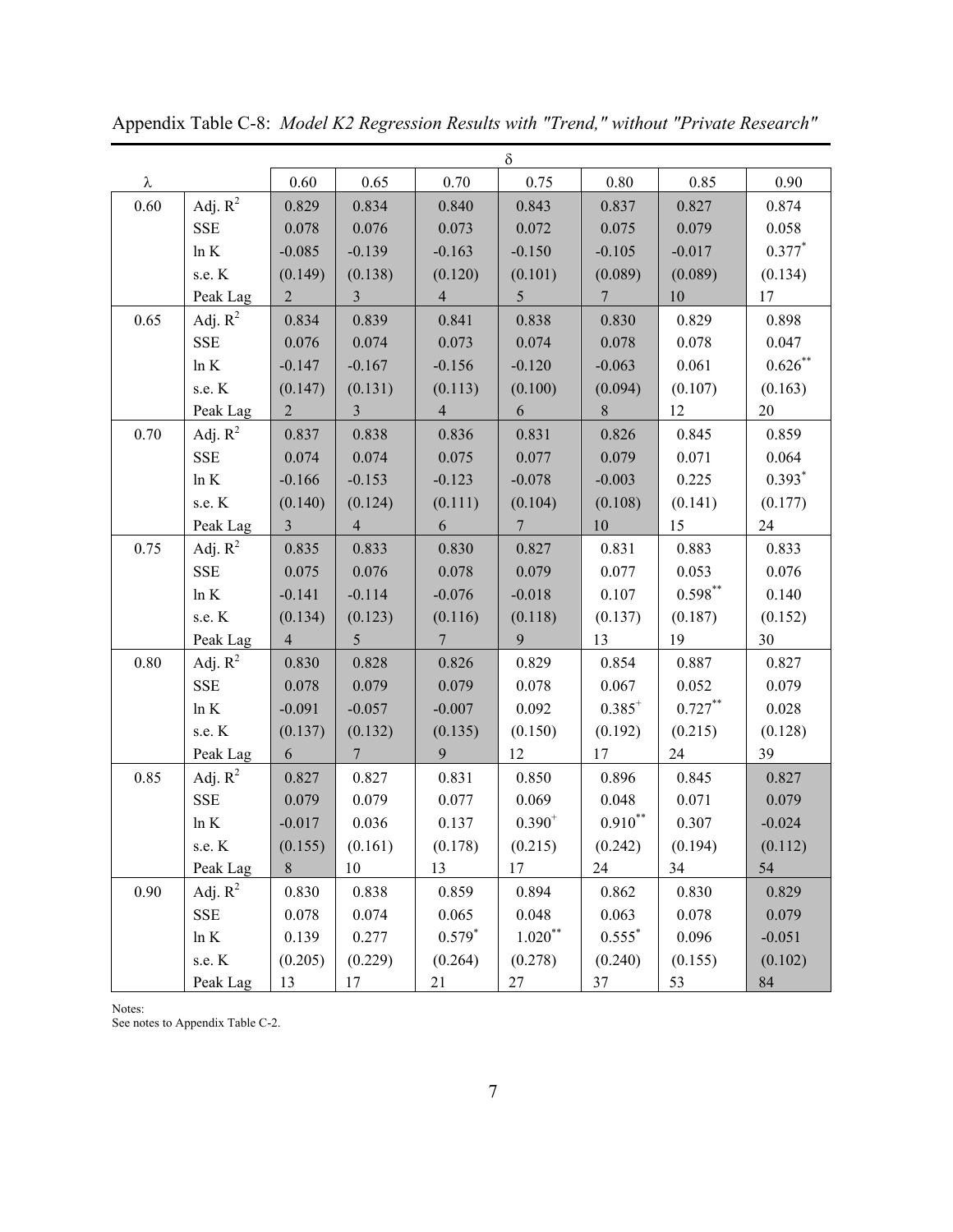|      |            |                       |                       |                       | $\delta$              |                       |                       |             |
|------|------------|-----------------------|-----------------------|-----------------------|-----------------------|-----------------------|-----------------------|-------------|
| λ    |            | 0.60                  | 0.65                  | 0.70                  | 0.75                  | $0.80\,$              | 0.85                  | 0.90        |
| 0.60 | Adj. $R^2$ | 0.844                 | 0.849                 | 0.861                 | 0.878                 | 0.894                 | 0.883                 | 0.868       |
|      | <b>SSE</b> | 0.068                 | 0.066                 | 0.061                 | 0.053                 | 0.046                 | 0.051                 | 0.058       |
|      | ln K       | $-0.001$              | $-0.103$              | $-0.176$              | $-0.221$ <sup>*</sup> | $-0.255$ **           | $-0.274$ <sup>*</sup> | $0.347^{+}$ |
|      | s.e. K     | (0.150)               | (0.133)               | (0.112)               | (0.093)               | (0.084)               | (0.106)               | (0.182)     |
|      | Peak Lag   | $\overline{2}$        | $\overline{3}$        | $\overline{4}$        | 5 <sup>5</sup>        | $7\overline{ }$       | $10\,$                | 17          |
| 0.65 | Adj. $R^2$ | 0.850                 | 0.860                 | 0.874                 | 0.887                 | 0.891                 | 0.859                 | 0.903       |
|      | <b>SSE</b> | 0.066                 | 0.061                 | 0.055                 | 0.049                 | 0.047                 | 0.062                 | 0.042       |
|      | ln K       | $-0.121$              | $-0.186$              | $-0.228$ <sup>*</sup> | $-0.259$ <sup>*</sup> | $-0.289$ **           | $-0.226$              | $0.571$ **  |
|      | s.e. K     | (0.141)               | (0.122)               | (0.105)               | (0.093)               | (0.098)               | (0.158)               | (0.163)     |
|      | Peak Lag   | $\overline{2}$        | $\overline{3}$        | $\overline{4}$        | 6                     | 8                     | 12                    | 20          |
| 0.70 | Adj. $R^2$ | 0.862                 | 0.873                 | 0.883                 | 0.889                 | 0.877                 | 0.845                 | 0.908       |
|      | <b>SSE</b> | 0.060                 | 0.056                 | 0.051                 | 0.049                 | 0.053                 | 0.068                 | 0.040       |
|      | ln K       | $-0.207$              | $-0.244$ <sup>*</sup> | $-0.272$ <sup>*</sup> | $-0.299$ <sup>*</sup> | $-0.313$ <sup>*</sup> | 0.054                 | $0.565***$  |
|      | s.e. K     | (0.130)               | (0.115)               | (0.105)               | (0.106)               | (0.134)               | (0.229)               | (0.152)     |
|      | Peak Lag   | $\mathfrak{Z}$        | $\overline{4}$        | 6                     | $7\overline{ }$       | 10                    | 15                    | 24          |
| 0.75 | Adj. $R^2$ | 0.873                 | 0.880                 | 0.884                 | 0.879                 | 0.853                 | 0.878                 | 0.892       |
|      | <b>SSE</b> | 0.056                 | 0.052                 | 0.050                 | 0.053                 | 0.064                 | 0.053                 | 0.047       |
|      | ln K       | $-0.268$ <sup>*</sup> | $-0.293$ <sup>*</sup> | $-0.318$ <sup>*</sup> | $-0.338*$             | $-0.234$              | $0.562*$              | $0.447**$   |
|      | s.e. K     | (0.127)               | (0.120)               | (0.121)               | (0.141)               | (0.211)               | (0.240)               | (0.150)     |
|      | Peak Lag   | $\overline{4}$        | 5 <sup>5</sup>        | $7\phantom{.0}$       | 9                     | 13                    | 19                    | 30          |
| 0.80 | Adj. $R^2$ | 0.877                 | 0.879                 | 0.874                 | 0.857                 | 0.849                 | 0.908                 | 0.874       |
|      | SSE        | 0.054                 | 0.053                 | 0.055                 | 0.062                 | 0.066                 | 0.040                 | 0.055       |
|      | ln K       | $-0.322$ <sup>*</sup> | $-0.345$ *            | $-0.362^*$            | $-0.302$              | 0.255                 | $0.724***$            | $0.319*$    |
|      | s.e. K     | (0.139)               | (0.144)               | (0.164)               | (0.222)               | (0.303)               | (0.195)               | (0.147)     |
|      | Peak Lag   | 6                     | $7\overline{ }$       | 9                     | 12                    | 17                    | 24                    | 39          |
| 0.85 | Adj. $R^2$ | 0.871                 | 0.866                 | 0.853                 | 0.847                 | 0.895                 | 0.901                 | 0.861       |
|      | SSE        | 0.056                 | 0.059                 | 0.064                 | 0.067                 | 0.046                 | 0.043                 | 0.061       |
|      | ln K       | $-0.374^{+}$          | $-0.377^{+}$          | $-0.290$              | 0.192                 | $0.822$ **            | $0.588***$            | 0.220       |
|      | s.e. K     | (0.182)               | (0.210)               | (0.270)               | (0.347)               | (0.265)               | (0.174)               | (0.140)     |
|      | Peak Lag   | 8                     | 10                    | 13                    | 17                    | 24                    | 34                    | 54          |
| 0.90 | Adj. $R^2$ | 0.853                 | 0.845                 | 0.853                 | 0.892                 | 0.905                 | 0.884                 | 0.853       |
|      | SSE        | 0.064                 | 0.068                 | 0.064                 | 0.047                 | 0.041                 | 0.051                 | 0.064       |
|      | ln K       | $-0.326$              | $-0.120$              | 0.446                 | $0.919**$             | $0.740**$             | $0.424*$              | 0.149       |
|      | s.e. K     | (0.295)               | (0.361)               | (0.402)               | (0.307)               | (0.207)               | (0.163)               | (0.133)     |
|      | Peak Lag   | 13                    | 17                    | 21                    | 27                    | 37                    | 53                    | 84          |

Appendix Table C-9: *Model K2 Regression Results with "Trend," with "Private Research"*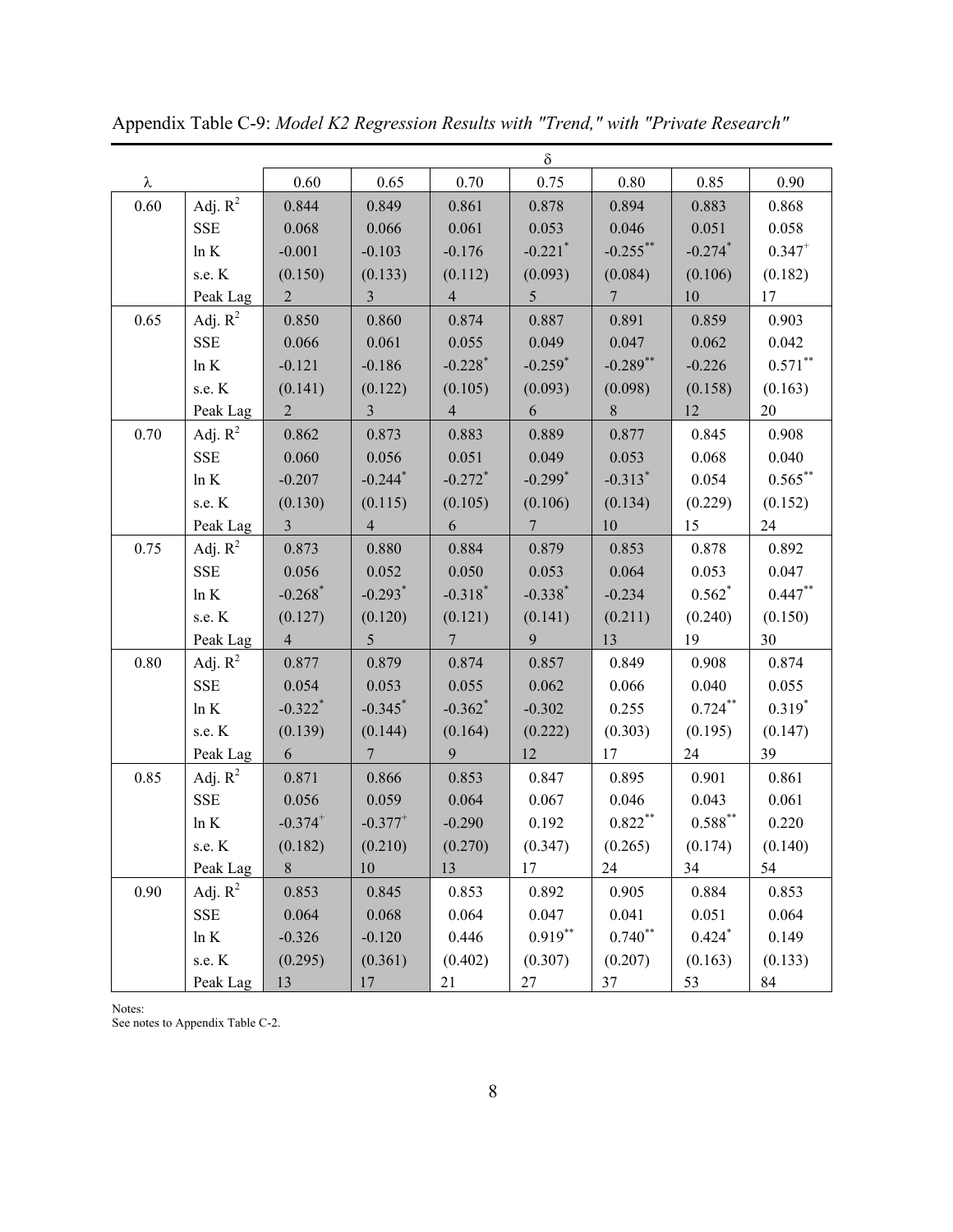|      |            |                     |                 | δ                   |                |                |          |          |
|------|------------|---------------------|-----------------|---------------------|----------------|----------------|----------|----------|
| λ    |            | 0.60                | 0.65            | 0.70                | 0.75           | 0.80           | 0.85     | 0.90     |
| 0.60 | Adj. $R^2$ | 0.751               | 0.714           | 0.655               | 0.561          | 0.417          | 0.212    | $-0.066$ |
|      | <b>SSE</b> | 0.119               | 0.137           | 0.166               | 0.211          | 0.280          | 0.378    | 0.511    |
|      | $\ln K$    | $0.387**$           | $0.397**$       | $0.408^\ast{}^\ast$ | $0.421$ **     | $0.434***$     | $0.456*$ | 0.105    |
|      | s.e. K     | (0.046)             | (0.051)         | (0.060)             | (0.075)        | (0.101)        | (0.163)  | (0.407)  |
|      | Peak Lag   | $\overline{2}$      | $\overline{3}$  | $\overline{4}$      | 5              | $\overline{7}$ | 10       | 17       |
| 0.65 | Adj. $R^2$ | 0.722               | 0.676           | 0.605               | 0.500          | 0.351          | 0.142    | $-0.042$ |
|      | <b>SSE</b> | 0.133               | 0.155           | 0.189               | 0.239          | 0.311          | 0.411    | 0.500    |
|      | $\ln K$    | $0.410^{**}$        | $0.423***$      | $0.439**$           | $0.460$ **     | $0.492**$      | $0.553*$ | $-0.309$ |
|      | s.e. K     | (0.052)             | (0.0596)        | (0.072)             | (0.092)        | (0.131)        | (0.238)  | (0.413)  |
|      | Peak Lag   | $\overline{2}$      | $\overline{3}$  | $\overline{4}$      | 6              | 8              | 12       | 20       |
| 0.70 | Adj. $R^2$ | 0.687               | 0.631           | 0.551               | 0.440          | 0.288          | 0.050    | $-0.012$ |
|      | <b>SSE</b> | 0.150               | 0.177           | 0.215               | 0.269          | 0.341          | 0.455    | 0.485    |
|      | ln K       | $0.446$ **          | $0.465***$      | $0.492**$           | $0.532***$     | $0.608***$     | 0.656    | $-0.361$ |
|      | s.e. K     | (0.0612)            | (0.0721)        | (0.0892)            | (0.119)        | (0.183)        | (0.396)  | (0.326)  |
|      | Peak Lag   | $\overline{3}$      | $\overline{4}$  | 6                   | $\overline{7}$ | 10             | 15       | 24       |
| 0.75 | Adj. $R^2$ | 0.645               | 0.582           | 0.497               | 0.385          | 0.227          | $-0.064$ | $-0.013$ |
|      | <b>SSE</b> | 0.170               | 0.200           | 0.241               | 0.295          | 0.371          | 0.510    | 0.485    |
|      | ln K       | $0.504***$          | $0.538***$      | $0.588^{\ast\ast}$  | $0.677**$      | $0.854***$     | 0.190    | $-0.294$ |
|      | s.e. K     | (0.0758)            | (0.0919)        | (0.118)             | (0.168)        | (0.295)        | (0.590)  | (0.265)  |
|      | Peak Lag   | $\overline{4}$      | 5               | $\tau$              | 9              | 13             | 19       | 30       |
| 0.80 | Adj. $R^2$ | 0.603               | 0.538           | 0.455               | 0.345          | 0.108          | $-0.040$ | $-0.021$ |
|      | <b>SSE</b> | 0.190               | 0.221           | 0.261               | 0.314          | 0.428          | 0.499    | 0.489    |
|      | ln K       | $0.612***$          | $0.679**$       | $0.793**$           | $1.016^{**}$   | $1.186*$       | $-0.363$ | $-0.234$ |
|      | s.e. K     | (0.100)             | (0.126)         | (0.172)             | (0.272)        | (0.569)        | (0.467)  | (0.231)  |
|      | Peak Lag   | 6                   | $7\overline{ }$ | 9                   | 12             | 17             | 24       | 39       |
| 0.85 | Adj. $R^2$ | 0.576               | 0.519           | 0.447               | 0.277          | $-0.069$       | $-0.019$ | $-0.030$ |
|      | <b>SSE</b> | 0.203               | 0.230           | 0.265               | 0.346          | 0.512          | 0.489    | 0.494    |
|      | $\ln K$    | $0.840^\ast{}^\ast$ | $1.005***$      | $1.320**$           | $1.802***$     | 0.051          | $-0.349$ | $-0.191$ |
|      | s.e. K     | (0.145)             | (0.194)         | (0.291)             | (0.555)        | (0.684)        | (0.337)  | (0.210)  |
|      | Peak Lag   | $8\,$               | 10              | 13                  | 17             | 24             | 34       | 54       |
| 0.90 | Adj. $R^2$ | 0.603               | 0.565           | 0.383               | $-0.053$       | $-0.038$       | $-0.020$ | $-0.038$ |
|      | <b>SSE</b> | 0.190               | 0.209           | 0.296               | 0.505          | 0.497          | 0.489    | 0.498    |
|      | ln K       | $1.443***$          | $1.973**$       | $2.578***$          | 0.451          | $-0.356$       | $-0.279$ | $-0.160$ |
|      | s.e. K     | (0.236)             | (0.349)         | (0.642)             | (0.784)        | (0.437)        | (0.271)  | (0.197)  |
|      | Peak Lag   | 13                  | 17              | 21                  | 27             | 37             | 53       | 84       |

Appendix Table C-10: *Model K3 Regression Results without "Trend," without "Private Research"*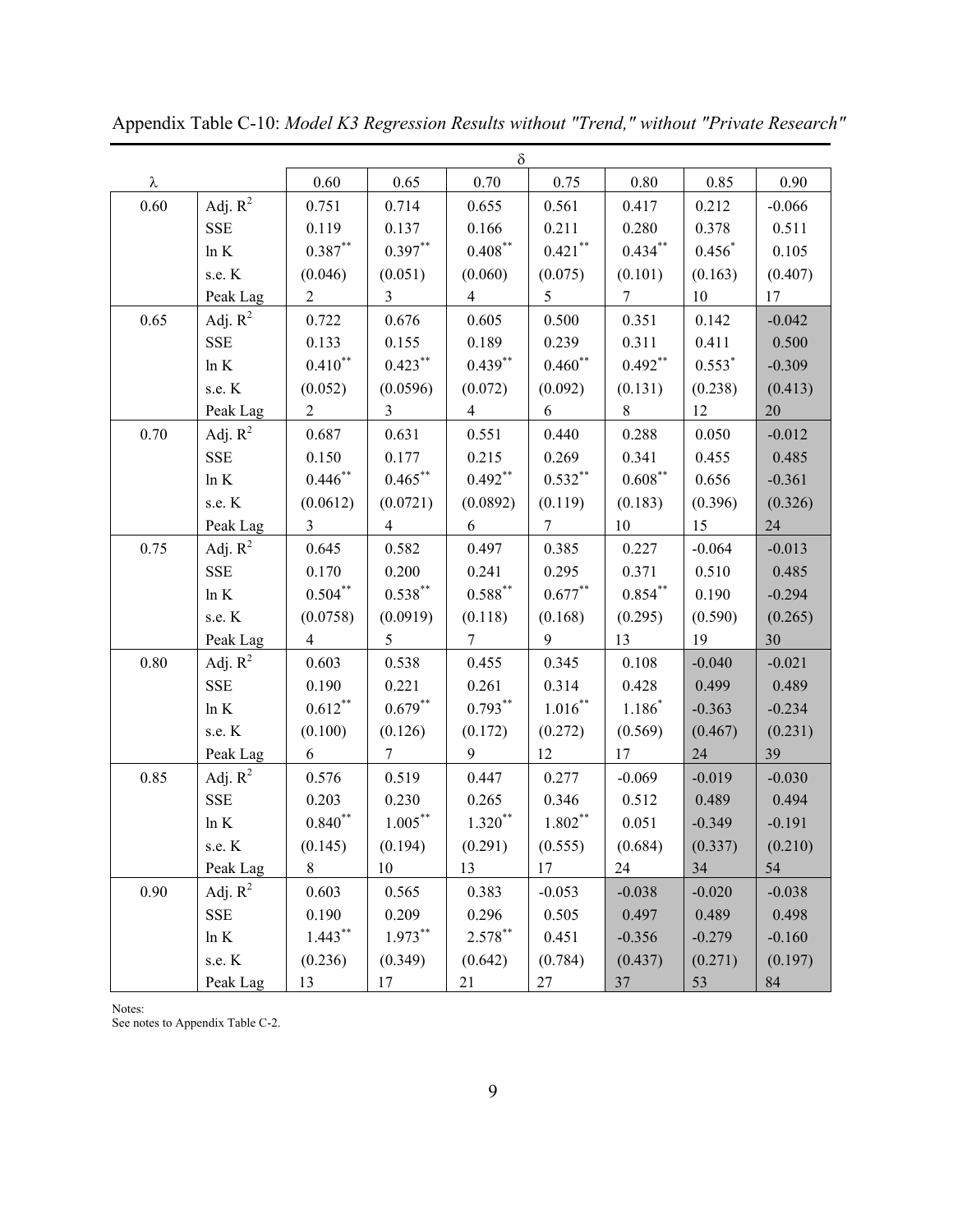|      | $\delta$     |                |                |                |                |                 |                       |                 |
|------|--------------|----------------|----------------|----------------|----------------|-----------------|-----------------------|-----------------|
| λ    |              | 0.60           | 0.65           | 0.70           | 0.75           | 0.80            | 0.85                  | 0.90            |
| 0.60 | Adj. $R^2$   | 0.824          | 0.787          | 0.733          | 0.659          | 0.591           | 0.658                 | 0.598           |
|      | <b>SSE</b>   | 0.081          | 0.097          | 0.122          | 0.156          | 0.187           | 0.156                 | 0.184           |
|      | ln K         | $0.276***$     | $0.272***$     | $0.258***$     | $0.213*$       | 0.062           | $-0.396*$             | $-0.188$        |
|      | s.e. K       | (0.052)        | (0.061)        | (0.076)        | (0.101)        | (0.144)         | (0.190)               | (0.255)         |
|      | Peak Lag     | $\overline{2}$ | $\overline{3}$ | $\overline{4}$ | 5              | $7\overline{ }$ | 10                    | 17 <sup>7</sup> |
| 0.65 | Adj. $R^2$   | 0.787          | 0.743          | 0.683          | 0.615          | 0.594           | 0.687                 | 0.605           |
|      | <b>SSE</b>   | 0.098          | 0.118          | 0.145          | 0.176          | 0.186           | 0.143                 | 0.181           |
|      | ln K         | $0.285***$     | $0.276***$     | $0.249*$       | 0.164          | $-0.108$        | $-0.602$ <sup>*</sup> | 0.264           |
|      | s.e. K       | (0.064)        | (0.078)        | (0.099)        | (0.135)        | (0.190)         | (0.234)               | (0.271)         |
|      | Peak Lag     | $\overline{2}$ | 3 <sup>7</sup> | $\overline{4}$ | 6              | 8               | 12                    | 20              |
| 0.70 | Adj. $R^2$   | 0.743          | 0.693          | 0.634          | 0.589          | 0.631           | 0.636                 | 0.684           |
|      | SSE          | 0.118          | 0.140          | 0.167          | 0.188          | 0.169           | 0.166                 | 0.145           |
|      | ln K         | $0.296***$     | $0.278*$       | 0.223          | 0.055          | $-0.399$        | $-0.528$              | $0.569*$        |
|      | s.e. K       | (0.083)        | (0.103)        | (0.136)        | (0.189)        | (0.254)         | (0.314)               | (0.225)         |
|      | Peak Lag     | $\overline{3}$ | $\overline{4}$ | 6              | $\overline{7}$ | 10              | 15                    | 24              |
| 0.75 | Adj. $R^2$   | 0.694          | 0.645          | 0.599          | 0.595          | 0.650           | 0.588                 | 0.735           |
|      | <b>SSE</b>   | 0.140          | 0.163          | 0.184          | 0.185          | 0.160           | 0.189                 | 0.121           |
|      | ln K         | $0.311*$       | $0.271^{+}$    | 0.154          | $-0.179$       | $-0.683^{+}$    | 0.041                 | $0.603***$      |
|      | s.e. K       | (0.115)        | (0.147)        | (0.200)        | (0.278)        | (0.354)         | (0.368)               | (0.177)         |
|      | Peak Lag     | $\overline{4}$ | 5              | $\tau$         | 9              | 13              | 19                    | 30              |
| 0.80 | Adj. $R^2$   | 0.649          | 0.608          | 0.587          | 0.614          | 0.595           | 0.648                 | 0.747           |
|      | SSE          | 0.161          | 0.179          | 0.189          | 0.176          | 0.185           | 0.161                 | 0.116           |
|      | ln K         | $0.330^{+}$    | 0.241          | $-0.011$       | $-0.526$       | $-0.297$        | $0.585^{+}$           | $0.540**$       |
|      | s.e. K       | (0.172)        | (0.229)        | (0.321)        | (0.435)        | (0.476)         | (0.307)               | (0.149)         |
|      | Peak Lag     | 6              | $\tau$         | 9              | 12             | 17              | 24                    | 39              |
| 0.85 | Adj. $R^2$   | 0.618          | 0.592          | 0.589          | 0.588          | 0.622           | 0.717                 | 0.741           |
|      | SSE          | 0.175          | 0.187          | 0.188          | 0.189          | 0.173           | 0.130                 | 0.118           |
|      | ln K         | 0.374          | 0.201          | $-0.174$       | $-0.081$       | 0.579           | $0.693***$            | $0.470**$       |
|      | s.e. K       | (0.288)        | (0.404)        | (0.567)        | (0.615)        | (0.415)         | (0.224)               | (0.133)         |
|      | Peak Lag     | 8              | 10             | 13             | 17             | 24              | 34                    | 54              |
| 0.90 | Adj. $R^2$   | 0.621          | 0.608          | 0.614          | 0.647          | 0.701           | 0.743                 | 0.731           |
|      | SSE          | 0.174          | 0.179          | 0.177          | 0.162          | 0.137           | 0.118                 | 0.123           |
|      | ln K         | 0.741          | 0.767          | 0.825          | $0.860^{+}$    | $0.793*$        | $0.625***$            | $0.414$ **      |
|      | s.e. $\rm K$ | (0.546)        | (0.731)        | (0.689)        | (0.458)        | (0.281)         | (0.176)               | (0.123)         |
|      | Peak Lag     | 13             | 17             | 21             | 27             | 37              | 53                    | 84              |

Appendix Table C-11: *Model K3 Regression Results without "Trend," with "Private Research"*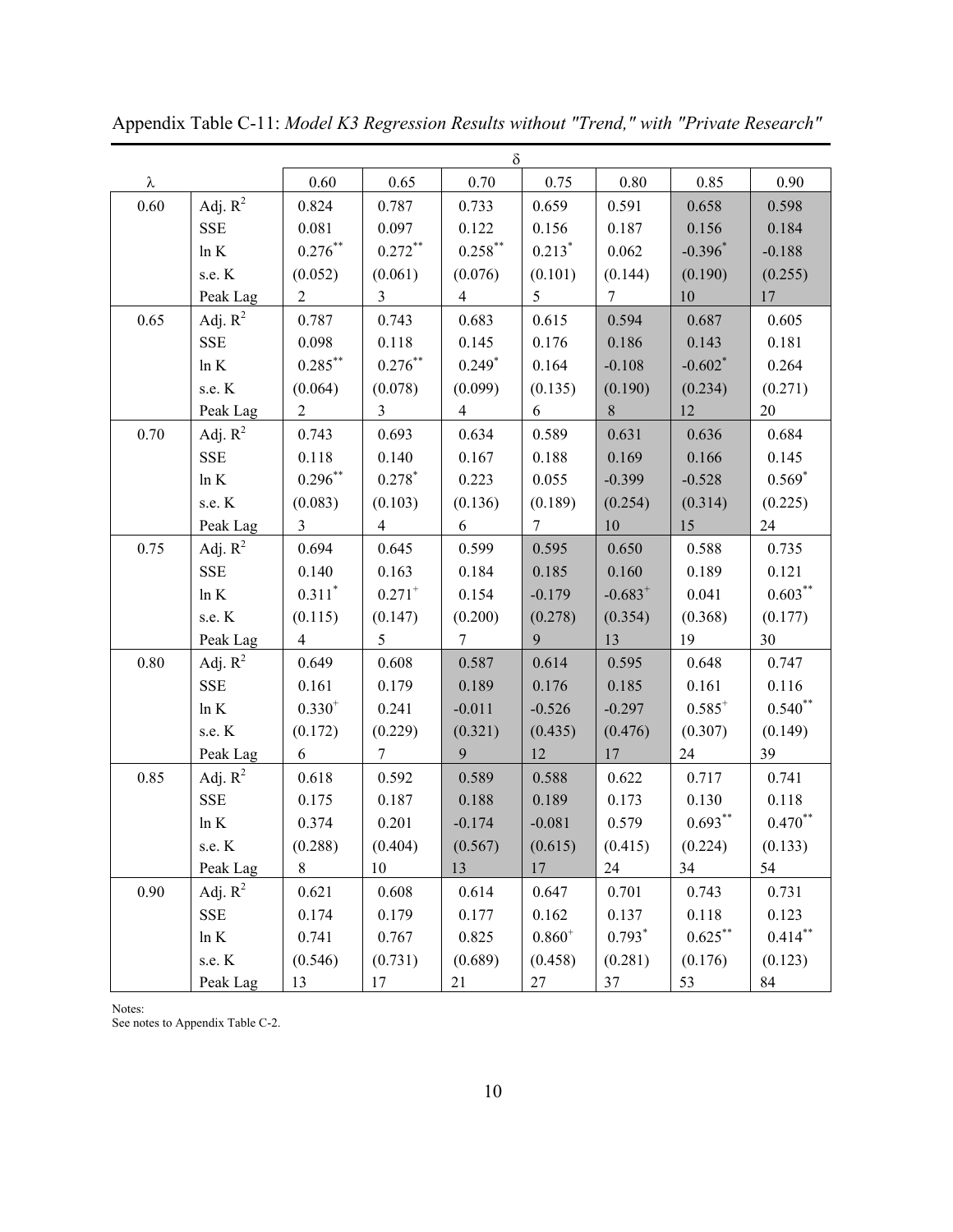|      | $\delta$   |                |                |                 |                 |                 |             |             |
|------|------------|----------------|----------------|-----------------|-----------------|-----------------|-------------|-------------|
| λ    |            | 0.60           | 0.65           | 0.70            | 0.75            | $0.80\,$        | 0.85        | 0.90        |
| 0.60 | Adj. $R^2$ | 0.828          | 0.833          | 0.840           | 0.844           | 0.838           | 0.827       | 0.886       |
|      | <b>SSE</b> | 0.079          | 0.076          | 0.073           | 0.072           | 0.074           | 0.079       | 0.052       |
|      | $\ln K$    | $-0.063$       | $-0.123$       | $-0.157$        | $-0.152$        | $-0.111$        | $-0.018$    | $0.451$ **  |
|      | s.e. K     | (0.142)        | (0.133)        | (0.117)         | (0.100)         | (0.089)         | (0.093)     | (0.135)     |
|      | Peak Lag   | $\overline{2}$ | $\overline{3}$ | $\overline{4}$  | 5               | $7\phantom{.0}$ | $10\,$      | 17          |
| 0.65 | Adj. $R^2$ | 0.833          | 0.838          | 0.841           | 0.839           | 0.831           | 0.830       | 0.883       |
|      | <b>SSE</b> | 0.076          | 0.074          | 0.073           | 0.074           | 0.078           | 0.078       | 0.054       |
|      | $\ln K$    | $-0.131$       | $-0.160$       | $-0.158$        | $-0.128$        | $-0.069$        | 0.080       | $0.479**$   |
|      | s.e. K     | (0.143)        | (0.128)        | (0.112)         | (0.100)         | (0.097)         | (0.117)     | (0.151)     |
|      | Peak Lag   | $\overline{2}$ | 3 <sup>1</sup> | $\overline{4}$  | 6               | 8               | 12          | 20          |
| 0.70 | Adj. $R^2$ | 0.837          | 0.839          | 0.837           | 0.832           | 0.826           | 0.854       | 0.844       |
|      | <b>SSE</b> | 0.075          | 0.074          | 0.075           | 0.077           | 0.079           | 0.067       | 0.071       |
|      | $\ln K$    | $-0.161$       | $-0.157$       | $-0.132$        | $-0.087$        | $-0.001$        | $0.317^{+}$ | 0.213       |
|      | s.e. K     | (0.139)        | (0.124)        | (0.113)         | (0.108)         | (0.116)         | (0.158)     | (0.138)     |
|      | Peak Lag   | $\overline{3}$ | $\overline{4}$ | 6               | $7\overline{ }$ | 10              | 15          | 24          |
| 0.75 | Adj. $R^2$ | 0.836          | 0.834          | 0.830           | 0.827           | 0.834           | 0.896       | 0.828       |
|      | <b>SSE</b> | 0.075          | 0.076          | 0.078           | 0.079           | 0.076           | 0.048       | 0.079       |
|      | ln K       | $-0.147$       | $-0.124$       | $-0.086$        | $-0.020$        | 0.152           | $0.702**$   | $-0.067$    |
|      | s.e. $K$   | (0.137)        | (0.127)        | (0.122)         | (0.128)         | (0.157)         | (0.188)     | (0.143)     |
|      | Peak Lag   | $\overline{4}$ | 5              | $7\phantom{.0}$ | 9               | 13              | 19          | 30          |
| 0.80 | Adj. $R^2$ | 0.826          | 0.831          | 0.872           | 0.862           | 0.826           | 0.827       | 0.827       |
|      | <b>SSE</b> | 0.079          | 0.077          | 0.058           | 0.063           | 0.079           | 0.079       | 0.079       |
|      | $\ln K$    | $-0.005$       | 0.137          | $0.607*$        | $0.426*$        | 0.005           | $-0.018$    | 0.056       |
|      | s.e. K     | (0.151)        | (0.176)        | (0.221)         | (0.182)         | (0.098)         | (0.176)     | (0.189)     |
|      | Peak Lag   | 6              | 7 <sup>1</sup> | 9               | 12              | 17              | 24          | 39          |
| 0.85 | Adj. $R^2$ | 0.835          | 0.869          | 0.885           | 0.835           | 0.827           | 0.833       | 0.849       |
|      | <b>SSE</b> | 0.076          | 0.060          | 0.053           | 0.076           | 0.079           | 0.076       | 0.069       |
|      | ln K       | 0.224          | $0.683*$       | $0.752$ **      | 0.149           | $-0.027$        | 0.245       | $0.535^{+}$ |
|      | s.e. K     | (0.220)        | (0.262)        | (0.230)         | (0.143)         | (0.088)         | (0.263)     | (0.301)     |
|      | Peak Lag   | 8              | 10             | 13              | 17              | 24              | 34          | 54          |
| 0.90 | Adj. $R^2$ | 0.886          | 0.882          | 0.843           | 0.827           | 0.829           | 0.829       | 0.830       |
|      | <b>SSE</b> | 0.052          | 0.054          | 0.072           | 0.079           | 0.078           | 0.078       | 0.078       |
|      | ln K       | $1.049**$      | $0.829**$      | 0.263           | 0.041           | $-0.045$        | 0.069       | $-0.102$    |
|      | s.e. K     | (0.316)        | (0.264)        | (0.179)         | (0.116)         | (0.081)         | (0.114)     | (0.145)     |
|      | Peak Lag   | 13             | 17             | 21              | 27              | 37              | 53          | 84          |

Appendix Table C-12: *Model K3 Regression Results with "Trend," without "Private Research"*